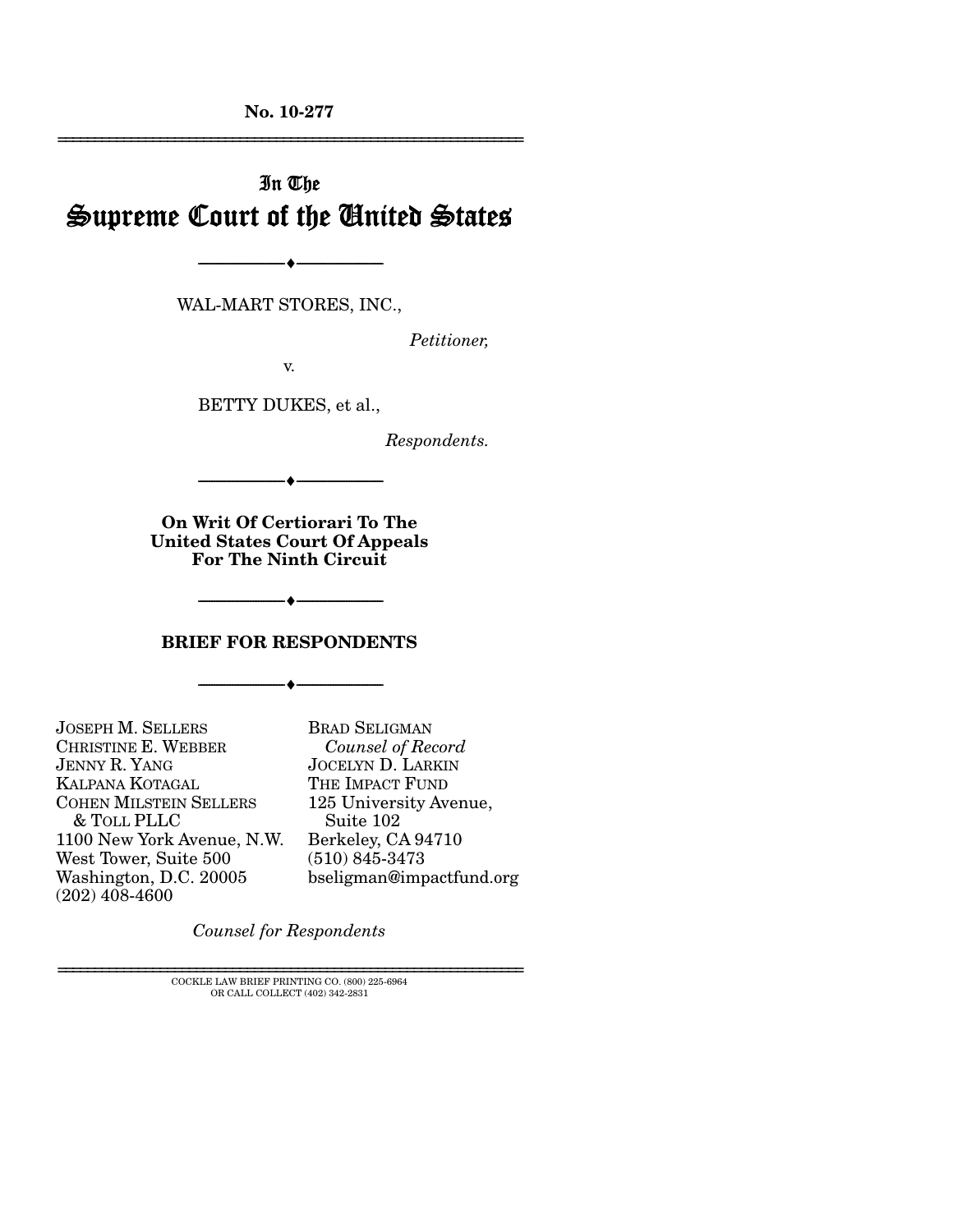STEVEN STEMERMAN ELIZABETH A. LAWRENCE DAVIS, COWELL & BOWE, LLP 595 Market Street, Suite 1400 San Francisco, CA 94105 (415) 597-7200

ARCELIA HURTADO NOREEN FARELL EQUAL RIGHTS ADVOCATES 180 Howard Street, Suite 300 San Francisco, CA 94105 (415) 621-0672

SHEILA Y. THOMAS LAW OFFICE OF SHEILA THOMAS 5260 Proctor Avenue Oakland, CA 94618 (510) 339-3739

STEPHEN TINKLER THE TINKLER LAW FIRM 309 Johnson Street Santa Fe, NM 87501 (505) 982-8533

MERIT BENNETT THE BENNETT FIRM 460 St. Michaels Drive, Suite 703 Santa Fe, NM 87505 (505) 983-9834

DEBRA GARDNER PUBLIC JUSTICE CENTER 1 N. Charles Street, Suite 200 Baltimore, MD 21201 (410) 625-9409

SHAUNA MARSHALL HASTINGS COLLEGE OF THE LAW 200 McAllister Street San Francisco, CA 94102 (415) 565-4685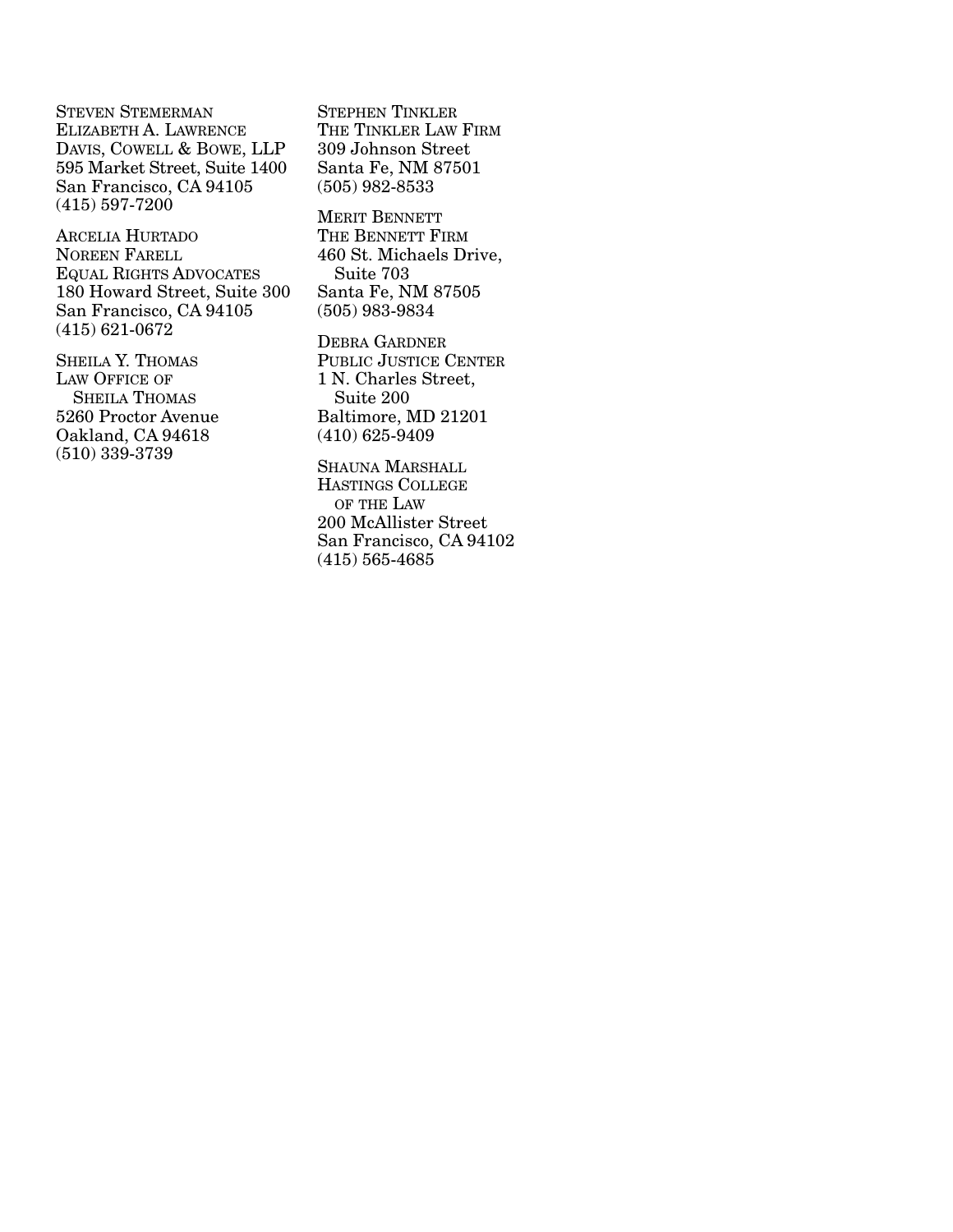# TABLE OF CONTENTS

| $\mathbf{1}$<br>SUMMARY OF ARGUMENT<br>9<br>DISTRICT COURT PROPERLY<br>I.<br>THE<br><b>EXERCISED ITS DISCRETION WHEN IT</b><br>DETERMINED THAT RULE 23(a) RE-<br><b>QUIREMENTS HAD BEEN SATISFIED</b><br>A. The District Court Properly Held that<br>Plaintiffs Demonstrated Common Ques-<br>1. A System of Subjective Decision-<br>Making Can Constitute a Common<br>13<br>The Evidence Supports the Finding<br>2.<br>that Wal-Mart's Practices Raised Com-<br>Neither Rule 23 nor Title VII Im-<br>3.<br>poses a Heightened Commonality<br>Standard for Challenges to Subjec-<br>23<br>Rule $23(a)(2)$ Does Not Restrict the<br>4.<br>Evidence that May Be Proferred to<br>Support the Presence of Common<br>30<br>The District Court Properly Held that<br><b>B.</b><br>Plaintiffs Demonstrated Typicality<br>37 |  |  |    |
|---------------------------------------------------------------------------------------------------------------------------------------------------------------------------------------------------------------------------------------------------------------------------------------------------------------------------------------------------------------------------------------------------------------------------------------------------------------------------------------------------------------------------------------------------------------------------------------------------------------------------------------------------------------------------------------------------------------------------------------------------------------------------------------------------------------------|--|--|----|
|                                                                                                                                                                                                                                                                                                                                                                                                                                                                                                                                                                                                                                                                                                                                                                                                                     |  |  |    |
|                                                                                                                                                                                                                                                                                                                                                                                                                                                                                                                                                                                                                                                                                                                                                                                                                     |  |  | 4  |
|                                                                                                                                                                                                                                                                                                                                                                                                                                                                                                                                                                                                                                                                                                                                                                                                                     |  |  |    |
|                                                                                                                                                                                                                                                                                                                                                                                                                                                                                                                                                                                                                                                                                                                                                                                                                     |  |  | 10 |
|                                                                                                                                                                                                                                                                                                                                                                                                                                                                                                                                                                                                                                                                                                                                                                                                                     |  |  | 12 |
|                                                                                                                                                                                                                                                                                                                                                                                                                                                                                                                                                                                                                                                                                                                                                                                                                     |  |  |    |
|                                                                                                                                                                                                                                                                                                                                                                                                                                                                                                                                                                                                                                                                                                                                                                                                                     |  |  | 14 |
|                                                                                                                                                                                                                                                                                                                                                                                                                                                                                                                                                                                                                                                                                                                                                                                                                     |  |  |    |
|                                                                                                                                                                                                                                                                                                                                                                                                                                                                                                                                                                                                                                                                                                                                                                                                                     |  |  |    |
|                                                                                                                                                                                                                                                                                                                                                                                                                                                                                                                                                                                                                                                                                                                                                                                                                     |  |  |    |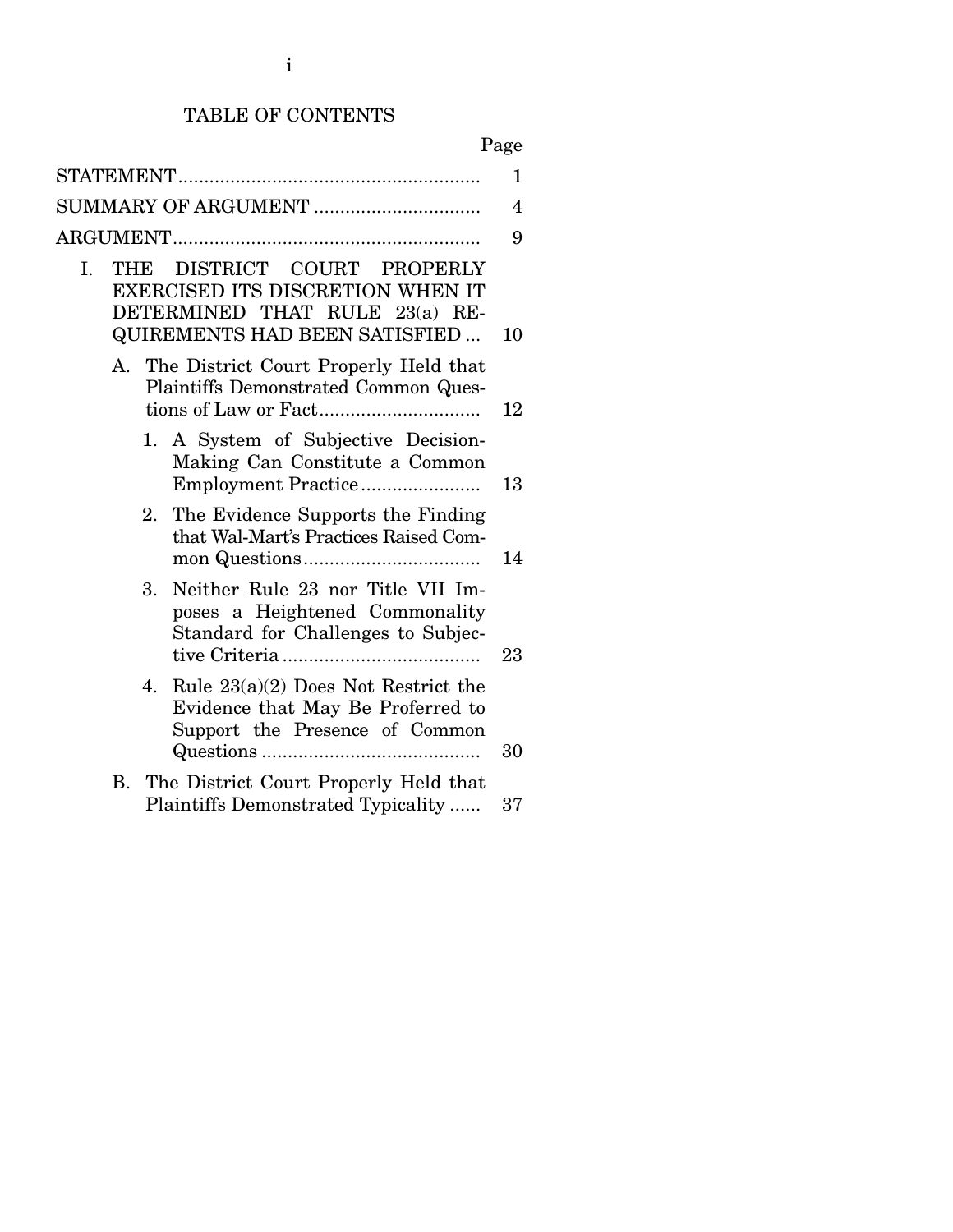# TABLE OF CONTENTS – Continued

|     |    |                                                                                                                           | Page |
|-----|----|---------------------------------------------------------------------------------------------------------------------------|------|
|     | C. | The District Court Properly Concluded<br>that the Named Plaintiffs Were Ade-                                              | 39   |
|     | D. | Certification Has Not Altered Substan-                                                                                    | 41   |
|     |    | Discriminatory Intent May Be<br>1.                                                                                        | 42   |
|     |    | Mixed Motive Defense Does Not<br>2.<br>Apply to Plaintiffs' Claims                                                        | 43   |
|     |    | Individual Stage II Trials Are Not<br>3.                                                                                  | 45   |
|     |    | There Is No Due Process Right to<br>4.<br>Defend Claims Individually                                                      | 47   |
| II. |    | CLAIMS FOR MONETARY RELIEF MAY<br>BE CERTIFIED UNDER RULE 23(b)(2)                                                        | 48   |
|     | А. | Rule 23(b)(2) Does Not Limit Certifica-<br>tion to Cases Seeking Exclusively In-<br>junctive or Corresponding Declaratory | 48   |
|     | В. | The Back Pay Remedy in Title VII<br>Class Actions Is Consistent with Certi-<br>fication Under Rule $23(b)(2)$             | 55   |
|     | C. | Former Employees Are Properly In-<br>cluded in a Rule $23(b)(2)$ Class                                                    | 61   |
|     | D. | Punitive Damages May Be Certified<br>Under Rule $23(b)(2)$ in Some Cases                                                  | 64   |
|     |    |                                                                                                                           | 67   |
|     |    |                                                                                                                           |      |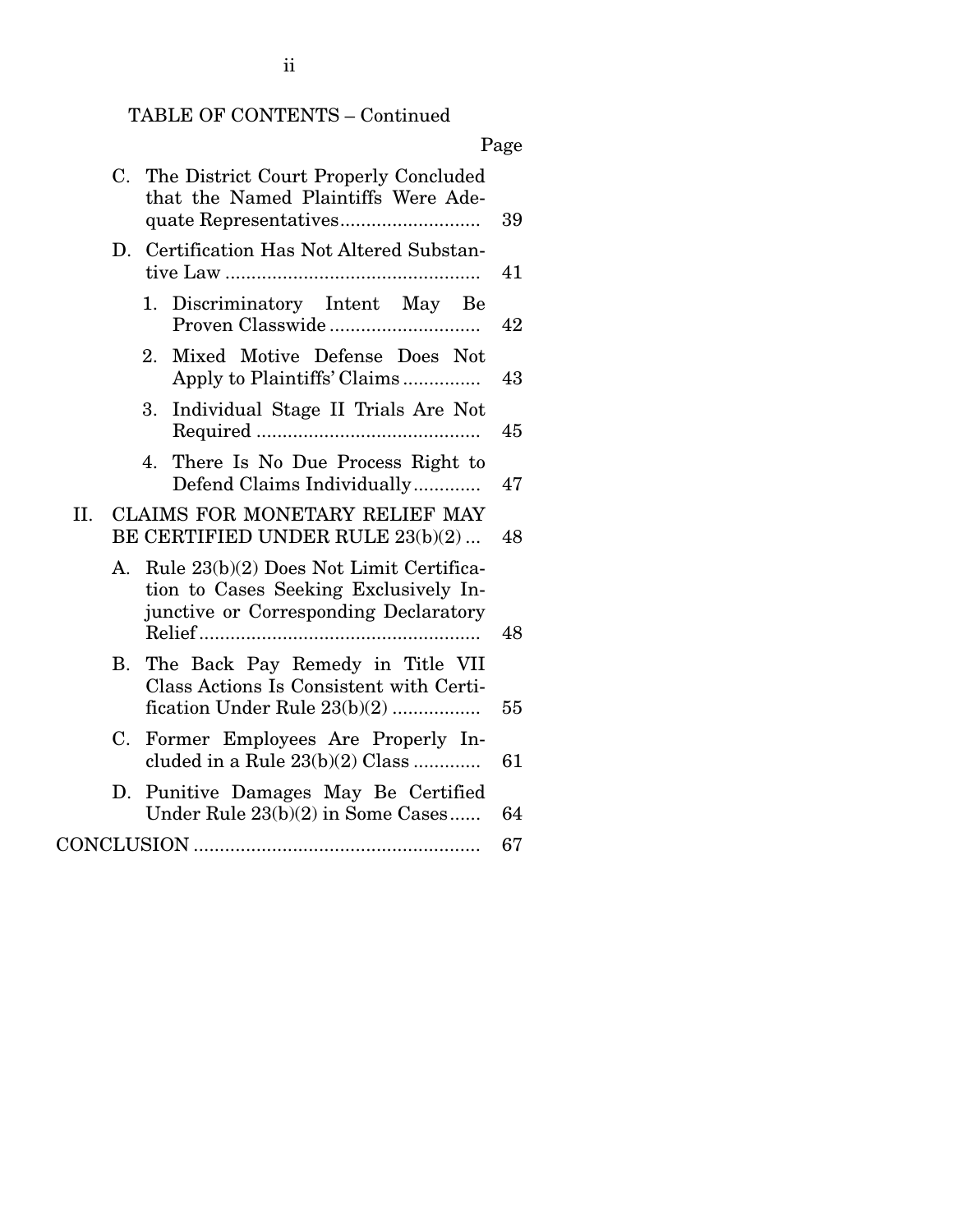# TABLE OF CONTENTS – Continued

Page

# APPENDIX

iii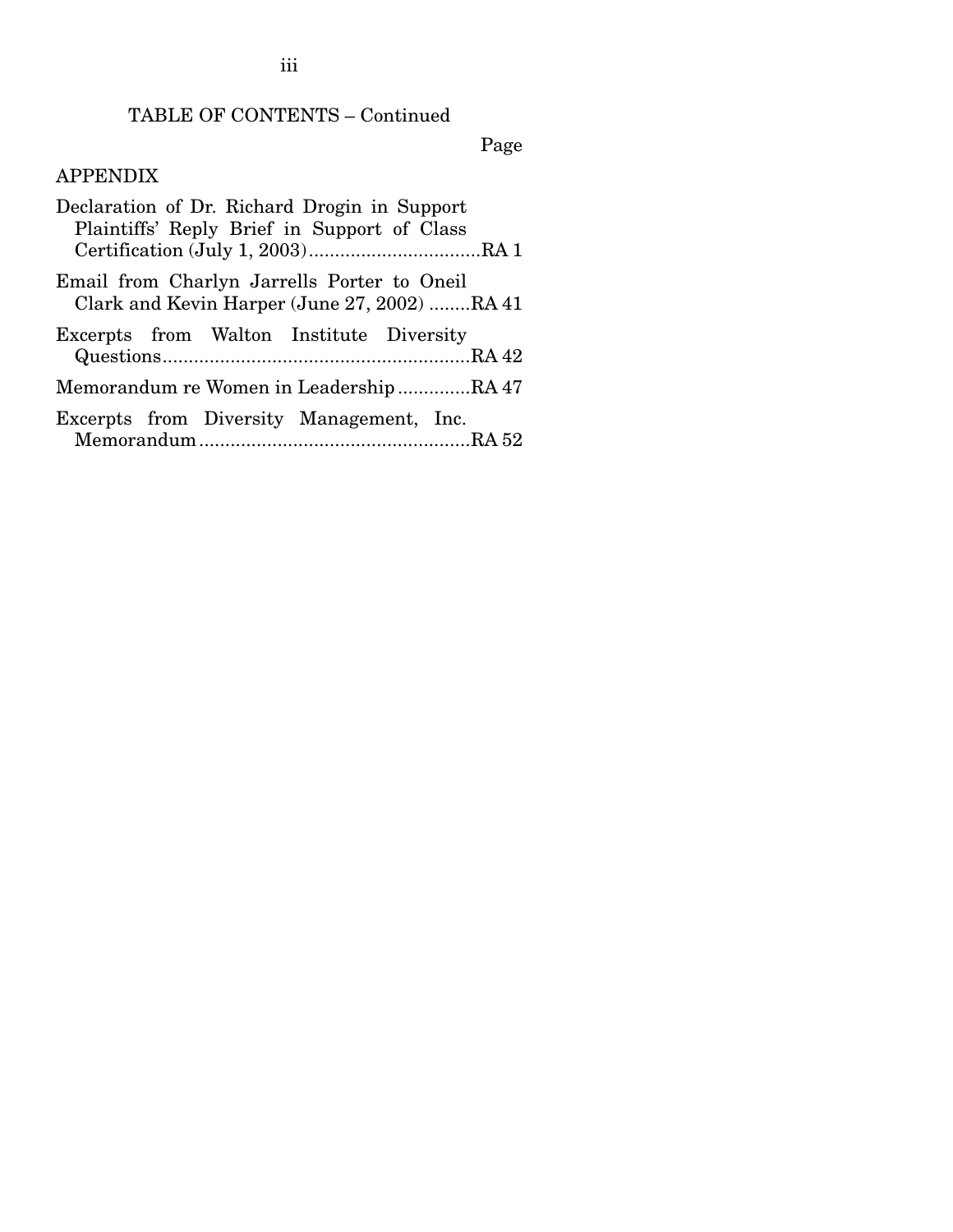## TABLE OF AUTHORITIES

Page

## CASES

| Albemarle Paper Co. v. Moody, 422 U.S. 405          |
|-----------------------------------------------------|
| Allen v. Int'l Truck & Engine Corp., 358 F.3d       |
| Allison v. Citgo Petroleum Corp., 151 F.3d 402      |
| Amchem Prods., Inc. v. Windsor, 521 U.S. 591        |
| Bazemore v. Friday, 478 U.S. 385 (1986)43           |
| Beattie v. CenturyTel, Inc., 511 F.3d 554 (6th      |
| Brown v. Nucor Corp., 576 F.3d 149 (4th Cir.        |
| Califano v. Yamasaki, 442 U.S. 682 (1979)12, 43, 65 |
| Capaci v. Katz & Besthoff, 711 F.2d 647 (5th        |
| Caridad v. Metro-North Commuter R.R., 191           |
| Carnegie v. Household Fin., 376 F.3d 656 (7th       |
| Cooper Indus., Inc. v. Leatherman Tool Group,       |
| Cooper v. Fed. Reserve Bank, 467 U.S. 867           |
| Cooper v. S. Co., 390 F.3d 695 (11th Cir. 2004) 56  |

iv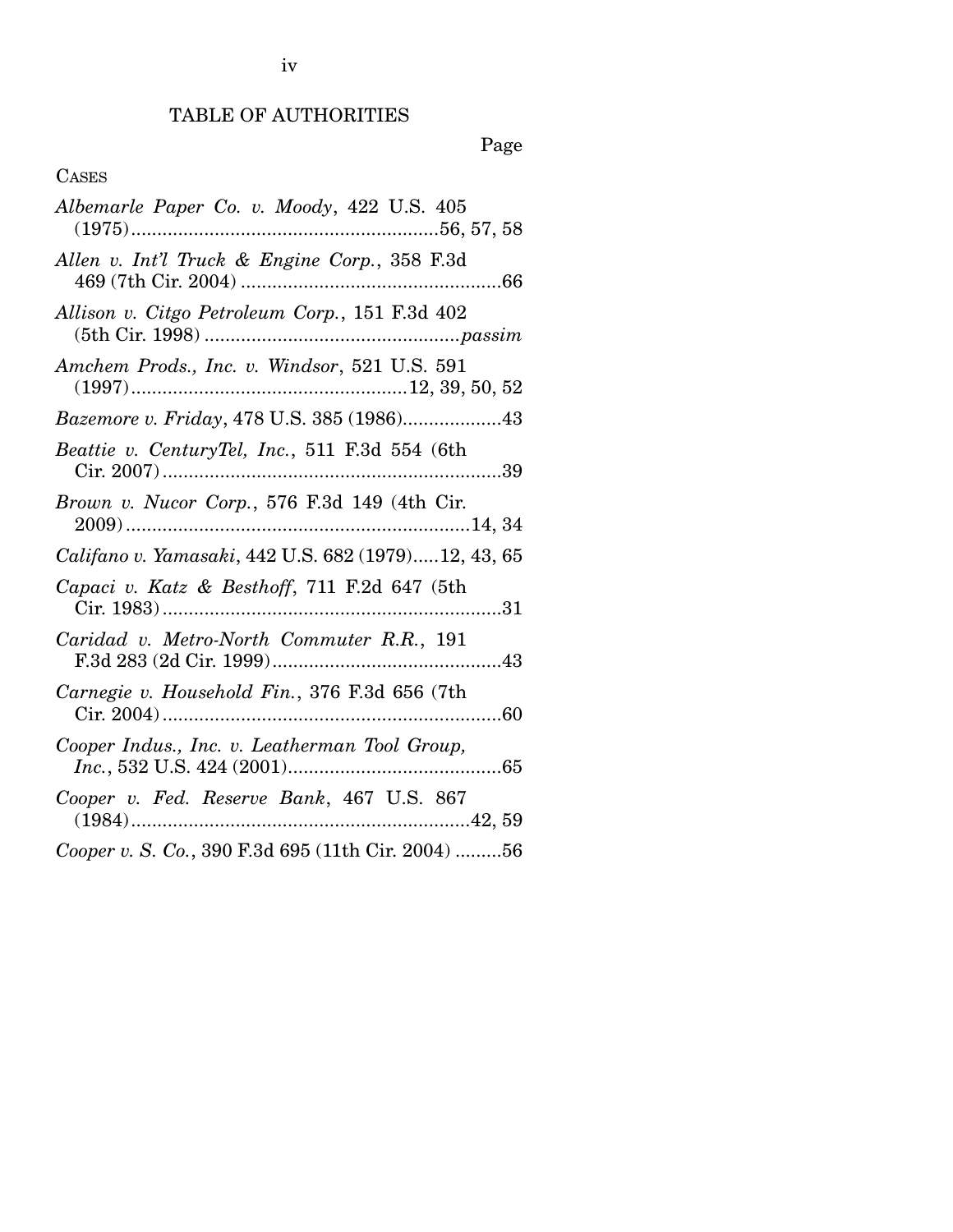# TABLE OF AUTHORITIES – Continued

| Page                                                 |
|------------------------------------------------------|
| Cooter & Gell v. Hartmarx, 496 U.S. 384 (1990)11, 12 |
| Crown, Cork & Seal Co., Inc. v. Parker, 462          |
| Daubert v. Merrell Dow Pharmaceuticals, Inc.,        |
| Denney v. Deutsche Bank AG, 443 F.3d 253 (2d         |
| Desert Palace, Inc. v. Costa, 539 U.S. 90            |
| DG ex rel. Stricklin v. Devaughn, 594 F.3d 1188      |
| Domingo v. New England Fish Co., 727 F.2d            |
| EEOC v. Wal-Mart Stores, Inc., 187 F.3d 1241         |
| Eisen v. Carlisle & Jacquelin, 417 U.S. 156          |
| Eubanks v. Billington, 110 F.3d 87 (D.C. Cir.        |
| Fogg v. Gonzales, 492 F.3d 447 (D.C. Cir. 2007)44    |
| Forbush v. J.C. Penney Co., 994 F.2d 1101 (5th       |
| Ford Motor Co. v. EEOC, 458 U.S. 219 (1982) 63       |
| Franks v. Bowman Transp. Co., 424 U.S. 747           |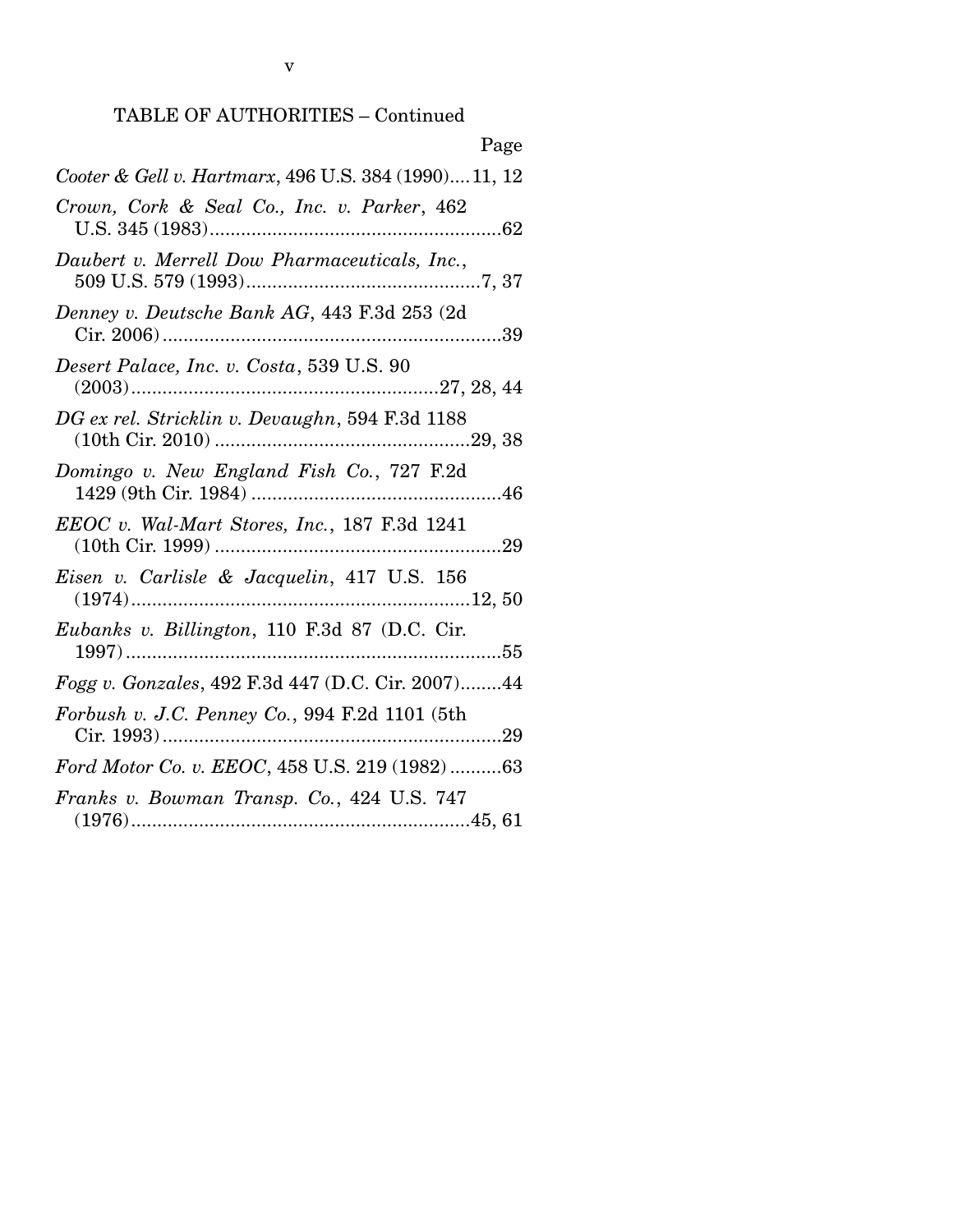| Page                                                                                     |
|------------------------------------------------------------------------------------------|
| Gen. Tel. Co. of Sw. v. Falcon, 457 U.S. 147                                             |
|                                                                                          |
| Great-West Life & Annuity Ins. Co v. Knudson,                                            |
| Griffin v. Dugger, 823 F.2d 1476 (11th Cir.                                              |
| Gunnells v. Healthplan Servs. Inc., 348 F.3d                                             |
| Hameed v. Int'l Ass'n of Bridge, Structural &<br>Ornamental Iron Workers Local Union No. |
| Hansberry v. Lee, 311 U.S. 32 (1940)40                                                   |
| Hazelwood Sch. Dist. v. United States, 433 U.S.                                          |
| Hohider v. UPS, Inc., 574 F.3d 169 (3d Cir.                                              |
| In re Initial Pub. Offerings Sec. Litig., 471 F.3d                                       |
| Int'l Bhd. of Teamsters v. United States, 431                                            |
| Jefferson v. Ingersoll Int'l Inc., 195 F.3d 894                                          |
| Jenkins v. Raymark Indus., Inc., 782 F.2d 468                                            |
| Kincade v. Gen. Tire & Rubber Co., 635 F.2d                                              |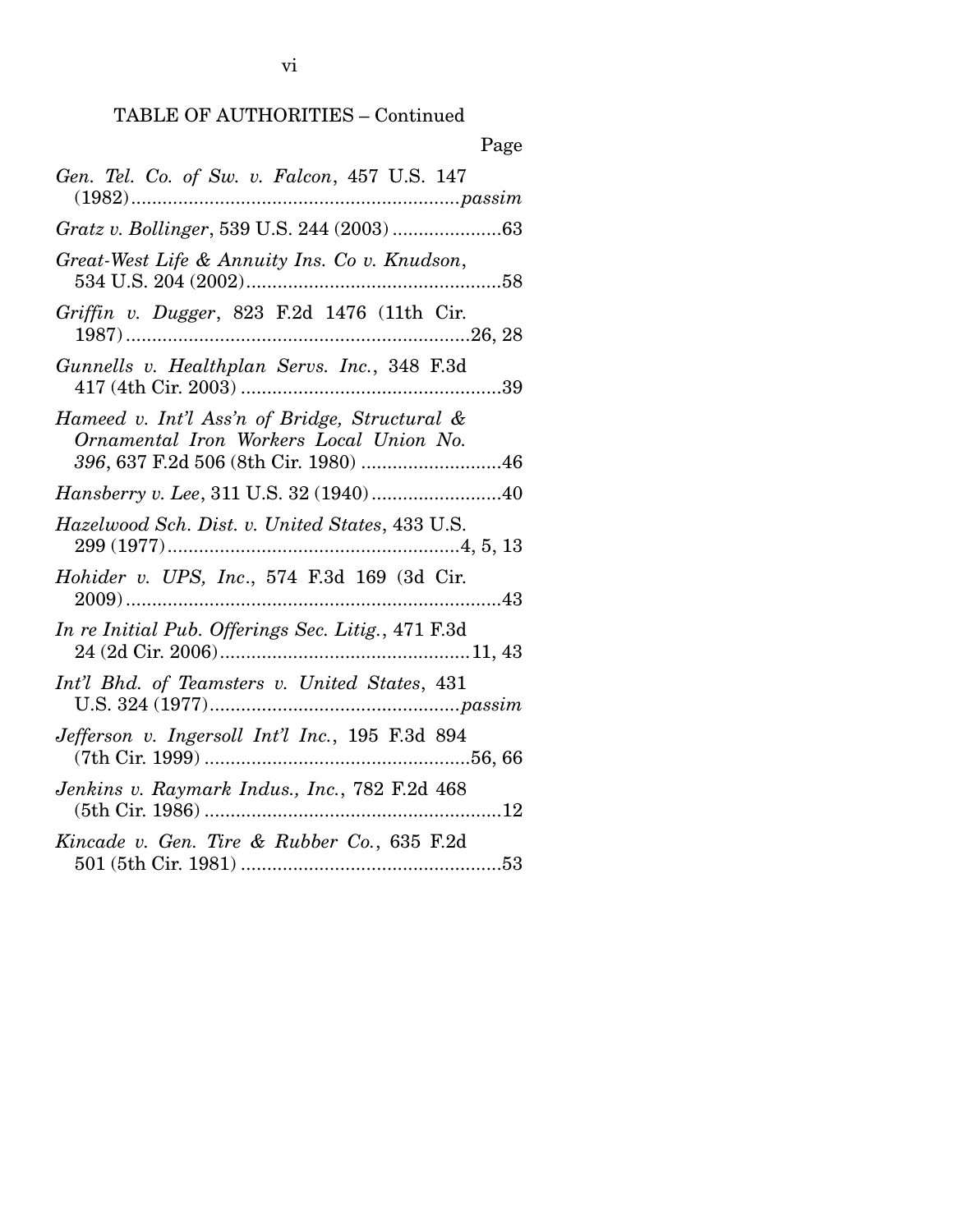| Page                                               |
|----------------------------------------------------|
| Kirby v. Colony Furniture Co., 613 F.2d 696        |
| Kohen v. Pacific Inv. Mgmt. Co., 571 F.3d 672      |
| Kolstad v. Am. Dental Ass'n, 527 U.S. 526          |
| Lewis v. City of Chicago, $\_\_$ U.S. $\_\_$ , 130 |
| Lindsey v. Normet, 405 U.S. 56 (1972)47            |
| McClain v. Lufkin Indus., Inc., 519 F.3d 264       |
| In re Monumental Life Ins. Co., 365 F.3d 408       |
| Morrissey v. Brewer, 408 U.S. 471 (1972)53         |
| Nat'l R.R. Passenger Corp. v. Morgan, 536 U.S.     |
| In re Nassau Strip Search Cases, 461 F.3d 219      |
|                                                    |
| Pers. Adm'r of Mass. v. Feeney, 442 U.S. 256       |
| Pettway v. Am. Cast Iron Pipe Co., 494 F.2d 211    |
| Pettway v. Am. Cast Iron Pipe Co., 681 F.2d        |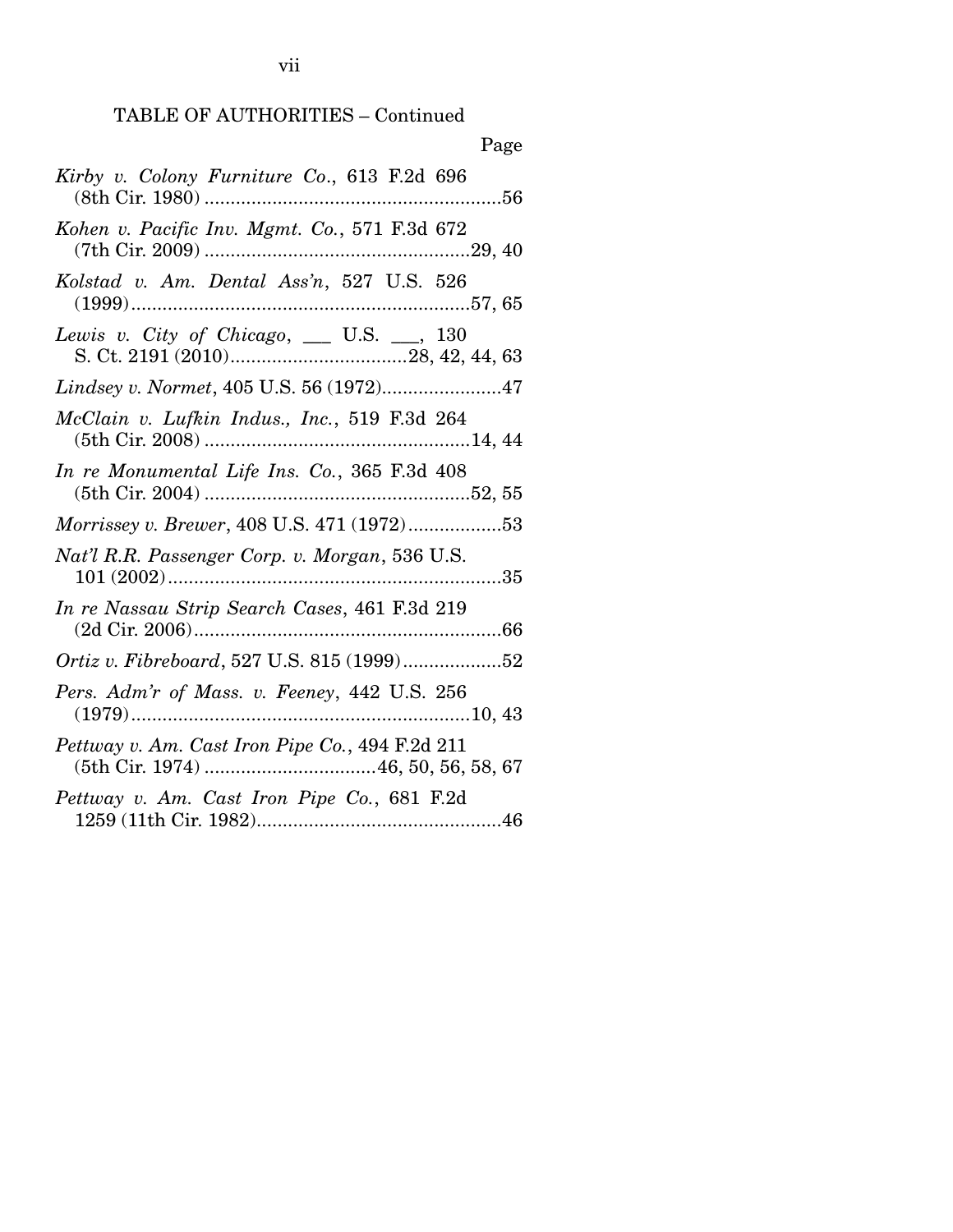viii

## TABLE OF AUTHORITIES – Continued

| Page                                                  |
|-------------------------------------------------------|
| Phillip Morris USA v. Williams, 549 U.S. 346          |
| Phillips Petroleum v. Shutts, 472 U.S. 797            |
| Pitre v. W. Elec. Co., 843 F.2d 1262 (10th Cir.       |
| Price Waterhouse v. Hopkins, 490 U.S. 228             |
| Reeb v. Ohio Dep't of Rehab. & Corr., 435 F.3d        |
| Rich v. Martin Marietta Corp., 522 F.2d 333           |
| Robinson v. Lorillard Corp., 444 F.2d 791 (4th        |
| Robinson v. Metro-North Commuter R.R. Co.,            |
| Robinson v. Shell Oil Co., 519 U.S. 337 (1997) 64     |
| Rossini v. Ogilvy & Mather, Inc., 798 F.2d 590        |
| Schleicher v. Wendt, 618 F.3d 679 (7th Cir.           |
| Segar v. Smith, 738 F.2d 1249 (D.C. Cir. 1984) 31, 45 |
| Shady Grove Orthopedic Assocs., P.A. v. All-          |
| State Farm Mut. Auto. Ins. Co. v. Campbell,           |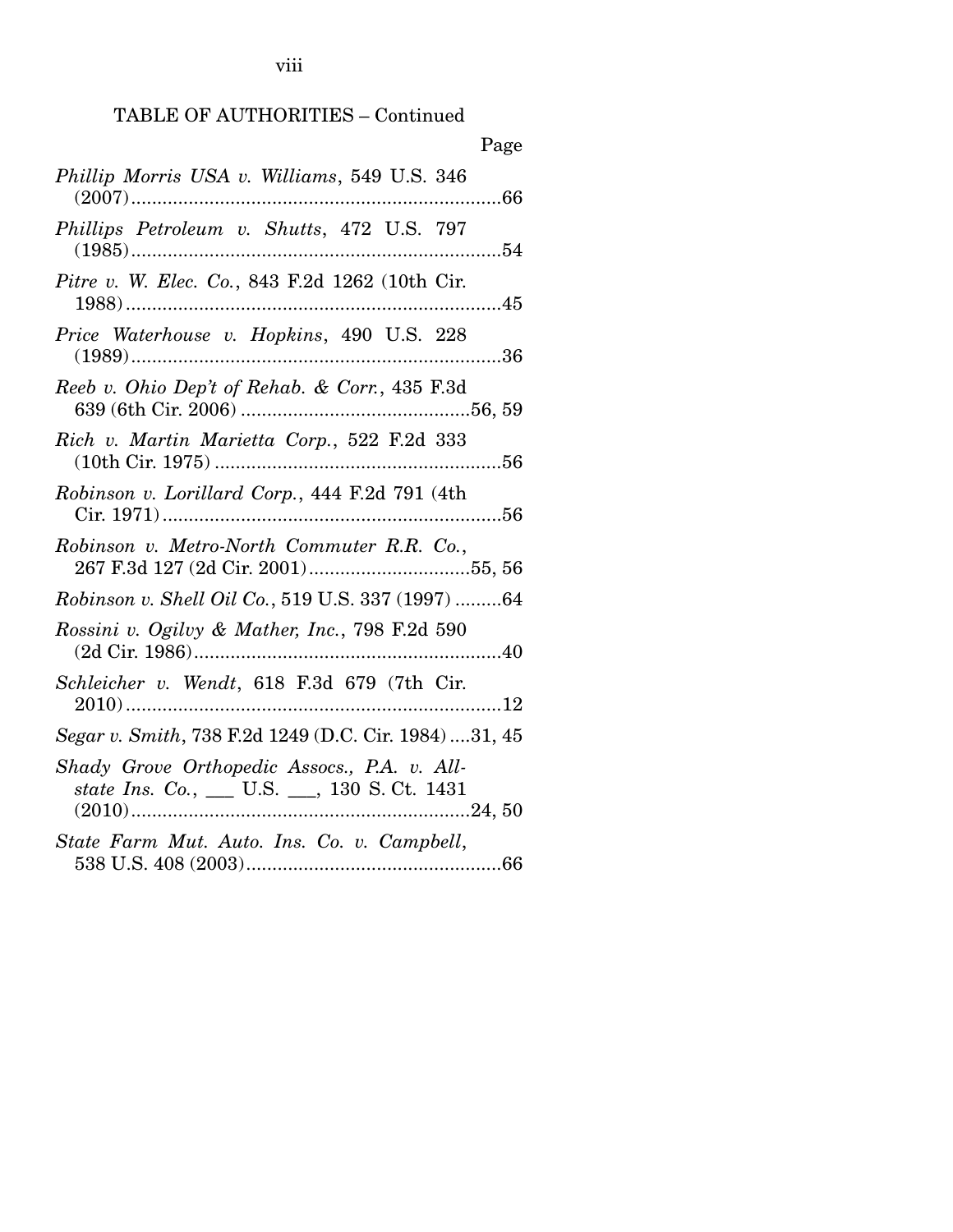| Page                                                                                           |
|------------------------------------------------------------------------------------------------|
| Staton v. Boeing Co., 327 F.3d 938 (9th Cir.                                                   |
| Stewart v. GM Corp., 542 F.2d 445 (7th Cir.                                                    |
| <i>Ticor Title Ins. Co. v. Brown,</i> 511 U.S. 117 (1994) 54                                   |
| United States Parole Comm'n v. Geraghty, 445                                                   |
| United States Postal Serv. Bd. of Governors v.                                                 |
| United States v. Armour & Co., 402 U.S. 673                                                    |
| United States v. Burke, 504 U.S. 229 (1992) 57                                                 |
| In re Universal Serv. Fund Tel. Billing Practic-<br>es Litig., 219 F.R.D. 661 (D. Kan. 2004)41 |
| Wal-Mart Stores, Inc. v. Visa USA Inc., 396                                                    |
| <i>Walters v. Reno</i> , 145 F.3d 1032 (9th Cir. 1998)30                                       |
| Ward v. Dixie Nat'l Life Ins. Co., 595 F.3d 164                                                |
| Wards Cove Packing Co. v. Antonio, 490 U.S.                                                    |
| Watson v. Fort Worth Bank & Trust, 487 U.S.                                                    |
| Wetzel v. Liberty Mut. Ins. Co., 508 F.2d 239 (3d                                              |
| Wilkinson v. Austin, 545 U.S. 209 (2005)53                                                     |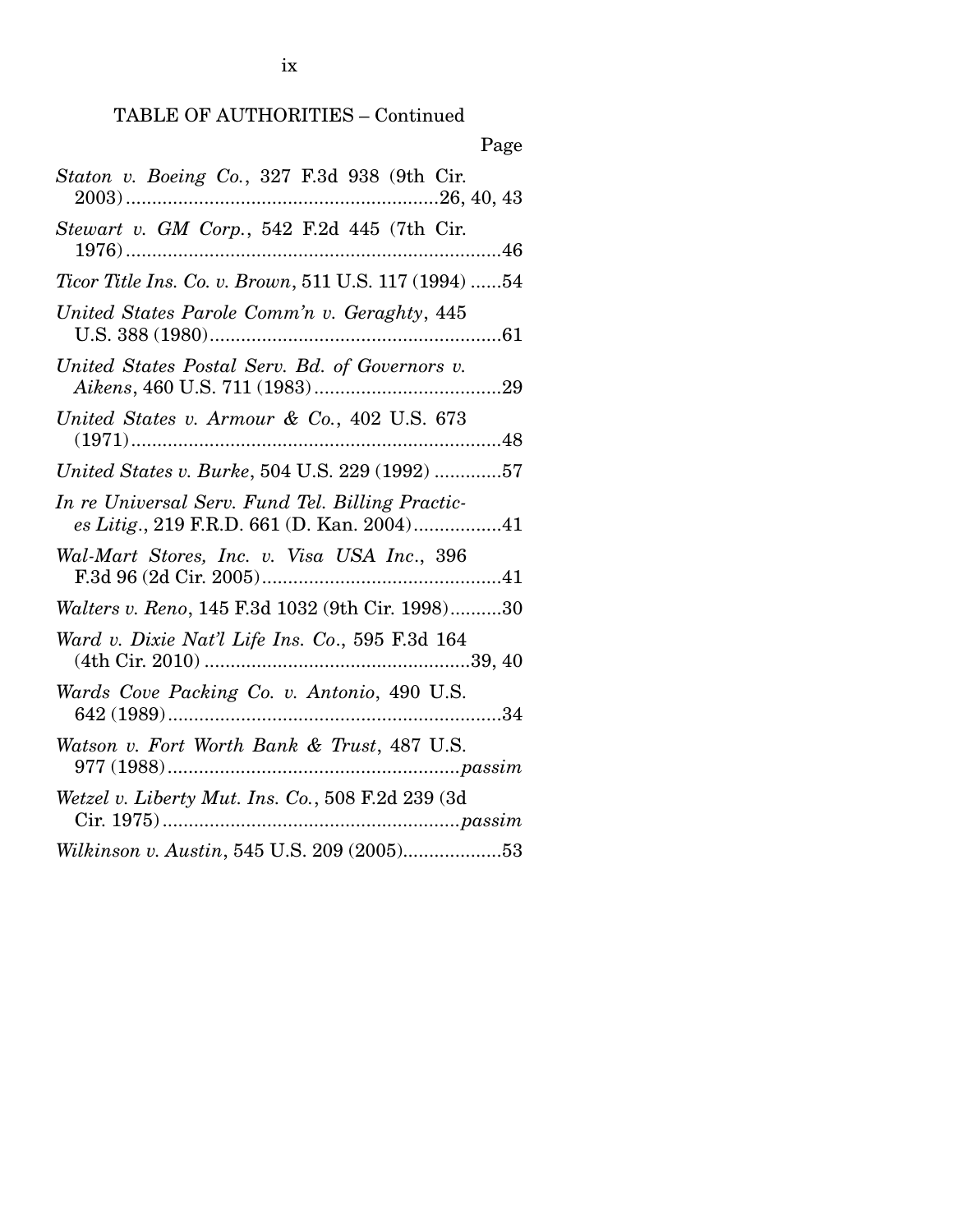# TABLE OF AUTHORITIES – Continued

Page

| <b>STATUTES &amp; RULES</b>                      |
|--------------------------------------------------|
|                                                  |
|                                                  |
| Civil Rights Act of 1964, Pub. L. No. 88-352, 78 |
|                                                  |
|                                                  |
|                                                  |
|                                                  |

### OTHER AUTHORITIES

| 1 Alba Conte & Herbert B. Newberg, Newberg<br>on Class Actions § 3:10 (4th ed. 2002)12                                                  |  |
|-----------------------------------------------------------------------------------------------------------------------------------------|--|
| 3 Alba Conte & Herbert B. Newberg, Newberg<br>on Class Actions § 10:2 (4th ed. 2002)47                                                  |  |
| Benjamin Kaplan, Continuing Work of the Civil<br>Committee: 1966 Amendments of the Fed. R.                                              |  |
| Manual for Complex Litigation § 11.64 (4th ed.                                                                                          |  |
| Preliminary Draft of Proposed Amendments to<br>Rules of Civil Procedure for the United States<br>District Court, 34 F.R.D. 325 (1964)51 |  |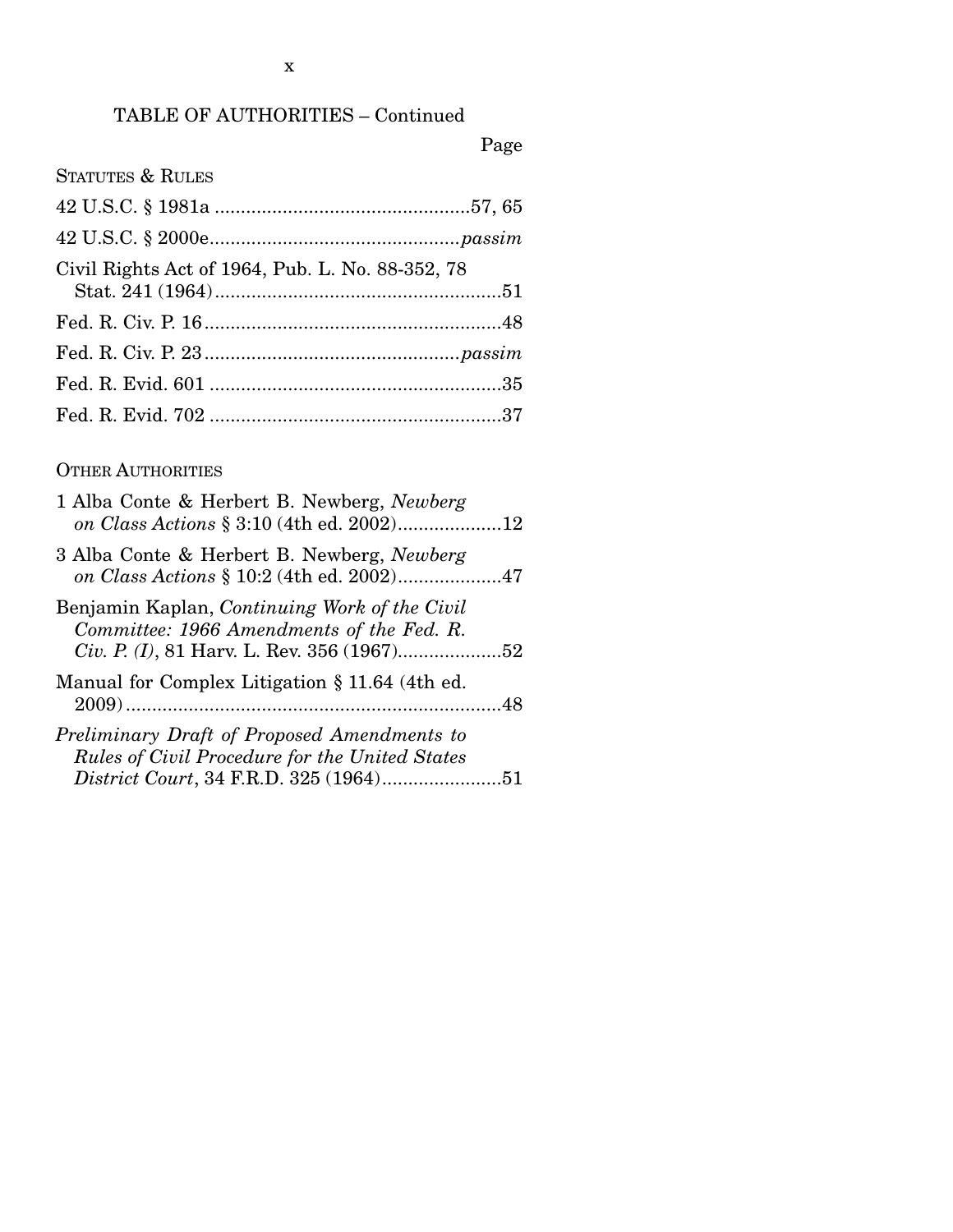#### **STATEMENT**

 This case challenges Wal-Mart's uniform pay and promotion policies for its retail store employees. Those policies fail to provide any application or posting process for promotions to store management or job-related criteria for setting pay or making promotion decisions – standard practices in the American workplace. Instead, Wal-Mart has chosen to adopt and maintain highly subjective policies, which are implemented, monitored and enforced on a daily basis by its Home Office to ensure consistency in results.

 These subjective personnel decisions are exercised within a corporate culture that is rife with gender stereotypes demeaning to female employees: Wal-Mart executives refer to women employees as "Janie Qs," approve holding business meetings at Hooters restaurants, and attribute the absence of women in top positions to men being more aggressive in seeking advancement. The record supporting class certification was replete with evidence of the same kind of gender bias attributable to managers at all levels of the company. Thus, for example, named plaintiff Christine Kwapnoski was told that her male co-worker received a large raise "because [he] had a family to support." Wal-Mart's subjective personnel policies have operated as a vehicle for perpetrating gender bias in its pay and promotion decisions. Ì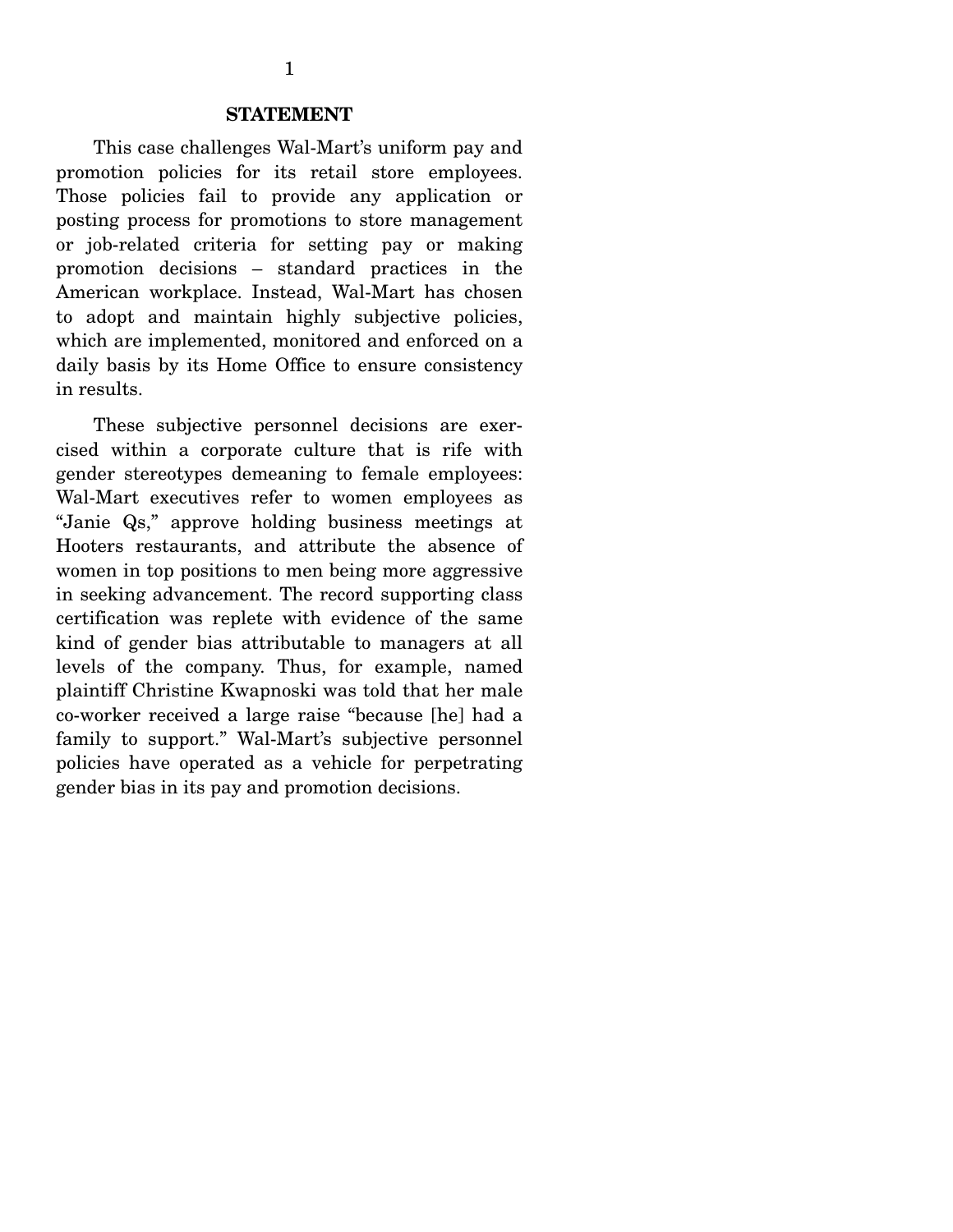As Wal-Mart has long recognized, its female workforce has borne the brunt of these subjective policies. Even though its own data shows that its female employees are, on average, better performers and more experienced than their male counterparts, women's pay lags far behind that of male employees in every major job in each of the company's 41 regions. Women at Wal-Mart also face a classic glass ceiling – while women comprise over 80% of hourly supervisors, they hold only one-third of store management jobs and their ranks steadily diminish at each successive step in the management hierarchy.

 Relying on long-standing statutory and Supreme Court authority, plaintiffs allege that Wal-Mart's policies discriminate against women in violation of Title VII. The class is limited to female retail store workers, the majority of whom hold one of only five hourly jobs. Regardless of their job titles or store location, these women are subject to the same uniform personnel policies. After a searching review of the substantial evidentiary record, the district court concluded that plaintiffs had satisfied Rule 23.

 With this appeal, Wal-Mart attempts to dismantle several fundamental pillars of this Court's employment discrimination class action jurisprudence.

• It disputes that a policy of subjective decision-making is an employment practice that may be challenged under Title VII and would impose heightened Rule 23(a) standards for such cases.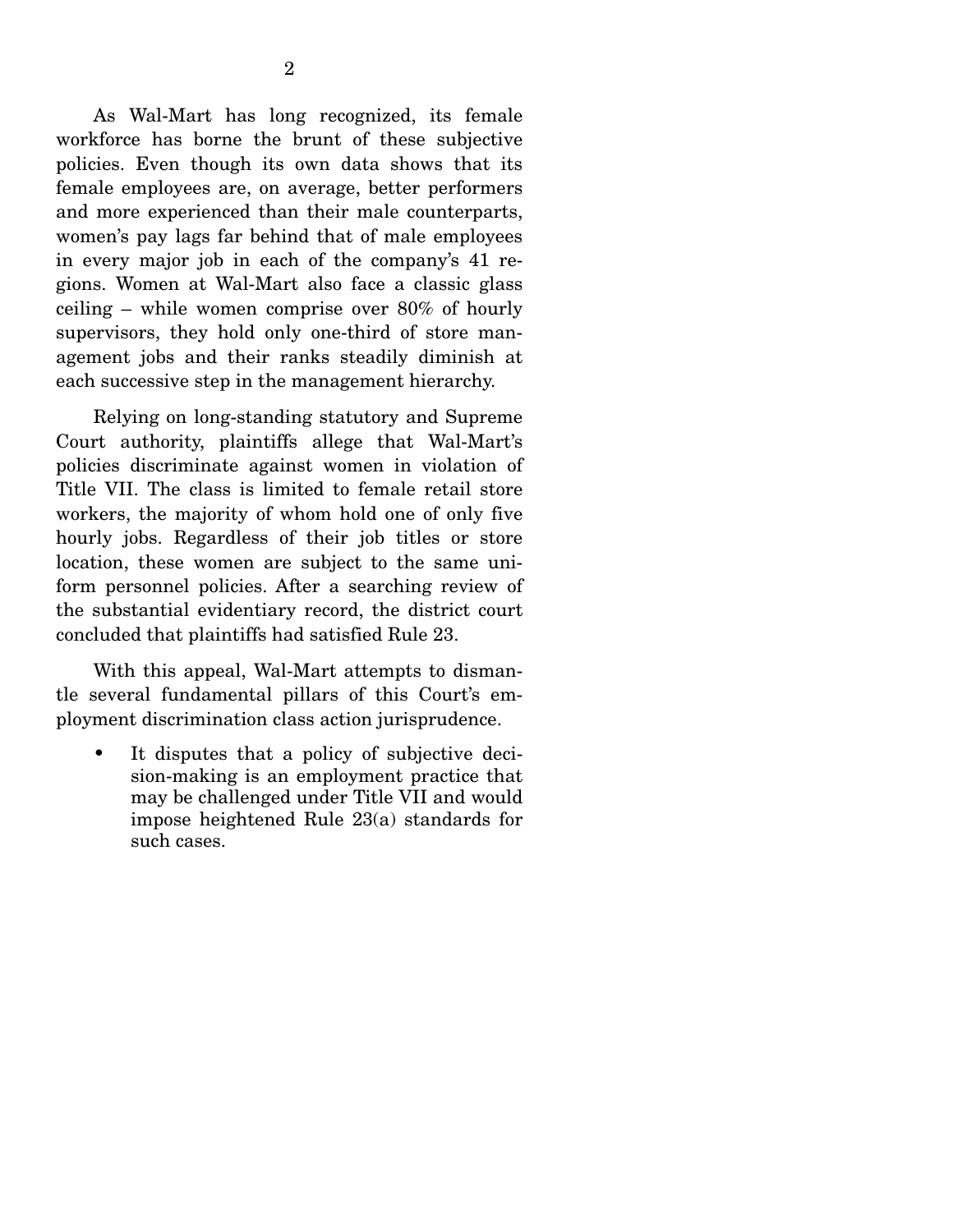- It would eliminate the use of pattern or practice methods of proof established by this Court in *International Brotherhood of Teamsters v. United States*, 431 U.S. 324, 336 (1977). It would instead require that each woman's claim be litigated individually, even though the company failed to retain records that would allow the district court to conduct reliable individual remedies hearings.
- It would limit certification under Rule 23(b)(2) to cases seeking *exclusively* injunctive or declaratory relief.

 These radical and far-reaching proposals to change the law find no support in Rule 23 or Title VII. Instead, they would subvert the goal of allowing workers to vindicate their rights as a class, precluding certification of all but the smallest employment discrimination cases, and would require this Court to overrule 45 years of civil rights and class action precedent. Wal-Mart's arguments also largely ignore – and are inapplicable to – plaintiffs' disparate impact claims where proof of intent is unnecessary.

 In place of a single class action in which all common questions would be resolved – one way or the other – Wal-Mart would burden the federal courts with potentially thousands of store-level cases. This outcome would not only waste judicial resources, it would deprive plaintiffs of the ability to challenge and seek relief from Wal-Mart's systemic, company-wide practices. A multiplicity of cases could mask the otherwise unmistakable pattern of discrimination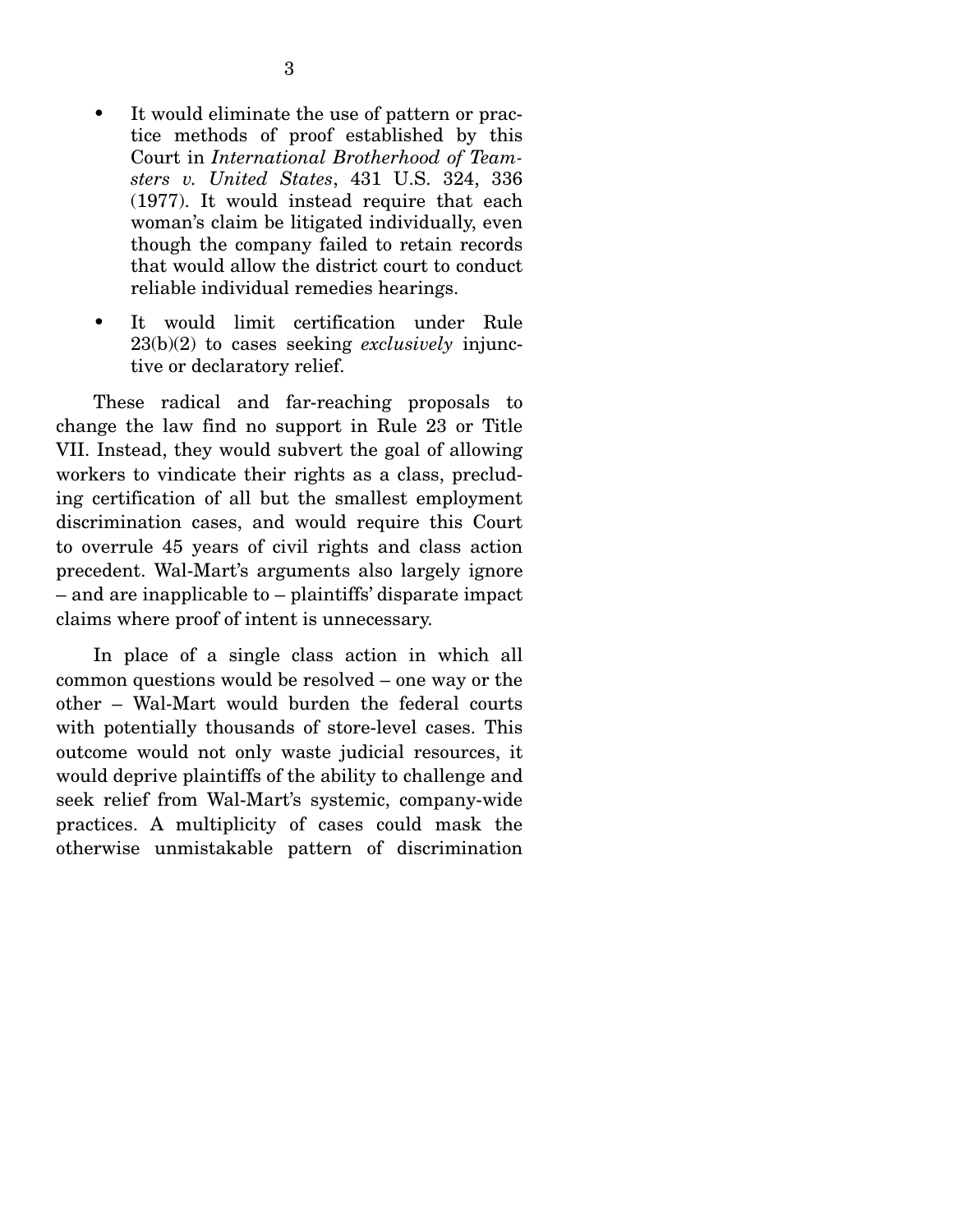against women throughout the company and obscure the role of senior management in maintaining this discriminatory system. Finally, many of these claims, which amount to an average annual wage loss of \$1,100, would be too small to pursue.

### **SUMMARY OF ARGUMENT**

--------------------------------- ♦ ---------------------------------

1. The district court conducted a searching and rigorous analysis of the substantial evidentiary record and correctly applied Rule 23. App. 48a. Wal-Mart ignores the extensive findings of fact below and urges this Court to reweigh a daunting array of factual questions. The district court's decision to certify the class is subject to review for abuse of discretion; its findings are entitled to deference, unless clearly erroneous.

 2. With respect to Rule 23(a), plaintiffs have identified an "employment practice" – subjective decision-making adversely affecting women – that may be challenged under either disparate treatment or disparate impact analysis. *Hazelwood Sch. Dist. v. United States*, 433 U.S. 299, 301, 302 (1977); *Watson v. Fort Worth Bank & Trust*, 487 U.S. 977, 989-91 (1988). Contrary to Wal-Mart's claim that the case is nothing more than a challenge to millions of local decisions, the district court found that Wal-Mart operates through *common* subjective policies implemented by managers at all levels, and that plaintiffs demonstrated a sufficient nexus between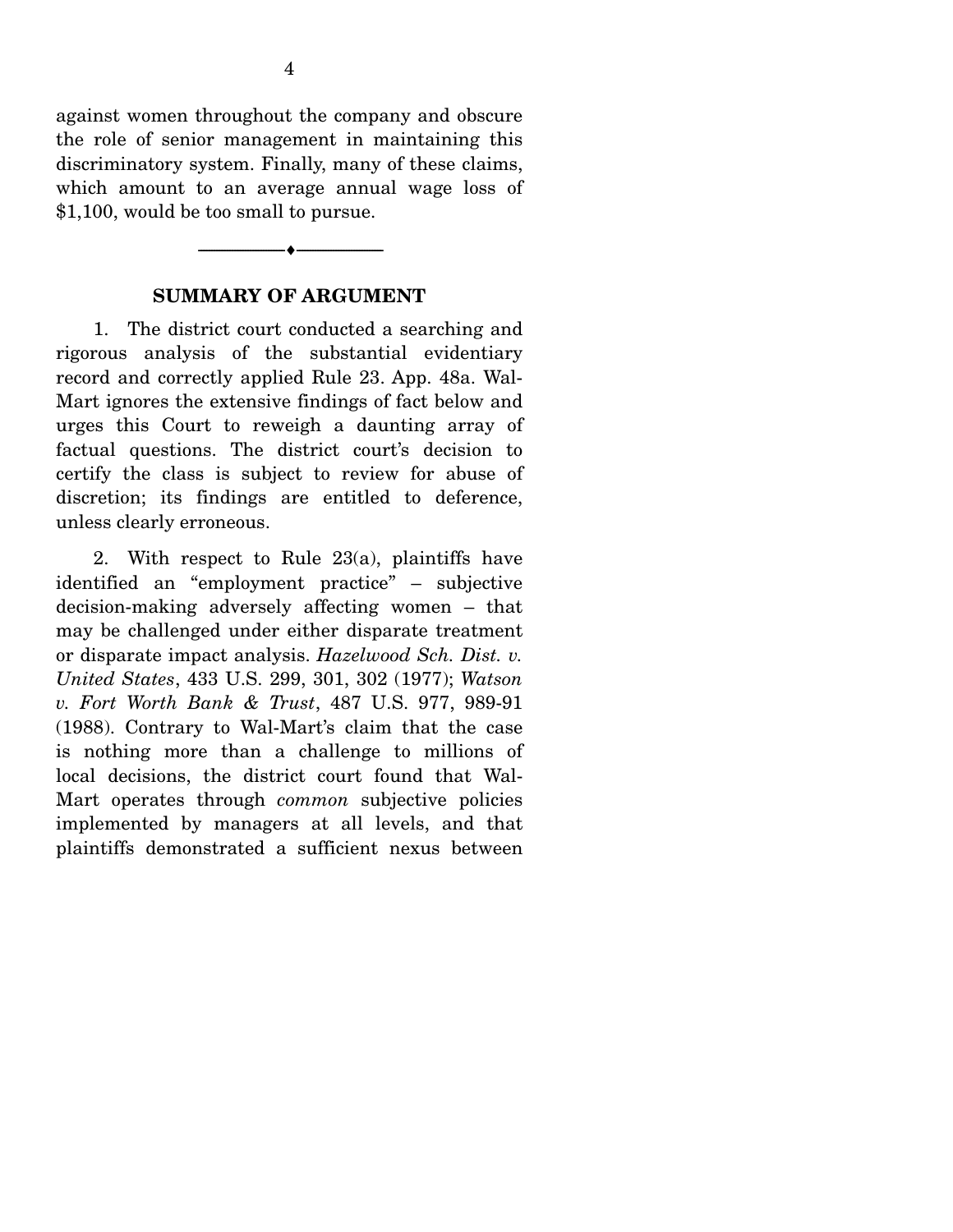the challenged practices and the adverse outcomes for women to satisfy Rule 23(a). App. 77a-78a, 186a. Cases involving local decisions have long been addressed under the pattern or practice method of proof. *Teamsters*, 431 U.S. at 338, 342 n.24; *Hazelwood*, 433 U.S. at 301, 302.

 3. The district court's commonality findings rested on extensive evidence of excessive subjectivity in personnel decisions, guided by a strong corporate culture infused with sexual stereotyping; centralized oversight of decision-making; robust statistical evidence of gender disparities caused by discrimination; and anecdotal evidence of gender bias. App. 226a. The court evaluated the record as a whole and made findings that turned significantly on company documents and testimony, in addition to "statistics, anecdotes and social science."

 4. Wal-Mart seeks to impose a host of "heightened" certification requirements, applicable only to Title VII cases challenging a pattern or practice of discrimination facilitated by a policy of excessively subjective decision-making. To satisfy Rule 23, civil rights plaintiffs would bear the burden of proving the merits of their claims to a degree that exceeds the standard required to demonstrate liability under Title VII. Wal-Mart's argument is at odds with the language of Rule 23 and Title VII and this Court's decision in *Falcon. See Gen. Tel. Co. of Sw. v. Falcon*, 457 U.S. 147, 161 (1982).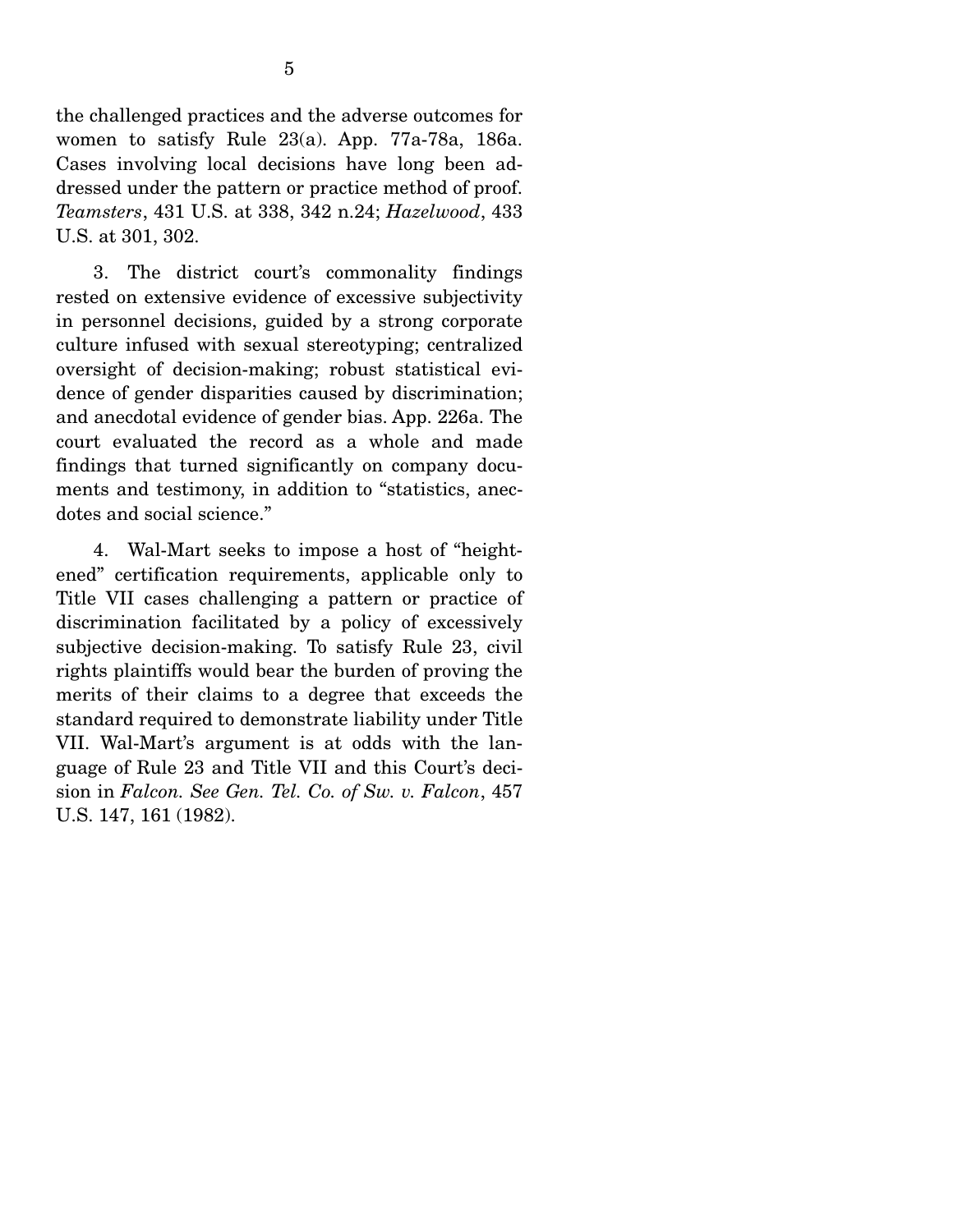5. Wal-Mart seeks to impose *per se* rules on the kinds of evidence upon which a district court may rely in finding commonality satisfied under Rule 23(a)(2).

 a. *Statistics* – Wal-Mart argues that, as a matter of law, only statistical proof disaggregated to the smallest possible unit may support commonality. This view contradicts the pattern or practice theory and ignores the court's finding that managers above the store level make *all* promotion and management pay decisions and must approve *all* hourly pay decisions in excess of a minimal range.

 Wal-Mart wrongly asserts that its statistical regressions were "unrebutted" and showed no statistically significant pay rate differences in most stores. Pet. Br. 7, 11, 24. In fact, its regressions were subdivided below "store level," premised on a factual predicate so unreliable that the court struck it from the record, and thoroughly rebutted.

 The district court credited plaintiffs' statistical analyses and found that they raised "an inference of company-wide discrimination in both pay and promotions." App. 281a. It analyzed the parties' competing claims concerning statistical aggregation and concluded that plaintiffs' regional analysis raised common issues appropriate for class adjudication. App. 73a.

 b. *Anecdotal Evidence of Bias* – The district court properly relied on 120 class member declarations to further support its commonality finding. They vividly confirmed the uniformity of pay and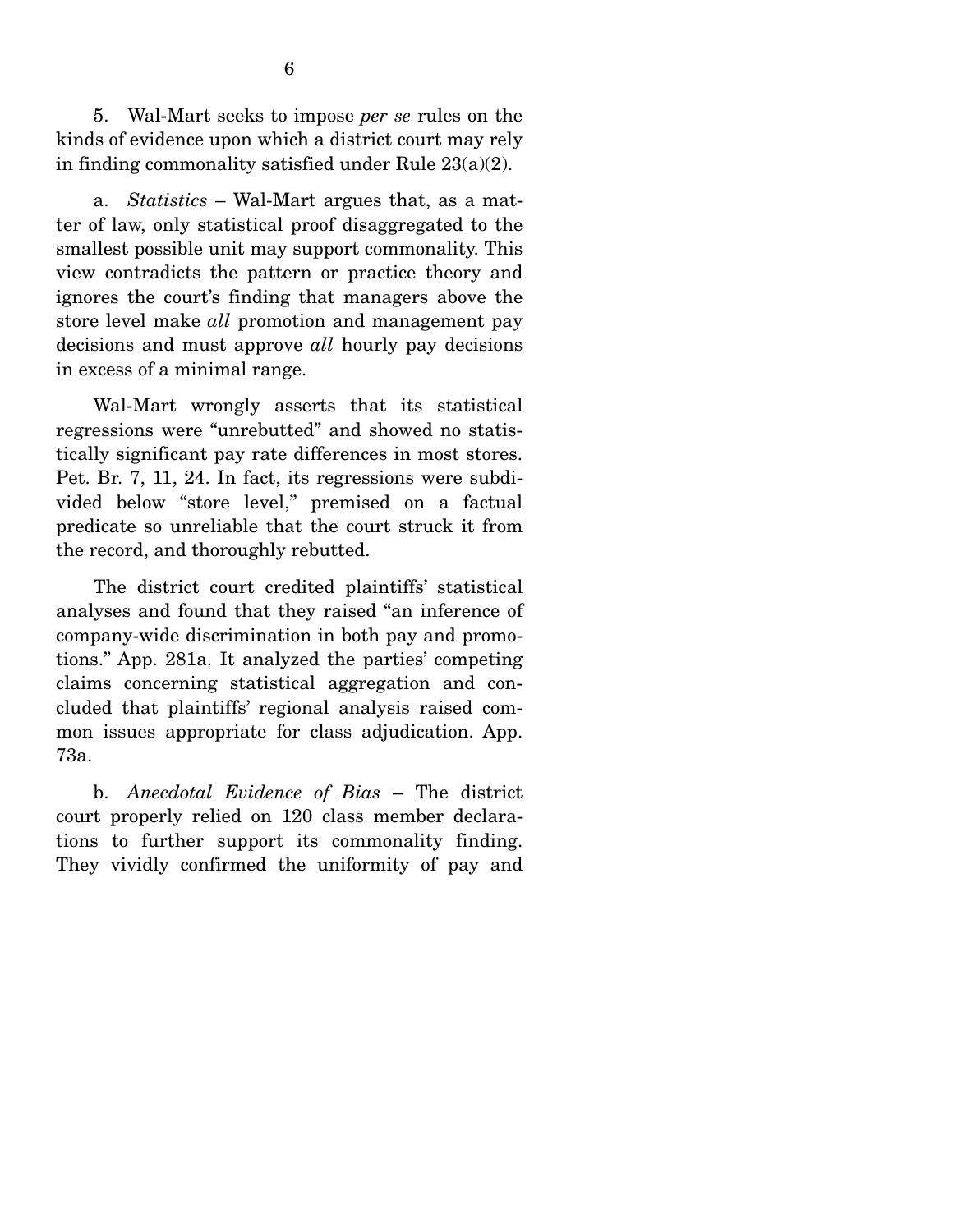promotion policies, and the pervasiveness of sexual stereotypes within the company culture. They need not demonstrate claims of individual discrimination or a pattern or practice of discrimination to support commonality.

 c. *Social Science* – The district court properly relied on the conclusions of plaintiffs' social science expert – that Wal-Mart's strong centralized common culture sustained uniformity of decision-making, that its highly subjective system was vulnerable to sexual stereotyping, and that its diversity policies failed to mitigate the effect of stereotyping – as additional evidence supporting its commonality finding. The court fully considered Wal-Mart's motion under *Daubert v. Merrell Dow Pharmaceuticals, Inc.*, 509 U.S. 579 (1993), and made findings sufficient to satisfy *Daubert's* admissibility threshold.

 6. The district court made extensive findings to support its conclusion that the class satisfied the typicality and adequacy of representation requirements. Wal-Mart presents no legal argument, but instead asks the Court to revisit factual determinations made below.

 7. Wal-Mart would eliminate the "pattern or practice" method of proof, requiring instead that systemic discrimination cases be litigated for both liability and remedies, individual-by-individual and store-by-store. Plaintiffs would be required to prove that "the motive for *every single* discretionary pay and promotion decision affecting every single class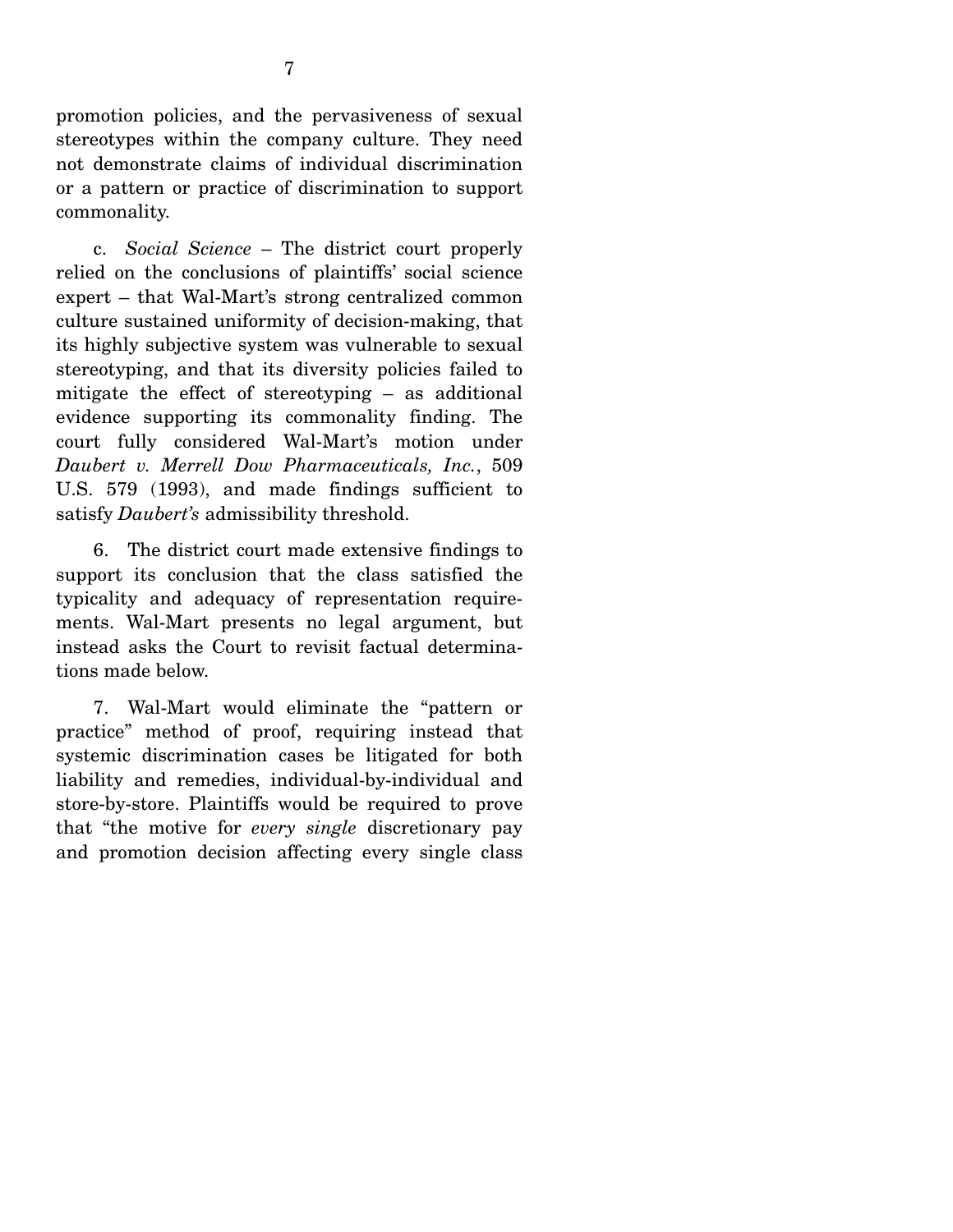member was discriminatory." Pet Br. 40. Wal-Mart claims a right to mount an individual defense to each class member's claim using Title VII's "mixed motive" provision, even though plaintiffs here do not rely on the mixed motive theory of discrimination. Despite unanimous circuit authority, Wal-Mart argues that back pay determinations could never be performed on a statistical basis, even where, as here, defendant's conduct and record-keeping would make individual determinations unreliable.

 8. Wal-Mart would restrict the application of Rule 23(b)(2) to cases seeking *solely* injunctive and corresponding declaratory relief. Its interpretation is inconsistent with the text of the Rule, the Advisory Committee Notes, and the decisions of every circuit court to address the question. The Advisory Committee drafted Rule 23(b)(2) with the intention of permitting certification unless final relief "relates exclusively or predominantly to money damages." Fed. R. Civ. P. 23 Advisory Committee's Note (1966).

 a. Back pay, when accompanying claims for injunctive relief, is consistent with  $(b)(2)$  certification, as every circuit court addressing the issue has concluded. Such claims are integral to Title VII's equitable remedies, can be objectively determined, and arise out of the same conduct generally applicable to the class that supports injunctive relief. Similarly, total back pay will result from the same factor that makes injunctive relief substantial – the size of the affected class.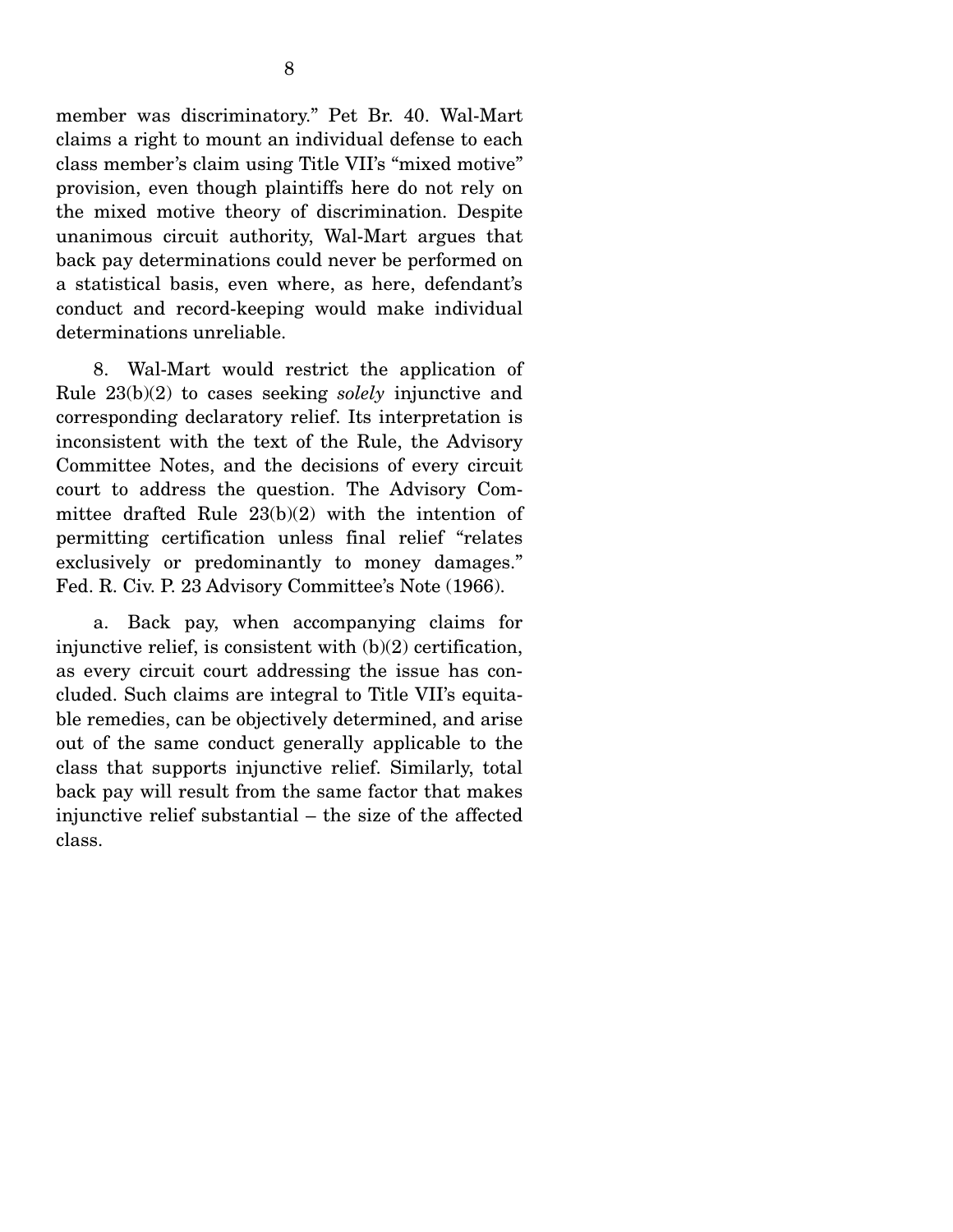b. Wal-Mart's contention that monetary claims must predominate because the former employee class members lack standing to seek injunctive relief confuses standing with the test for eligibility for relief under Rule 23(b)(2). Wal-Mart's one-sided calculus discounts the benefits of injunctive relief to current, future, and returning employees. Wal-Mart's rule would require a continual re-examination of the certification decision with normal employee turnover.

 c. This Court need not resolve whether punitive damages may be certified under Rule 23(b)(2) because the Ninth Circuit vacated and remanded that claim. There is no support in Rule 23 for Wal-Mart's claim that punitive damages, which focus on defendant's conduct rather than individual harm, may never be so certified.



#### **ARGUMENT**

Plaintiffs contend that Wal-Mart engaged in a pattern or practice of discrimination in violation of Title VII's prohibition on disparate treatment. 42 U.S.C. § 2000e-2(a); *Teamsters*, 431 U.S. at 336-38. Wal-Mart's top management implemented and maintained its pay and promotion policies, even though they knew the system disadvantaged qualified female employees and perpetuated a corporate culture rife with gender stereotyping. As this Court has recognized, evidence of a policy pursued with knowledge of its adverse effect on a protected group supports a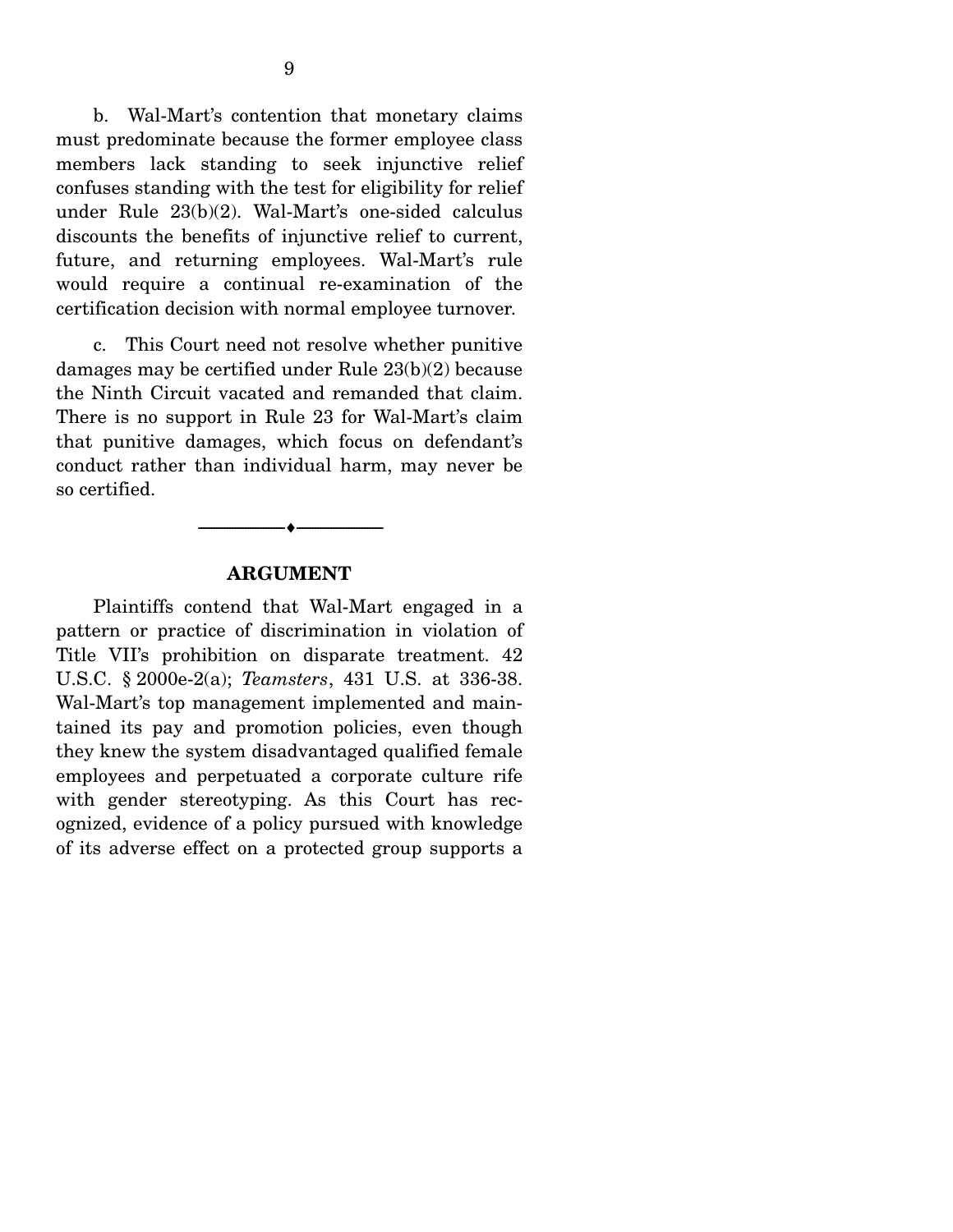finding of intentional discrimination. "[W]hen the adverse consequences of a law upon an identifiable group are as inevitable as the gender-based consequences [here], a strong inference that the adverse effects were desired can reasonably be drawn." *Pers. Adm'r of Mass. v. Feeney*, 442 U.S. 256, 279 n.25 (1979); *see also Teamsters*, 431 U.S. at 335 n.15.

 Plaintiffs also challenge these subjective practices under the disparate impact theory of discrimination. 42 U.S.C. § 2000e-2(k); *Watson*, 487 U.S. at 989-91. They allege that the subjective pay and promotions policies, while neutral on their face, have disproportionately affected female employees and cannot be justified by business necessity. Wal-Mart's practices – far below the industry norms for corporate personnel practices – have resulted in statistically significant disparities in both pay and promotion for women.

 Plaintiffs seek injunctive relief as well as back pay and punitive damages. They do not seek compensatory damages or retroactive promotions. App. 5a. Class Cert. Hearing Tr. at 68-70, 92, Dkt. 618 (N.D. Cal. Sept. 24, 2003).

### **I. THE DISTRICT COURT PROPERLY EX-ERCISED ITS DISCRETION WHEN IT DE-TERMINED THAT RULE 23(a) REQUIRE-MENTS HAD BEEN SATISFIED**

After extensive discovery, including over 200 depositions, production of more than a million pages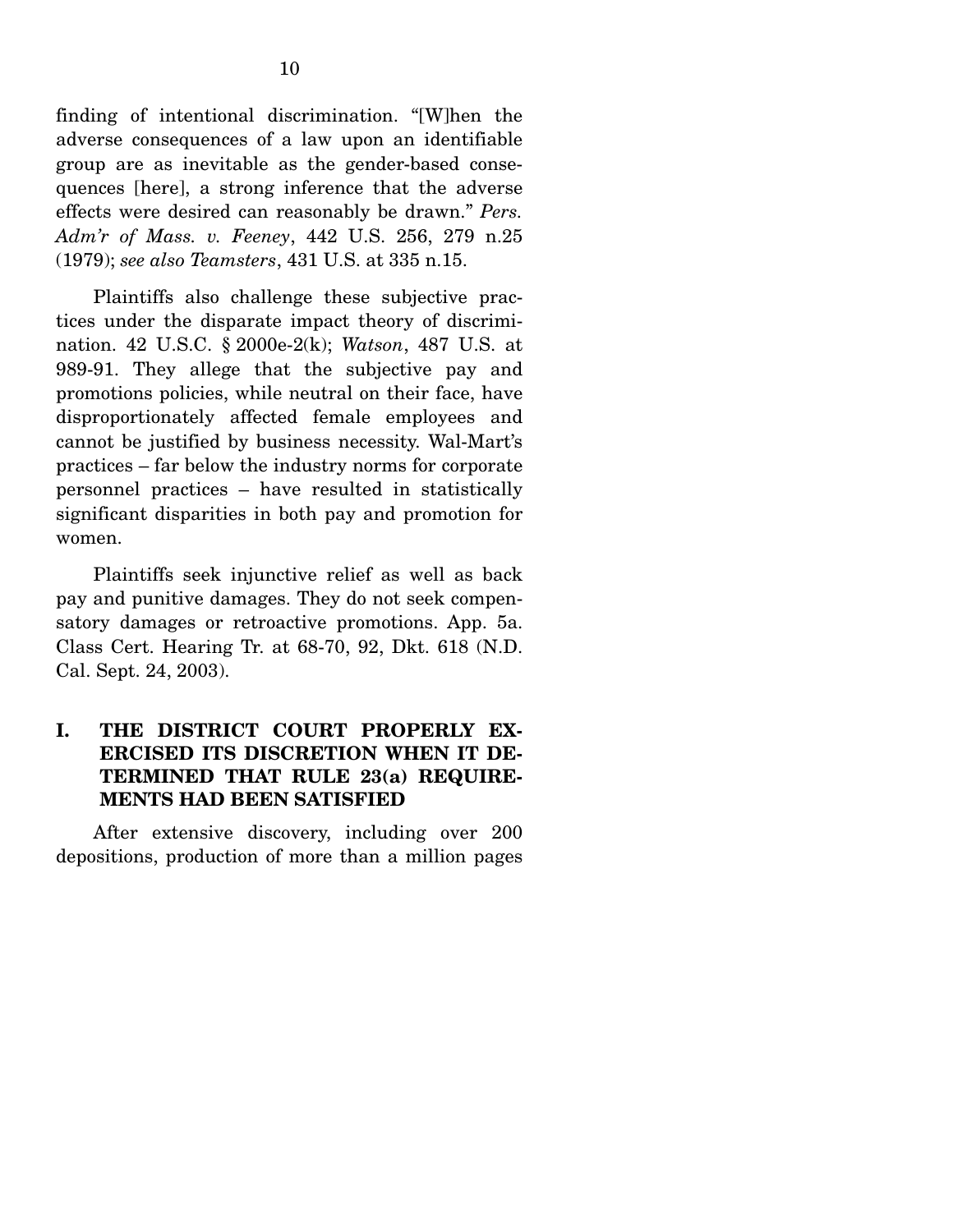of documents, and electronic personnel data, plaintiffs assembled a massive record to support class certification. The district court issued a detailed 84 page class certification opinion as well as a lengthy opinion addressing challenges to the parties' expert evidence. App. 162a-283a; Pet. Opp. Add. 4-15. In reaching its conclusion, the district court weighed the evidence, as necessary, to determine whether the elements of Rule 23 had been satisfied, even when Rule 23 elements overlapped with the merits. App. 52a n.20, 65a; *In re Initial Pub. Offerings Sec. Litig.*, 471 F.3d 24, 41 (2d Cir. 2006); *see*, *e.g.*, App. 191a (rejecting claim that managers operate stores independently); App. 226a (finding evidence "raises an inference that Wal-Mart engages in discriminatory practices"). The district court's interlocutory decision to certify the class is subject to review for abuse of discretion and its findings are entitled to deference, unless "clearly erroneous." *Cooter & Gell v. Hartmarx*, 496 U.S. 384, 400-01 (1990); *In re Initial Pub. Offerings*, 471 F.3d at 40-41. It properly exercised its discretion in finding Rule 23(a) satisfied.

 Wal-Mart asks this Court to start from scratch. It audaciously claims that the district court's extensive factual " 'findings' are entitled to no deference." Pet. Br. 18 n.2. It raises a host of objections to the district court's findings, based upon a selective description of the evidence, and invites the Court to decide anew whether each of the Rule 23(a) elements has been satisfied. That is not the proper role for this Court.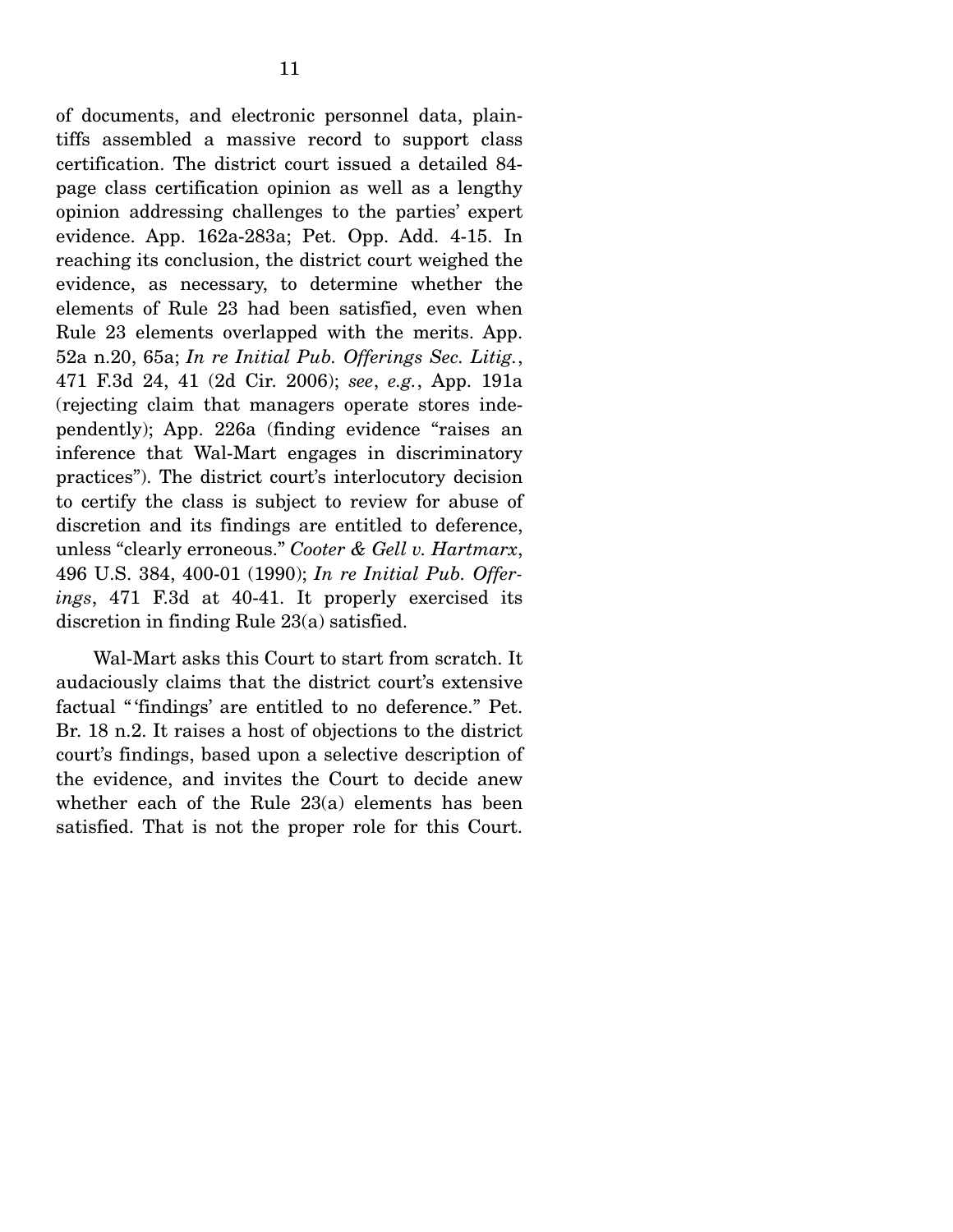*Cooter & Gell*, 496 U.S. at 400-01; *Califano v. Yamasaki*, 442 U.S. 682, 703 (1979).

### **A. The District Court Properly Held that Plaintiffs Demonstrated Common Questions of Law or Fact**

Rule  $23(a)(2)$  requires that plaintiffs demonstrate there are "questions of law or fact common to the class." "The threshold of 'commonality' is not high," *Jenkins v. Raymark Indus.*, 782 F.2d 468, 472 (5th Cir. 1986) (citation omitted); 1 Alba Conte & Herbert B. Newberg, *Newberg on Class Actions* § 3:10 n.9 (4th ed. 2002) (commonality "is easily met in most cases"), and contrasts with the "far more demanding" predominance showing required by Rule 23(b)(3). *Amchem Products v. Windsor*, 521 U.S. 591, 623-24 (1997).

 At the certification stage, "the question is not whether the plaintiff or plaintiffs have stated a cause of action or will prevail on the merits, but rather whether the requirements of Rule 23 are met." *Eisen v. Carlisle & Jacquelin*, 417 U.S. 156, 178 (1974) (quoting *Miller v. Mackey Int'l*, 452 F.2d 424, 427 (5th Cir. 1971)). As the Ninth Circuit observed below, Rule  $23(a)(2)$ , by its terms, requires plaintiffs to demonstrate questions of law or fact, not to answer them. App. 36a, 40a; *see* Fed. R. Civ. P. 23 Advisory Committee's Note (2003) ("an evaluation of the probable outcome on the merits is not properly part of the certification decision"); *cf. Schleicher v. Wendt*, 618 F.3d 679, 686 (7th Cir. 2010) ("We do not think it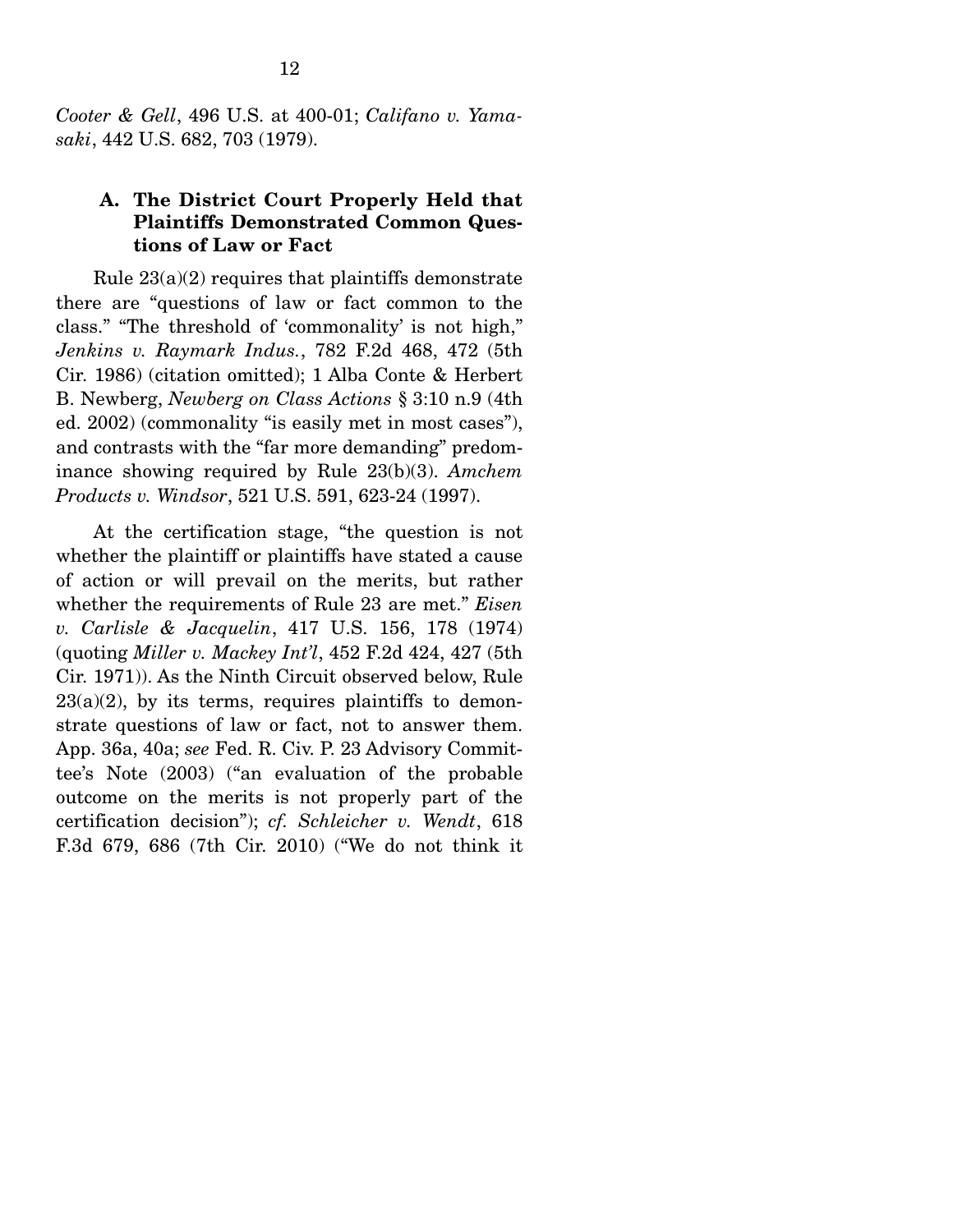appropriate for the judiciary to make its own . . . adjustments by reinterpreting Rule 23 to make likely success on the merits essential to class certification....") (Easterbrook, J.).

### **1. A System of Subjective Decision-Making Can Constitute a Common Employment Practice**

Wal-Mart's principal objection is that companywide certification was improper because it contends all pay and promotion decisions are made at the store level where managers have wide-ranging discretion and, as such, plaintiffs failed to identify a common policy or practice sufficient for either Title VII or Rule  $23(a)$ .

 Wal-Mart is wrong. This Court established the standards of proof for pattern or practice cases in *Teamsters*, in which managers at 51 different terminals made hiring and promotion decisions purportedly by choosing the "best qualified." *Teamsters*, 431 U.S. at 336, 338, 342 n.24. This Court has held that a policy of subjective decision-making processes that leaves unguided discretion to managers is an employment practice subject to challenge under Title VII where, as here, it has resulted in a pattern of discrimination against women. *Hazelwood*, 433 U.S. at 301- 302; *Falcon*, 457 U.S. at 159 n.15; *Watson*, 487 U.S. at 989-91. This Court recognized that subjective criteria, while not themselves unlawful, can be a conduit for biased decision-making. *Watson*, 487 U.S. at 989-91.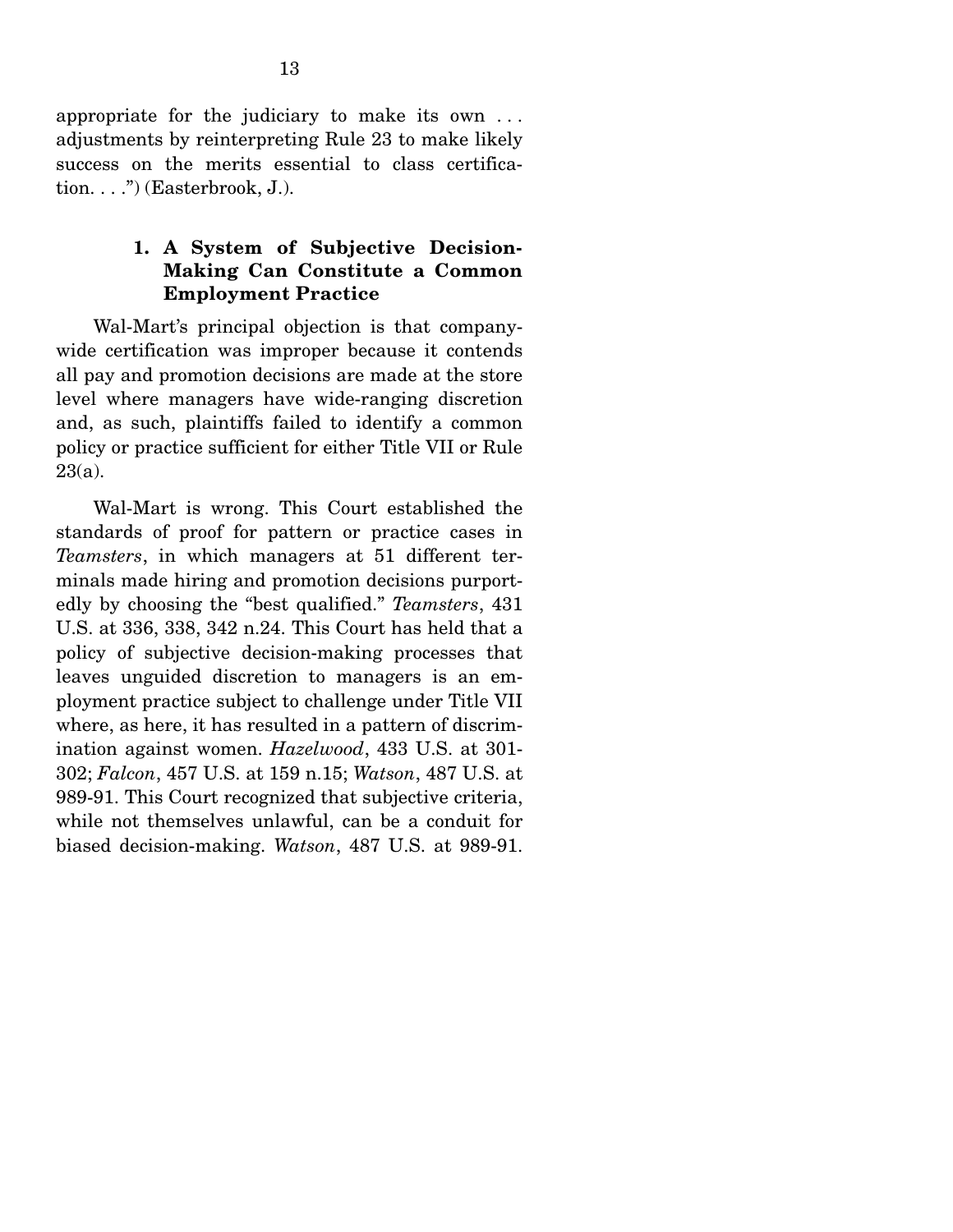Cognizant of this potential threat to equal employment opportunity, federal courts have for more than three decades certified challenges to subjective employment practices under both disparate treatment and disparate impact theories. *See* App. 79a (citing cases); *Brown v. Nucor Corp.*, 576 F.3d 149, 150, 153, 157 (4th Cir. 2009); *McClain v. Lufkin Indus., Inc.*, 519 F.3d 264, 272 (5th Cir. 2008).

 Wal-Mart repeatedly asserts that the Ninth Circuit observed that plaintiffs were unable to identify "a specific discriminatory policy promulgated by Wal-Mart." Pet. Br. 6, 20, 39. Wal-Mart quotes this language from the opinion entirely out of context. The quotation, in its entirety, reads:

While a *jury* may ultimately agree with Wal-Mart that, in the absence of a specific discriminatory policy promulgated by Wal-Mart, it is not more likely than not, based solely on Dr. Bielby's analysis, that Wal-Mart engaged in actual gender discrimination, that question must be left to the merits stage of the litigation (and presumably will not have to be decided as there will be other evidence).

App. 59a.

### **2. The Evidence Supports the Finding that Wal-Mart's Practices Raised Common Questions**

After weighing all the evidence, the district court concluded that plaintiffs had "exceeded" their burden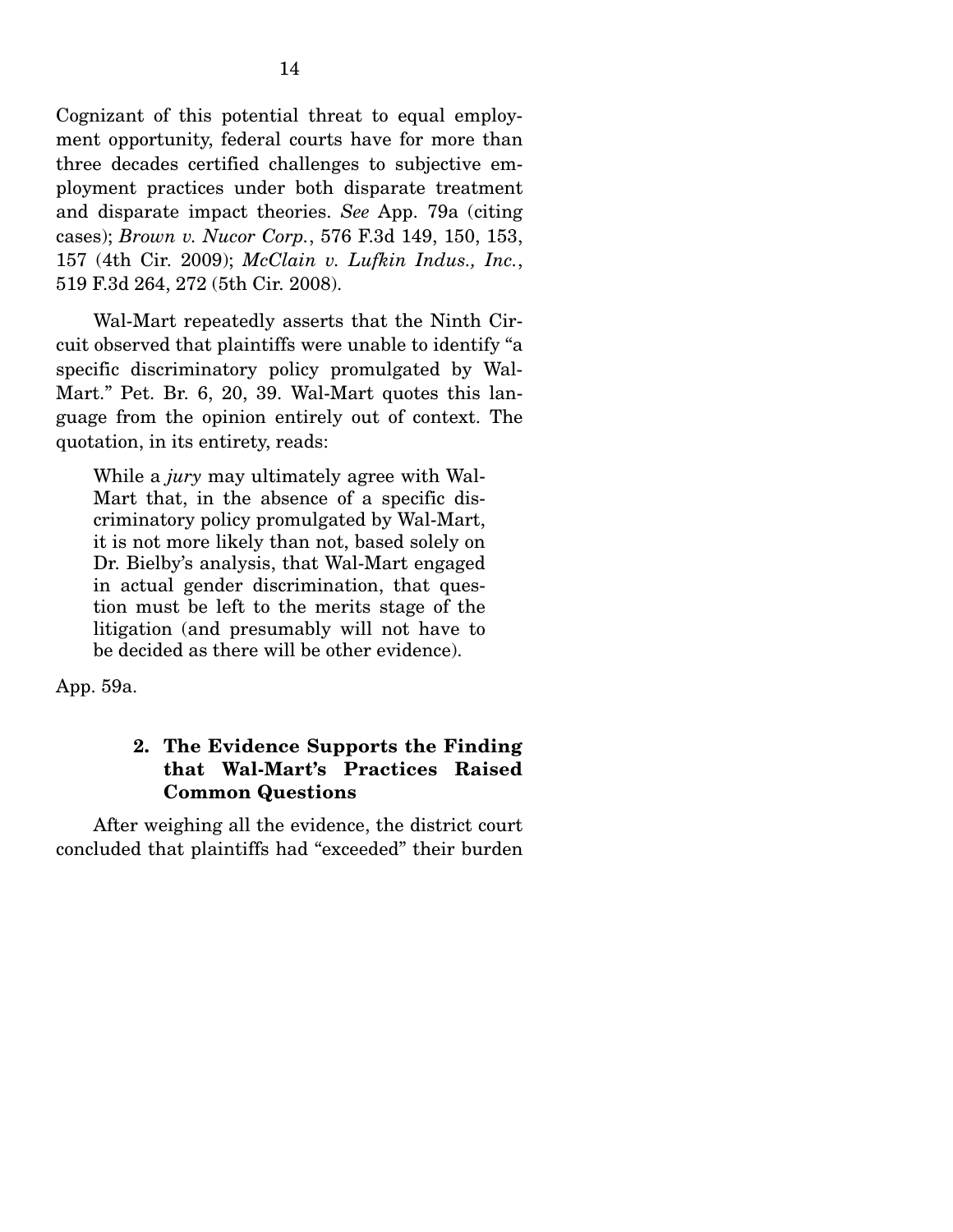of establishing commonality and had demonstrated that Wal-Mart's company-wide policy of subjective decision-making, within a consistent compensation and promotion structure, raised questions of fact and law common to the class. App. 226a. Those common questions include, for example: 1) does Wal-Mart have a largely subjective compensation and promotion system? App. 173a-174a; 2) does that system result in lower pay and fewer promotions for women? App. 199a, 225a; 3) does Wal-Mart's strong corporate culture contribute to discrimination against women in pay and promotion? App. 186a; 4) which statistical analysis most accurately measures the disparities between male and female employees? App. 211a-212a; 5) was Wal-Mart's senior management aware that its subjective personnel system was resulting in adverse outcomes for women? and, 6) can Wal-Mart's subjective personnel system be justified as a "business necessity" and, if so, were there "less discriminatory alternatives"?

 The district court's findings were based on an enormous record, including testimony from senior management and internal company documents – vastly more than Wal-Mart's rhetorical reduction ("sociology, statistics and anecdotes"). Pet. Br. 23. Those findings are summarized below.

*Uniform Structure and Central Control* – The district court found Wal-Mart stores are operated "with a high degree of store-to-store uniformity" and centralized control. App. 190a. "[T]he personnel structure within each store operates in a basically similar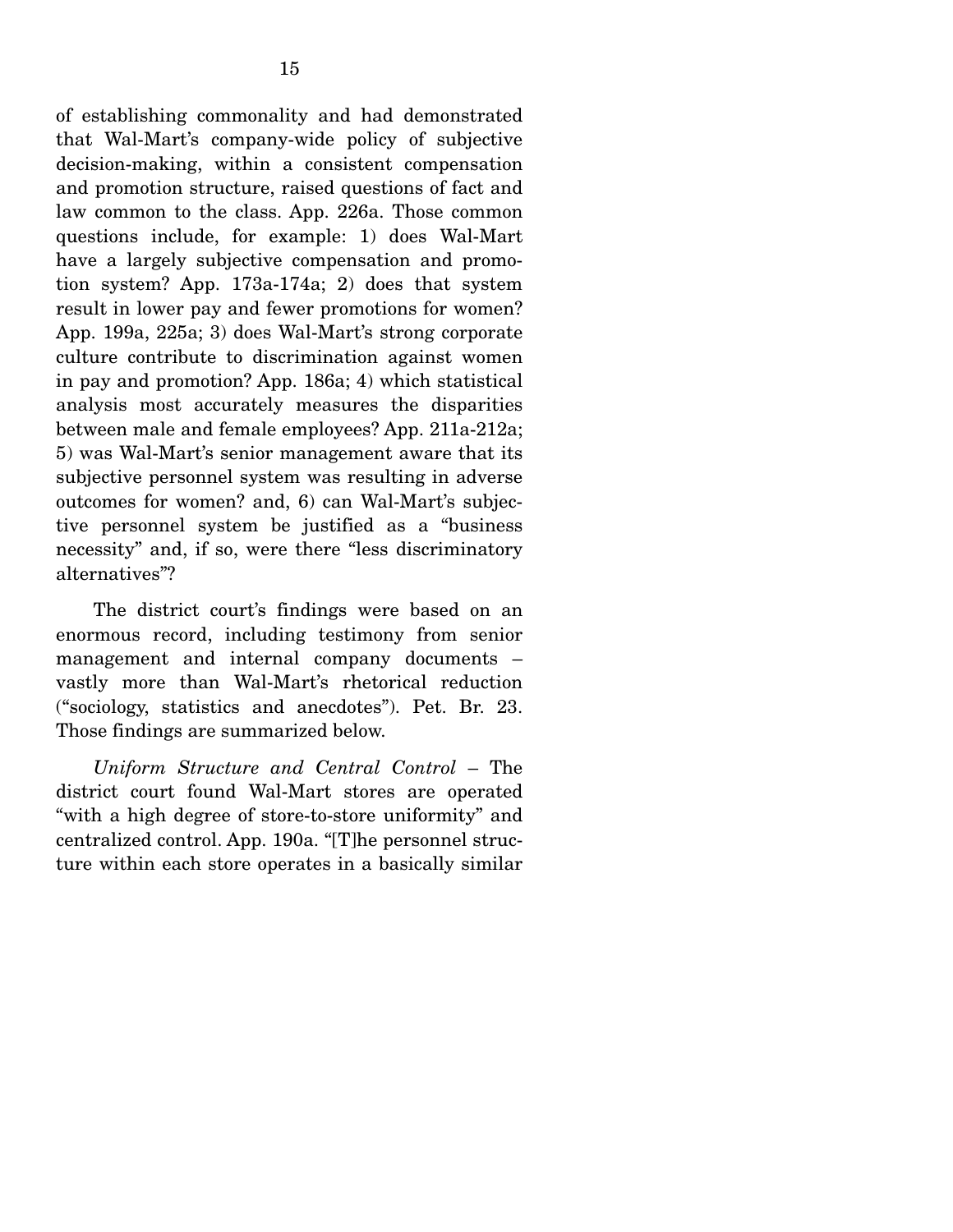fashion. . . ." App. 174a-175a. "[E]ach individual store is subject to oversight from the company's Home Office" that includes "a very advanced information technology system which allows managers in the Home Office to monitor the operations in each of its retail stores on a close and constant basis." App. 190a, 192a; J.A. 529a. Wal-Mart has a far higher concentration of its regional and senior management based in its Home Office than its competitors do, further confirming its unusually centralized nature. App. 191a n.17.

 The district court found that Wal-Mart's unique culture "promotes and sustains uniformity of operational and personnel practices," and "guide[s] managers in the exercise of their discretion." App. 188a, 192a. It found "no genuine dispute that Wal-Mart has carefully constructed and actively fosters a strong and distinctive, centrally controlled, corporate culture." App. 188a. The court noted that culture is an integral part of all management training programs. App. 188a-189a. Wal-Mart's practice of "promoting from within" means that "the culture lessons learned by junior-level employees contribute to building a foundation of common understanding and practice among the management team." App. 189a. Further, the company regularly moves store-level managers across stores and districts, and thereby "ensure[s] that a uniform Wal-Mart Way culture operates consistently throughout all stores." App. 189a-190a. Plaintiffs offered evidence that Wal-Mart "cultivates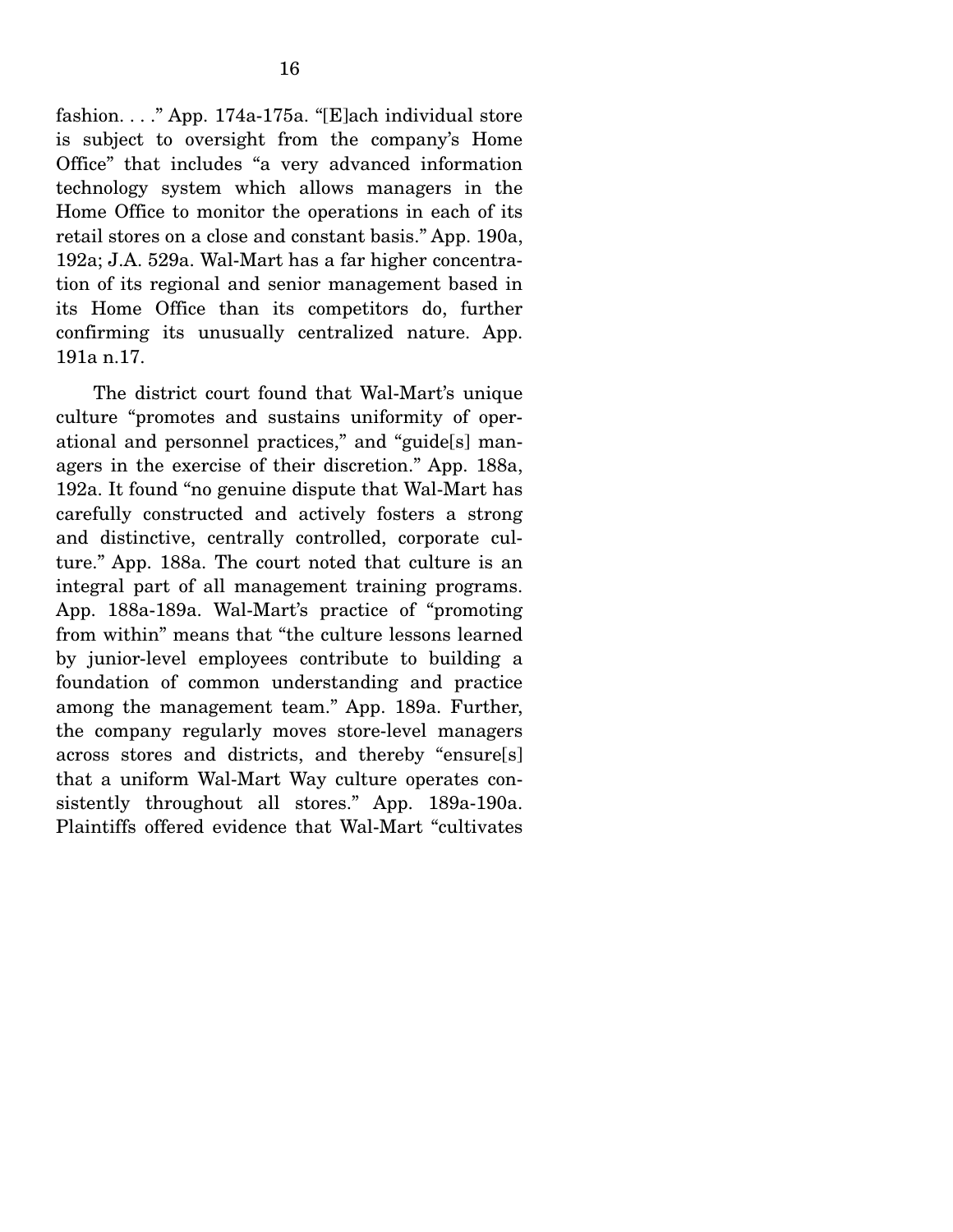and maintains a strong corporate culture which includes gender stereotyping." App. 173a.

 The district court expressly rejected Wal-Mart's factual assertions that "each of its stores is a virtual 'main street' of stores within a store, all run by independent managers" and that "each division of stores has its own unique hierarchical structure." App. 191a.

*Uniform Departments and Jobs* **–** The court found that stores had similar jobs categories and descriptions. App. 175a. While there are several dozen departments within each store, most hourly workers fall within five job positions: Support Manager, Department Manager, Cashiers, Sales Associates and Stockers. App. 174a-176a; J.A. 482a. Employees are assigned and moved among departments frequently and pay policies make no distinction by department. R.A.  $23-24$ ; J.A. 1402a. There are no minimum or preferred education or experience requirements for *any* hourly job. J.A. 373a.

*Uniformity of Promotion Policies and Practices* – Regional and district managers, who are mostly male, make *all* promotion decisions for *all* store management positions. App. 180a-182a; J.A. 481a; J.A. 1370a-1373a. The district court found that "[t]he subjectivity in promotion decisions occurs in two fundamental ways: (a) a largely subjective selection

<sup>&</sup>lt;sup>1</sup> Five documents are attached and designated as Respondent's Appendix ("R.A.").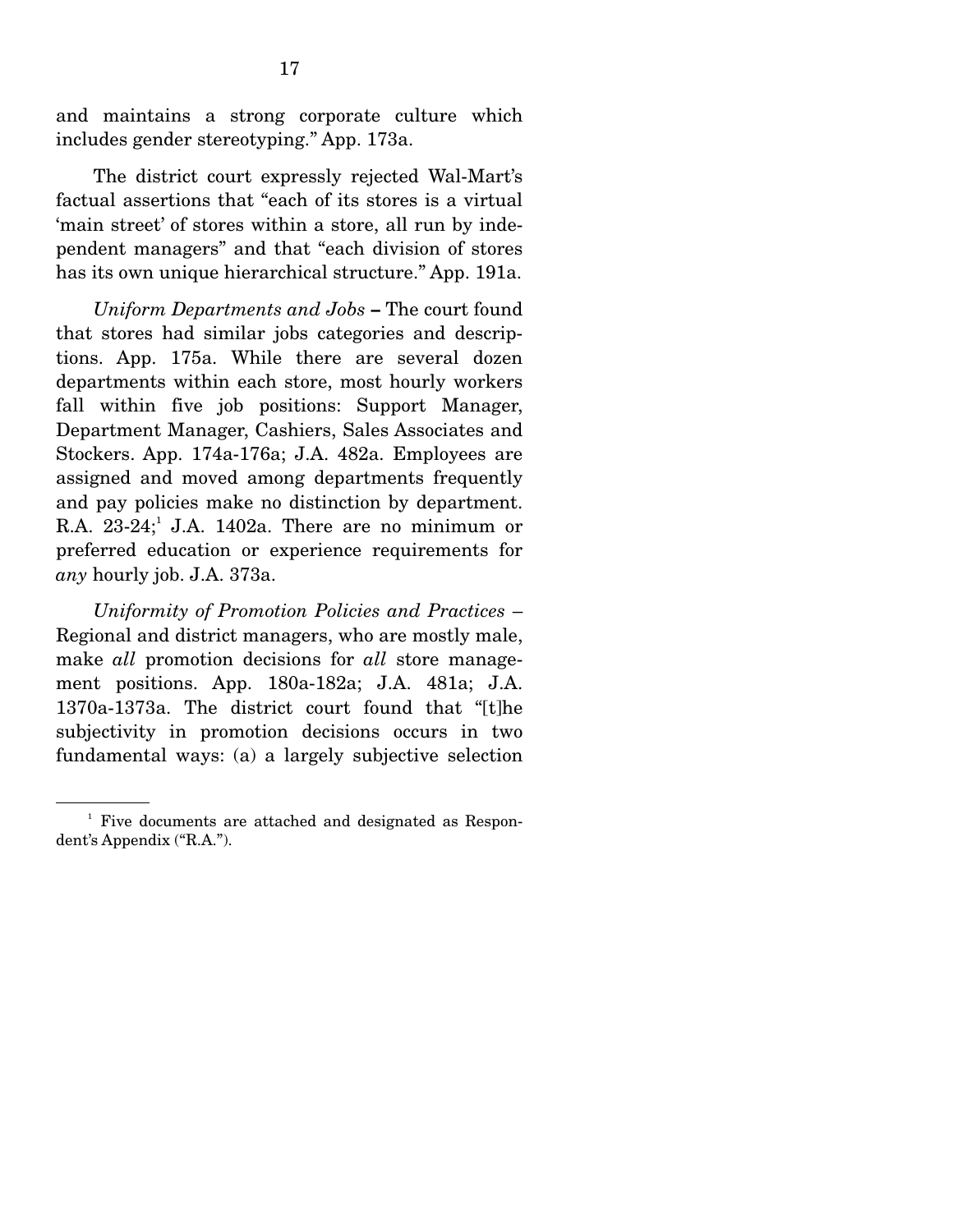practice hindered by only minimal objective criteria, combined with (b) a failure to post a large proportion of promotional opportunities." App. 180a. As a result, "class members had no ability to apply for, or otherwise formally express their interest in, openings as they arose" and "[m]anagers did not have to consider all interested and qualified candidates, thus further intensifying the subjective nature of the promotion process." App. 182a-183a. More than a year after this case was filed, a Senior Vice President admitted that there was nothing at Wal-Mart that would explain to "an hourly associate how to get promoted." R.A. 41.

*Uniformity of Compensation Policies and Practices* – "All hourly employees at every Wal-Mart store are compensated pursuant to the same general pay structure." App. 176a. The Home Office establishes minimum starting rates for each hourly job in the retail stores. *Id.* While store managers are granted substantial discretion in making hourly pay decisions, any pay increase above a certain percentage is automatically reported to higher management and requires special approval. App. 177a.

The Home Office sets broad pay ranges for each in-store salaried position, but pay rates are set within these ranges "primarily by District Managers (the first level in the management hierarchy above Store Managers) and their superiors, the [Home Officebased] Regional Managers." App. 178a. For both hourly and salaried compensation policies and practices, the district court found that there "is significant uniformity across stores, and that Defendant's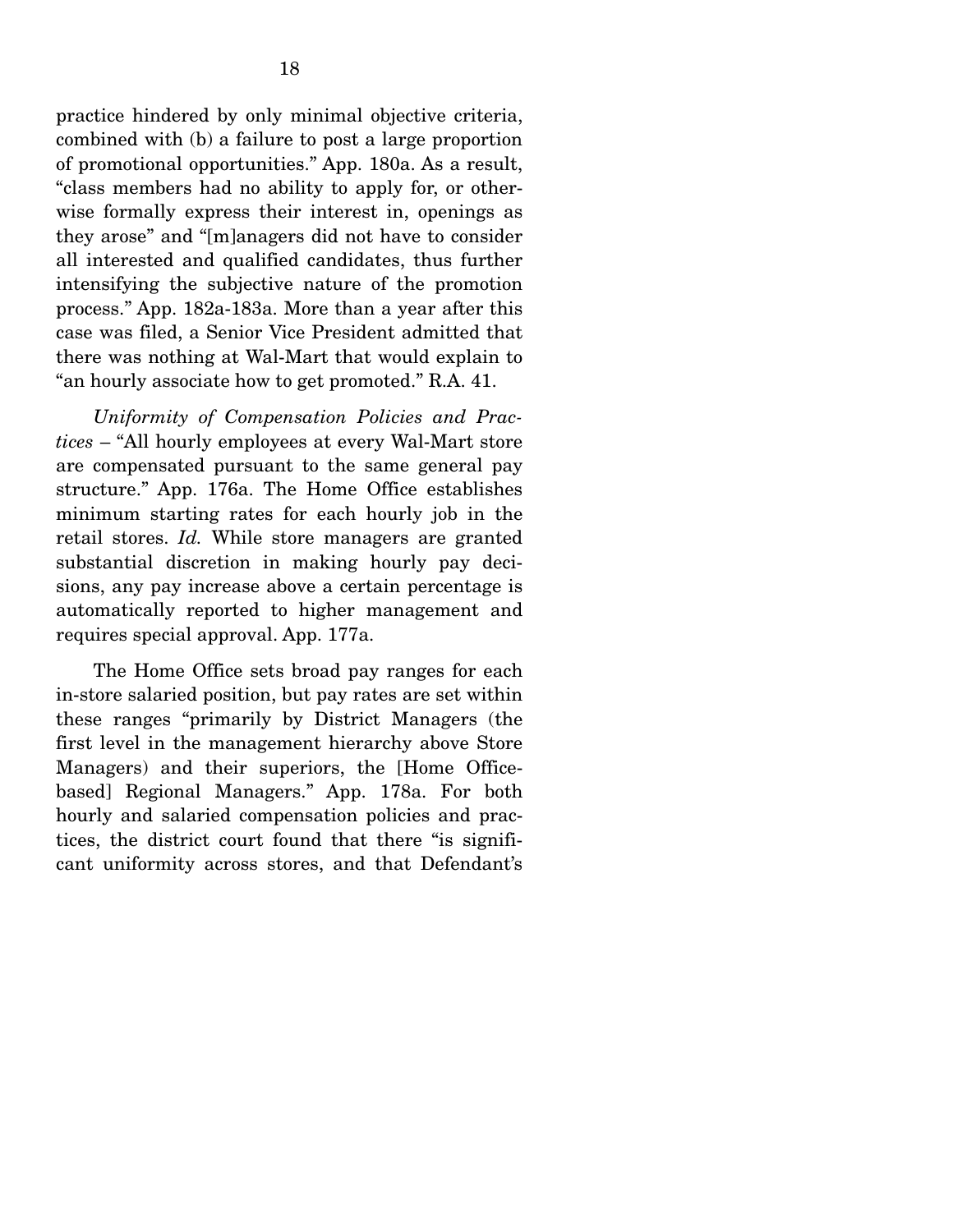policies all contain a common feature of subjectivity." App. 180a.

*Gender Stereotyping* – Relying on a broad range of evidence, the district court found "significant evidence" of "gender stereotyping." App. 226a. That evidence included testimony from plaintiffs' expert, Dr. Bielby, App. 196a, and abundant examples of stereotypes adverse to women, starting at the highest levels of management.

 As far back as 1992, founder Sam Walton conceded that Wal-Mart's "old way" of requiring its managers to move frequently "put good, smart women at a disadvantage," and was unnecessary, J.A. 368a-369a, a view echoed by female managers. J.A. 414a, 417a. This policy nonetheless remained in effect after this action was filed. J.A. 220a-221a, 419a.

 At Home Office executive meetings, senior officers for Sam's Club often referred to female store employees as "Janie Qs" and "girls." J.A. 303a-306a. The most senior human resource official saw nothing wrong with district managers holding their management meetings at Hooters restaurants. J.A. 232a. Numerous Wal-Mart managers admitted that they regularly go to strip clubs when they attend company management meetings. *See, e.g.*, Riggs Dep. at 196:1, Ex. 40, Dkt. 100 (N.D. Cal. Apr. 28, 2003); J. Brown Dep. at 185:8-12, Ex. 41, Dkt. 100; Seaman Dep. at 321:1-3, Ex. 42, Dkt. 100; Sherman Dep. at 259:10- 23, Ex. 43, Dkt. 100. Female store managers were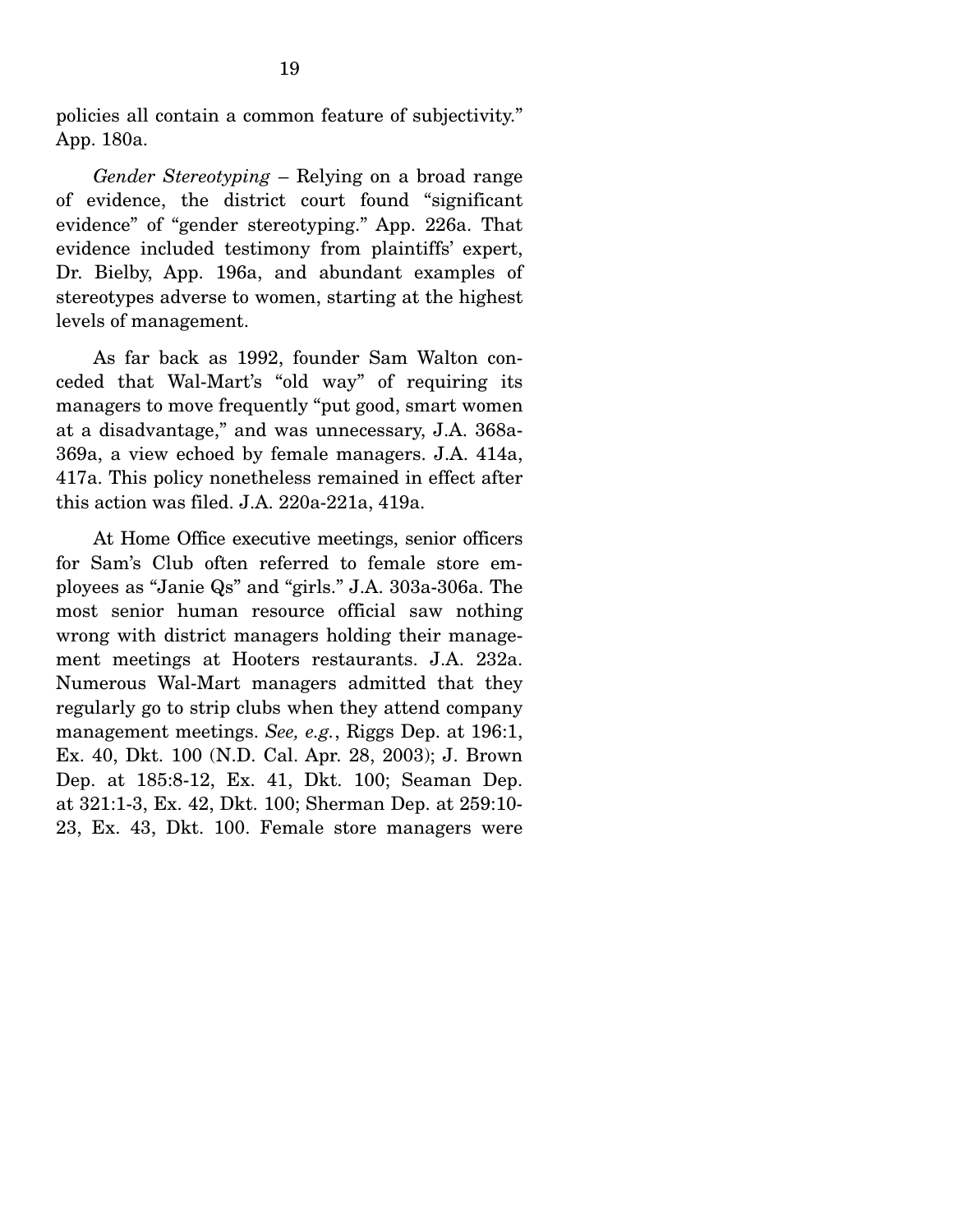required to attend these meetings at Hooters and strip clubs as part of the job. J.A. 924a-933a.

 The company communicated stereotyped views of women to store managers who attended mandatory training at the Walton Institute in Bentonville. Participants were told that the reason so few women have reached senior management at Wal-Mart was because "men have been more aggressive in achieving those levels of responsibility . . . " R.A. 44.

A Women in Leadership Group identified a number of problems afflicting women employees, including that "[s]tereotypes limit opportunities for women," "[c]areer decisions are made for associates based on gender," and "[m]en's informal network overlooks women." R.A. 48. In 1998, a consultant retained by Wal-Mart advised the company that a "glass ceiling is perceived by many women" at Wal-Mart and "some [district managers] . . . do not seem personally comfortable with women in leadership roles." R.A. 63-64.

 One former Wal-Mart Vice President described the company's diversity efforts as "lip service," J.A. 302a, a conclusion confirmed by a comprehensive analysis of Wal-Mart's diversity programs. App. 194a-195a.

 The district court cited class member testimony about the common stereotypes prevalent throughout Wal-Mart. App. 225a-226a; *see also* J.A. 754a (female assistant manager told repeatedly by store manager that retail is "tough" and not "appropriate"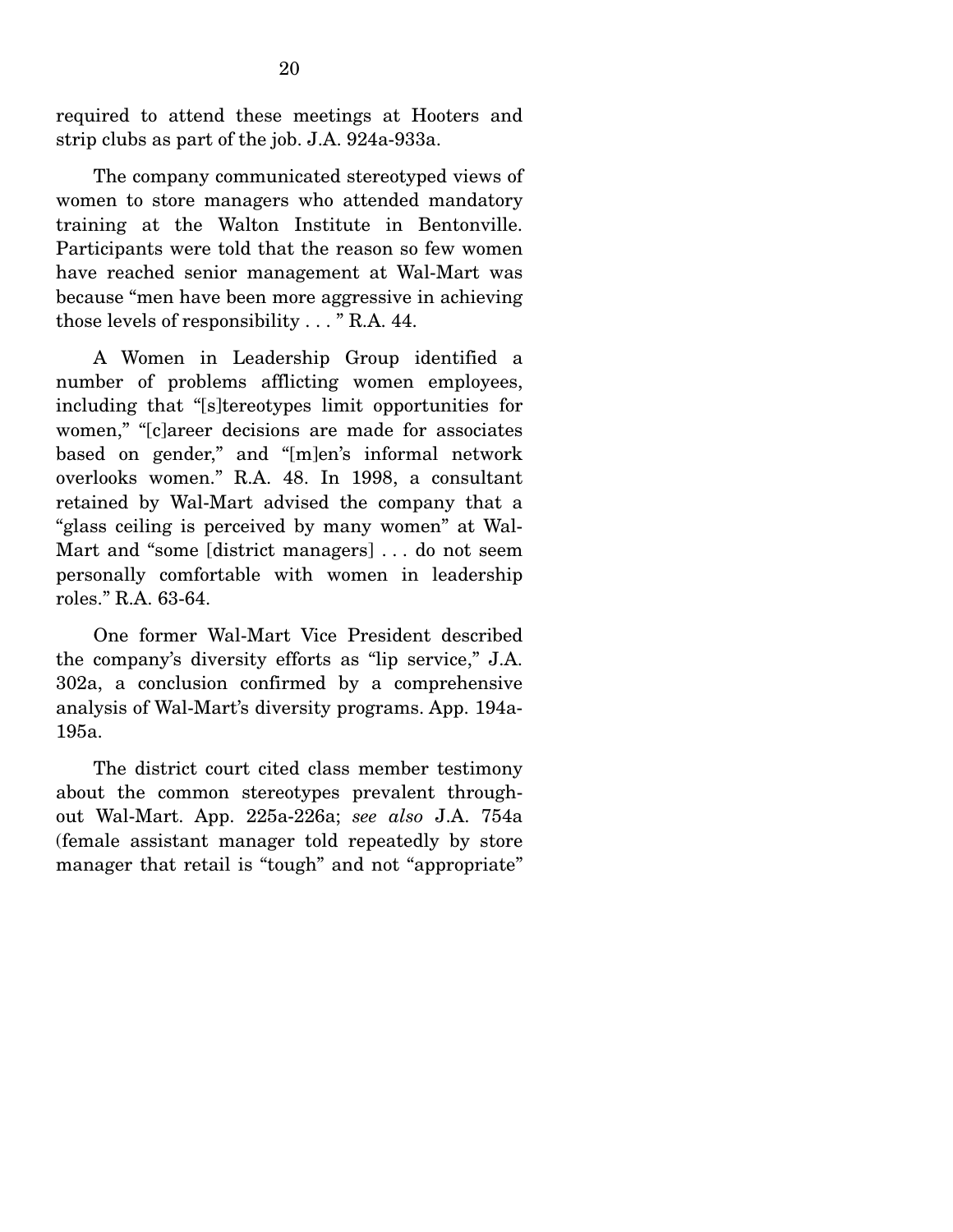for women); J.A. 1188a-1189a (male store manager said "[m]en are here to make a career and women aren't. Retail is for housewives who just need to earn extra money"); J.A. 931a (district manager told female store manager that she should not be running a Wal-Mart store and "needed to be home raising [her] daughter"); J.A. 1001a (store manager said male associate received larger raise because he had "a family to support").

*Unequal Promotional Opportunities* – The district court found that "roughly 65 percent of hourly employees are women, while roughly 33 percent of management employees are women." App. 176a. Women hold only 14% of Store Manager positions yet disproportionately occupy 80 to 90% of the hourly supervisory positions. J.A. 479a (chart). When Wal-Mart's proportion of women in management was compared to that of its 20 largest competitors, 80% of its stores had significantly fewer female managers. App. 223a-225a. The district court credited plaintiffs' proof that, after controlling for relevant factors, "a statistically significant shortfall of women [were] being promoted into each of the in-store management classifications over the entire class period." This shortfall was "consistent in nearly every geographic region at Wal-Mart." App. 212a. Women also consistently took longer than men to advance to management positions. App. 198a, 214a; J.A. 484a-485a (average 4.4 years for women versus 2.9 years for men to Assistant Manager). These differences existed even though female employees at Wal-Mart generally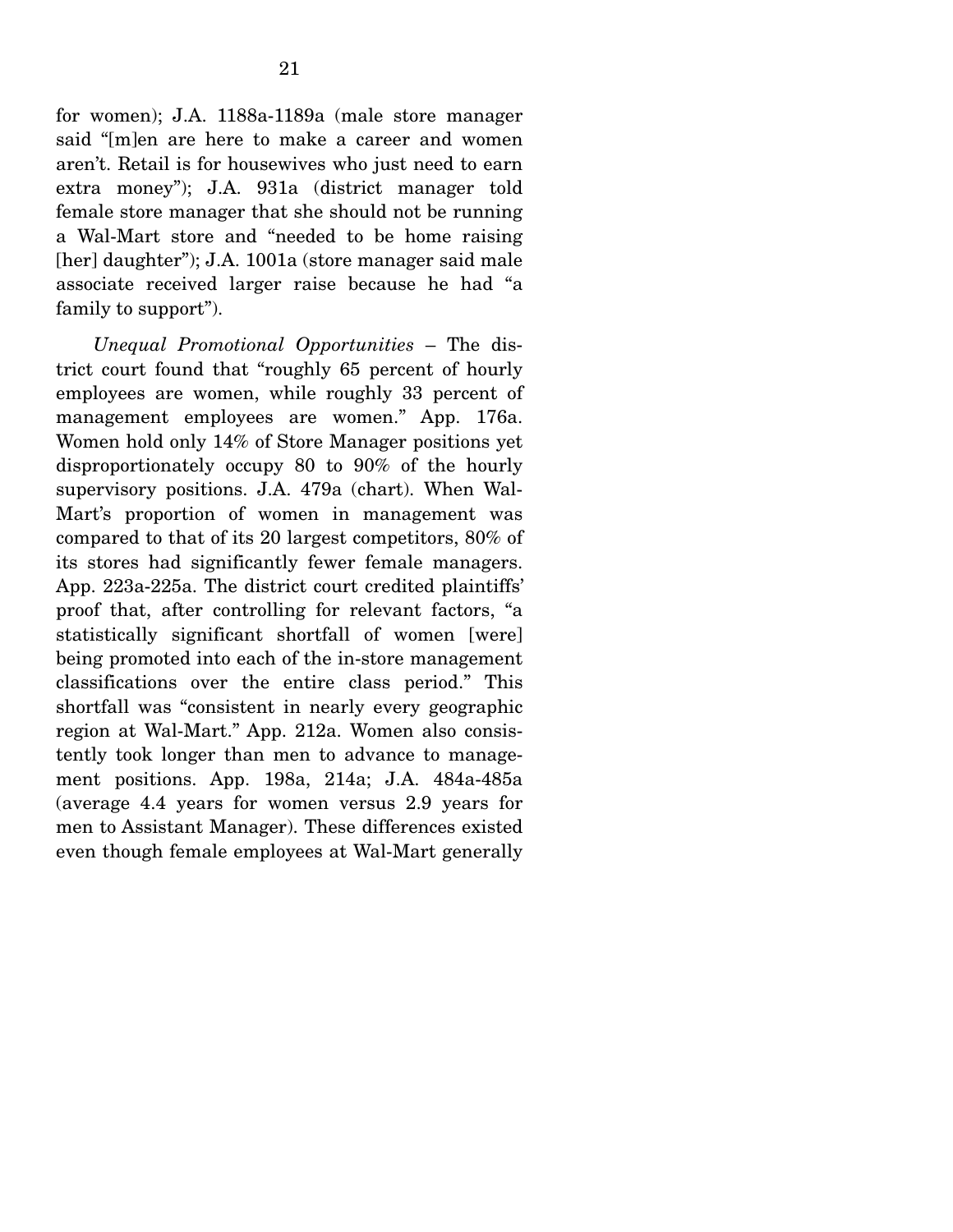have more seniority and better performance ratings than male employees. J.A. 483a-485a.

 The record shows that Wal-Mart executives were long aware of these promotion shortfalls and failed to remedy them. Executive Vice President Coleman Peterson made regular presentations to top management about the company's workforce. Shortly before this case was filed, Peterson informed management that, based upon the company's own internal benchmarking, "Wal-Mart's women in management percent . . . is significantly behind several of the other retailers reporting . . . [Wal-Mart] trails both the retail industry . . . and workforce averages." J.A. 408a. This report, like others that Peterson made to management and the Board, highlighted the troubling lack of women in the company's management jobs. J.A. 397a-404a, 410a, 413a. As Peterson candidly expressed in another memo about the treatment of women and minorities, "[w]e're behind the rest of the world." J.A. 405a. Until December 2000, Wal-Mart's Executive Committee was entirely male. J.A. 205a-208a.

*Unequal Pay* – Plaintiffs' statistical regressions for hourly and salaried employees showed that in every one of Wal-Mart's 41 regions women were paid significantly less than men, and this pay gap increased each year. J.A. 518a-519a. This pattern was consistent for all store classifications even when seniority, turnover, store, job performance, job position, part-time or full-time status, and other relevant factors were taken into account. App. 200a, 209a.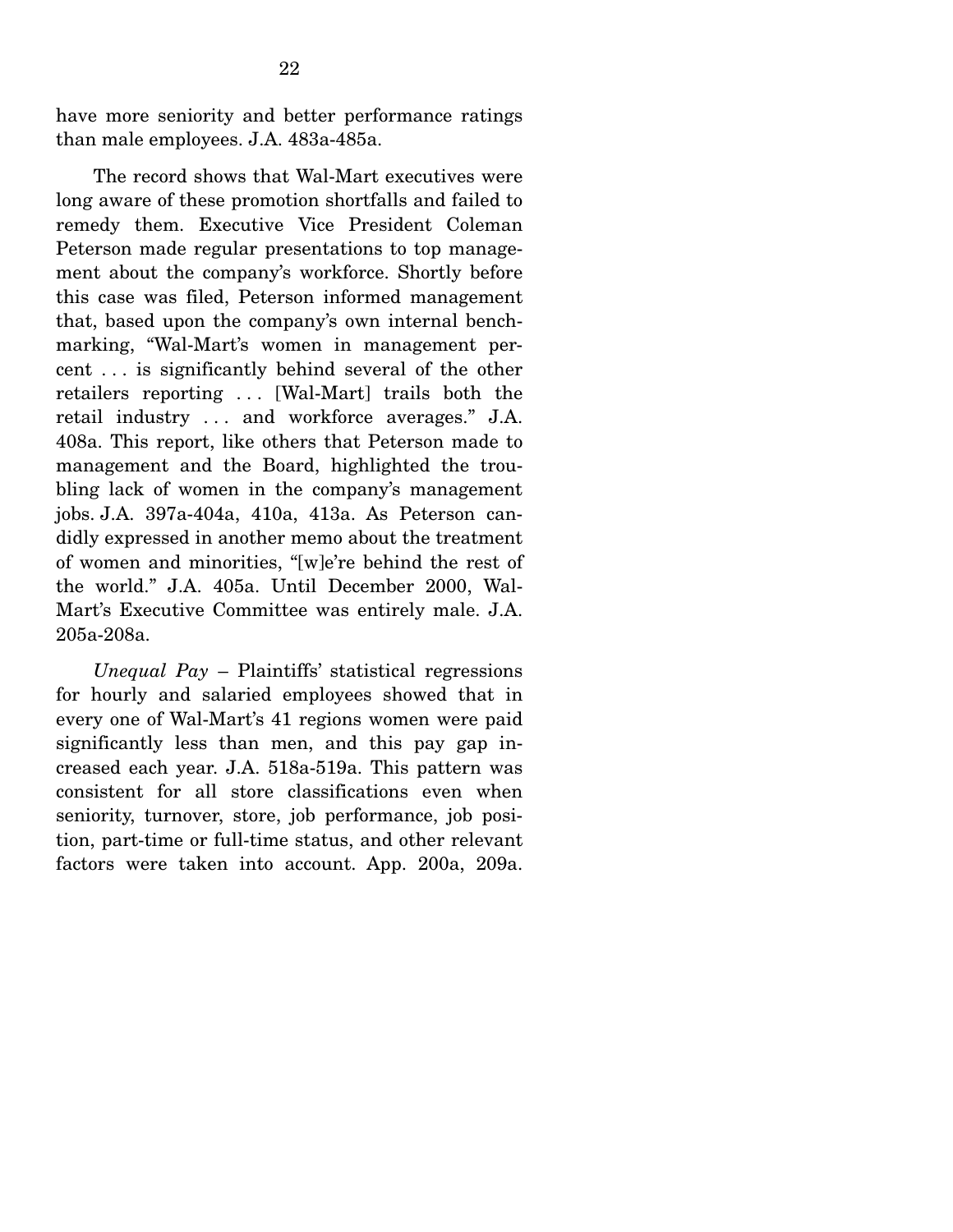After careful consideration of the parties' competing analyses, the district court concluded that plaintiffs' statistical analysis raises "an inference of companywide discrimination in both pay and promotions." App. 281a.

### **3. Neither Rule 23 nor Title VII Imposes a Heightened Commonality Standard for Challenges to Subjective Criteria**

To satisfy commonality, plaintiffs must demonstrate that "there are questions of law or fact common to the class." Fed. R. Civ. P.  $23(a)(2)$ .

 Wal-Mart proposes a long list of additional requirements to these simple terms. These "add-ons" are not found in either the text of Rule 23 or Title VII. Indeed, they would make satisfying Rule  $23(a)(2)$  far more exacting than even proving liability for a pattern or practice claim. According to Wal-Mart, Title VII plaintiffs must demonstrate:

- that there is "significant proof" of discrimination; Pet. Br. 19-20;
- "a policy that is entirely subjective;" Pet. Br. 20-21; and,
- the policy is a "general policy of discrimination" that is itself unlawful; Pet. Br. 20;
- the policy was implemented "in a discriminatory fashion common to *every single female employee*," Pet. Br. 20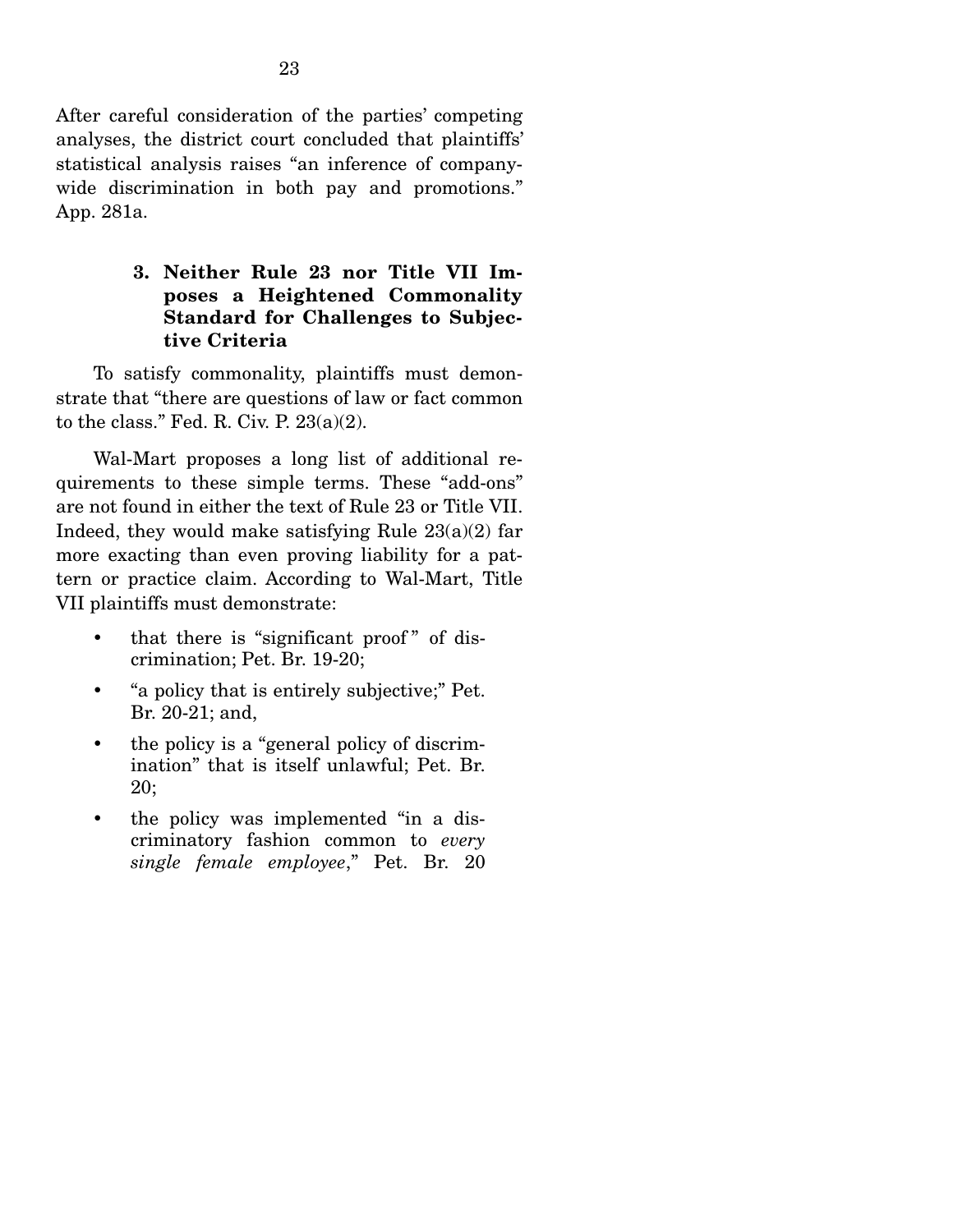(emphasis added), and "the motive for *every single* discretionary pay and promotion decision affecting every single class member was discriminatory." Pet. Br. 40.

 This Court has rejected the notion that Rule 23 includes special, unwritten rules for certain cases. "Rule 23 provides a one-size-fits-all formula for deciding the class-action question." *Shady Grove Orthopedic Assocs., P.A. v. Allstate Ins. Co.*, \_\_\_ U.S. \_\_\_, 130 S. Ct. 1431, 1437 (2010). Nothing in Rule 23 or Title VII imposes such heightened certification standards for employment discrimination cases challenging a policy providing for subjective personnel decisions. Wal-Mart mistakenly relies on a footnote from *Falcon*, 457 U.S. at 159 n.15, for these enhanced burdens.

In *Falcon*, this Court addressed the application of Rule 23(a) requirements to a proposed Title VII "across the board" class action that sought to include job applicants denied hire and incumbent employees denied promotions. In support of class certification, the sole named plaintiff offered nothing more than his own personal claim of promotion discrimination and failed to make "any specific presentation identifying the questions of law or fact that were common" to himself and the proposed class. *Id.* at 158. The Court held that district courts may not presume compliance with Rule 23 from a single allegation of discrimination. Instead, they must conduct a "rigorous analysis" to ensure that each Rule 23 requirement is satisfied.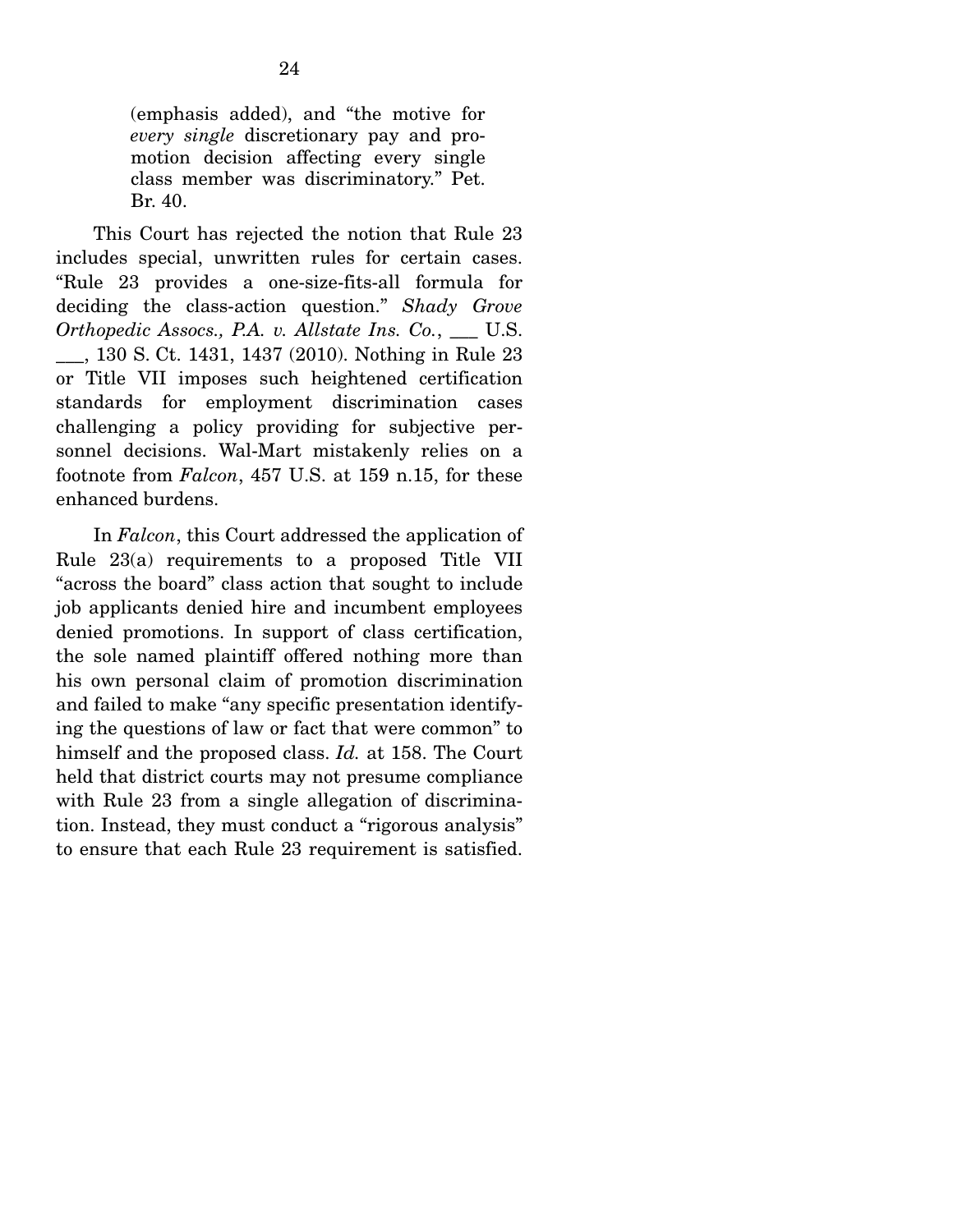*Id*. at 161. The Court concluded that plaintiff's claim was insufficient to "bridge the gap" between an individual claim of promotion discrimination and a class claim challenging a pattern of discrimination. *Id*. at 157-58. Here, plaintiffs went far beyond presenting individual claims to address all elements of Rule 23. *See, e.g.*, App. 51a-53a, 188a, 192a, 226a, 231a n.43, 232a-234a. Nothing in *Falcon* supports Wal-Mart's claim that pattern or practice cases are subject to unique requirements under Rule 23.

*Significant Proof* – Wal-Mart asserts that plaintiffs did not satisfy Rule  $23(a)(2)$  because they failed to adduce "*[s]ignificant proof* that [the] employer operated under a general policy of discrimination" implemented through "entirely subjective decisionmaking processes." Pet. Br. 19. It derives this standard from an incomplete quotation of one sentence in a footnote from *Falcon*.

Significant proof that an employer operated under a general policy of discrimination conceivably could justify *a class of both applicants and employees* if the discrimination manifested itself in hiring and promotion practices in the same general fashion, such as through entirely subjective decisionmaking processes.

*Falcon*, 457 U.S. at 159 n.15 (emphasis added).

 The *Falcon* footnote, read in context, presents a hypothetical scenario under which applicants and employees could be included within the same certified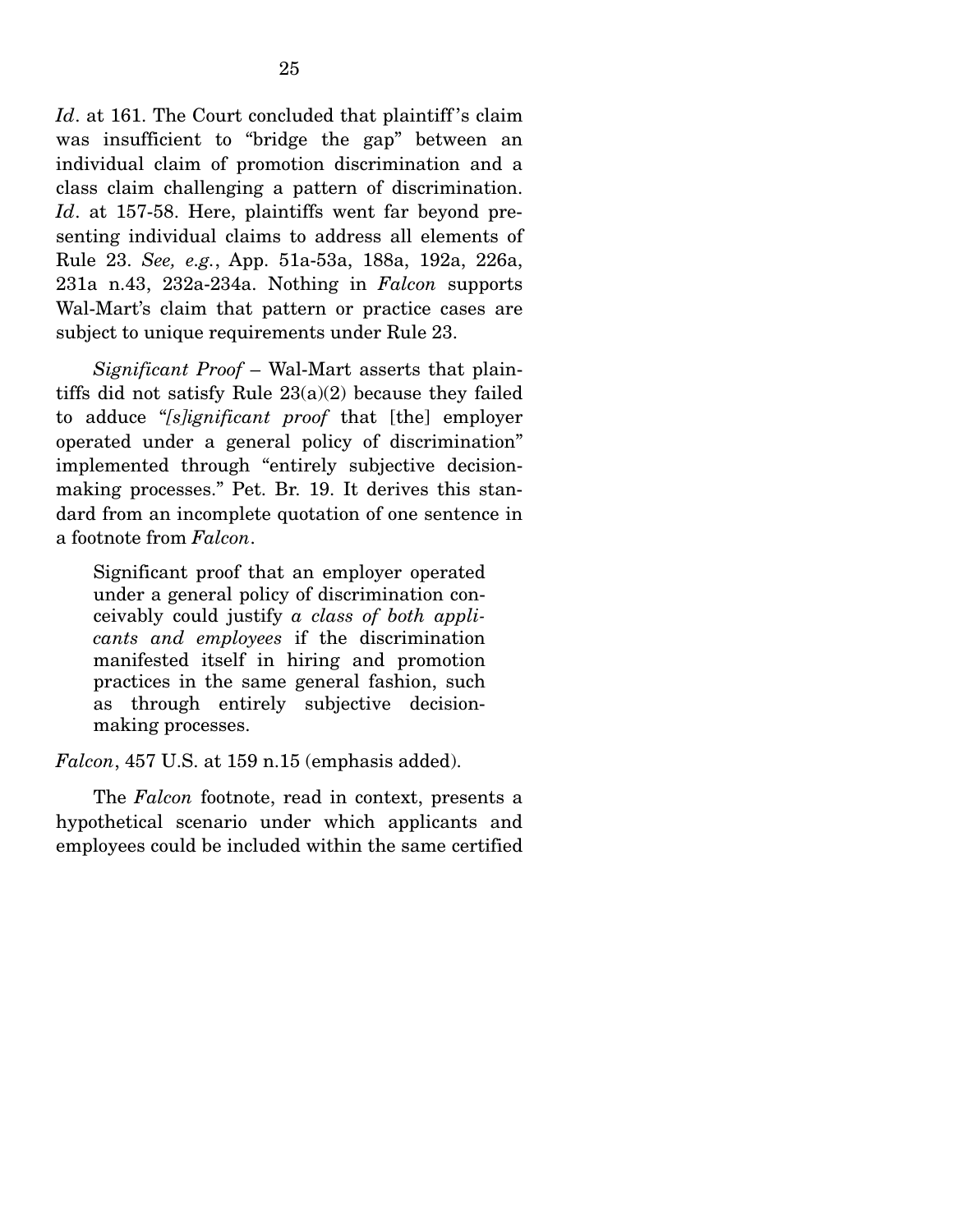class. In other words, in circumstances where plaintiffs challenge "two distinct processes" – hiring and promotion – they must show significant proof of "a common policy *alleged* to be discriminatory" to unite applicants and employees in a single class. App. 42a-43a; *Staton v. Boeing Co.*, 327 F.3d 938, 955 (9th Cir. 2003); *Griffin v. Dugger*, 823 F.2d 1476, 1486-87 (11th Cir. 1987). The language was not intended to create a new requirement that plaintiffs *prove* intentional discrimination at the certification stage. App. 43a. Moreover, this case is not, like *Falcon*, an "across the board" class where one class representative who has experienced only one form of discriminatory practice seeks to challenge a broad range of employment practices. *Falcon*, 457 U.S. at 153. Here, the named plaintiffs, current and former employees, challenge only discrimination in pay and promotion, which each has suffered.

 The heightened standard Wal-Mart would impose on challenges to subjective decision-making finds no support in the text of Rule  $23(a)(2)$ . It also runs afoul of the central holding of *Falcon* that there are no special class certification rules for particular kinds of cases. *Falcon*, 457 U.S. at 161 ("a Title VII class action, *like any other class action*, may only be certified if  $\dots$  the prerequisites of Rule 23(a) have been satisfied.") (emphasis added). Nor does Title VII suggest a heightened standard for challenges to subjective decision-making practices. 42 U.S.C.  $§ 2000e-2(a) \& (k)$ . Where the statutory language of Title VII does not indicate a clear intent by Congress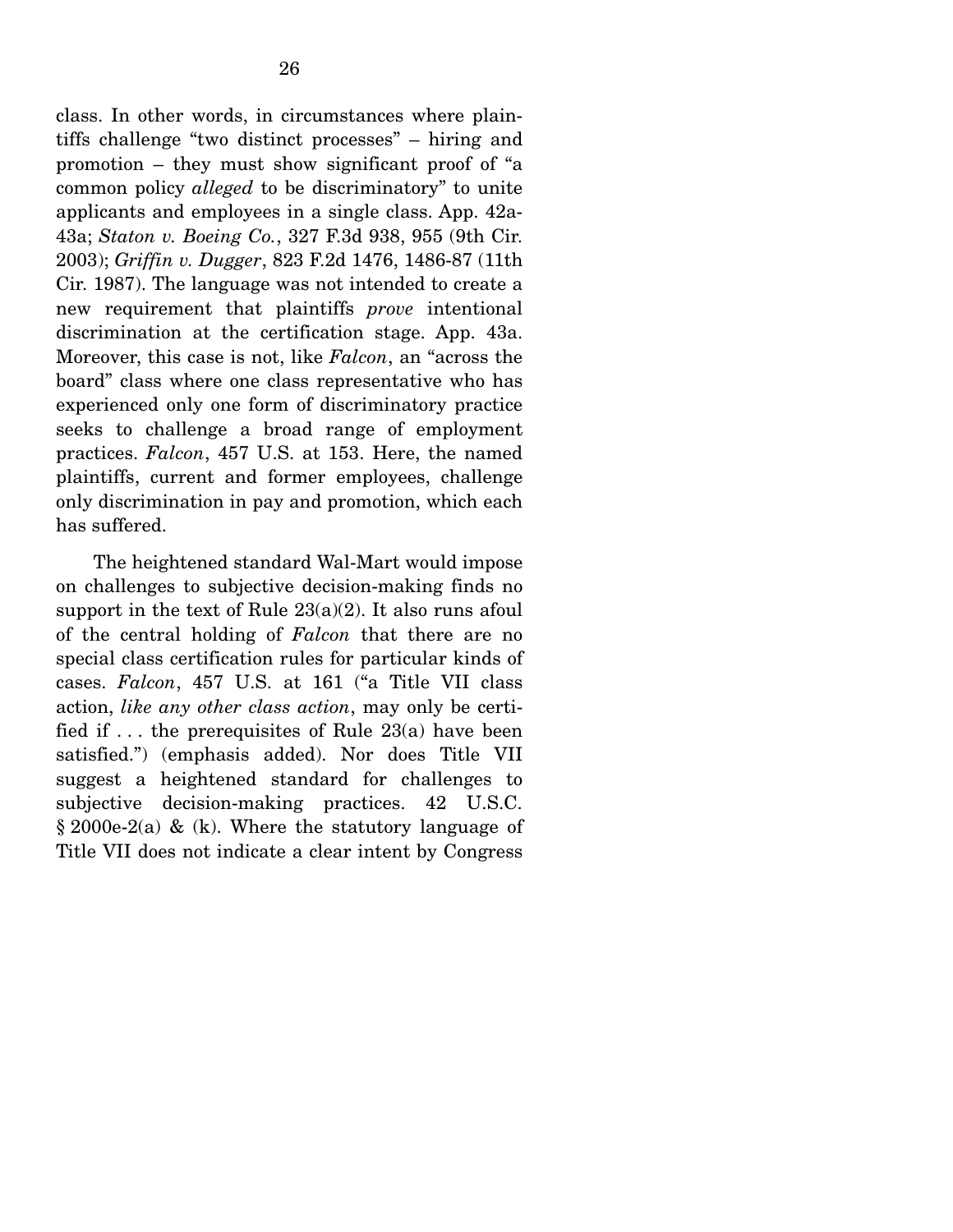to impose a heightened evidentiary standard, this Court has declined to do so. *Desert Palace, Inc. v. Costa*, 539 U.S. 90, 98-101 (2003).

 To require that plaintiffs adduce "significant proof " of discrimination where subjective practices are challenged also conflates the merits with the Rule 23(a) certification inquiry. App. 44a. The court's role at certification is limited to determination of whether common questions exist, not to answer them.

 But, even if a heightened standard were to be applied, Wal-Mart's proposed "significant proof " standard was met here. The district court expressly found, in more than 24 pages of findings, that plaintiffs had offered "significant evidence" that raised an inference of classwide discrimination in the pay and promotion practices. App. 226a. These findings amply meet any new heightened showing of "significant proof " of discrimination. App. 46a-47a.

 *Entirely Subjective* – Wal-Mart, again citing the *Falcon* footnote, argues that plaintiffs may only challenge a practice of subjective decision-making if they can establish that the system is "entirely subjective," an argument not raised below. Pet. Br. 20-21; App. 174a (parties agree that decisions are "largely subjective"). This argument is also at odds with the text of Rule 23(a)(2) and with Title VII. Wal-Mart would create a nonsensical rule that addition of one objective criterion (e.g., being of legal age) to an otherwise subjective process would insulate employers from liability. In *Watson*, this Court rejected just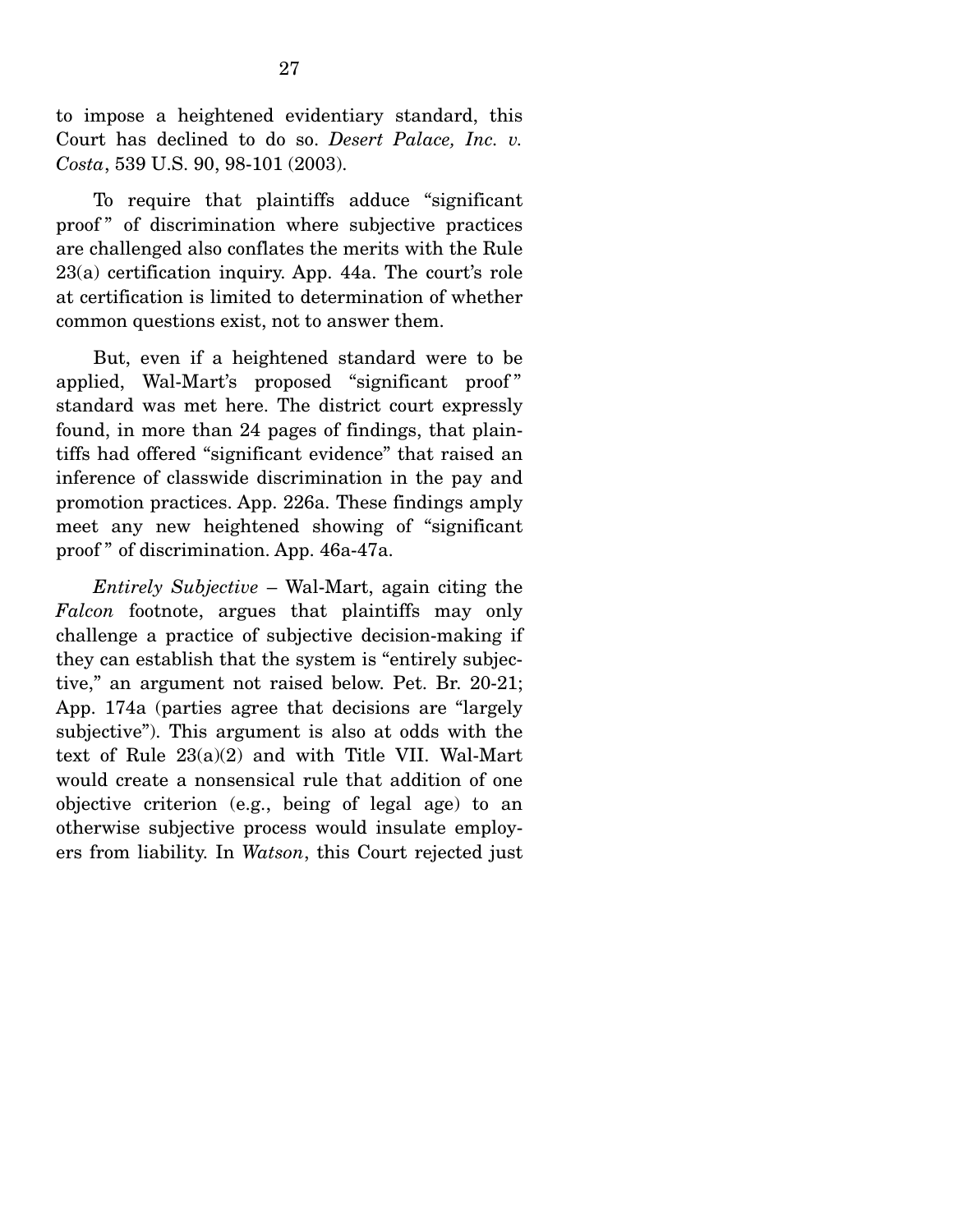such an assertion: "However one might distinguish 'subjective' from 'objective' criteria . . . selection systems that combine both types would generally have to be considered subjective in nature." *Watson*, 487 U.S. at 989-91; *see also Griffin*, 823 F.2d at 1486- 87. The 1991 amendments to Title VII, which codified the adverse impact standard, make no distinction between an "employment practice" that is objective or subjective. *See* 42 U.S.C. § 2000e-2(k). Here, the district court found that subjectivity was a common feature of all challenged pay and promotion policies, satisfying commonality under Rule 23(a). App. 180a-183a.

*General Policy of Discrimination* – In its final misapprehension of the *Falcon* footnote, Wal-Mart claims that plaintiffs can only satisfy commonality by challenging a "general policy of discrimination" that must itself be unlawful. Pet. Br. 22. Title VII does not require that plaintiffs identify a *facially* discriminatory policy. Disparate impact claims, by definition, challenge "employment practices" that are "fair in form, but discriminatory in operation." *Lewis v. City of Chicago*, \_\_\_ U.S. \_\_\_, 130 S. Ct. 2191, 2197 (2010) (quoting *Griggs v. Duke Power Co.*, 401 U.S. 424, 431 (1971)); 42 U.S.C. § 2000e-2(k). Disparate treatment claims may challenge employment policies or practices, including a "policy of leaving promotion decisions to the unchecked discretion of lower level supervisors." *Watson*, 487 U.S. at 990. The existence and nature of the challenged practice may be proven through direct or circumstantial evidence. *Desert*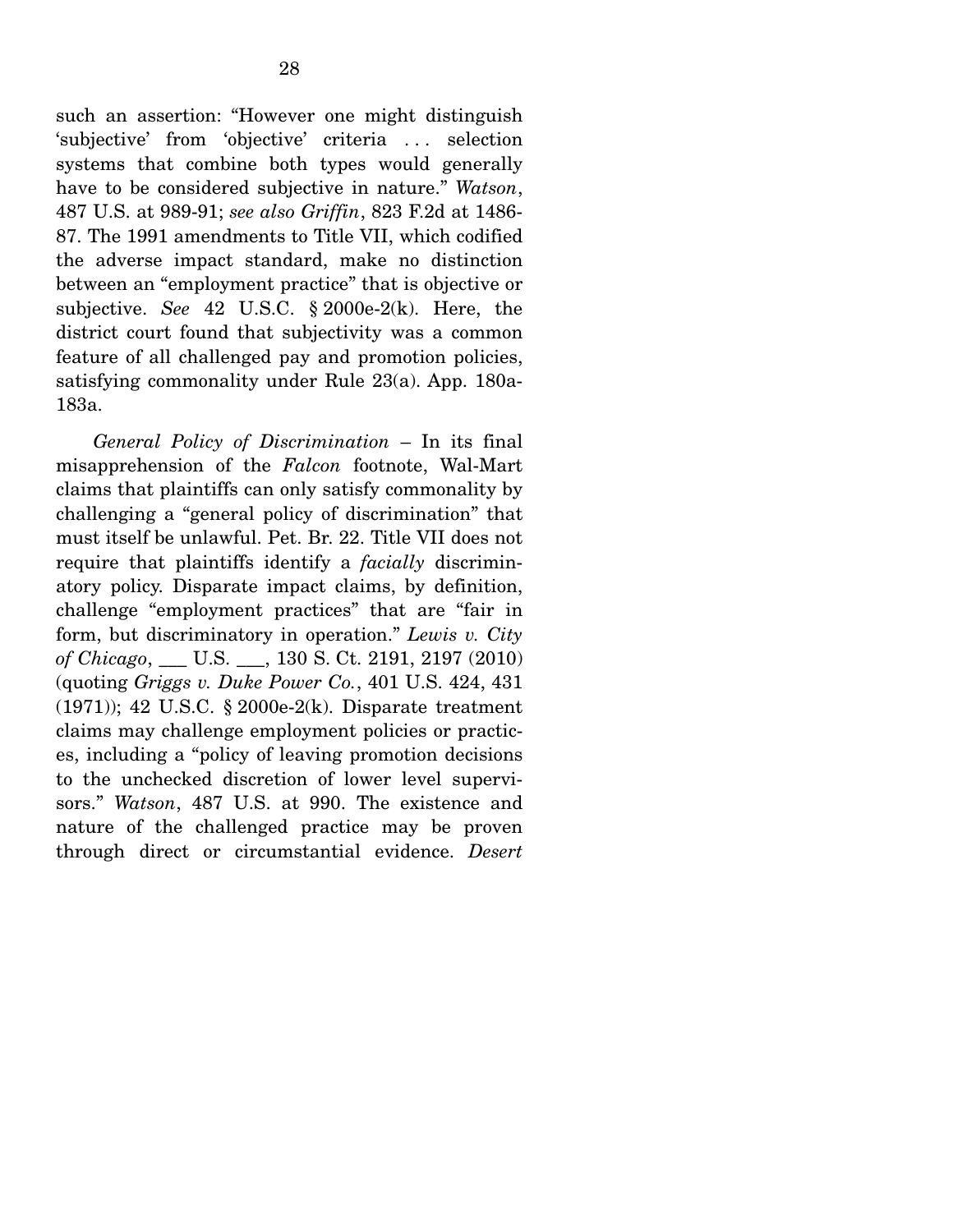*Palace*, 539 U.S. at 100; *United States Postal Serv. Bd. of Governors v. Aikens*, 460 U.S. 711, 714 n.3 (1983).

 As a corollary, Wal-Mart asserts that plaintiffs cannot demonstrate a "general policy of discrimination" since Wal-Mart has a written anti-discrimination policy. Pet. Br. 19-20. But an employer cannot insulate itself from liability for discrimination simply by promulgating a written anti-discrimination policy. *See*, *e.g*., *EEOC v. Wal-Mart Stores, Inc.*, 187 F.3d 1241, 1248 (10th Cir. 1999).

*Proof that Every Class Member Was Injured* – Finally, Wal-Mart asserts, without authority, that plaintiffs must demonstrate that its policies operated "in a discriminatory fashion common to *every single female employee*." Pet. Br. 20 (emphasis added). Rule 23(a)(2) imposes no such requirement. *Forbush v. J.C. Penney Co.*, 994 F.2d 1101, 1105 (5th Cir. 1993); *DG ex rel. Stricklin v. Devaughn*, 594 F.3d 1188, 1198 (10th Cir. 2010); *cf. Kohen v. Pacific Inv. Mgmt. Co., LLC*, 571 F.3d 672, 676 (7th Cir. 2009) (Posner, J.).

A requirement that plaintiffs prove a policy has discriminated against every single class member to obtain certification would be far more demanding than the standard for proving liability, which requires a showing that discrimination was Wal-Mart's "regular rather than . . . unusual practice." *Teamsters*, 431 U.S. at 336-37. Were absolute uniformity required, an employer could defeat certification in every case by sparing just one class member or department from an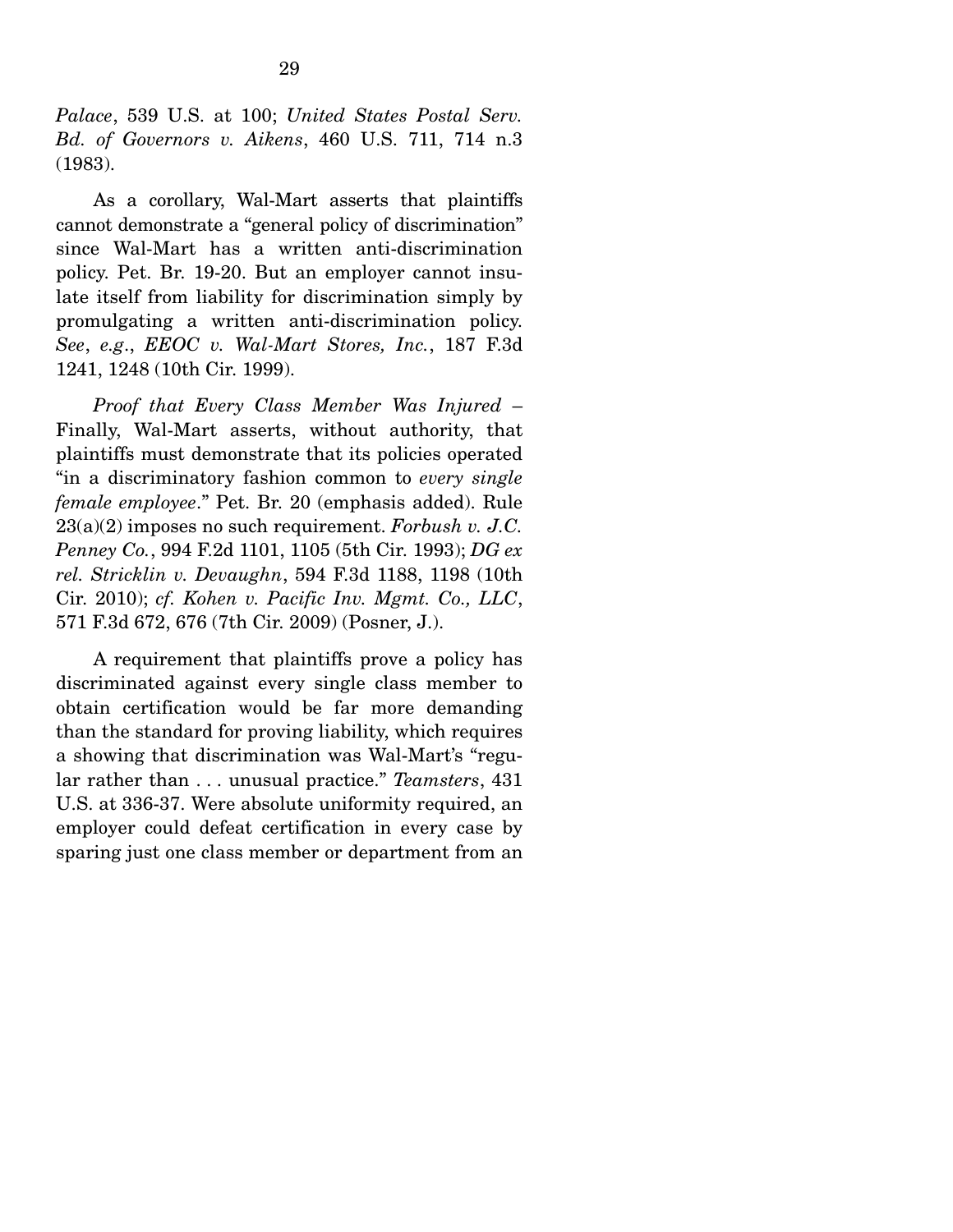otherwise uniform and discriminatory policy. *Cf. Walters v. Reno*, 145 F.3d 1032, 1047 (9th Cir. 1998). The language of Rule 23(a)(2) requires evidence of "common" questions, not that the challenged practices raise "identical" or "universal" questions. *See also* Fed. R. Civ. P. 23(b)(2) Advisory Committee's Note (1966) ("[a]ction or inaction is directed to a class within the meaning of this subdivision even if it has taken effect or is threatened *only as to one or a few members of the class*, provided it is based on grounds which have general application to the class.") (emphasis added).

## **4. Rule 23(a)(2) Does Not Restrict the Evidence that May Be Proferred to Support the Presence of Common Questions**

Wal-Mart takes a similar approach to the evidence that plaintiffs may use to demonstrate the presence of common questions of law or fact, ignoring entire categories of evidence and seeking to impose restrictions not found in the Federal Rules of Evidence, Rule 23 or Title VII.

*Statistics –* Wal-Mart argues that the only statistical proof that can support commonality is analysis disaggregated to the store-by-store level. Wal-Mart's assertion hinges on its contention – unsupported by the record – that relevant decisions are made there. It entirely ignores the central role its senior management plays in making promotion and management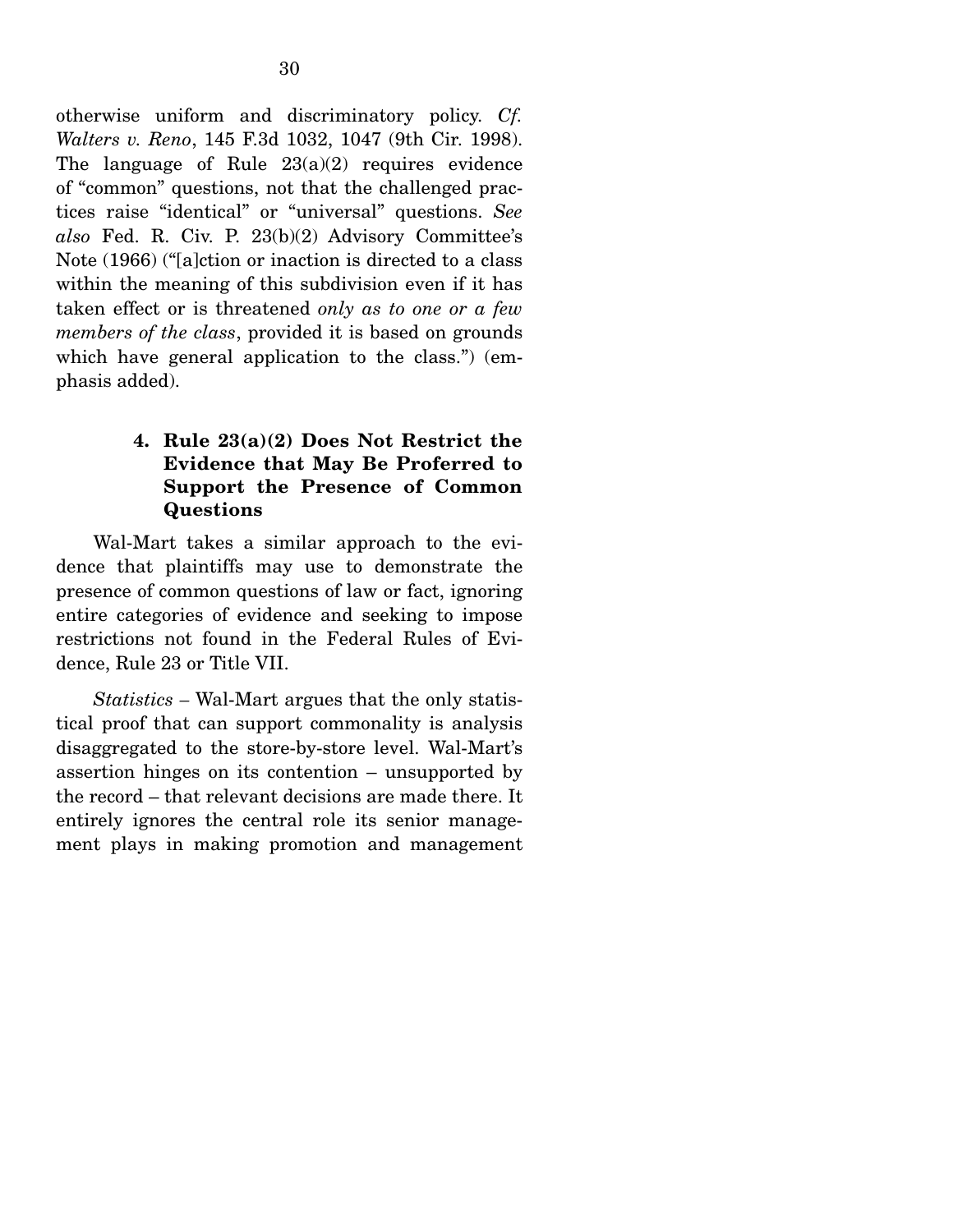pay decisions and reviewing hourly pay decisions. Its basic premise is flawed because, in a pattern or practice case, the relevant question is whether there is a pattern of discriminatory decision-making, not whether the decisions of individual managers are discriminatory. *Teamsters*, 431 U.S. at 336. Subdividing a company into ever smaller units "to the point where it [is] difficult to demonstrate statistical significance" can mask a pattern of discrimination, while aggregated data may more likely reveal one. *Capaci v. Katz & Besthoff*, 711 F.2d 647, 654 (5th Cir. 1983); *Segar v. Smith*, 738 F.2d 1249, 1286 (D.C. Cir. 1984) (disapproving statistical analysis that "repeatedly disaggregate[ed] until groups were too small to generate any statistically significant evidence of discrimination").

 Plaintiffs' statistician prepared hourly pay regressions at the regional level, because of the scope of Wal-Mart's policies and decision-making. He relied upon corporate policies under which the subjective decisions were made, the oversight of pay decisions by district and regional managers, company-wide training and culture, and the frequent movement of store managers among districts and regions. App. 202a-204a; R.A. 18-26, 36-38. To account for any differences at the store level, these regressions included a variable for "store" to capture any difference in pay rates and staffing. App. 209a. The district court found this approach to be a "reasonable means of conducting a statistical analysis." App. 208a.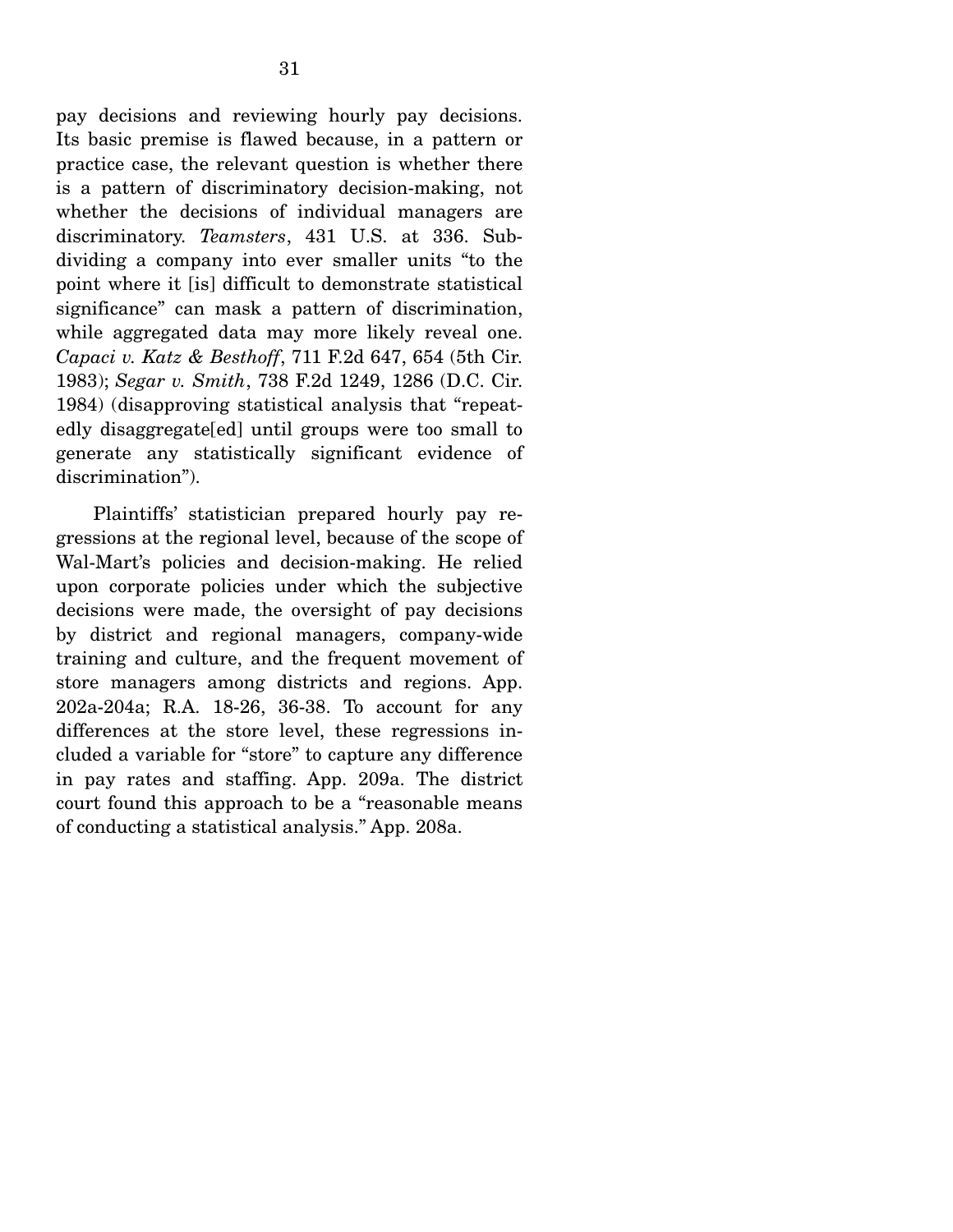In contrast, Wal-Mart's expert offered a highly atomized analysis, which sub-divided the workforce even within stores into small sub-units that obscured any pattern of discriminatory decision-making and was far below the level of *any* relevant decisionmaker in this case. Rather than a store-level analysis, each store was broken into at least three separate sub-parts for analysis – grocery, non-grocery and specialty departments – resulting in over 7,600 regressions. These artificial divisions were further segmented by 21 variables in the regressions, including department, which reduced the statistical unit of analysis. R.A. 19-20. This wholly artificial model, which tracks neither Wal-Mart pay policy nor decision-making, offered two advantages to Wal-Mart. It resulted in regressions with too few employees to yield statistically significant results, R.A. 19-20, and obscured Wal-Mart's broader discriminatory pay pattern. R.A. 24.

 Nor is Wal-Mart correct in asserting that its expert's conclusion – that "90% of the stores" had no statistically significant gender pay differences – was "unrebutted." Pet. Br. 7, 11. Plaintiffs' expert comprehensively rebutted Wal-Mart's expert's methodology and conclusions. R.A. 19-39. Even more significantly, the district court struck the central justification for analyzing pay by store – a survey conducted by defense counsel – after Wal-Mart's expert admitted she could not vouch for its reliability. App. 203a-204a; Pet. Opp. Add. 17-23. Yet even these analyses, flawed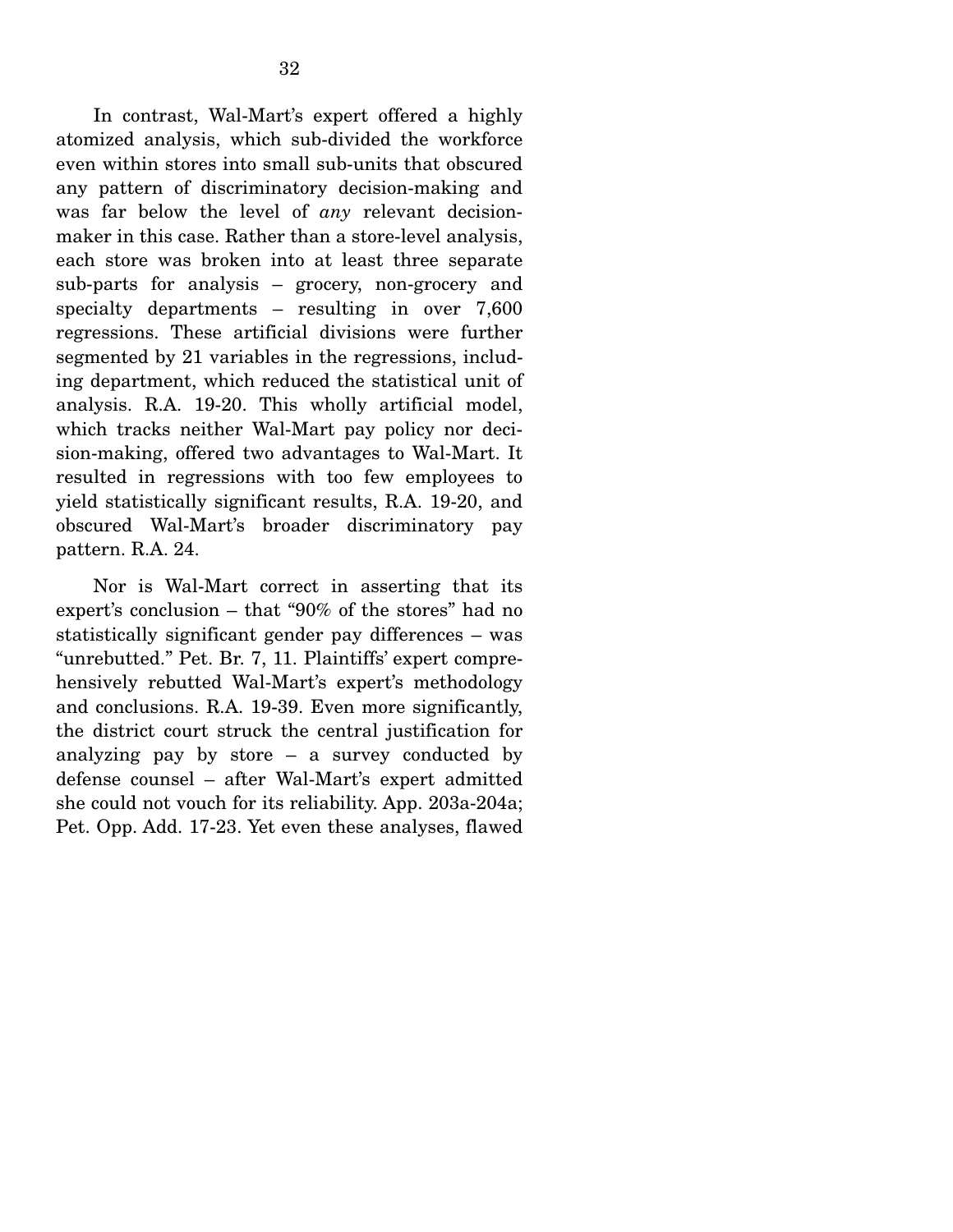as they were, showed an overall adverse impact. J.A. 1663a-1665a.

 Wal-Mart faults the district court for failing to resolve conclusively which statistical model was more persuasive. Pet. Br. 25. In fact, the district court devoted 18 pages of analysis to the competing models and "weighed evidence and made findings" in its Rule 23 determinations. App. 49a. It "did not shy away" from issues overlapping with the merits "to the extent necessary to satisfy itself . . . that Plaintiffs raised common questions." App. 65a. For example, the court rigorously analyzed why plaintiffs' "statistical method best reflected the alleged discrimination" in crediting plaintiffs' regional analysis over defendant's challenges. App. 66a-67a, 71a, 204a. In evaluating each side's promotion analysis, the court determined that plaintiffs have "shown" reasons to accept their statistics and concluded that defendant's "assertion that its approach is necessarily superior does not withstand scrutiny." App. 73a, 222a.

 The circuits agree that the district court must analyze the underlying factual and legal issues relevant to Rule 23, even if they overlap with the merits. App. 15a**-**22a. As the Ninth Circuit noted, "this does not mean a district court should put the actual resolution of the merits cart before the motion to dismiss, summary judgment, and trial horses." *Id.*  In a Title VII case where statistical proof will form the basis of both the certification showing and the merits, a determination of whether plaintiffs' statistics prove discrimination goes beyond Rule 23, which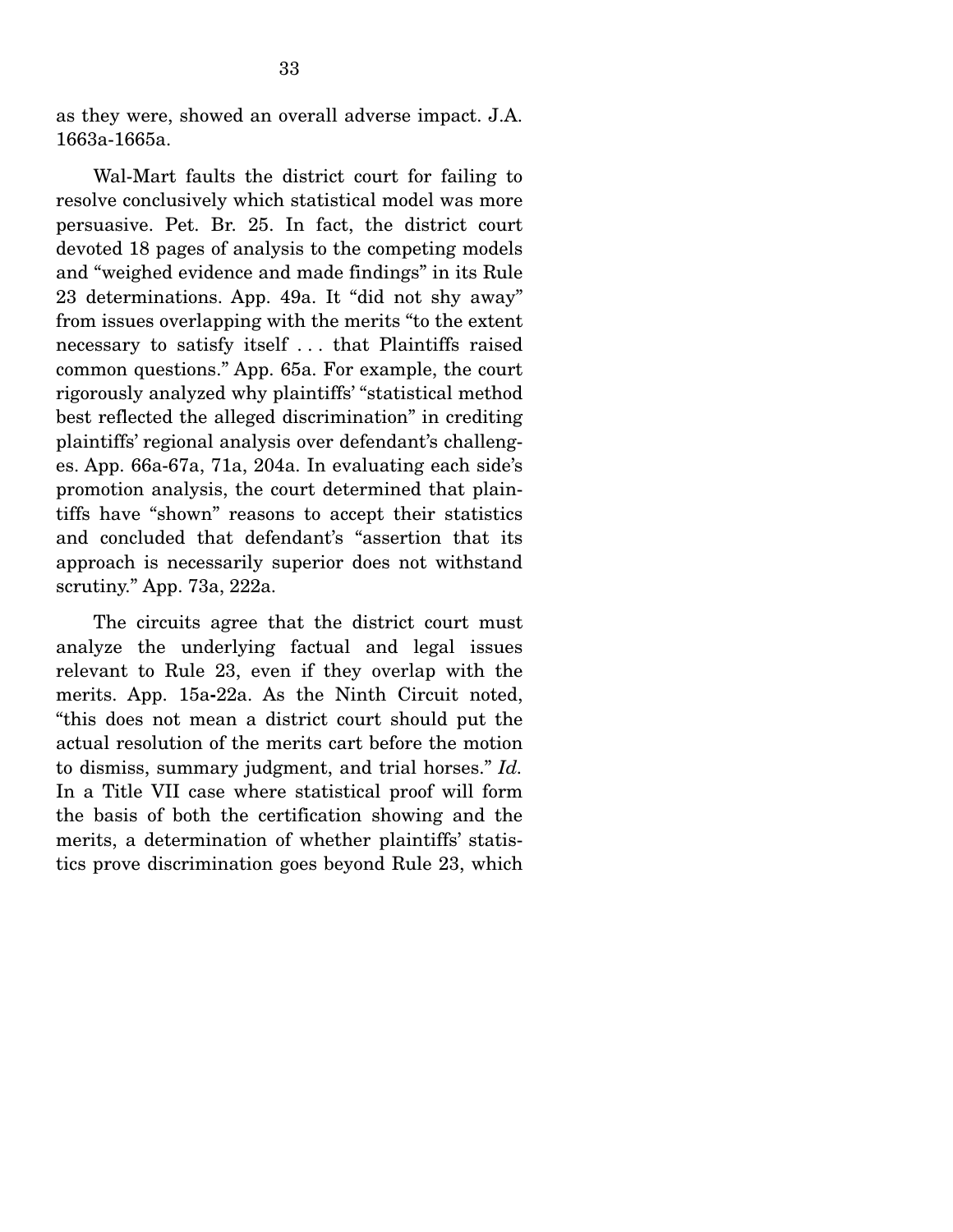requires only a finding of common questions. App. 36a.

Wal-Mart seeks to convert this fact-laden statistical dispute into a single legal issue. It argues that the appropriate level of statistical aggregation is a legal issue that must be resolved as part of the Rule 23 inquiry. Pet. Br. 26. It cites only this Court's decision in *Wards Cove*, which addressed neither statistical aggregation nor Rule 23 criteria. *Wards Cove Packing Co., v. Antonio*, 490 U.S. 642, 650-55 (1989), *abrogated on other grounds by* Civil Rights Act of 1991, Pub. L. No. 102-166, S. 1745, 105 Stat. 1071 (1991). The question in *Wards Cove* was the proper definition of the qualified labor pool for evaluation of plaintiffs' claim of disparate impact in hiring. *Id.* at 650. That case provides no support for an inflexible standard on the proper level of statistical aggregation, divorced from the facts in the case, which would impermissibly straitjacket the Rule 23 inquiry in employment discrimination cases.

*Anecdotal Evidence –* This Court has observed that, in a Title VII pattern or practice case, anecdotal evidence "[brings] the cold numbers convincingly to light." *Teamsters*, 431 U.S. at 339. At the Rule 23 stage, anecdotal declarations may be relevant to demonstrating the presence of common questions of law or fact. *Brown*, 576 F.3d at 153, 156-57.

 Here, among the many types of evidence upon which the district court relied were "over a hundred declarations by designated class members showing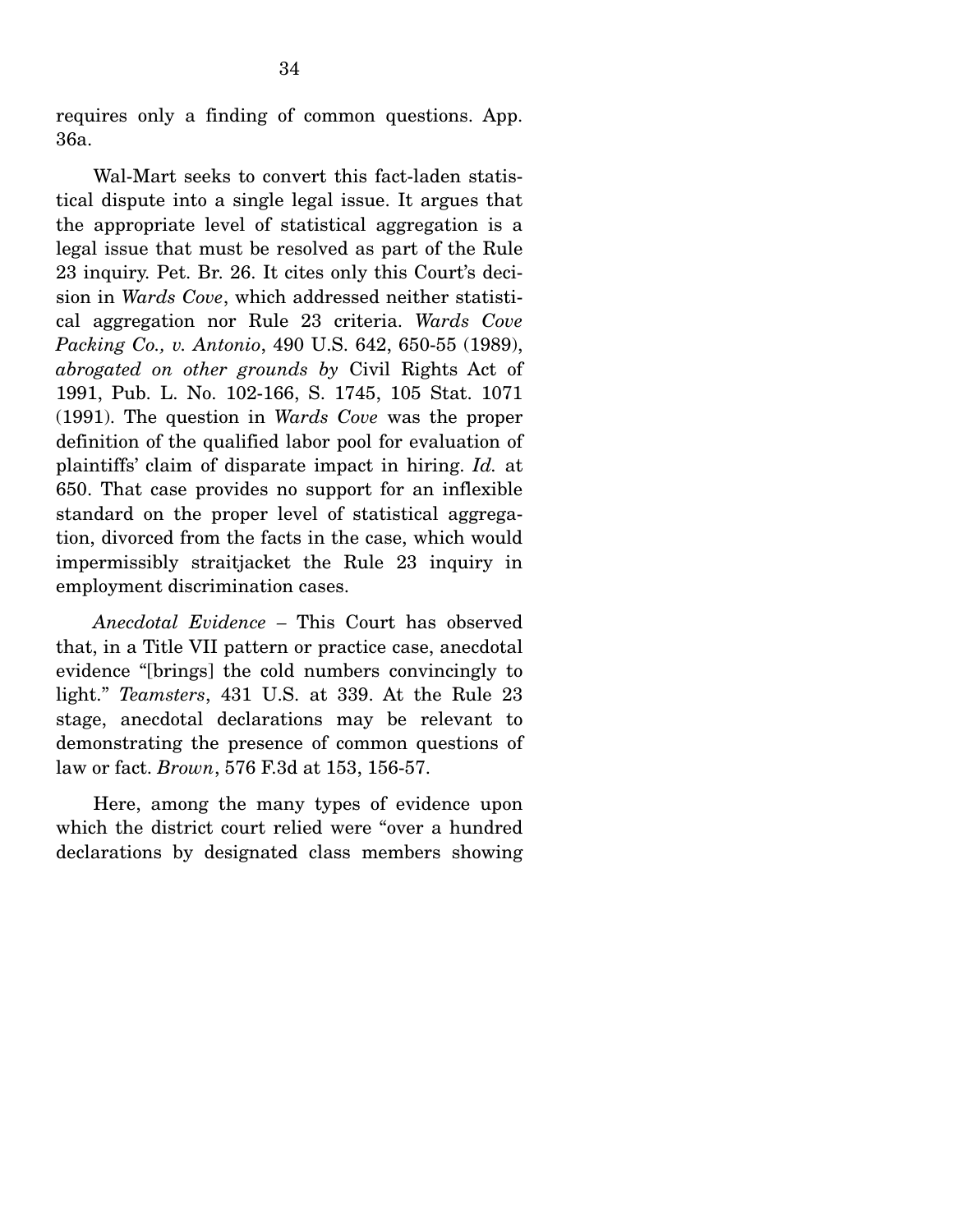common subjective practices." App. 186a. These remarkably similar accounts, from hourly and management level women in 30 different states, attest to the uniform and centralized control of operations, unequal pay for the same work, ever-shifting subjective criteria for promotion, and gender stereotyping. App. 186a; J.A. 420a (map of declarant locations); J.A. 586a, 607a-608a, 643a, 697a-698a, 707a-709a, 752a, 845a, 887a, 899a-900a, 1001a, 1019a, 1020a, 1079a, 1188a. They illustrate how a single corporate culture influences the way in which subjective pay and promotion decisions are made.

 Wal-Mart suggests that courts may only credit such evidence if each declaration recounts "actionable claims of discrimination" and, together, they prove the existence of a "pattern or practice" of discrimination. Pet. Br. 31-32. Nothing in Rule 23 or Title VII provides any support for such a *per se* rule. Nor is there any basis for excluding declarations from former employees, as Wal-Mart implies by arbitrarily reducing of the number of declarations offered from 114 to 63. Pet. Br. 31. Probative evidence may come from a wide variety of percipient witnesses. Fed. R. Evid. 601; *cf. Nat'l R.R. Passenger Corp. v. Morgan*, 536 U.S. 101, 113 (2002). It was well within the discretion of the trial court to rely on this evidence in finding Rule 23(a)(2) was satisfied.

*Social Science –* Plaintiffs' expert, Dr. Bielby, offered an opinion concerning the uniform and centralized nature of Wal-Mart's operations ("[c]entralized coordination, reinforced by a strong organizational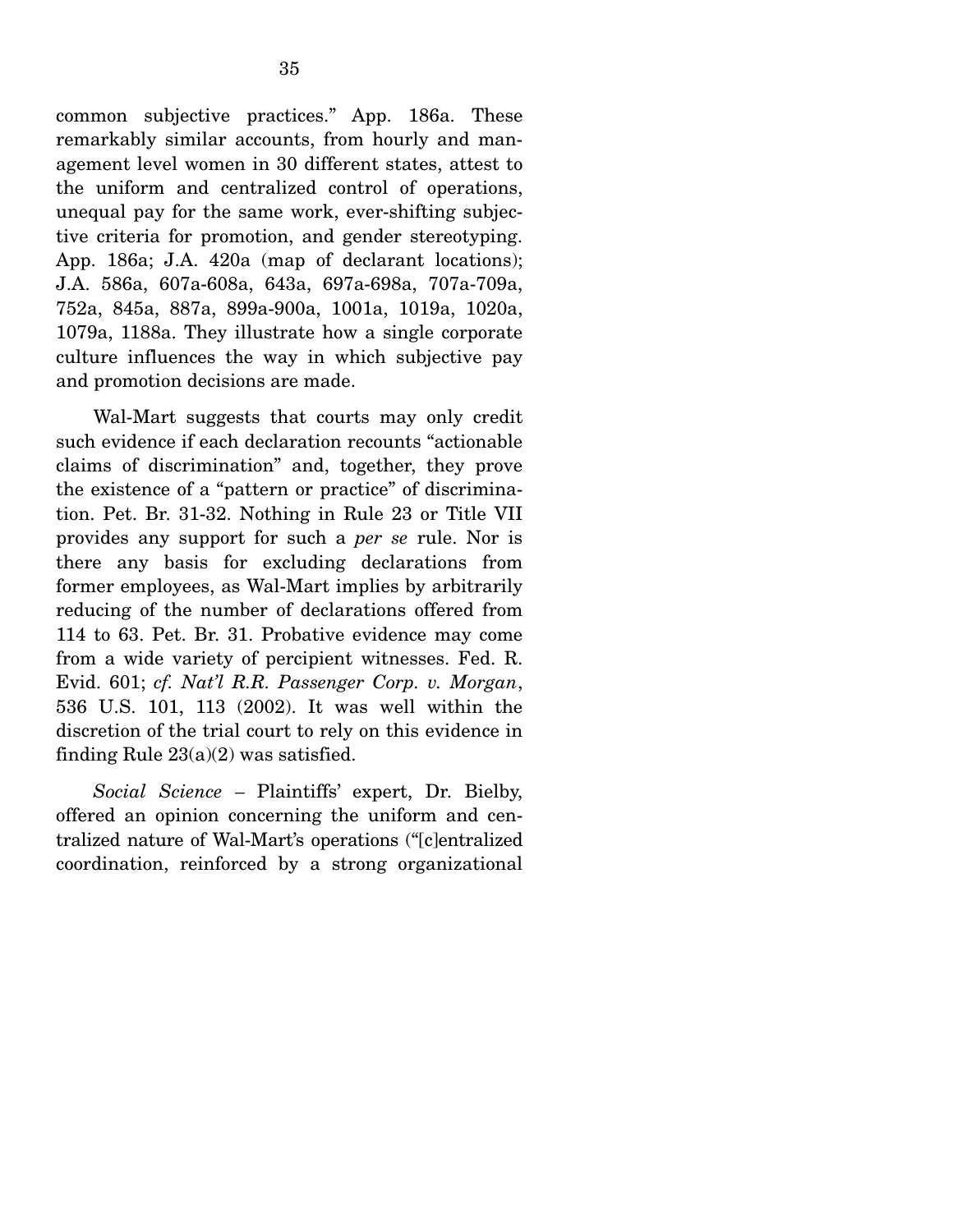culture, creates and sustains uniformity in personnel policy and practice"), and a separate opinion about the risks associated with its subjective personnel practices ("[s]ubjective and discretionary features of the company's personnel policy and practice make decisions about compensation and promotion vulnerable to gender bias."). J.A. 525a. Dr. Bielby's conclusion that Wal-Mart's system increased the risk of gender stereotyping tended to show why, in the circumstances of this case, there was a common question as to whether subjectivity was a "ready mechanism for discrimination." J.A. 545a-546a.

Wal-Mart conflates these two opinions and mischaracterizes Bielby's hypothesis as stating "Wal-Mart may be 'vulnerable' to gender stereotyping *because* it . . . has a 'strong corporate culture.'" Pet. Br. 29 (emphasis added). That is not what he said. Instead, Dr. Bielby concluded that the company's strong corporate culture, about which the district court itself made separate findings, "sustains uniformity in personnel policy and practice." J.A. 525a.

 Wal-Mart complains that Dr. Bielby failed to quantify how many employment decisions were the product of stereotyped thinking. Pet. Br. 28. In *Price Waterhouse v. Hopkins*, 490 U.S. 228, 235-36, 255-56 (1989), *abrogated on other grounds by* Civil Rights Act of 1991, Pub. L. No. 102-166, S. 1745, 105 Stat. 1071 (1991), this Court endorsed the use of expert testimony regarding gender stereotyping in discrimination cases and did so even though that expert (like any credible expert) could not specify which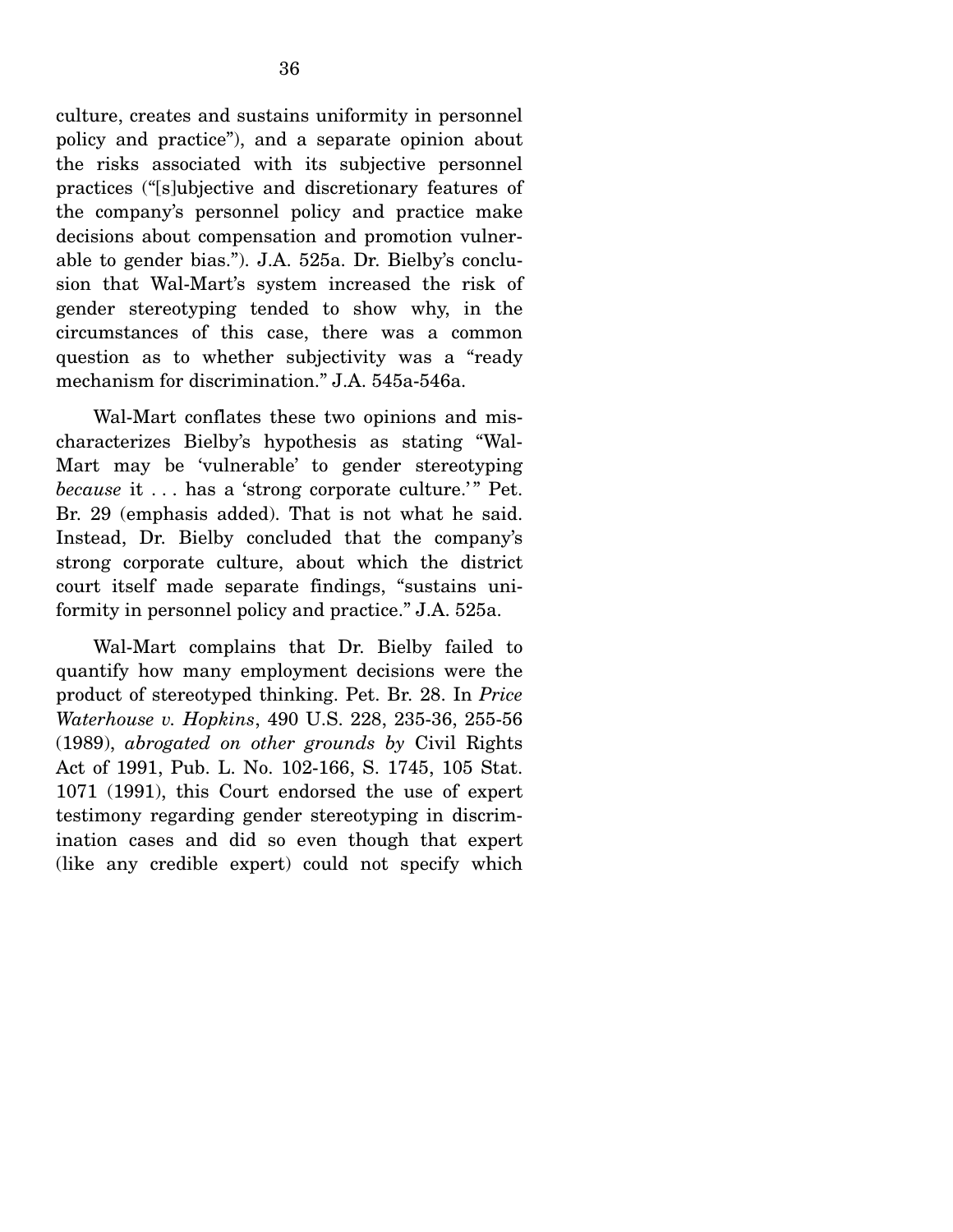particular decisions were the product of stereotyping. Expert testimony need not provide quantifiable knowledge to be admissible. Fed. R. Evid. 702 (the "scientific . . . knowledge will assist the trier of fact to understand the evidence or to determine a fact in issue.").

 Wal-Mart moved to strike Dr. Bielby's opinions*.* The district court conducted a thorough assessment of Wal-Mart's arguments, "guided by *Daubert*," and concluded that the opinions were "based on valid principles" and "sufficiently probative to assist the Court in evaluating the class certification requirements." Pet. Opp. Add. 5-6. The Ninth Circuit found no abuse of discretion. App. 57a-58a & n.22. The Ninth Circuit opted not to reach the unresolved legal question whether a *Daubert* inquiry is required at the class certification stage as the district court had conducted an equivalent analysis. This Court need not reach the question either.

# **B. The District Court Properly Held that Plaintiffs Demonstrated Typicality**

Rule  $23(a)(3)$  requires that "the claims or defenses of the representative parties are typical of the claims or defenses of the class." Typicality ensures that the class representatives share the issues common to other class members and tends to merge with commonality. *Falcon*, 457 U.S. at 158 n.13. The interests and claims of the named plaintiffs and class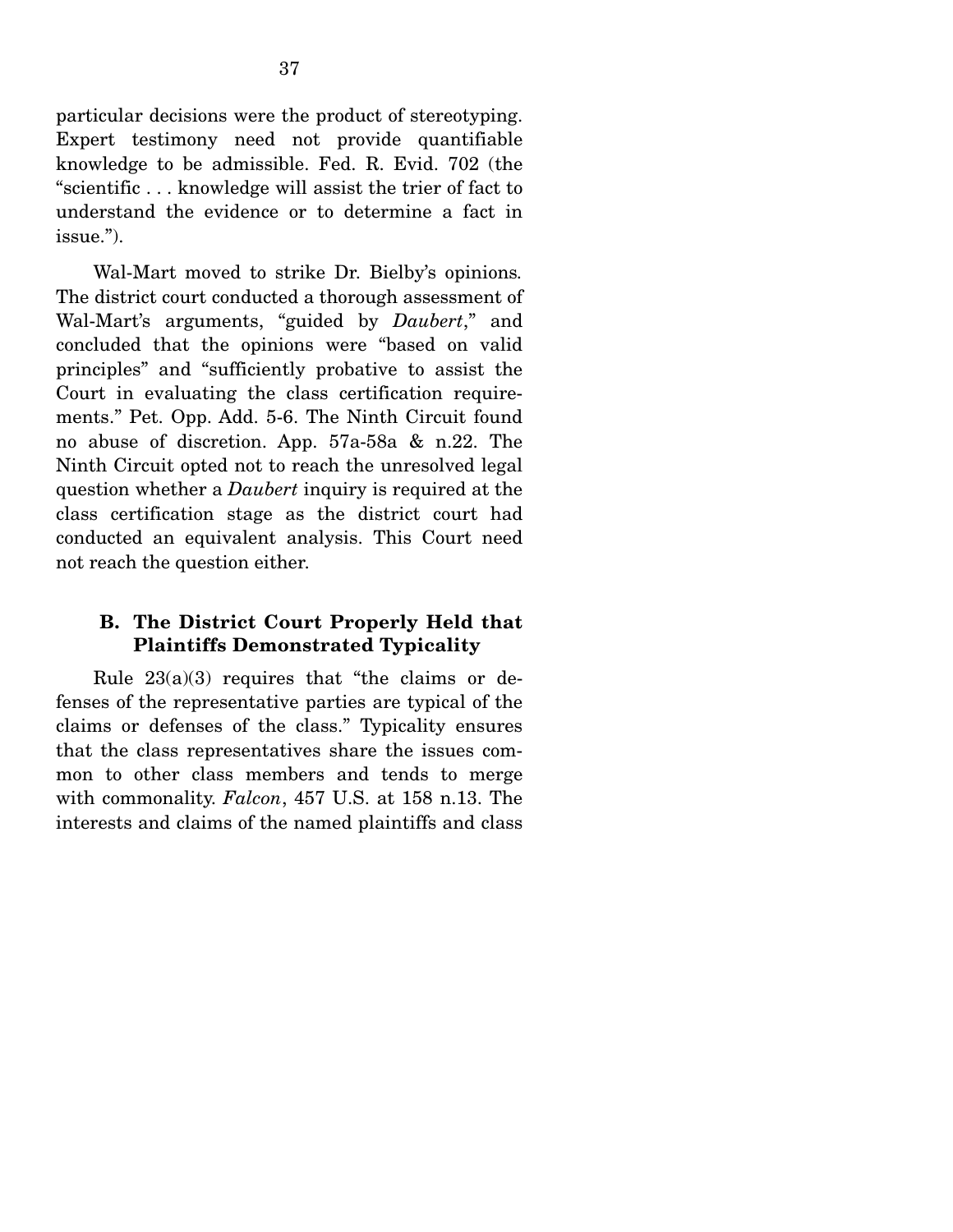members "need not be identical to satisfy typicality." *Stricklin*, 594 F.3d at 1198.

 Here, the *six* named plaintiffs are all current or former employees, who allege they were injured by the same challenged pay and promotion practices. App. 80a. Plaintiff Christine Kwapnoski repeatedly sought management promotions that went to less qualified men. Although she was assigned to supervise the receiving dock, her General Manager encouraged her "to doll up, to wear some makeup, and to dress a little better." J.A. 1001a-1003a (internal quotations omitted). When she complained about a male co-worker receiving a larger raise, the same manager told her the male employee "had a family to support." *Id.* Plaintiff Betty Dukes, who has worked for Wal-Mart since 1994, has been paid significantly less than men with less seniority performing similar work, and was passed over for several Support Manager promotions. J.A. 743a-749a; *see* J.A. 606a-624a (Arana); J.A. 827a-838a (Gunter); J.A. 1242a-1247a (Surgeson); and J.A. 1298a-1301a (Williamson).

 Wal-Mart raises a number of factual issues about the claims and defenses relevant to the named plaintiffs. Pet. Br. 32-34. It selects snippets from their declarations and argues that those individual facts render them atypical. Pet. Br. 32-33. The district court thoroughly evaluated these same arguments and found that the named plaintiffs' claims were "reasonably co-extensive" with those of the class. App. 228a-231a. While it is plainly dissatisfied with these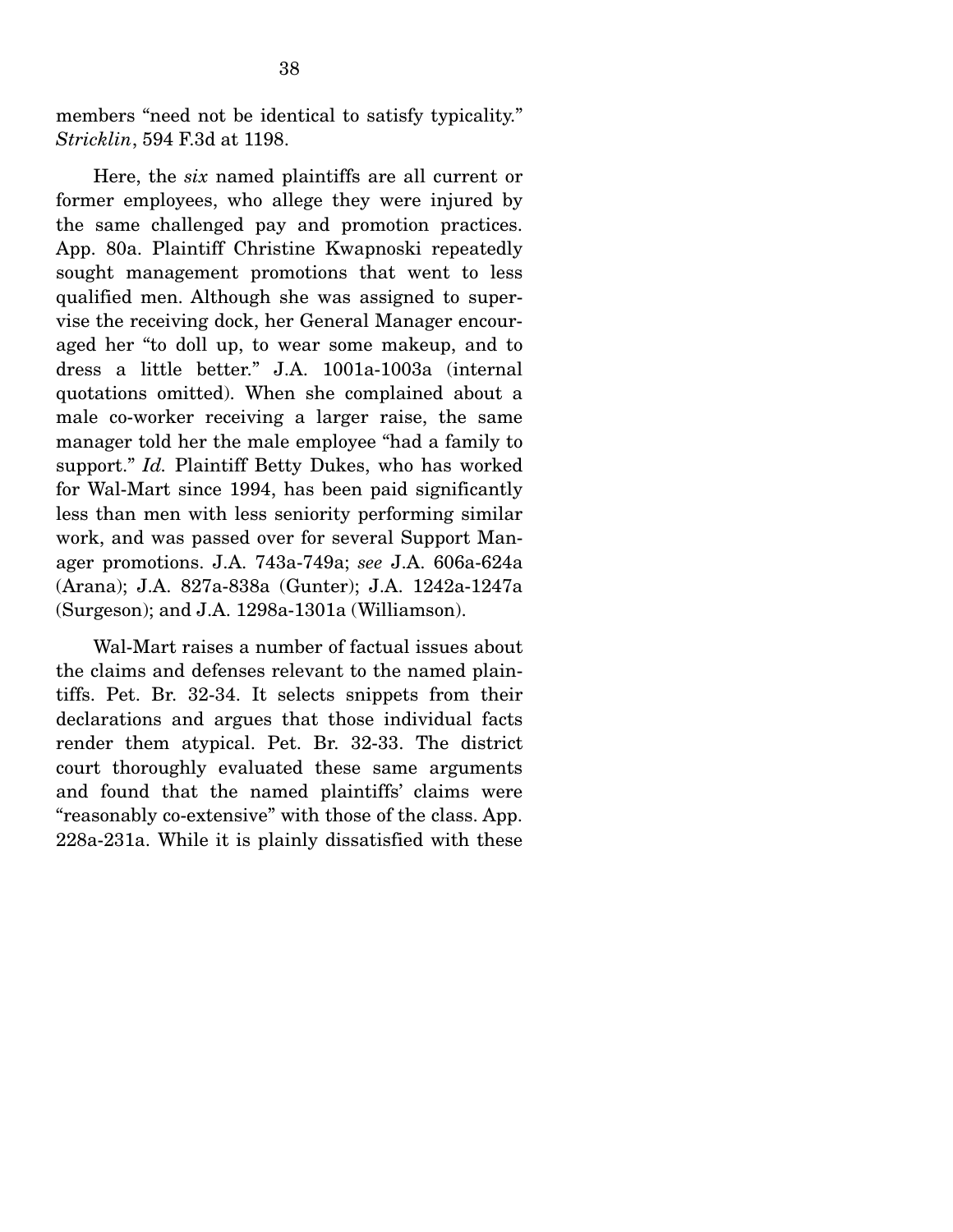findings, Wal-Mart presents no legal issue for this Court.

### **C. The District Court Properly Concluded that the Named Plaintiffs Were Adequate Representatives**

Rule  $23(a)(4)$  requires that the named plaintiffs "will fairly and adequately protect the interests of the class." Fed. R. Civ. P. 23. To satisfy adequacy, a "class representative must be part of the class and 'possess the same interest and suffer the same injury' as the class members." *Amchem*, 521 U.S. at 625-26 (citation omitted). In such circumstances, class representatives are adequate because they are likely to "vigorously prosecute the interests of the class." *Beattie v. CenturyTel, Inc.*, 511 F.3d 554, 563 (6th Cir. 2007)*.*

 Wal-Mart contends that the mere possibility of disagreements among the class renders the named plaintiffs inadequate. But, to defeat adequacy, a "conflict must be fundamental" and "must go to the heart of the litigation." *Gunnells v. Healthplan Servs. Inc.*, 348 F.3d 417, 430-31 (4th Cir. 2003) (citation omitted); *Denney v. Deutsche Bank AG*, 443 F.3d 253, 268 (2d Cir. 2006). A conflict is not fundamental where the named plaintiffs share common objectives and factual and legal positions with the class. *Ward v. Dixie Nat'l Life Ins. Co*., 595 F.3d 164, 180 (4th Cir. 2010). Moreover, a conflict will not defeat adequacy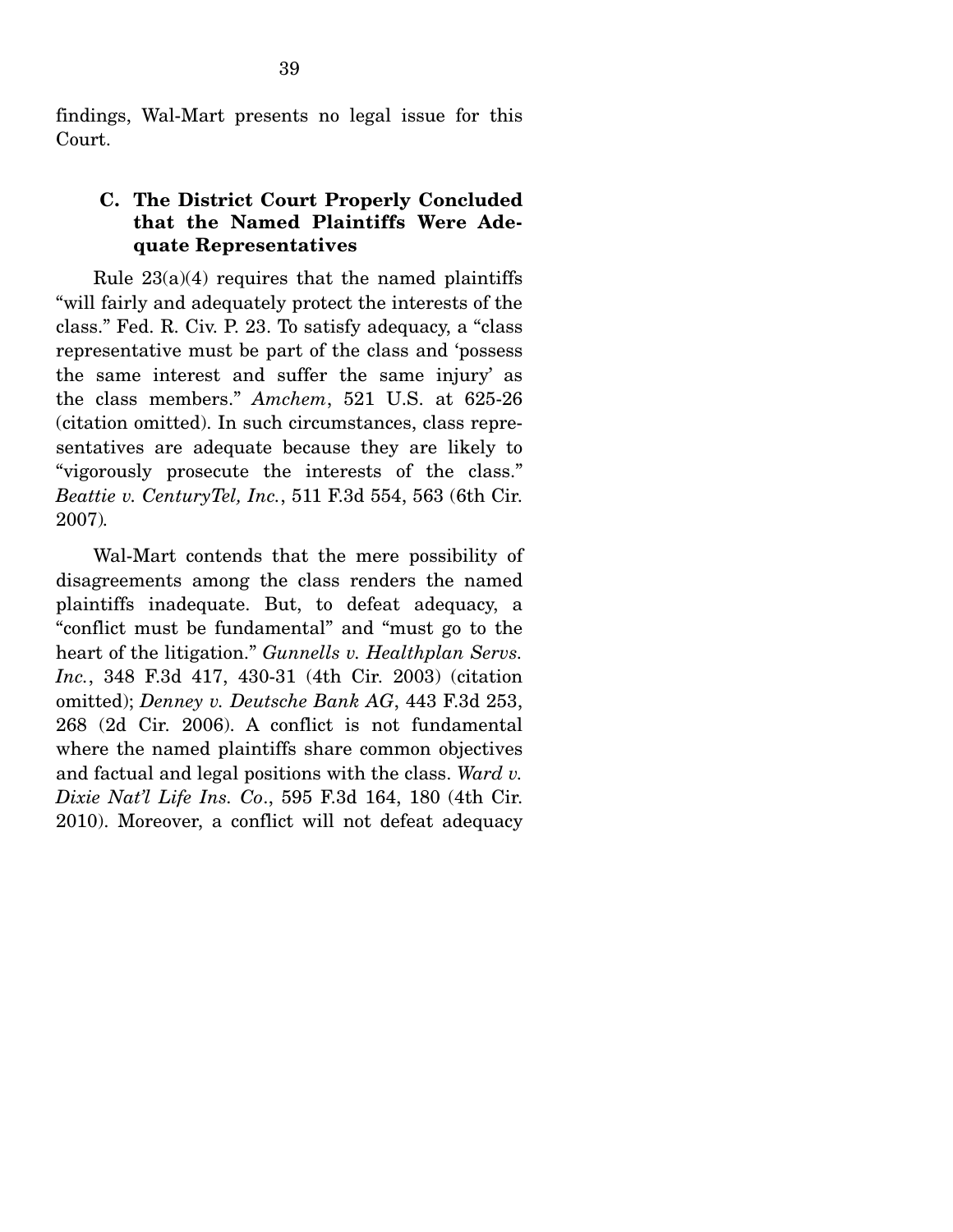where it is "merely speculative or hypothetical." *Id.* at 180 (citation omitted).

 No inherent conflict exists just because a class includes supervisory and non-supervisory employees; rather, adequacy depends upon the specific facts and claims presented. *Staton*, 327 F.3d at 958-59; *Rossini v. Ogilvy & Mather, Inc.*, 798 F.2d 590, 595-96 (2d Cir. 1986). After a detailed factual inquiry, the district court concluded that no substantive conflict existed because: 1) the named plaintiffs held supervisory as well as non-supervisory positions; 2) the requested injunctive and monetary relief would be available throughout the class; and 3) Wal-Mart's alleged discriminatory policies affect supervisory and nonsupervisory employees alike. App. 232a-234a, 280a-81a.

 In contesting this finding, Wal-Mart offers only speculation that the interests of supervisory and nonsupervisory employees are "diametrically opposed" without identifying any evidence of a substantive conflict. Pet. Br. 35; *cf. Hansberry v. Lee*, 311 U.S. 32, 43-44 (1940) (homeowner opposing racial covenant inadequately represented by named plaintiffs with diametrically opposed interest in enforcing it). Wal-Mart offers no evidence that class members endorsed the challenged gender bias or practices. "To deny class certification now, because of a potential conflict of interest that may not become actual, would be premature." *Kohen*, 571 F.3d at 680.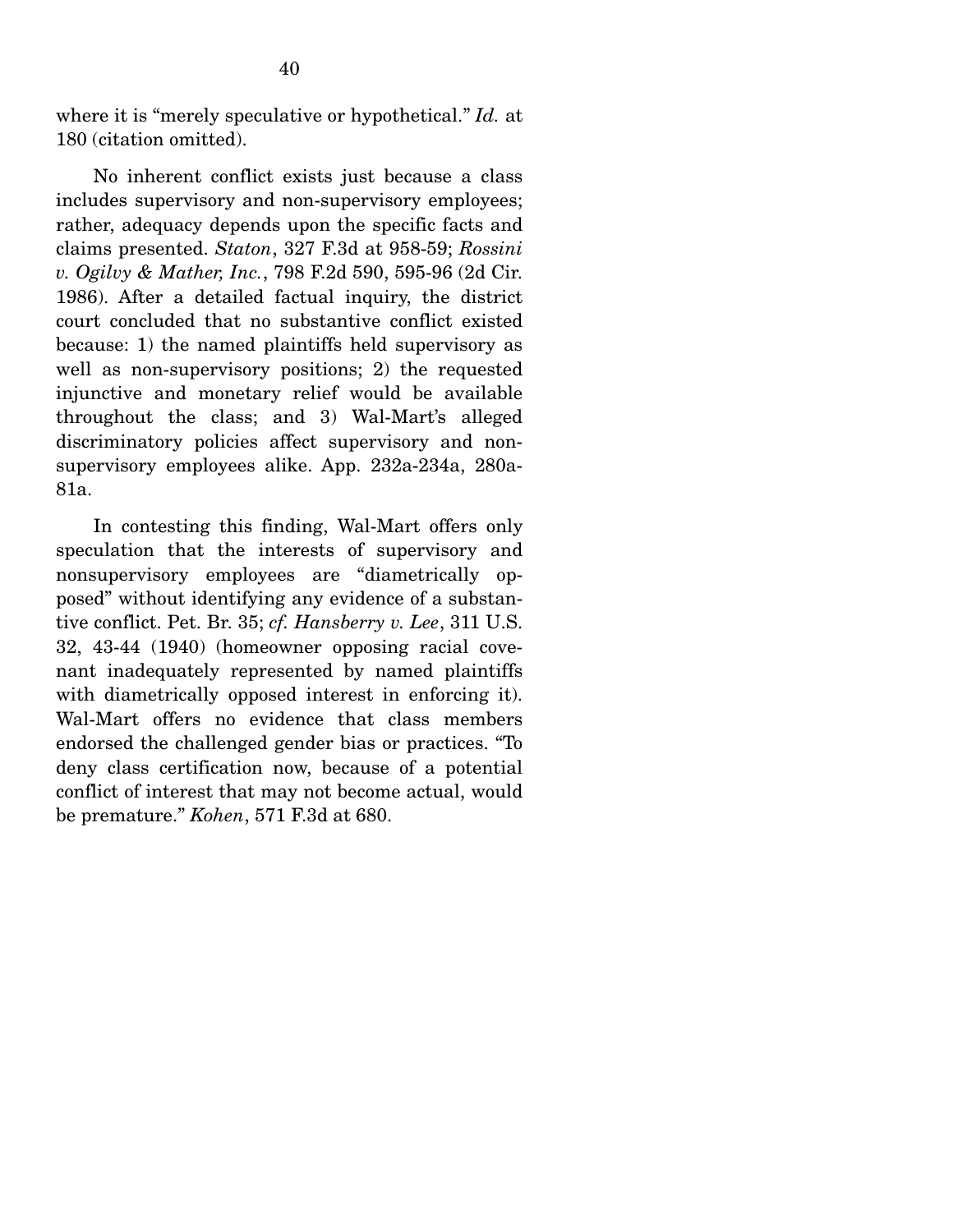Nor is there any merit to Wal-Mart's assertion, first raised on appeal, that the named plaintiffs are inadequate because they have not pursued class compensatory damages. Pet. Br. 35-36. Courts recognize that plaintiffs are permitted to press those claims that afford them the best chance of certification and success for the class. *See, e.g.*, *Wal-Mart Stores, Inc. v. Visa USA Inc*., 396 F.3d 96, 113 (2d Cir. 2005) ("due process does not require that all class claims be pursued"); *In re Universal Serv. Fund Tel. Billing Practices Litig*., 219 F.R.D. 661, 668-70 (D. Kan. 2004). Likewise, Wal-Mart's assertion that nonvictims might benefit from the case simply ignores the findings of the district court. *See* App. 166a n.4, 275a (actual victims can be identified and compensated).

## **D. Certification Has Not Altered Substantive Law**

Wal-Mart argues that the certification order violates the Rules Enabling Act by relieving plaintiffs of the burden of proving their claims individually and depriving it of the ability to present its defenses. Pet. Br. 38-44. The argument boils down to one false premise: that an employment discrimination class action may only be litigated decision-by-decision and class member-by-class member. This radical claim, never accepted by any court, is at odds with the plain language of Title VII and decades of employment discrimination class action jurisprudence.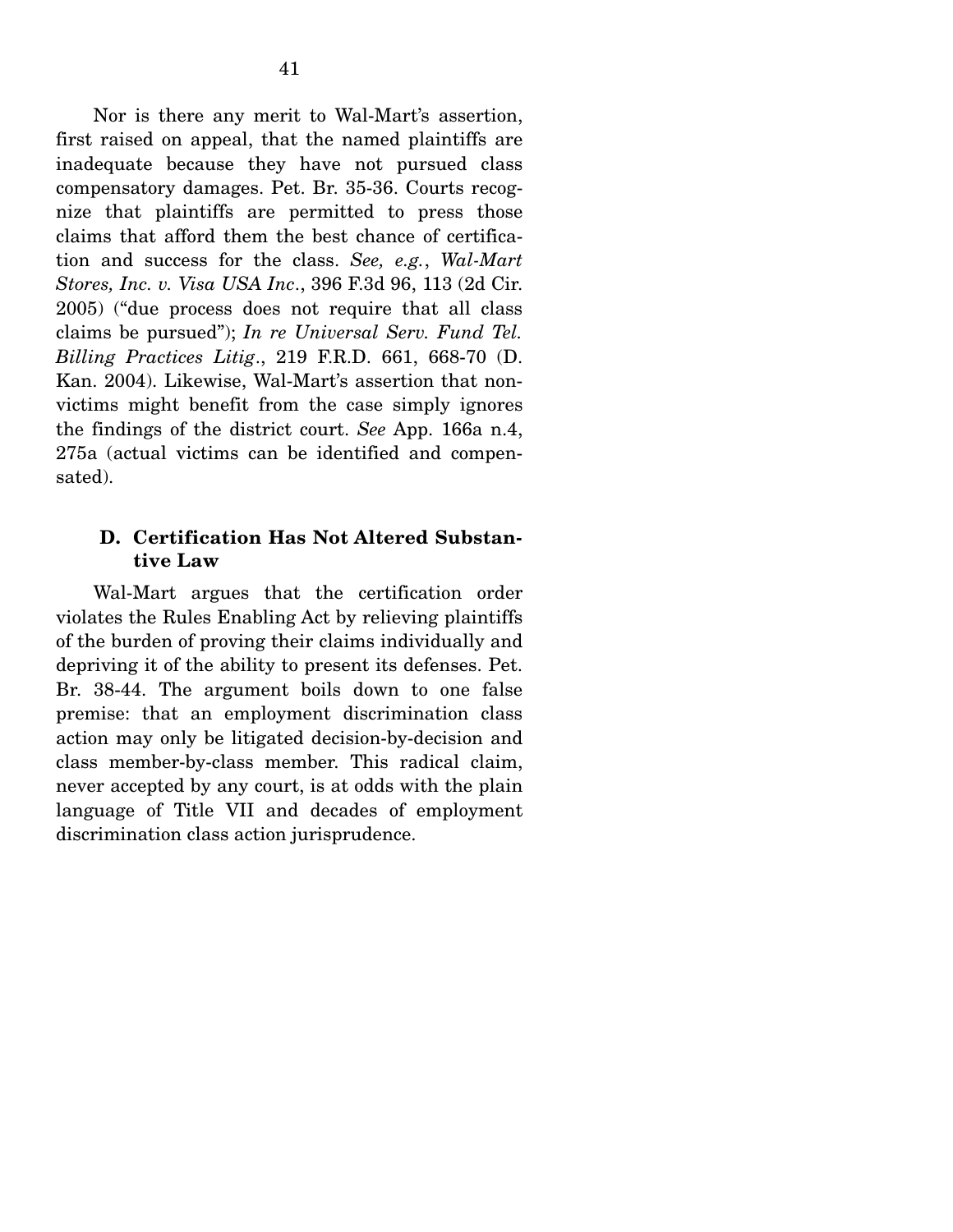#### **1. Discriminatory Intent May Be Proven Classwide**

Wal-Mart asserts that Title VII requires plaintiffs to "prove that the motive for *every single* discretionary pay and promotion decision affecting every single class member was discriminatory." Pet. Br. 40. It faults the district court for allegedly failing to "grapple" with the question of whether the element of intent requires individualized proof of intent for each manager at each facility.

 Plaintiffs' disparate impact claim requires no proof of intent. *Lewis*, 130 S. Ct. at 2199; *Watson*, 487 U.S. at 990-91. As for plaintiffs' disparate treatment claim, Wal-Mart ignores the "crucial difference between an individual's claim of discrimination and a class action alleging a general pattern or practice of discrimination. . . ." *Cooper v. Fed. Reserve Bank*, 467 U.S. 867, 876 (1984). The focus in a pattern or practice case is not on individual employment decisions, "but on a pattern of discriminatory decision-making." *Teamsters*, 431 U.S. at 360 n.46. Plaintiffs must demonstrate that the discrimination was the employer's "standard operating procedure the regular rather than the unusual practice." *Id.* at 336; *Cooper*, 467 U.S. at 875-76, n.9 (*Teamsters* standards apply to private class actions). A finding of an unlawful pattern or practice, "without any further evidence" supports the issuance of prospective relief and creates a presumption that every member of the class is entitled to relief. *Teamsters*, 431 U.S. at 360-62. And the pattern or practice method of proof, in which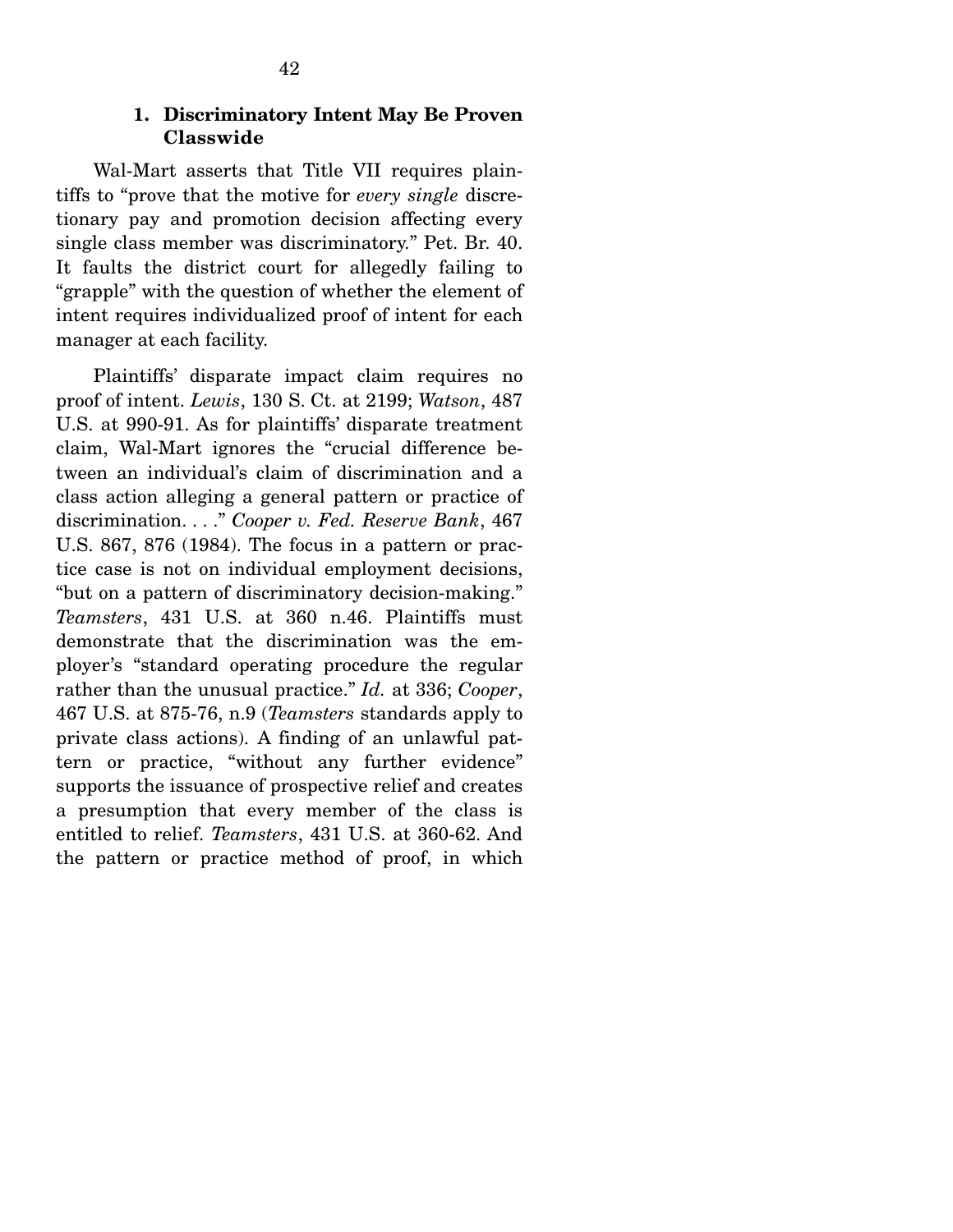intent can be inferred from, among other evidence, significant statistical disparities, is consistent with this Court's consideration of proof of intent under the most demanding standards. *Feeney*, 442 U.S. at 279 n.25; *Teamsters*, 431 U.S. at 335 n.15, 339 & n.20.

 The application of "pattern or practice" theory applies equally to single and multi-facility cases. *See, e.g.*, *Teamsters*, 431 U.S. at 328, 329 n.2 (challenging "nationwide operations" at 51 terminals in 26 states); *Bazemore v. Friday*, 478 U.S. 385, 389, 405-06 & n.17 (1986); *Caridad v. Metro-North Commuter R.R.*, 191 F.3d 283, 291-92 (2d Cir. 1999) (certifying class of all African Americans employed throughout commuter railroad), *disagreed with on other grounds by In re Initial Pub. Offerings*, 471 F.3d at 39-42; *Staton*, 327 F.3d at 956; *see also Califano*, 442 U.S. at 702.

 Wal-Mart relies on *Hohider v. UPS, Inc*., 574 F.3d 169, 184 (3d Cir. 2009), which expressly distinguished requirements for proof of liability in an ADA case, at issue there, from pattern-or-practice cases under Title VII. *Id.* at 184-85.

### **2. Mixed Motive Defense Does Not Apply to Plaintiffs' Claims**

Wal-Mart argues that 42 U.S.C. § 2000e- $5(g)(2)(A)$ , added to Title VII by the Civil Rights Act of 1991 to address "mixed motive" claims, guarantees it the right to present a "mixed motive" defense to each class member's claim. Wal-Mart makes this claim even though plaintiffs in this case have never alleged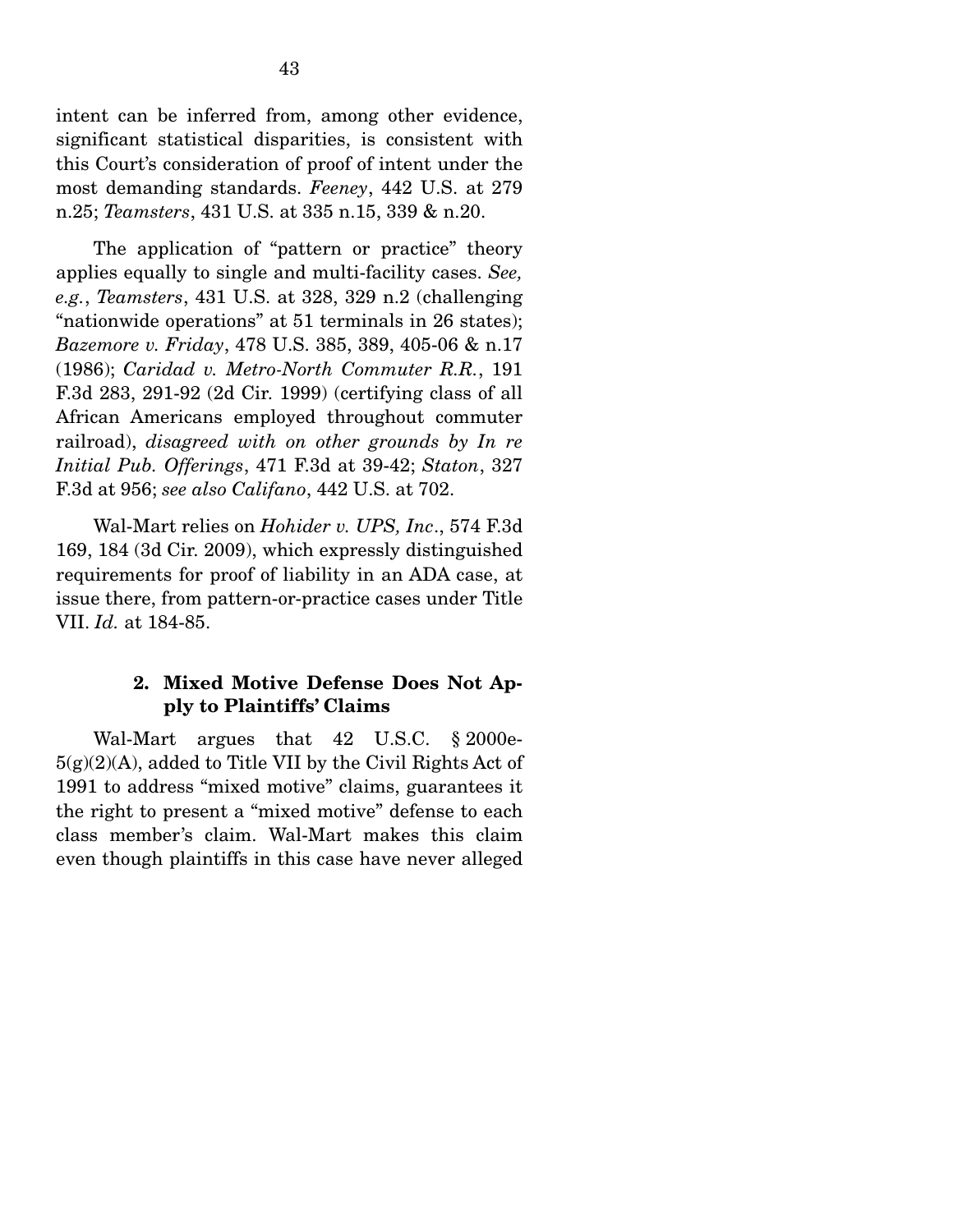a mixed motive claim, and Wal-Mart never pled an affirmative defense to one. J.A. 47a-80a, 100a-103a.

 Title VII provides distinct methods of proving discrimination: plaintiffs may establish intentional discrimination either by proof of disparate treatment *or* by the "mixed motive" provisions of Title VII. *Compare* 42 U.S.C. § 2000e-2(a) *with* § 2000e-2(m). Plaintiffs may also avail themselves of the disparate impact theory to prove a violation of Title VII. 42 U.S.C. § 2000e-2(k).

 The text of the mixed motive provisions make clear that it is an *alternative* theory of liability. 42 U.S.C. § 2000e-2(m) ("Except as otherwise provided in this subchapter, an unlawful employment practice is established. . . . "). *See Desert Palace*, 539 U.S. at 94 ("The first [provision] establishes an alternative for proving that an 'unlawful employment practice' has occurred") (citation omitted). Its companion provision, section 2000e-5 $(g)(2)(B)$ , permits an employer to limit remedies if it proves that it would have taken the same action in the absence of the impermissible factor, *but only* "[o]n a claim in which an individual proves a violation under section 2000e-2(m) of this title. . . ."

 A mixed motive defense may not be used to rebut a single motive disparate treatment claim. *Fogg v. Gonzales*, 492 F.3d 447, 453-54 (D.C. Cir. 2007). As this Court observed last Term, Title VII's methods of proof are not "coextensive." *Lewis*, 130 S. Ct. at 2199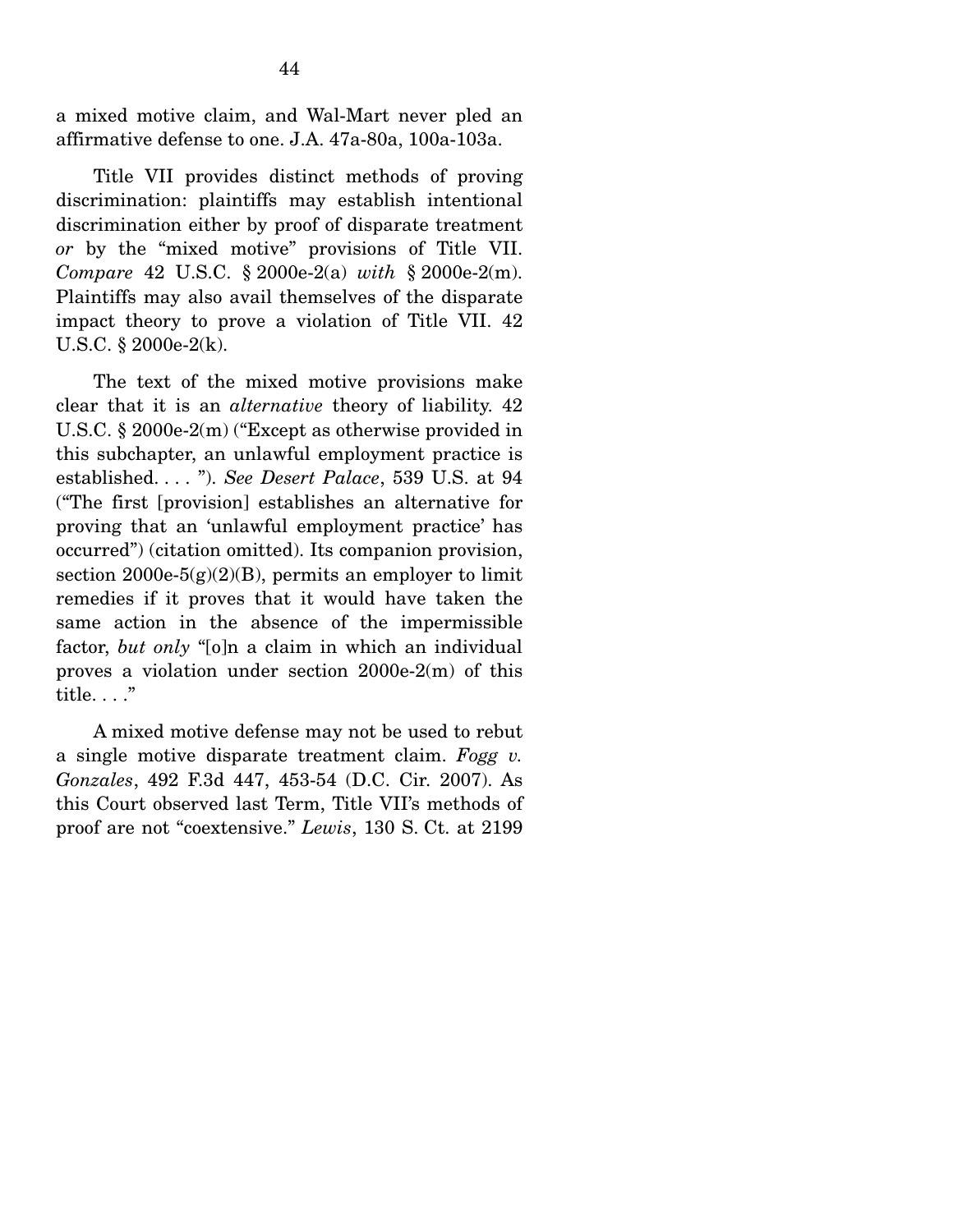(defense to disparate treatment claim inapplicable to disparate impact claim). Thus, where plaintiffs have not elected to use the "mixed motive" method of proof, Wal-Mart may not defend on this basis. Finally, Wal-Mart's mixed motive argument has no application to plaintiffs' disparate impact claim, which requires no proof of intent.

### **3. Individual Stage II Trials Are Not Required**

Wal-Mart claims the right to individual class member trials, citing language from *Teamsters*, in which this Court articulated the standards for bifurcated litigation of Title VII pattern-or-practice cases. Pet. Br. 41-42. *Teamsters* noted that, after a liability determination, "additional proceedings" will "usually" be conducted. *Teamsters*, 431 U.S. at 361. No court has read this language to *require* individualized hearings in every case. Instead, *Teamsters* vested trial courts with broad discretion to "fashion such relief as the particular circumstances of a case may require to effect restitution." *Id.* at 364 (quoting *Franks v. Bowman Transp. Co.*, 424 U.S. 747, 764 (1976)).

 Where the defendant's practices make it impossible to recreate the employment decisions that would have been made absent discrimination, individual Stage II remedies hearings may be inappropriate, as the circuits have unanimously held. *See McClain*, 519 F.3d at 280-81; *Pitre v. W. Elec. Co.*, 843 F.2d 1262, 1274-75 (10th Cir. 1988); *Segar*, 738 F.2d at 1289-91;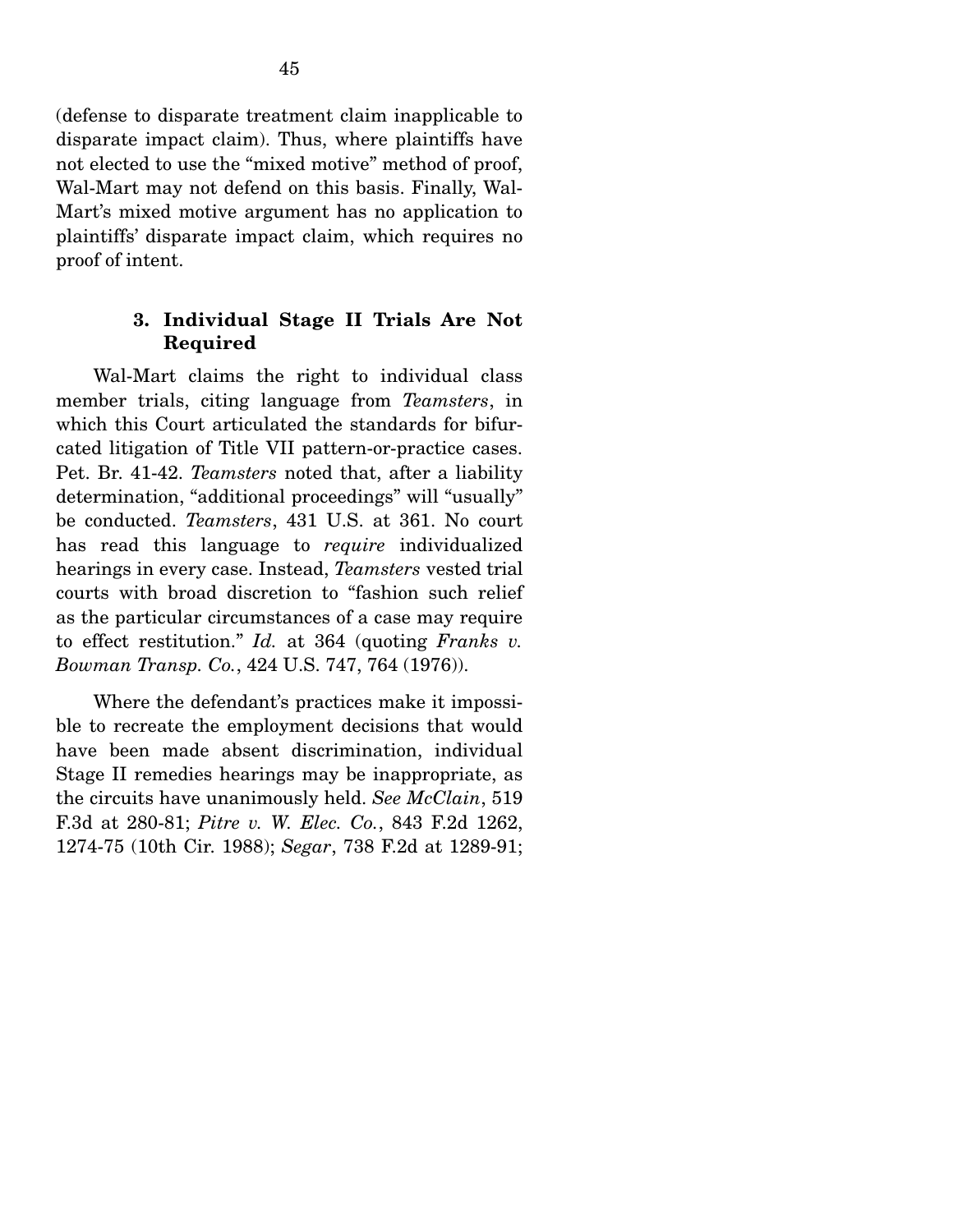*Domingo v. New England Fish Co.*, 727 F.2d 1429, 1444-45 (9th Cir. 1984); *Pettway v. Am. Cast Iron Pipe Co.*, 681 F.2d 1259, 1266 (11th Cir. 1982); *Hameed v. Int'l Ass'n of Bridge, Structural & Ornamental Iron Workers Local Union No. 396*, 637 F.2d 506, 520-21 (8th Cir. 1980); *Stewart v. GM Corp.*, 542 F.2d 445, 452-53 (7th Cir. 1976). *Teamsters* does not require individual class member hearings if they would lead

to a "quagmire of hypothetical judgments." *Pettway v. Am. Cast Iron Pipe, Co.*, 494 F.2d 211, 260 (5th Cir. 1974). Where, as here, the employer's system has been infected with subjective decision-making and lacks records to document the employment decisions at issue, courts have concluded that allocating relief based upon economic models that replicate the decisions at issue "has more basis in reality . . . than an individual-by-individual approach." *Id*. at 263.

 Here, the district court made findings to support the need for a classwide approach. App. 256a, 270a-276a. "Wal-Mart's database contains the critical information necessary to perform such an analysis for each employee individually, including job history, seniority, job review ratings, weeks worked, full-time versus part-time status, regular-time versus overtime, and store location." App. 271a-272a. While it determined that there was "no need to assess individual interest levels with respect to equal pay," the district court limited promotion back pay claims because of the absence of data demonstrating individual class member interest in promotion. App. 269a, 271a.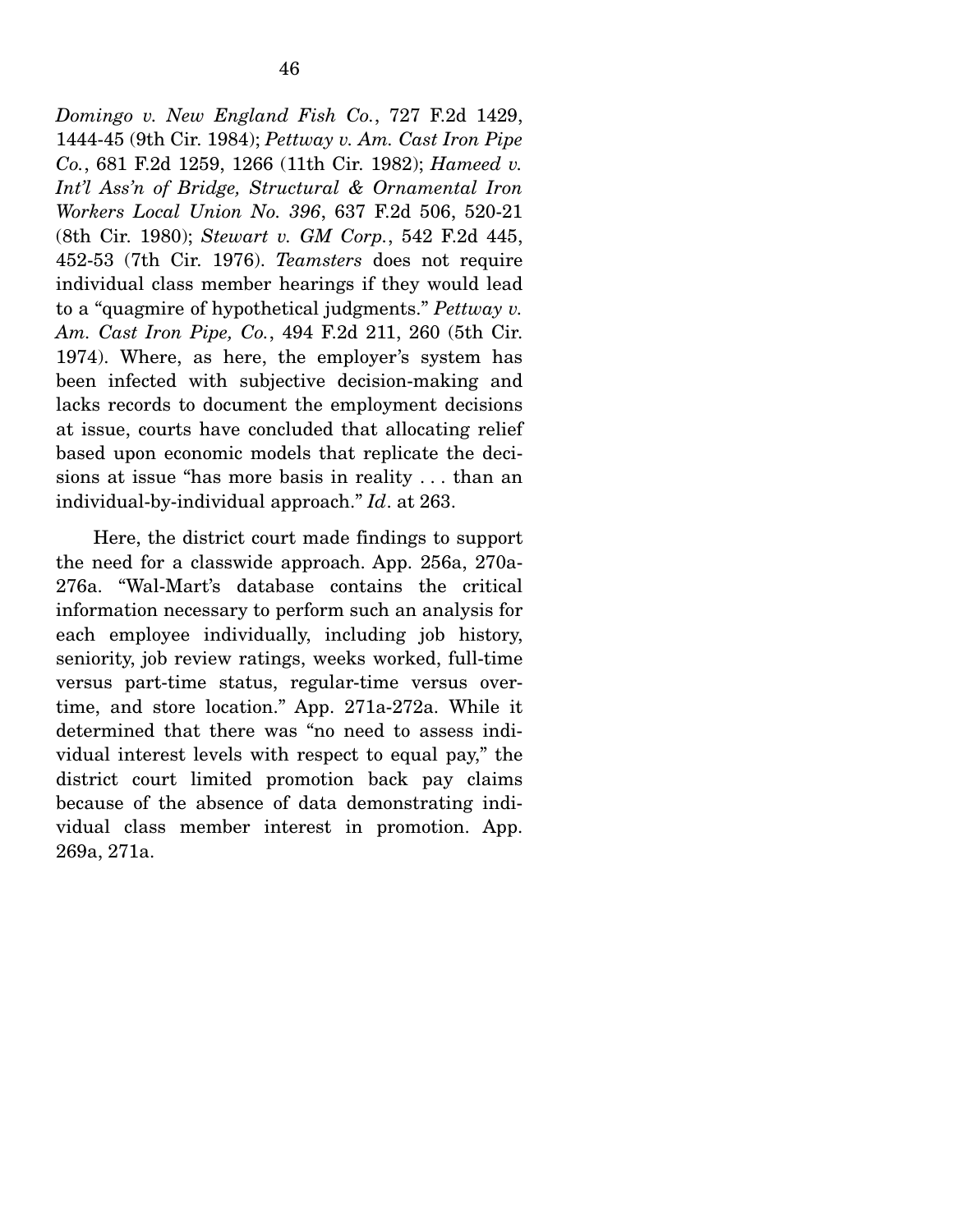Moreover, Wal-Mart's claim that individual hearings would somehow produce a more reliable result does not withstand scrutiny. Wal-Mart has maintained no contemporaneous records of the reasons for the tens of thousands of pay or promotion decisions at issue here. Many of the decisions were made more than ten years ago by managers who, at any one time, had hundreds or thousands of employees under their supervision. If individual hearings mean that Wal-Mart will offer little more than *post hoc* rationales for decisions it chose not to document, the district court was within its discretion not to require them. 3 Alba Conte & Herbert B. Newberg, *Newberg on Class Actions* § 10:2 (4th ed. 2002). ("[A]ggregate evidence of the defendant's liability is more accurate and precise than would be so with individual proofs of  $loss."$ ).

#### **4. There Is No Due Process Right to Defend Claims Individually**

Finally, Wal-Mart invokes the Due Process Clause to assert a constitutional right to "present every available defense," which the company interprets here as the "right" to defend any class action individual-by-individual. Pet. Br. 43. The cases from which it derives this sweeping (and heretofore unrecognized) constitutional right – one which would foreclose the use of class actions entirely – do not support the claim. *Lindsey v. Normet*, 405 U.S. 56, 64 (1972) (state statute requiring trial within six days in landlord-tenant actions does not violate Due Process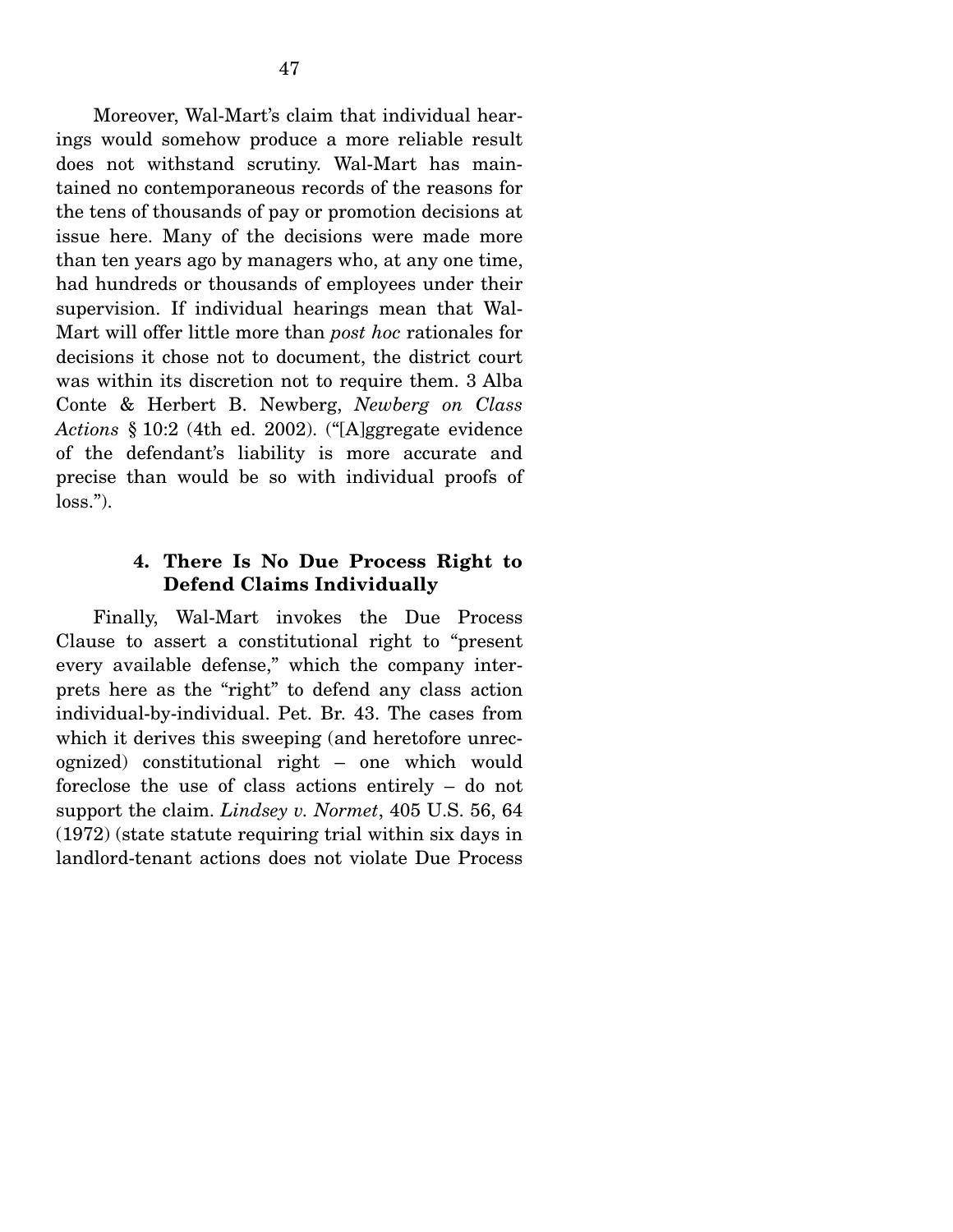Clause); *United States v. Armour & Co.*, 402 U.S. 673, 681-82 (1971) ("the scope of a consent decree must be discerned within its four corners").

 This Court has never recognized a constitutional right to present one's defense using *particular* forms and methods of proof. Such case management decisions lie within the discretion of the trial courts, subject to appellate review after final judgment. *See, e.g.*, Fed. R. Civ. P. 16(c)(2); Manual for Complex Litigation § 11.64 (4th ed. 2009). Likewise, Rule 23 explicitly empowers trial courts to "determine the course of proceedings or prescribe measures to prevent undue repetition or complication in presenting evidence or argument." Fed. R. Civ. P. 23(d)(1).

## **II. CLAIMS FOR MONETARY RELIEF MAY BE CERTIFIED UNDER RULE 23(b)(2)**

## **A. Rule 23(b)(2) Does Not Limit Certification to Cases Seeking Exclusively Injunctive or Corresponding Declaratory Relief**

Wal-Mart argues that a case may be certified under Rule 23(b)(2) only if it seeks *exclusively* injunctive and declaratory relief. This novel reading of Rule 23 is unsupported by the language of the Rule, the Advisory Committee Notes and more than 45 years of case law interpreting the Rule and Title VII.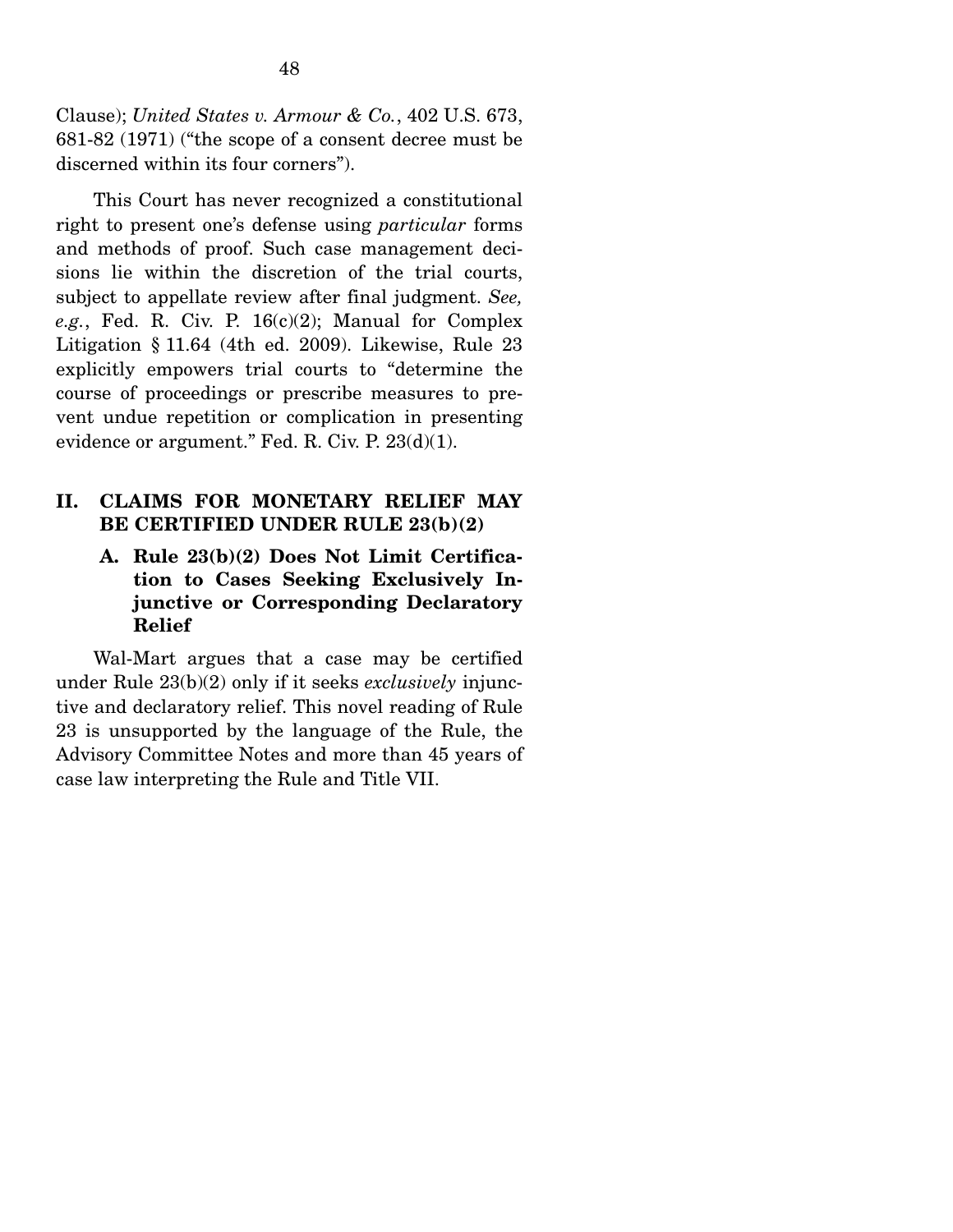The text of Rule 23 provides in relevant part:

A class action may be maintained if Rule  $23(a)$  is satisfied and if...  $(2)$  the party opposing the class has acted or refused to act on grounds that apply generally to the class, so that final injunctive or corresponding declaratory relief is appropriate respecting the class as a whole.

Fed. R. Civ. P. 23.

 By its terms, whether a class may be certified under Rule 23(b)(2) depends on the nature of the defendant's conduct *and* whether that conduct may be addressed through injunctive or declaratory relief for the class.

 The text does *not* limit Rule 23(b)(2) actions to cases which seek *only* injunctive or declaratory relief. Indeed, nothing in the text of the Rule places any limit on relief available in a (b)(2) class action. Rather, "the language describes the type of conduct by the party opposing the class which is subject to equitable relief by class action under (b)(2)." *Wetzel v. Liberty Mutual Ins. Co.*, 508 F.2d 239, 251 (3d Cir. 1975). The term "making appropriate final injunctive relief" is thus a description of the conduct that justifies a 23(b)(2) class, not the relief that is available:

This is not to be read as saying "thereby making appropriate *only* final injunctive relief. . . ." All that need be determined is that conduct of the party opposing the class is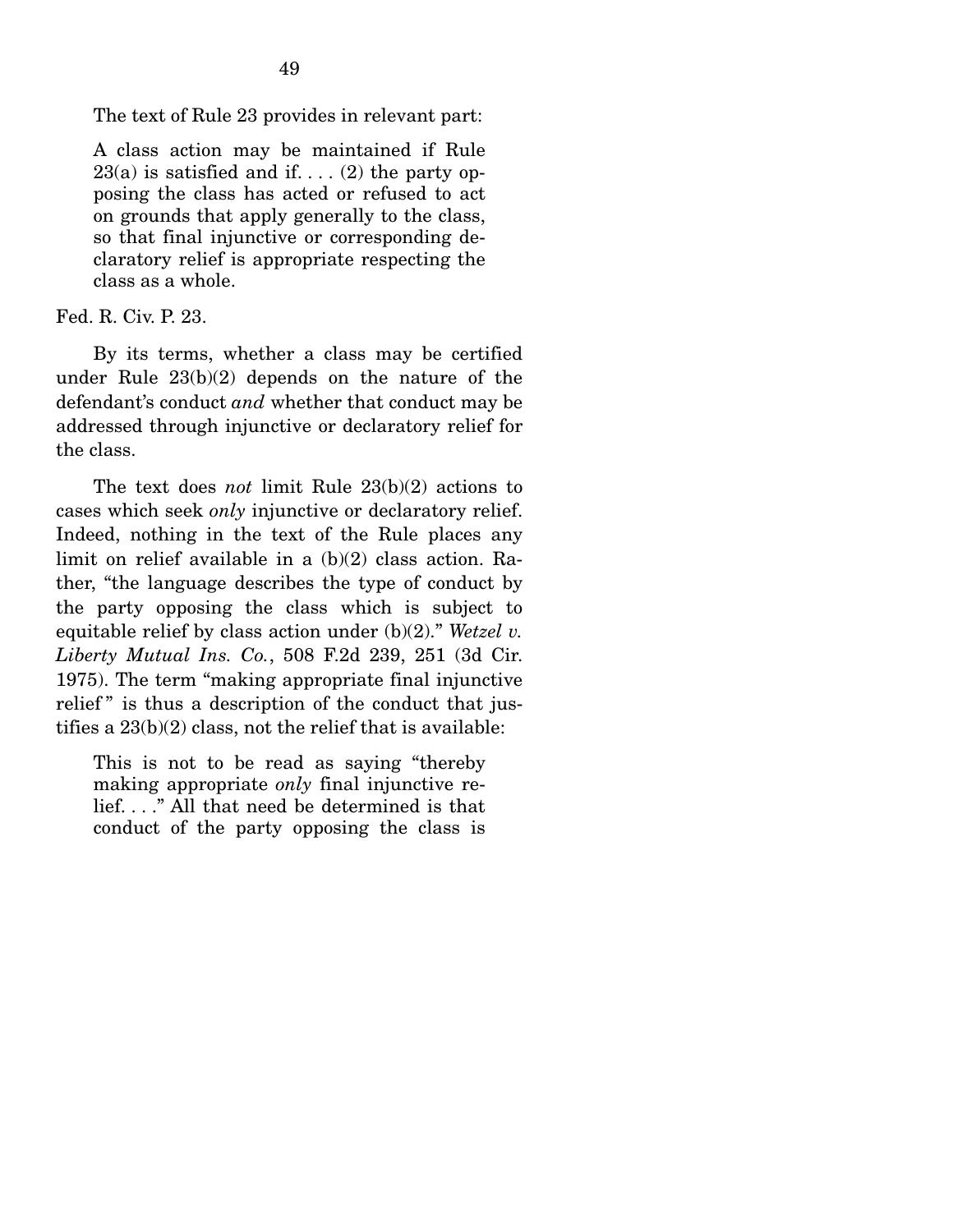such as makes such equitable relief appropriate.

*Pettway*, 494 F.2d at 256-57 (emphasis added); *accord Allison v. Citgo Petroleum Corp.*, 151 F.3d 402, 415  $(5th$  Cir. 1998) ("Rule  $23(b)(2)$ , by its own terms, does not preclude all claims for monetary relief.").

 Nor may such limitation be read into the Rule. Rule 23 "creates a categorical rule entitling a plaintiff whose suit meets the specified criteria to pursue his claim as a class action." *Shady Grove*, 130 S. Ct. at 1437. "[T]he rule as now composed sets the requirements [courts] are bound to enforce. . . . Courts are not free to amend a rule outside the process Congress ordered. . . ." *Amchem*, 521 U.S. at 620.

 The Advisory Committee Notes, to which this Court often refers in interpreting the Rules, *Amchem*, 521 U.S. at 615-17; *Eisen*, 417 U.S. at 173-74, confirm this interpretation of Rule 23. The Notes provide that Rule 23(b)(2) "does not extend to cases in which the appropriate final relief relates *exclusively or predominantly* to money damages." Fed. R. Civ. P. 23(b)(2) Advisory Committee's Note (1966) (emphasis added). The Committee plainly anticipated final relief in a Rule 23(b)(2) action could include money damages, in addition to injunctive or declaratory relief. This language quite consciously reflects the distinction that the modern Rule drew between Rule 23(b)(2) cases, where money damages will not predominate, and Rule 23(b)(3) where damages may predominate. For the latter, the Rule imposes additional safeguards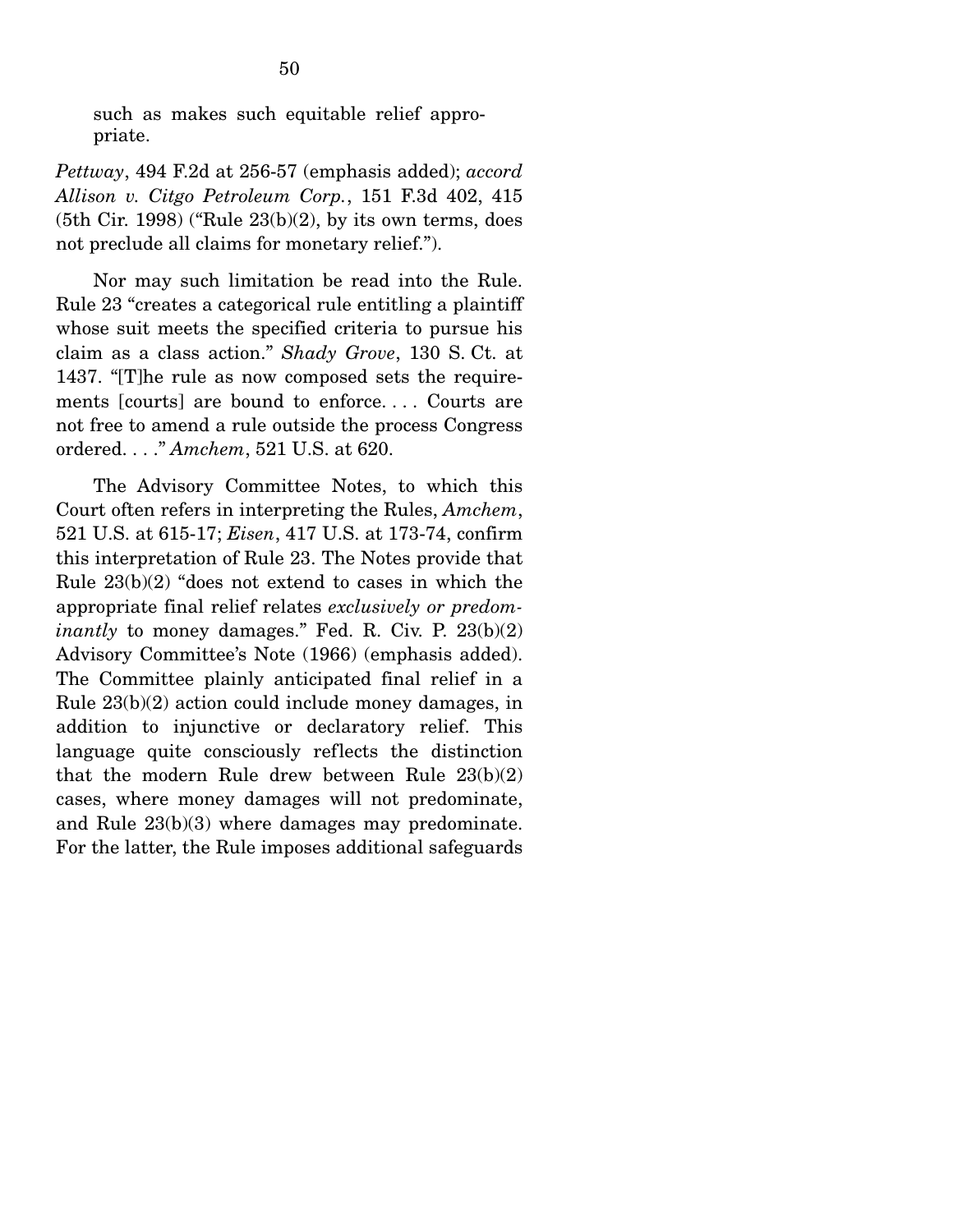to ensure the interests of the class are adequately protected.

 Notwithstanding the unmistakably clear meaning of the Advisory Committee Notes, Wal-Mart would infer a contrary – and unspoken – intention to reserve Rule 23(b)(2) for exclusively injunctive relief claims from a list of pre-1966 cases cited in the Notes in which only non-monetary relief was sought. The Notes explain, however, that the list is intended to be "illustrative" of actions "in the civil-rights field where a party is charged with discriminating unlawfully against a class" – in other words, where defendant "has acted or refused to act on grounds that apply generally to the class." Fed. R. Civ. P. 23(b)(2) Advisory Committee's Note (1966).

 That the Advisory Committee list of cases did not include Title VII or other types of civil rights actions that authorized monetary relief is explained, not by an intention to exclude such claims, but by the timing of the Rules amendment process. The draft of the Committee Notes for the modern Rule 23 was completed and published in March 1964. *Preliminary Draft of Proposed Amendments to Rules of Civil Procedure for the United States District Court*, 34 F.R.D. 325 (March 1964). It was not until July 2, 1964, that Congress passed the Civil Rights Act of 1964, which provided comprehensive civil rights protections in employment, public accommodations, housing and education. Pub. L. No. 88-352, 78 Stat. 241 (1964). The Notes, thus, cannot be read to implicitly limit the types of civil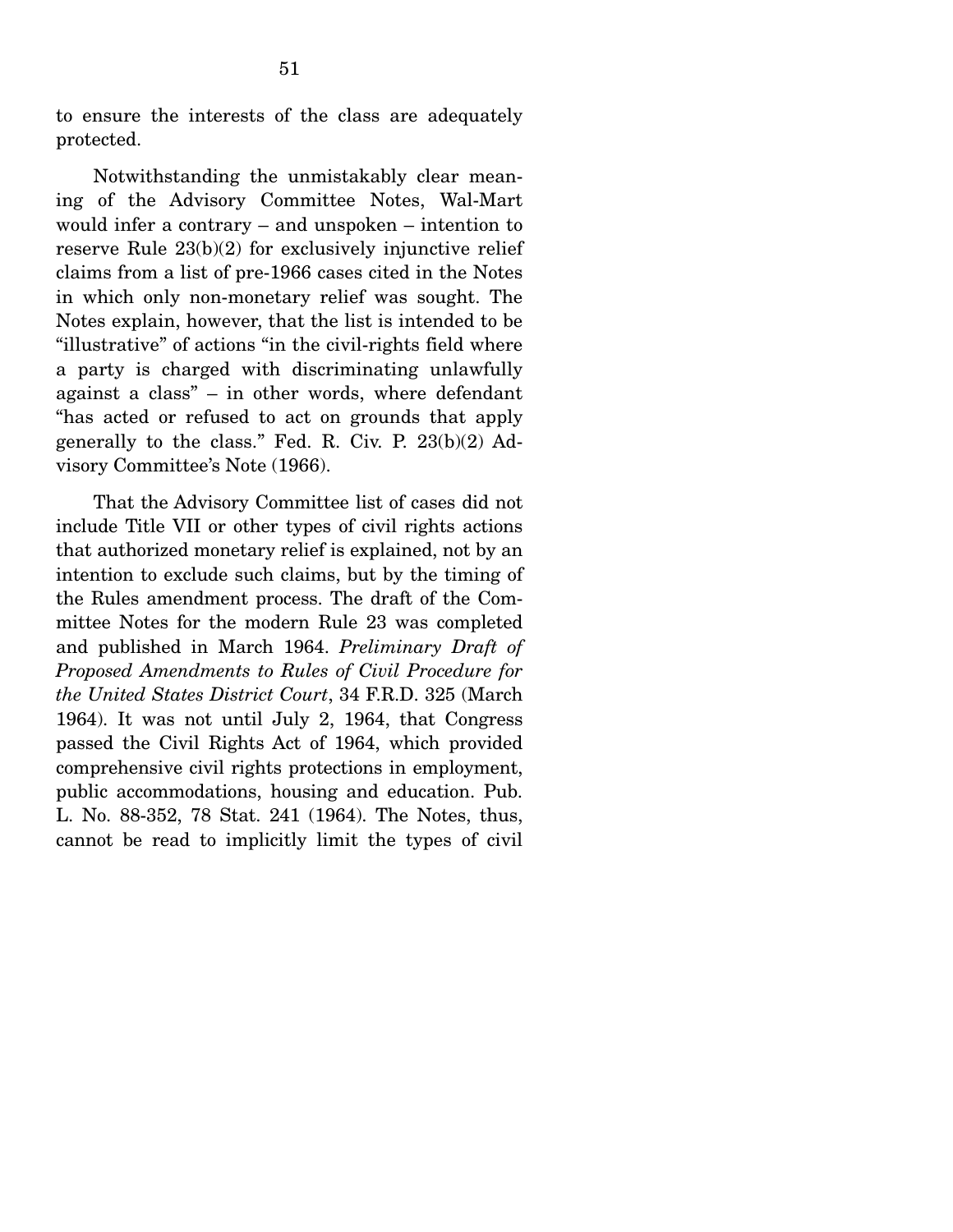rights cases nor the types of relief that may be sought under Rule 23(b)(2).

 Wal-Mart also relies on *Ortiz v. Fibreboard*, 527 U.S. 815, 842 (1999), to argue that Rule 23(b)(2) must be limited to its "historical antecedents." *Ortiz* did not address – nor even mention – the proper scope of Rule 23(b)(2).

 The Advisory Committee plainly did not intend to limit the new provision to its "historical antecedents." It sought to facilitate civil rights cases. *Amchem*, 521 U.S. at 614 (Rule 23(b)(2) "build[s] on experience mainly, but not exclusively, in the civil rights field") (quoting Benjamin Kaplan, *Continuing Work of the Civil Rules Committee*, 81 Harv. L. Rev. 356, 389 (1967)); *In re Monumental Life Insurance Co.*, 365 F.3d 408, 417 n.16 (5th Cir. 2004) (quoting 7A Charles A. Wright et al., Federal Practice and Procedure § 1775 (2d ed. 1986)). As Professor Kaplan explained, the new (b)(2) provision was intended to avoid the inefficiency of individual suits where the conduct was directed at a group: "individual lawsuits . . . would nevertheless be inadequate and inefficient [because] . . . the party opposing a class had acted on grounds apparently applying to the whole group." 81 Harv. L. Rev. at 389.

 Wal-Mart argues in the alternative that, if *any* form of monetary relief is permitted under Rule  $23(b)(2)$ , the Court must find Rule  $23(b)(2)$  unconstitutional. Pet. Br. 47. It rests this claim on two assertions: that the Due Process Clause *requires* notice and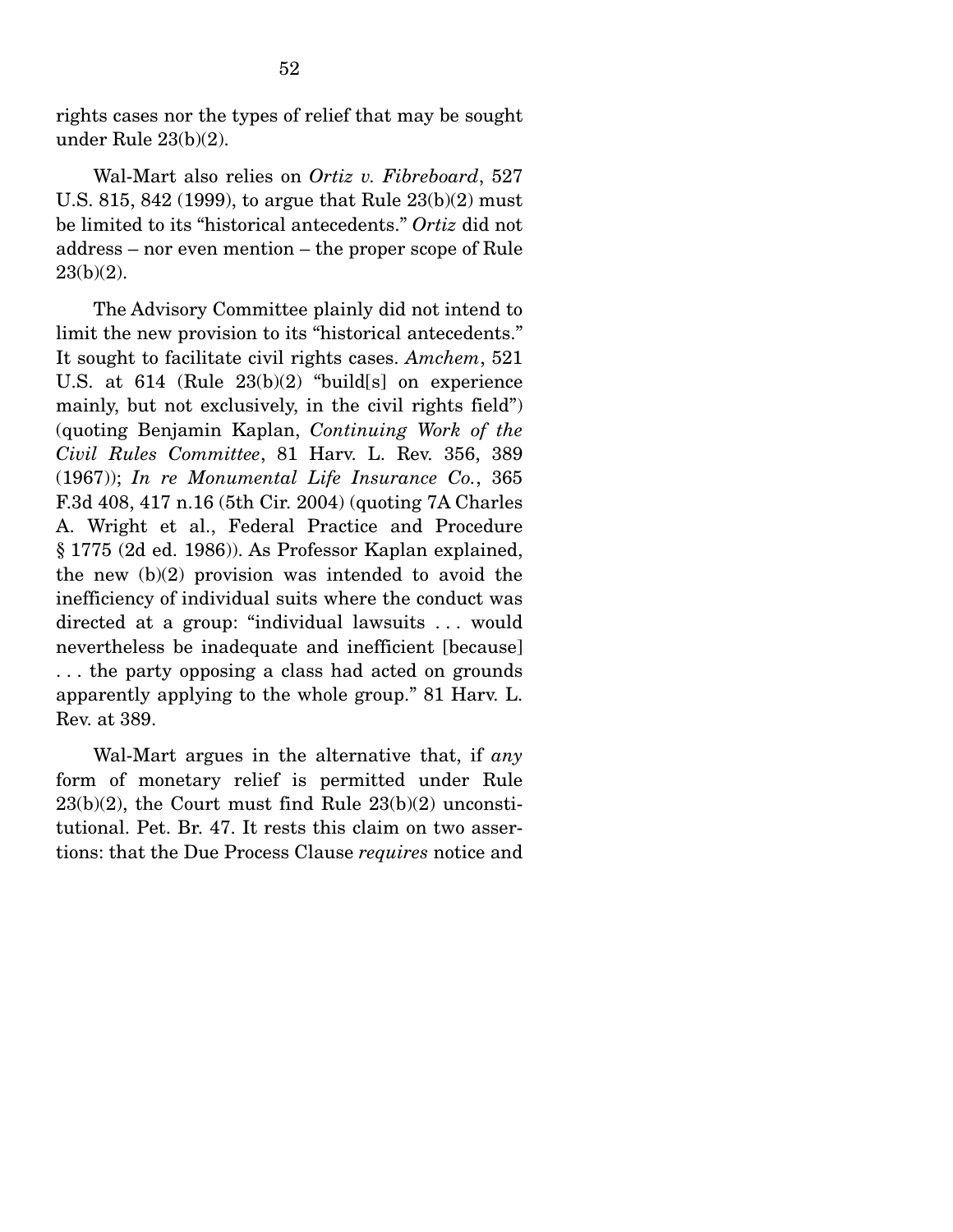opt-out rights for any class action in which *any* amount or form of monetary relief is sought, and that Rule 23(b)(2) *prohibits* notice and opt-out to class members. Neither Rule 23 nor this Court's Due Process jurisprudence supports these sweeping conclusions.

 This Court has never held that the Due Process Clause mandates opt-out rights whenever any kind of monetary relief is sought in a class action. "It has been said so often by this Court and others as not to require citation of authority that due process is flexible and calls for such procedural protections as the particular situation demands." *Morrissey v. Brewer*, 408 U.S. 471, 481 (1972); *see Wilkinson v. Austin*, 545 U.S. 209, 224 (2005) ("we generally have declined to establish rigid rules"). The requirements of Rule  $23(a)$  and  $(b)(2)$  afford class members important due process protections. The Rule 23(b)(2) requirement that the district court determine whether injunctive relief predominates over monetary relief, which tests the cohesiveness of the class interests, "serves essentially the same functions as the procedural safeguards  $\dots$  mandated in  $(b)(3)$  class actions." *Allison*, 151 F.3d at 414-15. In addition, class members' rights are protected by the determination that both the named plaintiffs and their counsel will adequately represent the interests of the class. *Kincade v. Gen. Tire & Rubber Co.*, 635 F.2d 501, 507 (5th Cir. 1981) (no due process right to opt out of a 23(b)(2) class settlement); *Wetzel*, 508 F.2d at 257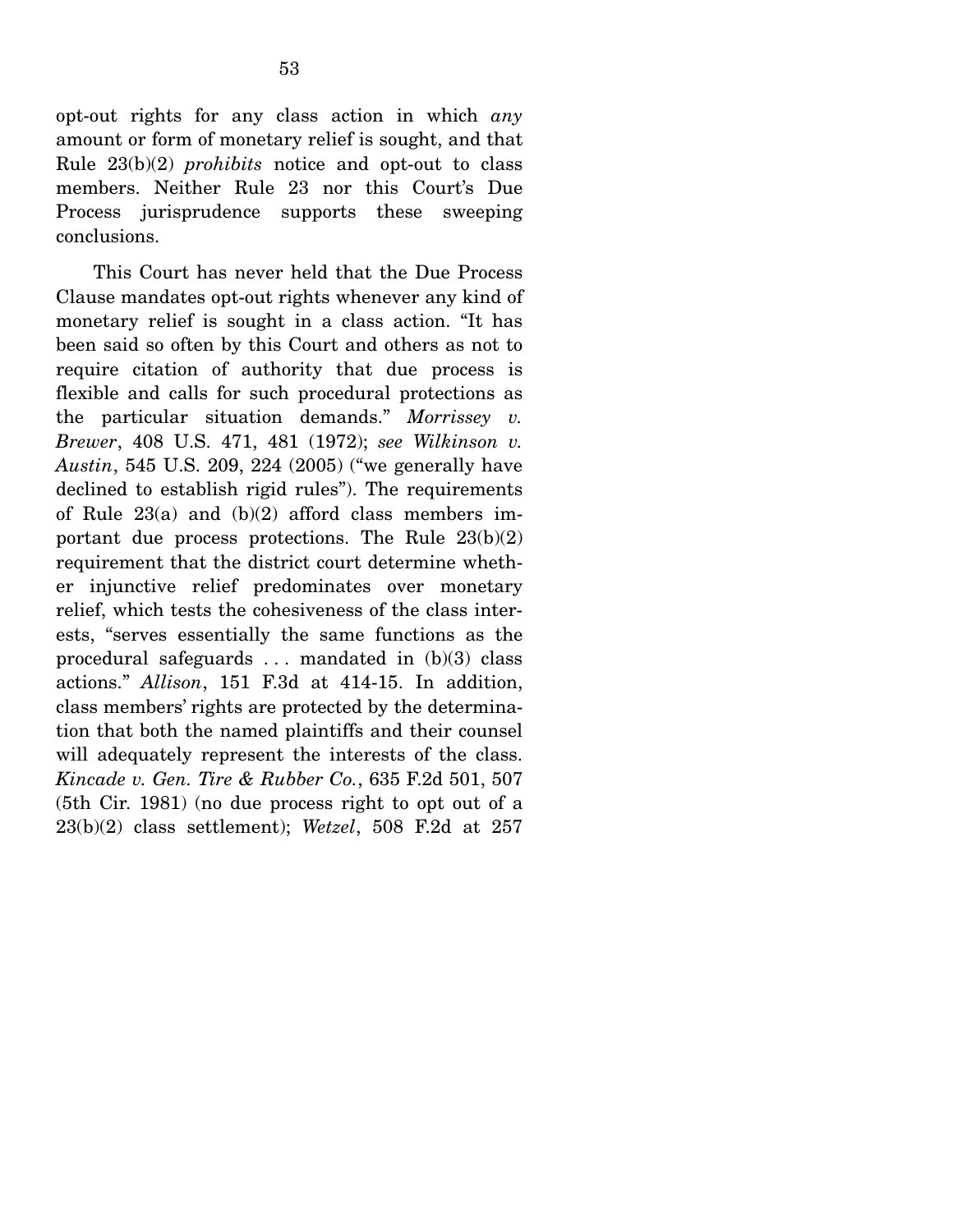(declining "to hold that due process ineluctably requires notice in all (b)(2) class actions").

This Court's decision dismissing *certiorari* as improvidently granted in *Ticor Title Insurance Co. v. Brown*, 511 U.S. 117 (1994), did not address – much less decide – whether due process may be satisfied through other safeguards built into Rule 23(b)(2) where claims for back pay accompany proper claims for injunctive relief. App. 96a n.44. *Shutts* did not address these questions either. *Phillips Petroleum Co. v. Shutts*, 472 U.S. 797 (1985). The Court limited its holding in *Shutts* to "claims wholly or predominately for money judgments" and mandated protections for state court class actions equivalent to those provided by Rule 23(b)(3) for damages cases. *Id.* at 812 n.3. It expressed "no view concerning other types of class actions, such as those seeking equitable relief." *Id*. No court has ever held that notice and opt out rights are always required when any monetary relief is sought.

 In any event, Rule 23 empowers a district court to take steps to protect a class in  $(b)(2)$  or other class cases. Fed. R. Civ. P. 23(d)(1) confers broad discretion on the district court to issue orders "to protect class members and fairly conduct the action," which include notice of "members' opportunity to signify whether they consider the representation fair and adequate, to intervene and present claims and defenses, or to otherwise come into the action." Fed. R. Civ. P.  $23(d)(1)(B)$ . This subsection is, thus, part of the protections "designed to fulfill requirements of due process to which the class action procedure is of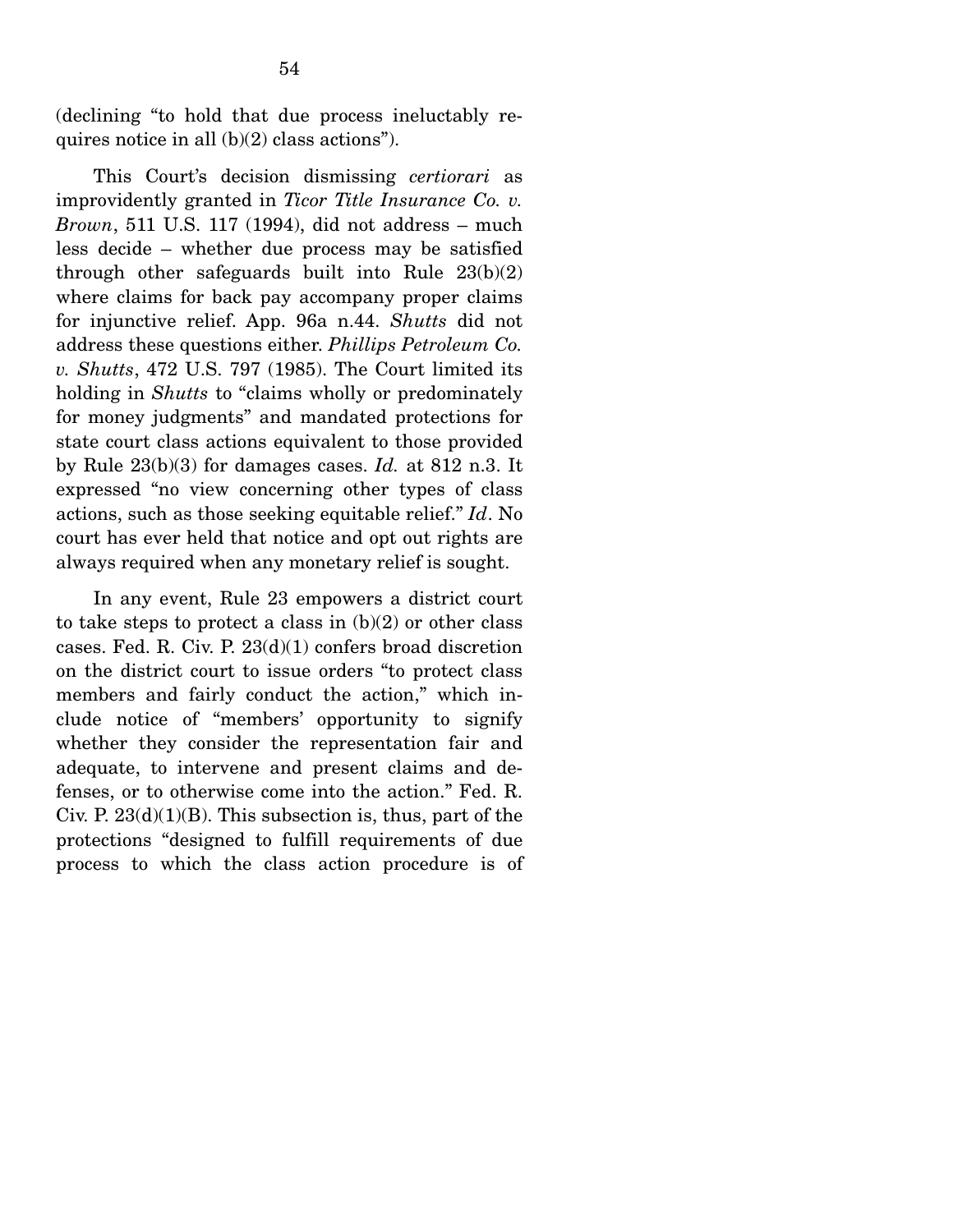course subject." Fed. R. Civ. P. 23(d)(2) Advisory Committee's Notes (1966).

The 2003 amendments to Rule 23(c)(2) confirmed a court's authority to order notice in Rule 23(b)(1) and  $(b)(2)$  actions. The Notes explain that the amendment did not confer new authority but instead "call[s] attention to the court's authority – already established in part by Rule  $23(d)(2)$  – to direct notice of certification to a Rule  $23(b)(1)$  or  $(b)(2)$  class." Fed. R. Civ. P. 23 Advisory Committee's Note (2003). Several circuits, and the district court below, have found that the language of Rule 23 permits, but does not require, notice and opt-out rights in (b)(2) actions. *See, e.g.*, *Eubanks v. Billington*, 110 F.3d 87, 94-95 (D.C. Cir. 1997) ("we join those circuits holding that the language of Rule 23 is sufficiently flexible to afford district courts discretion to grant opt-out rights in (b)(1) and (b)(2) class actions."); *In re Monumental Life*, 365 F.3d at 417; *Robinson v. Metro-North Commuter R.R. Co.*, 267 F.3d 147, 165-66 (2d Cir. 2001).

## **B. The Back Pay Remedy in Title VII Class Actions Is Consistent with Certification Under Rule 23(b)(2)**

Although Wal-Mart did not dispute in the district court that "claims for . . . lost pay readily fall within the ambit of a  $(b)(2)$  class action," App. 236a, it now challenges the inclusion of back pay claims in any Rule 23(b)(2) class. Pet. Br. 53-55. Both the district court and the Ninth Circuit concluded that plaintiffs'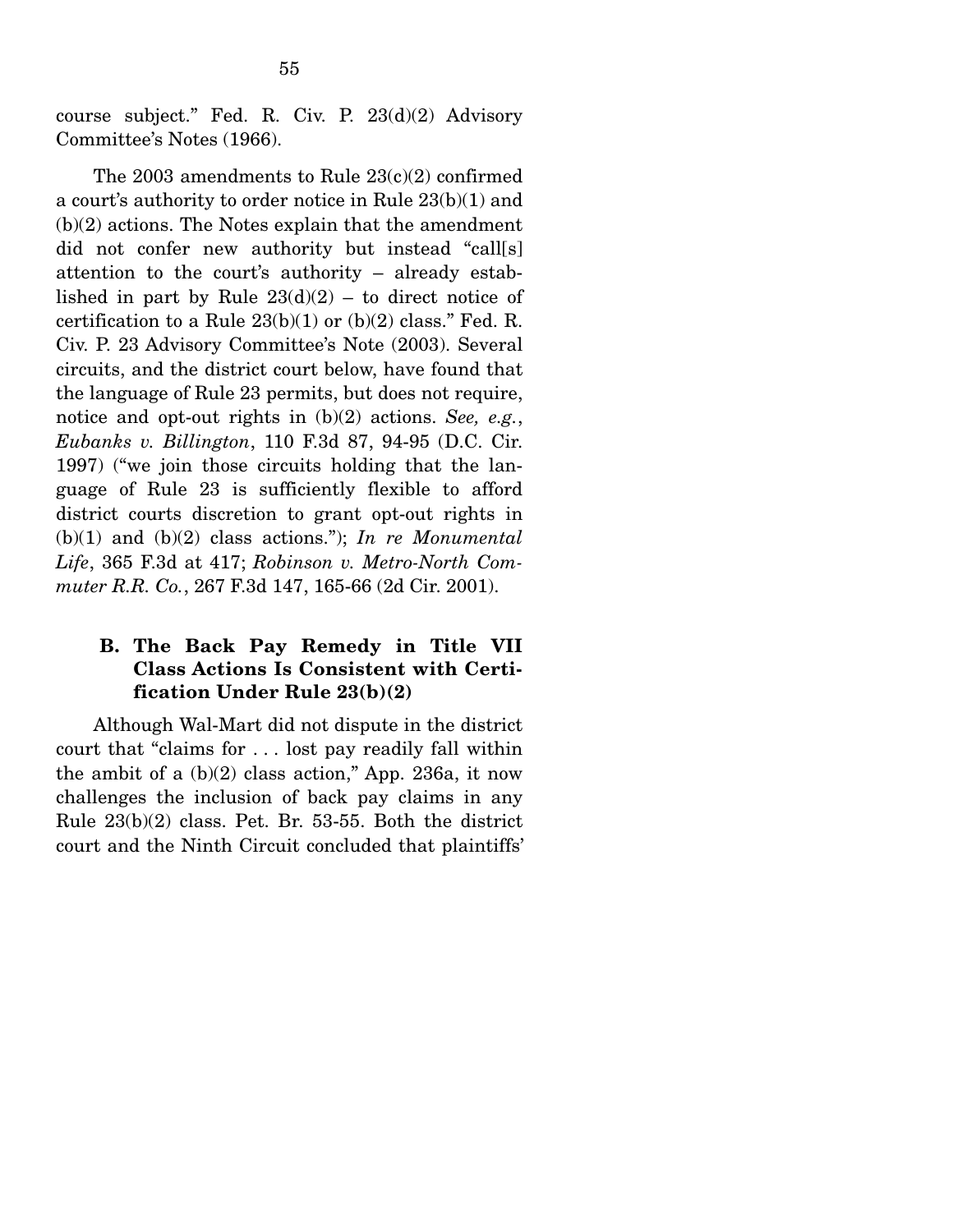back pay claims were properly certified under Rule 23(b)(2). App. 90a-94a, 269a, 276a.

 The circuits unanimously concur that back pay relief may be sought in a Rule 23(b)(2) action. *See Reeb v. Ohio Dep't of Rehab. & Corr.*, 435 F.3d 639, 650 (6th Cir. 2006); *Cooper v. S. Co.*, 390 F.3d 695, 720 (11th Cir. 2004), *overrruled on other grounds by Ash v. Tyson Foods Inc.*, 546 U.S. 454, 457 (2006) (per curiam); *Robinson*, 267 F.3d at 169-170; *Jefferson v. Ingersoll Int'l Inc.*, 195 F.3d 894, 896 (7th Cir. 1999); *Allison*, 151 F.3d at 415-16; *Kirby v. Colony Furniture Co*., 613 F.2d 696, 699-700 (8th Cir. 1980); *Rich v. Martin Marietta Corp.*, 522 F.2d 333, 342 (10th Cir. 1975); *Pettway*, 494 F.2d at 257-258; *Robinson v. Lorillard Corp.*, 444 F.2d 791, 802 (4th Cir. 1971). This is true even for courts that have adopted the socalled "incidental damages" test for  $(b)(2)$  certification. *See, e.g.*, *Allison*, 151 F.3d at 415-16.

 The equitable nature of the Title VII back pay remedy and its close relationship with injunctive relief means that such a remedy is generally available in (b)(2) actions. The purpose of Title VII is to "achieve equality of employment opportunities and remove barriers that have operated in the past to favor an identifiable group." *Albemarle Paper Co. v. Moody*, 422 U.S. 405, 417 (1975) (quoting *Griggs*, 401 U.S. at 429-30)*.* As this Court has noted, back pay "has an obvious connection" to that purpose:

If employers faced only the prospect of an injunctive order, they would have little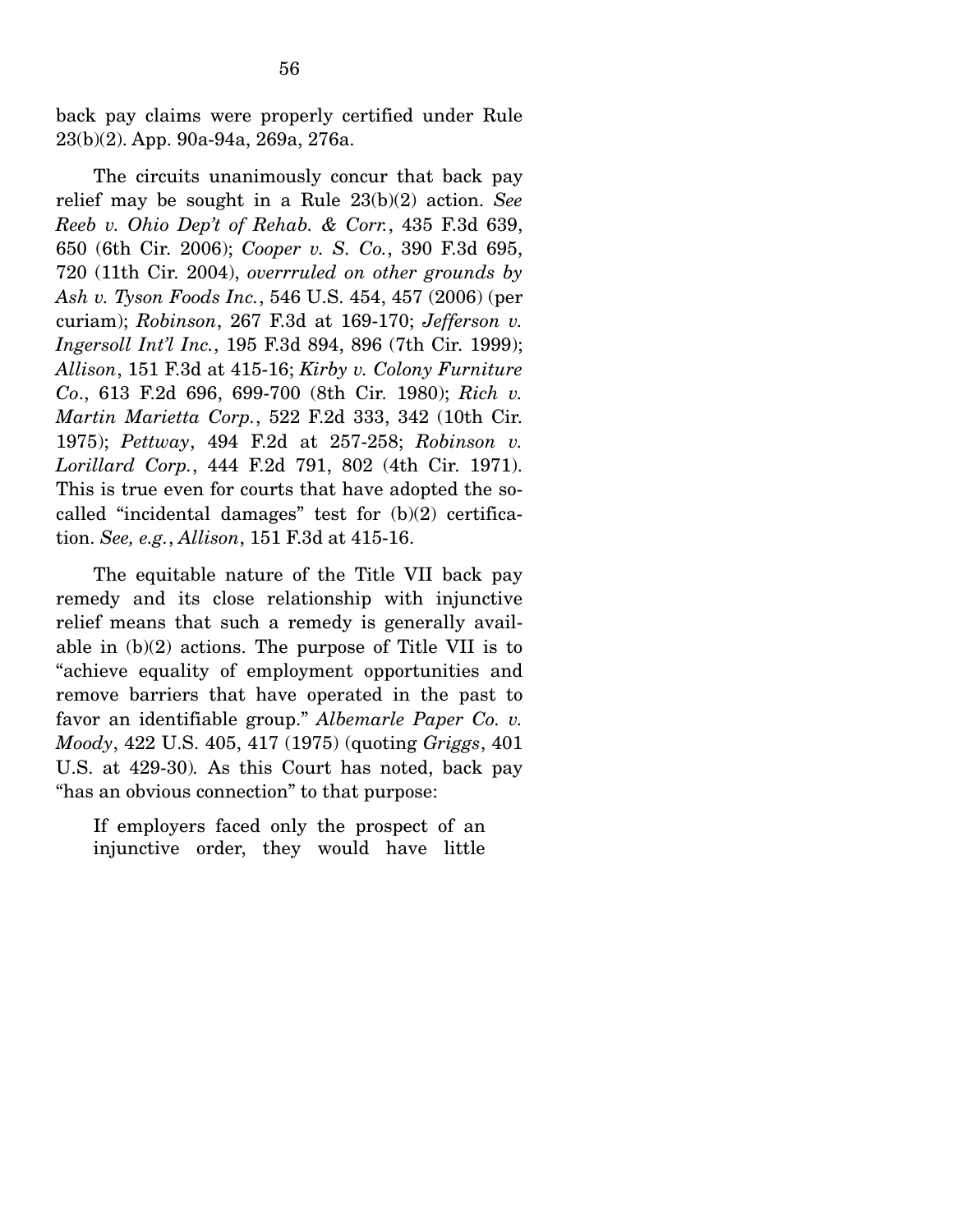incentive to shun practices of dubious legality. It is the reasonably certain prospect of a backpay award that "provide(s) the spur or catalyst which causes employers . . . to endeavor to eliminate [discriminatory practices]."

*Albemarle*, 422 U.S. at 417-18 (citation omitted). Back pay is an integral component of Title VII's "make whole" remedial scheme. *Id*. at 419-21.

Title VII back pay awards are not "money damages," which the Advisory Committee Notes address. *Wetzel*, 508 F.2d 239, 250-51 n.21. Back pay is an equitable remedy under Title VII, rather than a form of compensatory damages, and is awarded by the court. 42 U.S.C. § 2000e-5(g); *Albemarle*, 422 U.S. at 416-17, 421; *Allison*, 151 F.3d at 423 n.19. When Congress amended Title VII in 1991 to add compensatory and punitive damage remedies, it left intact the equitable nature of back pay, explicitly excluding back pay from the definition of compensatory damages. *See* 42 U.S.C. § 1981a(b)(2) ("Compensatory damages awarded under this section shall not include backpay, interest on backpay, or any other type of relief authorized under  $[42 \text{ U.S.C. } § 2000e-5(g)]$ ."); *Kolstad v. Am. Dental Ass'n*, 527 U.S. 526, 527 (1999) (citing "the 1991 Act's distinction between equitable and compensatory relief"); *see also United States v. Burke*, 504 U.S. 229, 238-39 (1992), *superseded by statute on other grounds*, Pub. L. No. 104-188, § 1605 (1996), 26 U.S.C. § 104 (concluding that a Title VII back pay award was not excludable from income for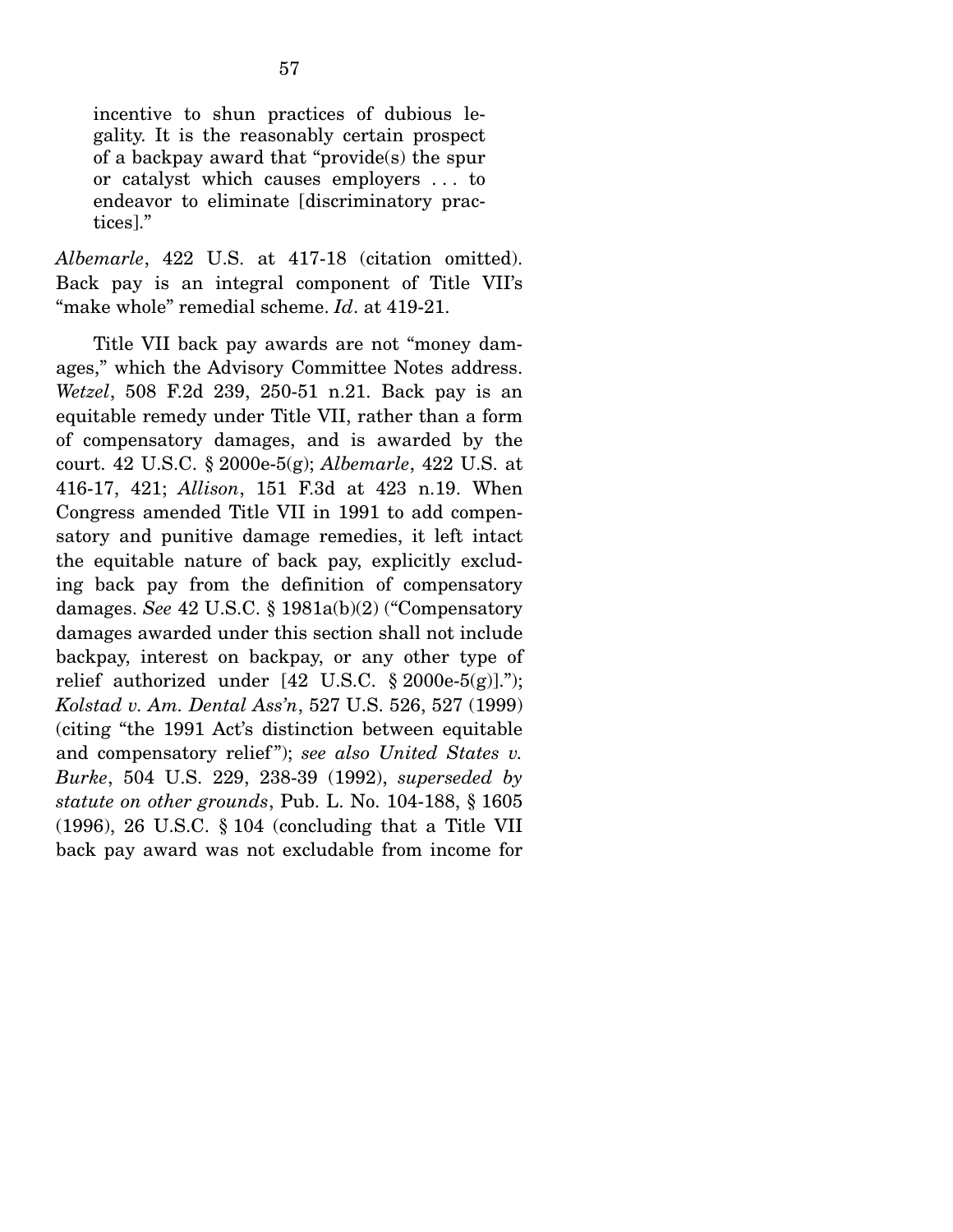tax purposes since it did not compensate for personal injuries).

 The discretion to deny back pay is extremely limited and justified only, in the rare instance, where an award would "frustrate the central statutory purposes" of Title VII. *Albemarle*, 422 U.S. at 405*.* Wal-Mart claims back pay is "nothing more than monetary compensation for past harm." Pet. Br. 53; *see Great-West Life & Annuity Ins. Co v. Knudson*, 534 U.S. 204, 218 (2002). While the ERISA claim in *Great Western* may be so described, this Court distinguished Title VII back pay as "an integral part of an equitable remedy." *Id.* at 218 n.4 (citation omitted).

Moreover, like injunctive relief claims, back pay claims are "rooted in grounds applicable to . . . the class." *Allison*, 151 F.3d at 415-16 (quoting *Pettway*, 494 F.2d at 257). Both injunctive relief and class entitlement to back pay derive from defendant's conduct that applies "generally to the class." Such conduct forms the basis for a liability determination that settles "the legality of the behavior with respect to the class as a whole." Fed. R. Civ. P. 23(b)(2) Advisory Committee's Note (1966). This liability determination is the predicate both for class injunctive relief and an award of back pay to the class, establishing for each class member a presumptive right to back pay. *Teamsters*, 431 U.S. at 361-62.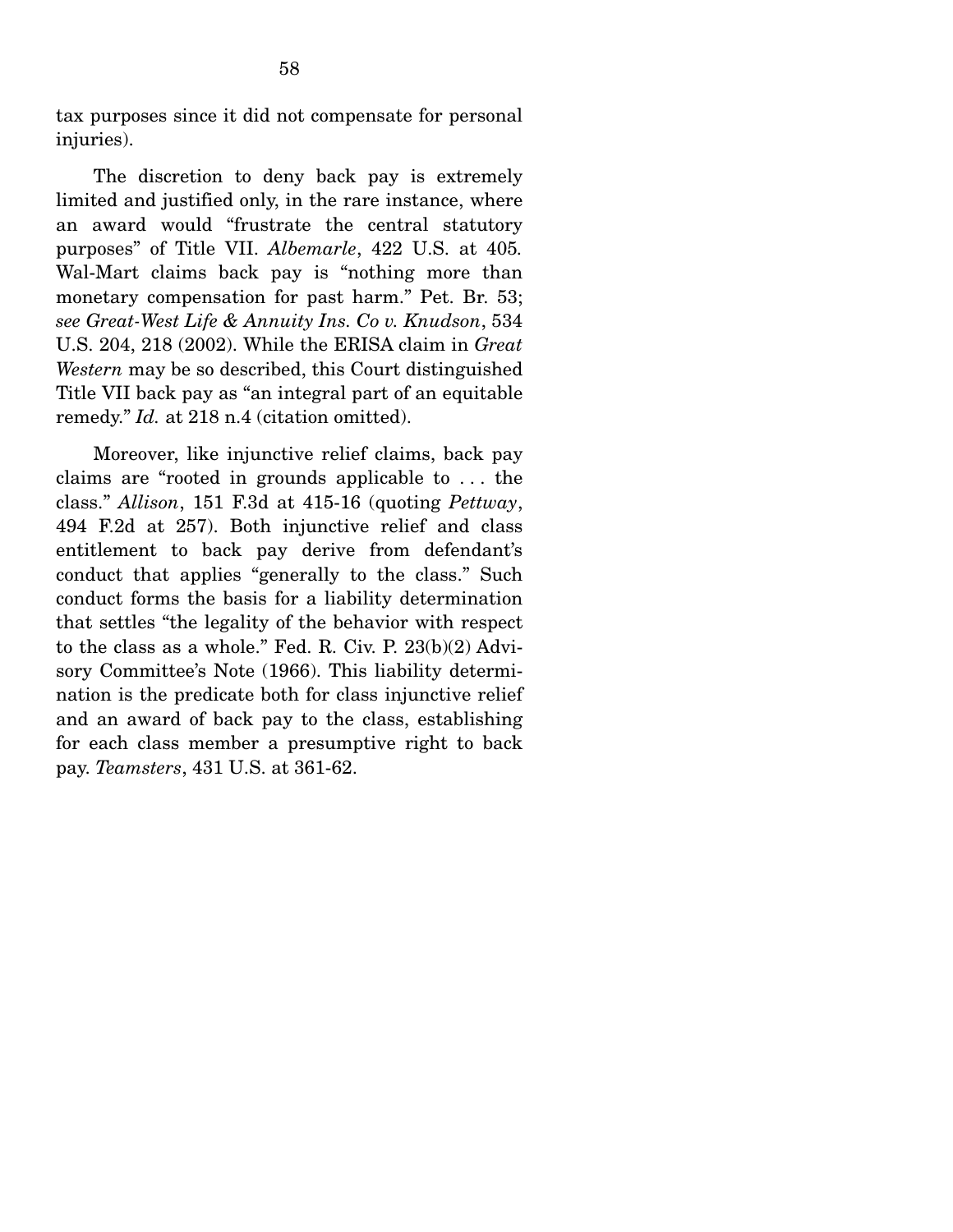Finally, unlike damage claims, back pay proceedings under Title VII are tried to the court, not a jury, and do not turn on highly individualized factors such as causation or the subjectivity inherent in claims for emotional harm. *Allison*, 151 F.3d at 416-17. Back pay awards typically involve "less complicated factual determinations," *Reeb*, 435 F.3d at 650, and may be calculated for the class based upon objective information found in the employer's payroll records. This is particularly true for the equal pay claims here, where there is no need to assess individual interest levels, and where objective computerized data "is readily available." App. 271a.

 Wal-Mart contends that back pay is highly individualized and may be awarded *only* through individual hearings. Pet. Br. 55. As noted above, individual hearings are not required in all pattern or practice cases. Moreover, even where Stage II hearings are required, Rule 23(b)(2) certification remains appropriate because of the equitable nature of back pay, and the common interest of class members in obtaining back pay that follows a pattern or practice liability finding. To hold otherwise would undermine this Court's determination that the *Teamsters*' pattern or practice method of proof is fully compatible with a Rule 23 class action. *Cooper*, 467 U.S. at 876 n.9 ("it is plain that the elements of a prima facie pattern-orpractice case are the same in a private class action.").

 Wal-Mart projects potentially "billions of dollars of back pay claims" which it argues, makes this case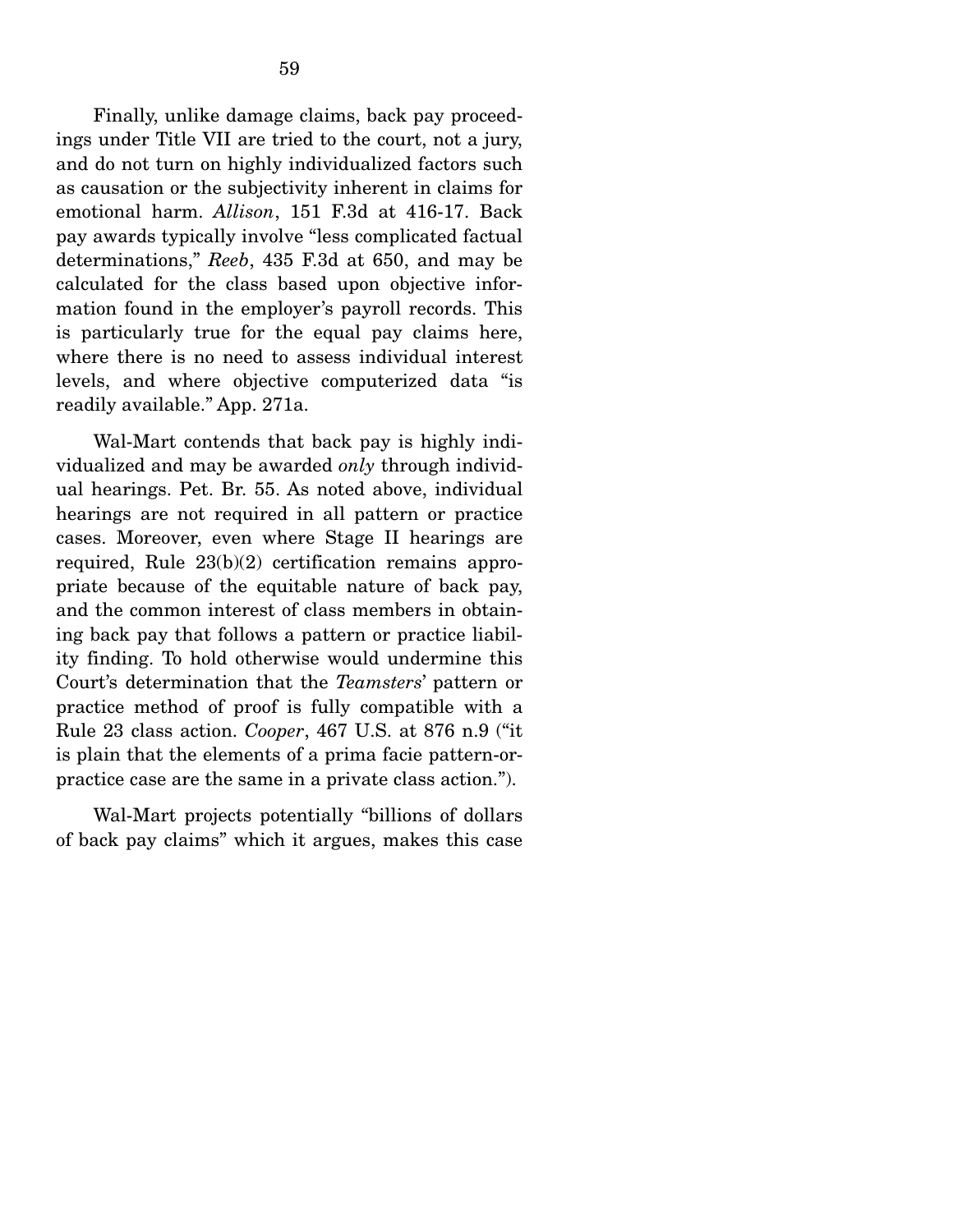categorically ineligible for back pay relief. Pet. Br. 55. Wal-Mart's simplistic calculus of the total potential back pay ignores the value of the corresponding injunctive claims in this case. Here, a potentially large back pay award for the class as a whole simply reflects the size of the class and thus results from the same facts that convinced the district court that injunctive relief claims had a broad scope. App. 89a, 238a-239a. Wal-Mart's approach would simply insulate defendants from (b)(2) classes whenever the class is large, no matter how significant the corresponding injunctive relief, a position that finds no support in either Rule 23 or Title VII. Wal-Mart would foreclose the use of  $23(b)(2)$  in precisely the circumstances that the class action can provide the greatest efficiencies for redressing the effects of pervasive workplace discrimination. *Cf. Carnegie v. Household Fin.*, 376 F.3d 656, 660-61 (7th Cir. 2004) (Posner, J.).

 Significantly, individual class claims for back pay in this case are likely to be relatively small, amounting to an average of \$1,100 per year for hourly workers. J.A. 475a. Prosecution of such claims individually would be largely impracticable, and thus would not implicate the preference for individual litigation that may arise where damages predominate. *See* Fed. R. Civ. P. 23(b)(3) Advisory Committee's Note (1966); App. 89a. In contrast, the injunctive claims are substantial and would lead to "very significant long-term relief " for the class. App. 239a.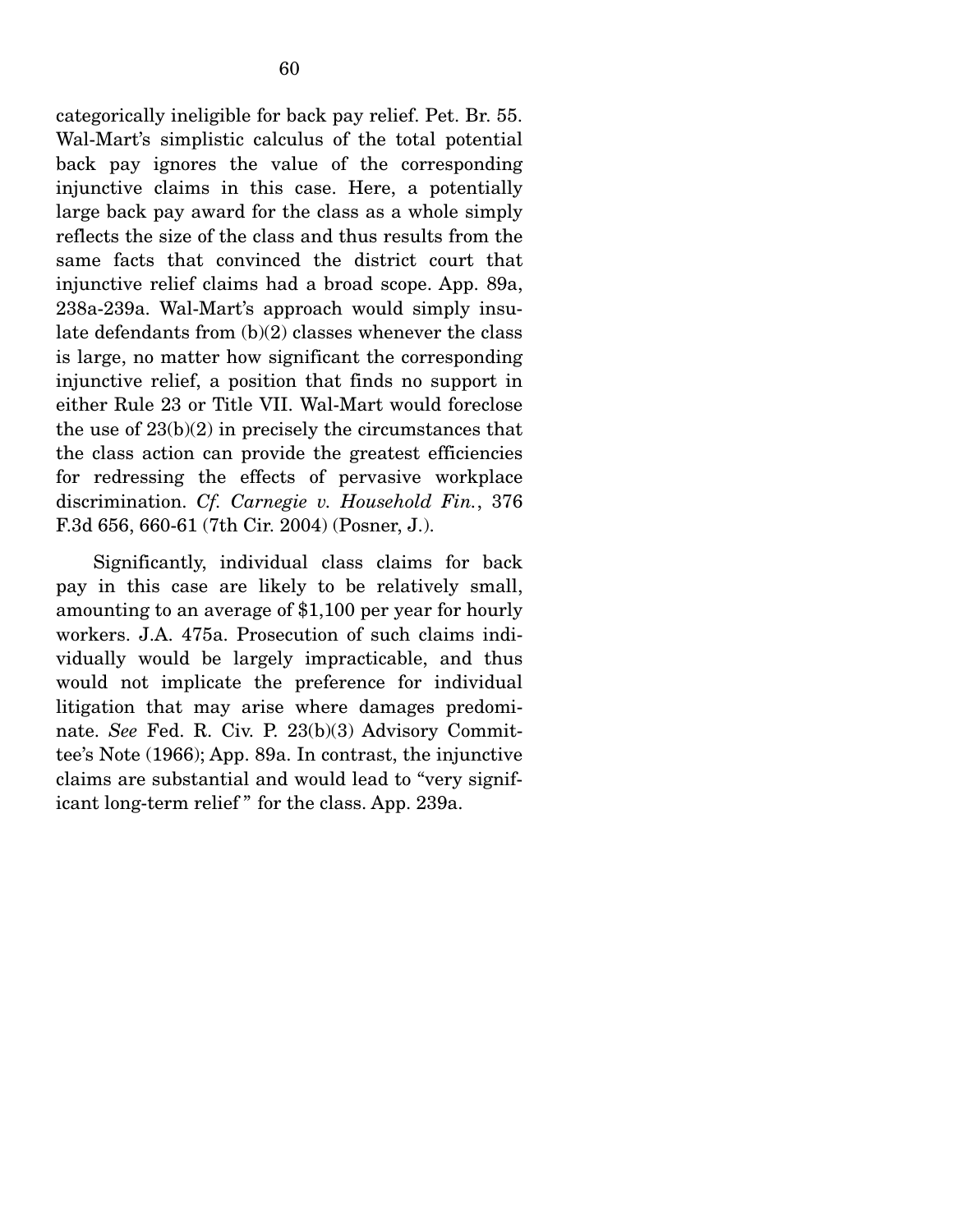## **C. Former Employees Are Properly Included in a Rule 23(b)(2) Class**

Wal-Mart asserts that back pay must predominate over injunctive relief because class members who leave Wal-Mart at any time prior to judgment lack standing to seek injunctive relief. Pet. Br. 52. Wal-Mart thus reduces the Rule 23(b)(2) "predominance" determination to tallies of class members with an interest in injunctive relief, and those allegedly without, a calculation that would have to be performed continuously throughout the litigation, as current workers leave and new workers are hired.

 Wal-Mart confuses two very different issues – standing of individual class members and the criteria for  $(b)(2)$  certification.<sup>2</sup> Under this Court's precedents, plaintiffs and the class they represent have standing to seek injunctive relief. Two named plaintiffs are still Wal-Mart employees as are a substantial number of class members, and thus they unquestionably have standing to seek injunctive relief on behalf of themselves and the class. *See United States Parole Comm'n v. Geraghty*, 445 U.S. 388, 403 (1980); *Franks v. Bowman Transp. Co.*, 424 U.S. 747, 755-56 (1976).

 Rule 23(b)(2) focuses on a defendant's conduct that gives cohesion to the class. This cohesion is not

<sup>&</sup>lt;sup>2</sup> The Ninth Circuit's more limited holding, excluding employees who left employment prior to the filing of the action, also conflated class member standing with the Rule 23(b)(2) inquiry. App. 100a-102a.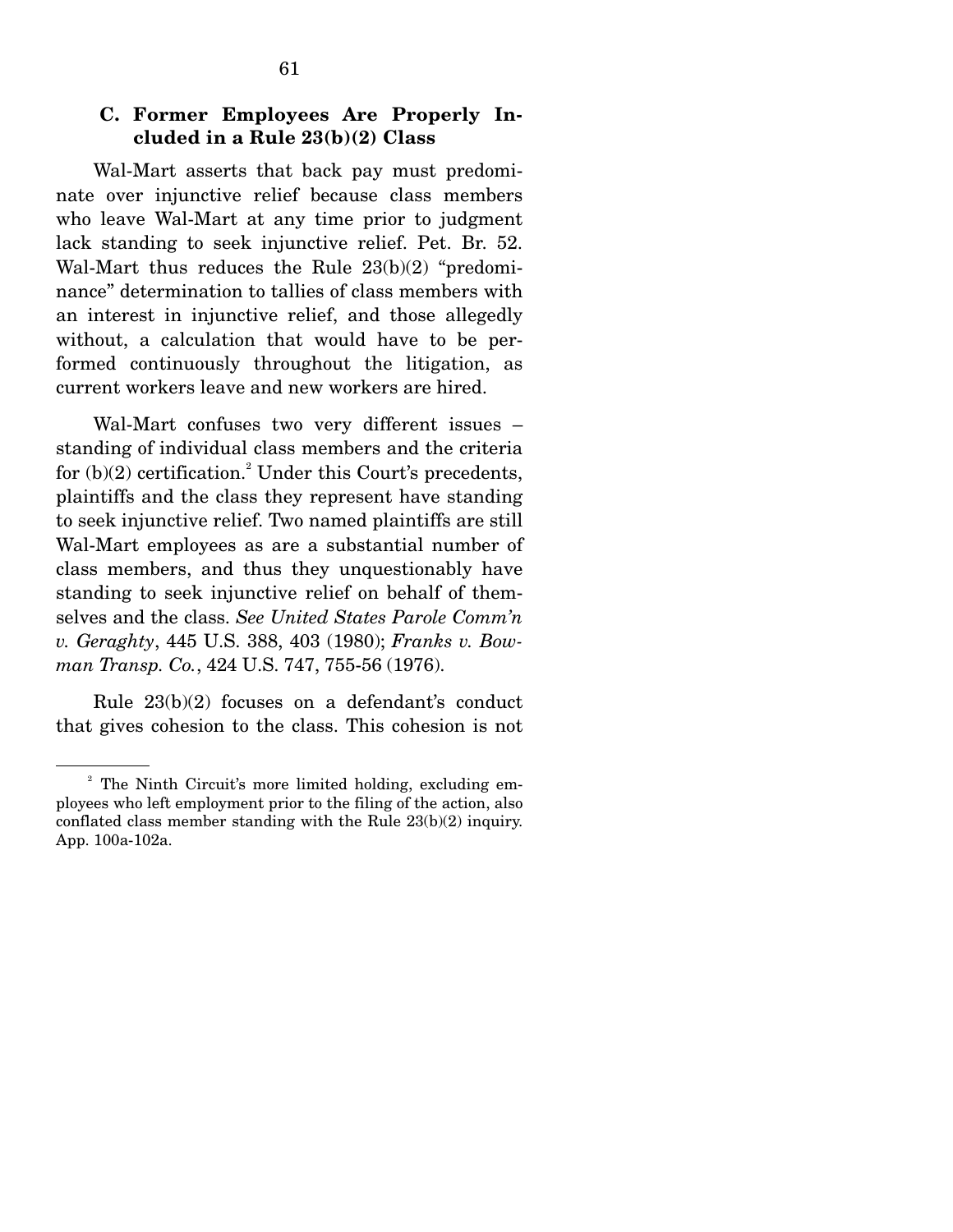lost if injunctive relief subsequently becomes unavailable for some or even all class members. "The conduct of the employer is still answerable 'on grounds generally applicable to the class.' " *Wetzel*, 508 F.2d at 251.

 Where a group of victims challenge the same discriminatory employment practice, Rule 23 provides an efficient and economical means of adjudicating these claims. *See Crown, Cork & Seal Co., Inc. v. Parker*, 462 U.S. 345, 349 (1983) (recognizing "the principal purposes of the class action procedure" are the "promotion of efficiency and economy of litigation"). Treating current and former employees as members of the same class serves this goal because a pattern or practice liability finding establishes the common predicate for injunctive *and* monetary relief. *Teamsters*, 431 U.S. at 361-62.

 Wal-Mart's formulation once again relies on an incomplete calculus for assessing whether monetary claims predominate. First, it assumes that back pay claims of former employees undermine 23(b)(2) status, a view at odds with the role of back pay in Title VII. *See supra* at 55-60. Moreover, predominance cannot be determined solely by a head count of former and current employees, because injunctive relief will benefit not only class members who are current employees, but also "all future female employees as well." App. 239a. Former employees could also benefit from an injunction, since they may seek employment with Wal-Mart in the future once discriminatory conditions are eliminated. *Wetzel*, 508 F.2d at 253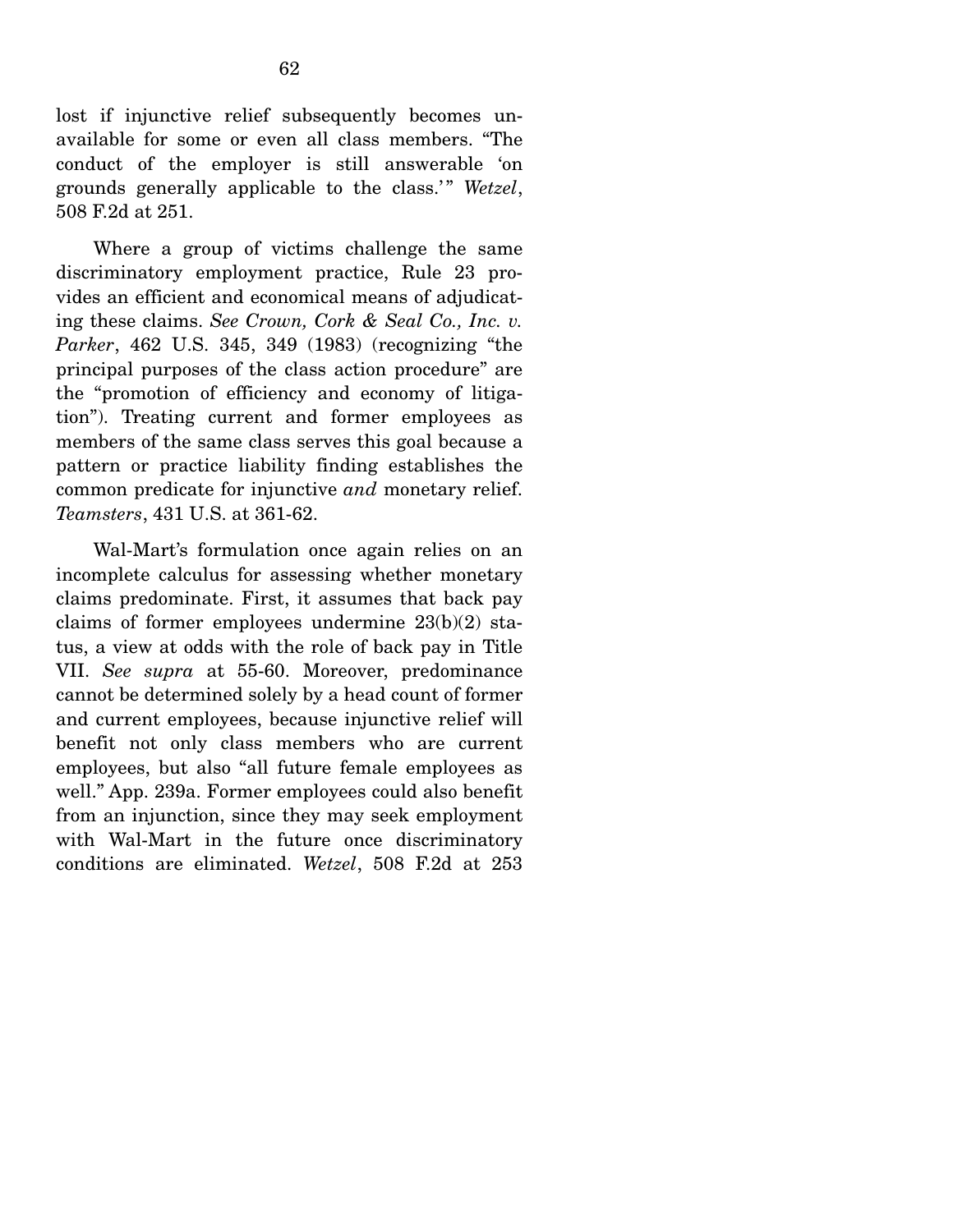(former employees "may desire to renew their employment . . . if the discriminatory practices are terminated."); *see Gratz v. Bollinger*, 539 U.S. 244, 262 (2003) (applicant denied admission to university who expressed a desire to reapply may challenge admission practices).

 It is inevitable that the class of victims affected by an allegedly discriminatory workplace practice will include both current and former employees. This is, of course, because employee turnover is common, especially in the retail industry. Pet. Br. 52. One would expect turnover to be even higher in a workplace where discrimination is prevalent. Wal-Mart's approach would encourage employers to prolong the EEOC process and subsequent litigation, so that normal turnover may do its work to undermine any potential 23(b)(2) class. Even ordinary non-class litigation is lengthy:

Delays in litigation unfortunately are now commonplace. . . . In a better world, perhaps, lawsuits brought under Title VII would speed to judgment so quickly that the effects of legal rules on the behavior of the parties during the pendency of the litigation would not be as important a consideration. We do not now live in such a world. . . .

*Ford Motor Co. v. EEOC*, 458 U.S. 219, 228 (1982). The delays in this case, filed nearly 10 years ago, are by no means unique. *See, e.g.*, *Lewis*, 130 S. Ct. at 2196 (complaint filed in 1998).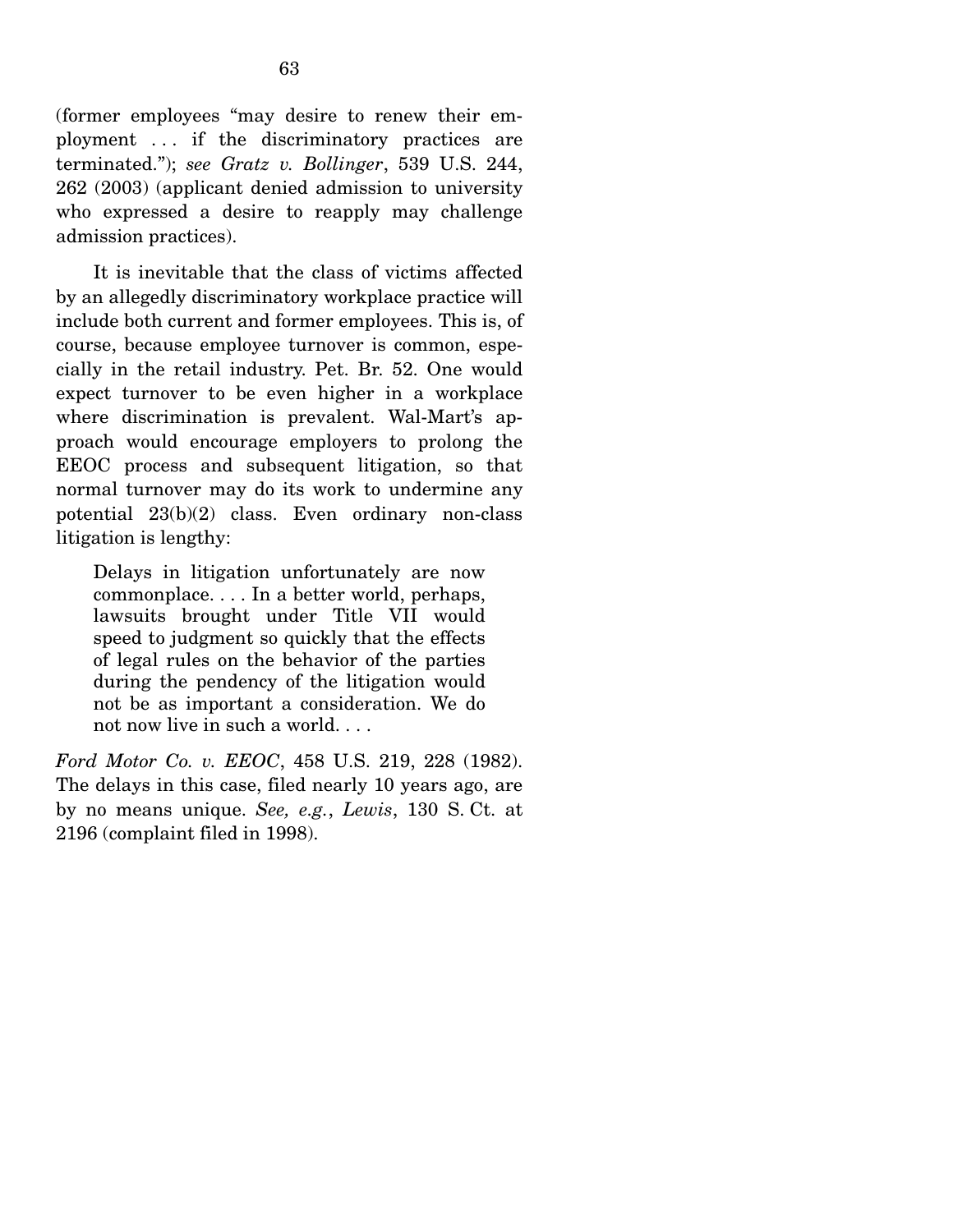Wal-Mart's misconception also creates a "perverse incentive" for employers to fire employees who might initiate – or simply be a member of  $-$  a Title VII class action. *See Robinson v. Shell Oil Co.*, 519 U.S. 337, 346 (1997) (concluding that similar concerns support protection of former as well as current employees under Title VII's anti-retaliation provision); *Wetzel*, 508 F.2d at 247 (if former employee could not be a class representative for current employees, "employers would be encouraged to discharge those employees suspected as most likely to initiate a Title VII suit").

#### **D. Punitive Damages May Be Certified Under Rule 23(b)(2) in Some Cases**

This case does not now present the question whether class punitive damages may be certified under Rule 23(b)(2). The Ninth Circuit vacated and remanded the district court's certification of the claim of punitive damages, directing the court to consider a variety of factors in order to determine whether punitive damages may be awarded to a class certified under Rule  $23(b)(2)$  or  $(b)(3)$ . Respondents briefly address Wal-Mart's contentions although the Court need not address this issue.

 Wal-Mart argues that punitive damages will always predominate. Pet. Br. 55 (citing *Allison*, 151 F.3d at 418). Its categorical approach finds no support in the text of Rule 23(b)(2) and cannot be reconciled with the Advisory Committee's explanation that (b)(2)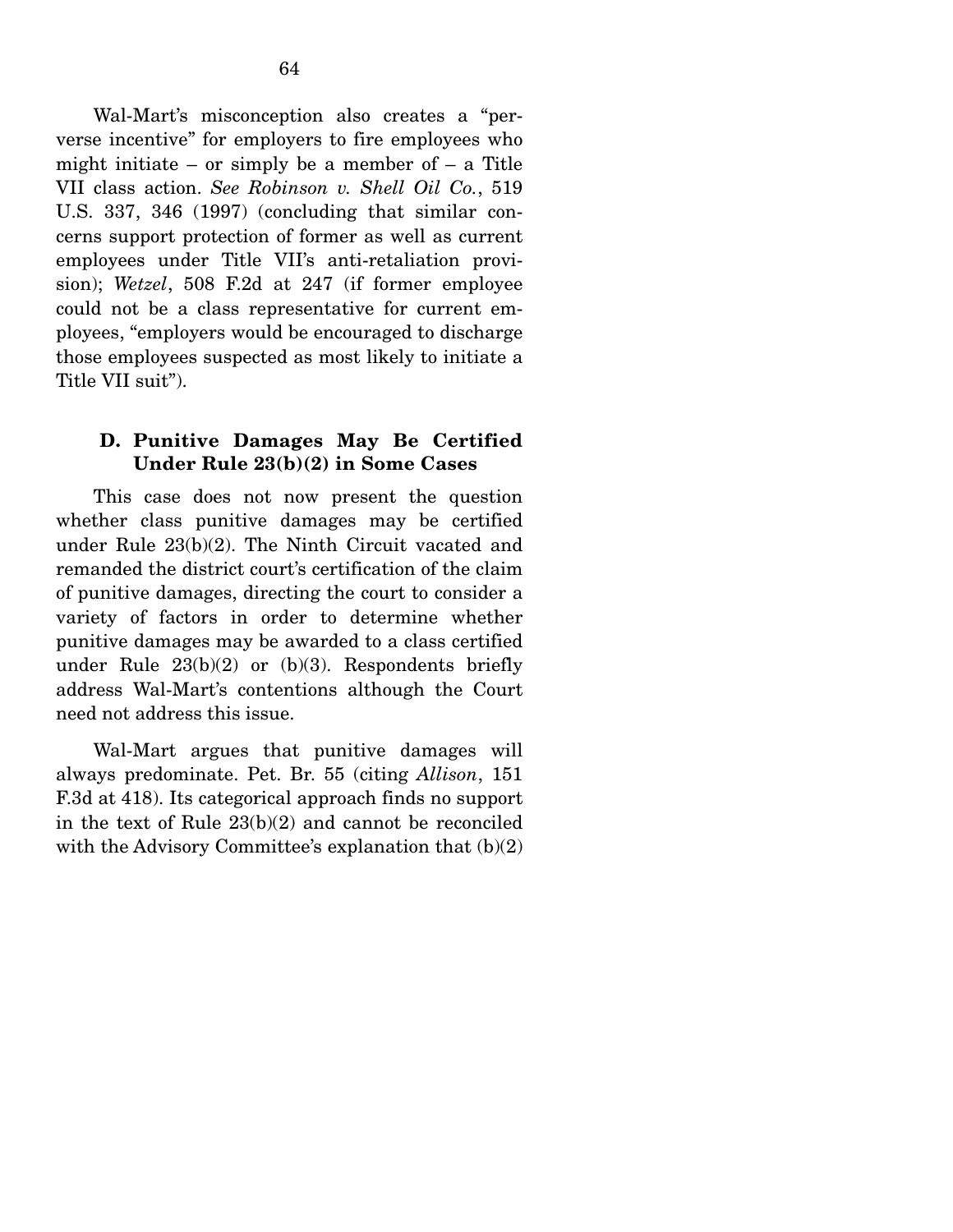certification is appropriate unless relief sought is "exclusively or predominantly" monetary damages. *See id.* at 426 (Dennis, J., dissenting); App. 87a.

 Wal-Mart asserts that punitive damages must be assessed on an individual basis, even in a class case. Pet. Br. 56. The availability of punitive damages in a class case that challenges company-wide policies and practices turns on facts that are common to the class. Here, class members have a cohesive interest in ensuring that a punitive damage award will punish and deter defendant's conduct consistent with Rule 23(b)(2). *See Allison*, 151 F.3d at 417 (punitive damages might be certified under (b)(2) under some circumstances). Punitive damages in a Title VII case are not compensatory, but focus on the defendant's state of mind. *Kolstad*, 527 U.S. at 538; *see Cooper Indus., Inc. v. Leatherman Tool Group, Inc.*, 532 U.S. 424, 432 (2001)*.* The defense to a punitive damage claim in a corporate setting does not turn on the acts of lower level subordinates, but on the employer's "good-faith efforts to comply with Title VII." *Kolstad*, 527 U.S. at 545-46.

 Wal-Mart relies on the use of the term "aggrieved individual" in Title VII's punitive damage provision. 42 U.S.C. § 1981a(B)(1). Nothing in that provision or its legislative history suggests that punitive damages must be assessed on an individual basis. This Court has held that use of the term "individual" in a statute does not preclude class treatment of claims. *Califano*, 442 U.S. at 698-701.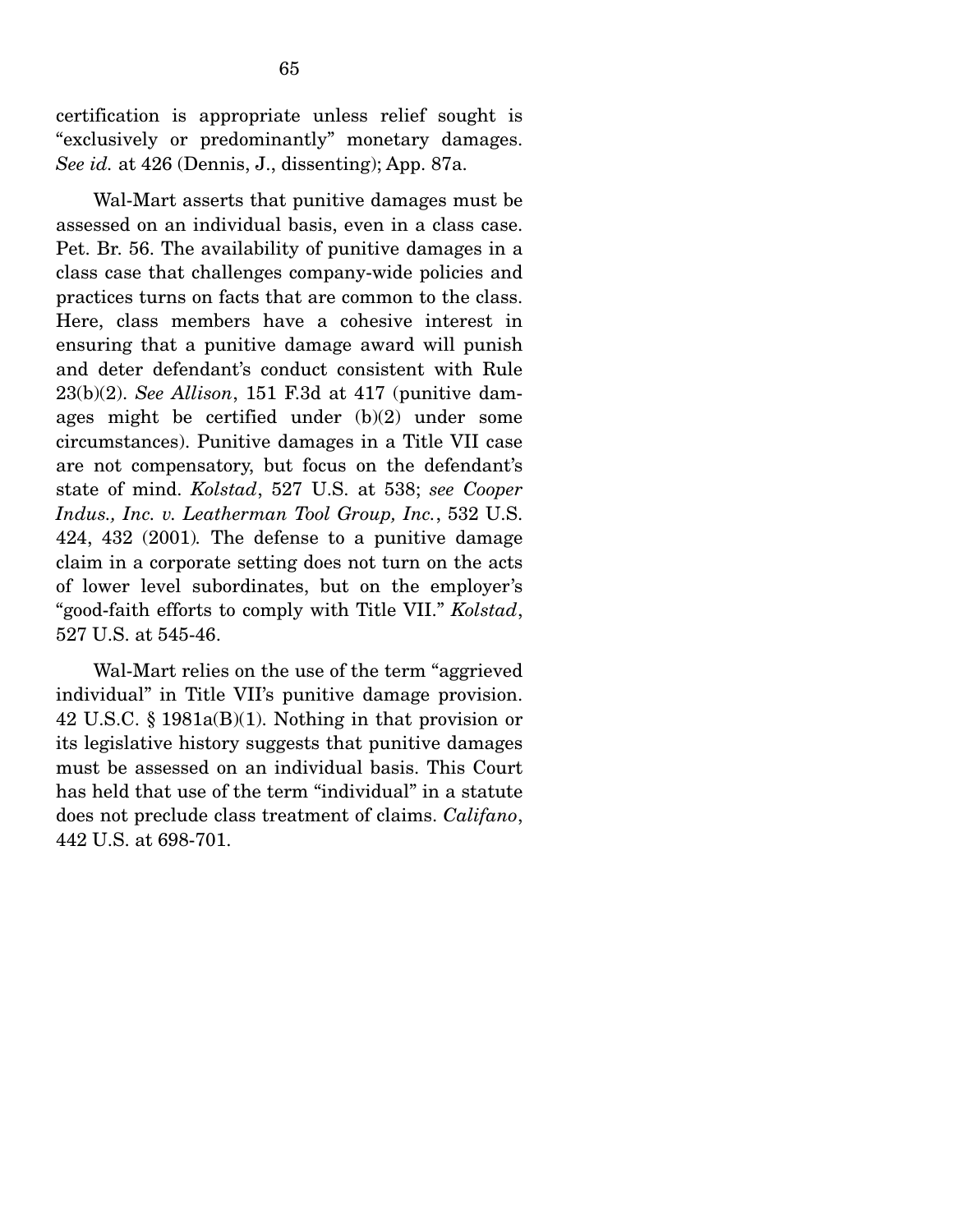Wal-Mart's reliance on *State Farm Mutual Automobile Insurance Co. v. Campbell*, 538 U.S. 408, 422 (2003), and *Phillip Morris USA v. Williams*, 549 U.S. 346, 353 (2007), is similarly misplaced. These cases both involved punitive damage awards in *individual* state personal injury cases, where the jury's award took into account similar harm inflicted on nonparties to the litigation. In contrast, in a class action like this, the injured parties are all before the court and the court can ensure that any award of punitive damages is based "solely on . . . conduct that was directed toward the class." App. 241a.

\* \* \*

 Wal-Mart assumes that Rule 23 certification is an all-or-nothing proposition: either the case must be certified under Rule 23(b)(2) in its entirety or, as it advocates, not at all. Rule 23 is not so inflexible. The text of Rule 23 and the Advisory Committee Notes set forth the appropriate framework for Rule 23; the application of the Rule is left to the "broad discretion" of the district court. *Falcon*, 457 U.S. at 160. Courts have certified for trial as to specific common issues, *In re Nassau Strip Search Cases*, 461 F.3d 219, 226 (2d Cir. 2006); *Allen v. Int'l Truck & Engine Corp.*, 358 F.3d 469, 471-72 (7th Cir. 2004), or adopted a "hybrid" approach, certifying liability under Rule 23(b)(2) and damage claims under 23(b)(3). *Jefferson*, 195 F.3d at 898; *see* Fed. R. Civ. P. 23 Advisory Committee's Note (2003) (endorsing hybrid certification).

 The district court is in the best position to evaluate the "pragmatic ramifications of adjudication in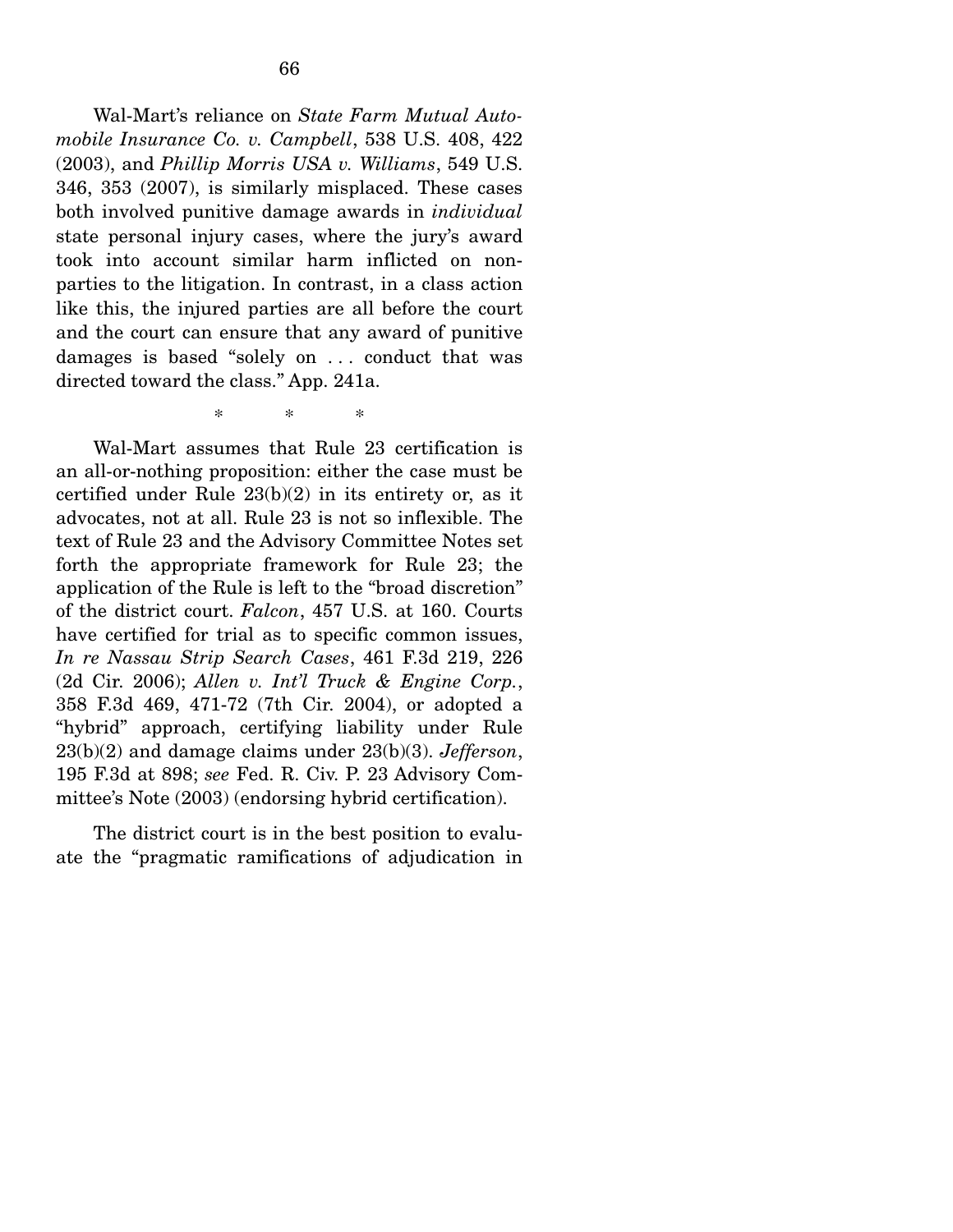each situation," particularly in making a Rule 23 (b)(2) determination. *Pettway*, 494 F.2d at 256-57 (quoting 3B Moore's Federal Practice ¶ 23.45 at 703 (2d ed. 1969)). Here, the district court understood and fulfilled this pragmatic role. While recognizing "the importance of the courts in addressing the denial of equal treatment under the law wherever and by whomever it occurs," App. 166a, the district court conducted a thorough and rigorous Rule 23 inquiry, evaluating the evidence and arguments presented by each side. It determined to certify the class but limited the promotion claims and approved a right to opt out. App. 243a, 267a. The district court's order was a proper exercise of discretion.

#### **CONCLUSION**

--------------------------------- ♦ ---------------------------------

This Court should affirm the certification of the class.

Respectfully submitted,

JOSEPH M. SELLERS CHRISTINE E. WEBBER JENNY R. YANG KALPANA KOTAGAL COHEN MILSTEIN SELLERS & TOLL PLLC 1100 New York Avenue, N.W. West Tower, Suite 500 Washington, D.C. 20005 (202) 408-4600 BRAD SELIGMAN *Counsel of Record* JOCELYN D. LARKIN THE IMPACT FUND 125 University Avenue, Suite 102 Berkeley, CA 94710 (510) 845-3473 bseligman@impactfund.org

*Counsel for Respondents*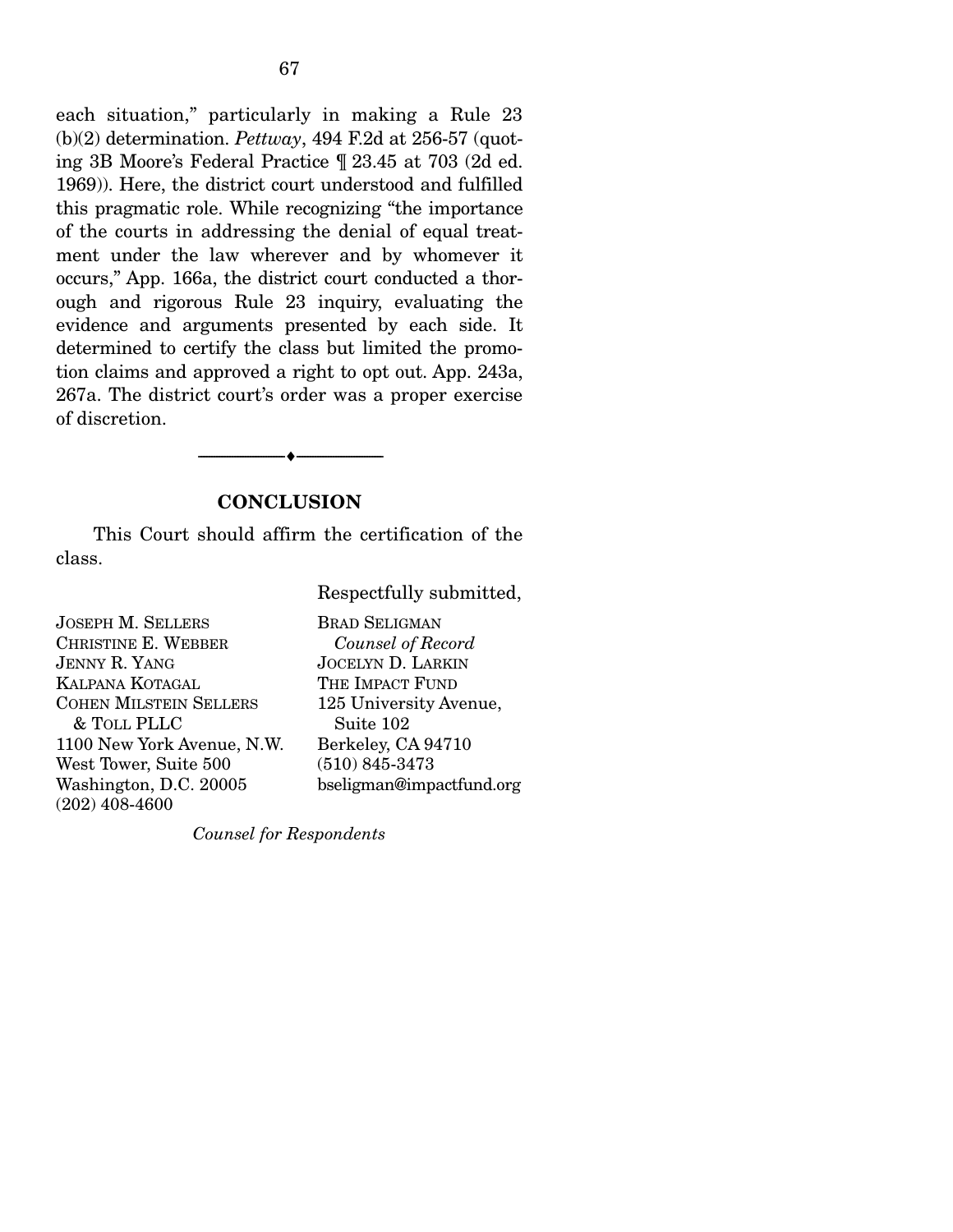#### RA 1

BRAD SELIGMAN (SBN 083838) JOCELYN D. LARKIN (SBN 110817) THE IMPACT FUND 125 University Avenue Berkeley, CA 94710 Telephone: (510) 845-3473 Facsimile: (510) 845-3654 IRMA D. HERRERA (SBN 98658) DEBRA A. SMITH (SBN 147863) EQUAL RIGHTS ADVOCATES 1663 Mission Street, Suite 250 San Francisco, CA 94103 Telephone: (415) 621-0672 Facsimile: (415) 621-6744  $STI$ EILA Y THOMAS

| OLLULA I. ILUMAD          | 1 J F |
|---------------------------|-------|
| (SBN 161403)              | PI    |
| <b>EQUAL RIGHTS</b>       |       |
| <b>ADVOCATES</b>          | 50    |
| 5260 Proctor Avenue       | Ва    |
| Oakland, CA 94618         | Te    |
| Telephone: (510) 339-3739 | Fa    |
| Facsimile: (510) 339-3723 |       |
|                           |       |

JOSEPH SELLERS CHRISTINE WEBBER CHARLES TOMPKINS JULIE GOLDSMITH COHEN, MILSTEIN, HAUSFELD & TOLL West Tower – Suite 500 1100 New York Avenue Washington, D.C. 20005-3964 Telephone: (202) 408-4600 Facsimile: (202) 408-4699

STEPHEN TINKLER MERIT BENNETT TINKLER & BENNETT 309 Johnson Street Santa Fe, New Mexico 87501 Telephone: (505) 986-0269 Facsimile: (505) 982-6698

DEBRA GARDNER **JBLIC JUSTICE CENTER** 500 East Lexington Street altimore, MD 21202 elephone: (410) 625-9409 csimile: (410) 625-9423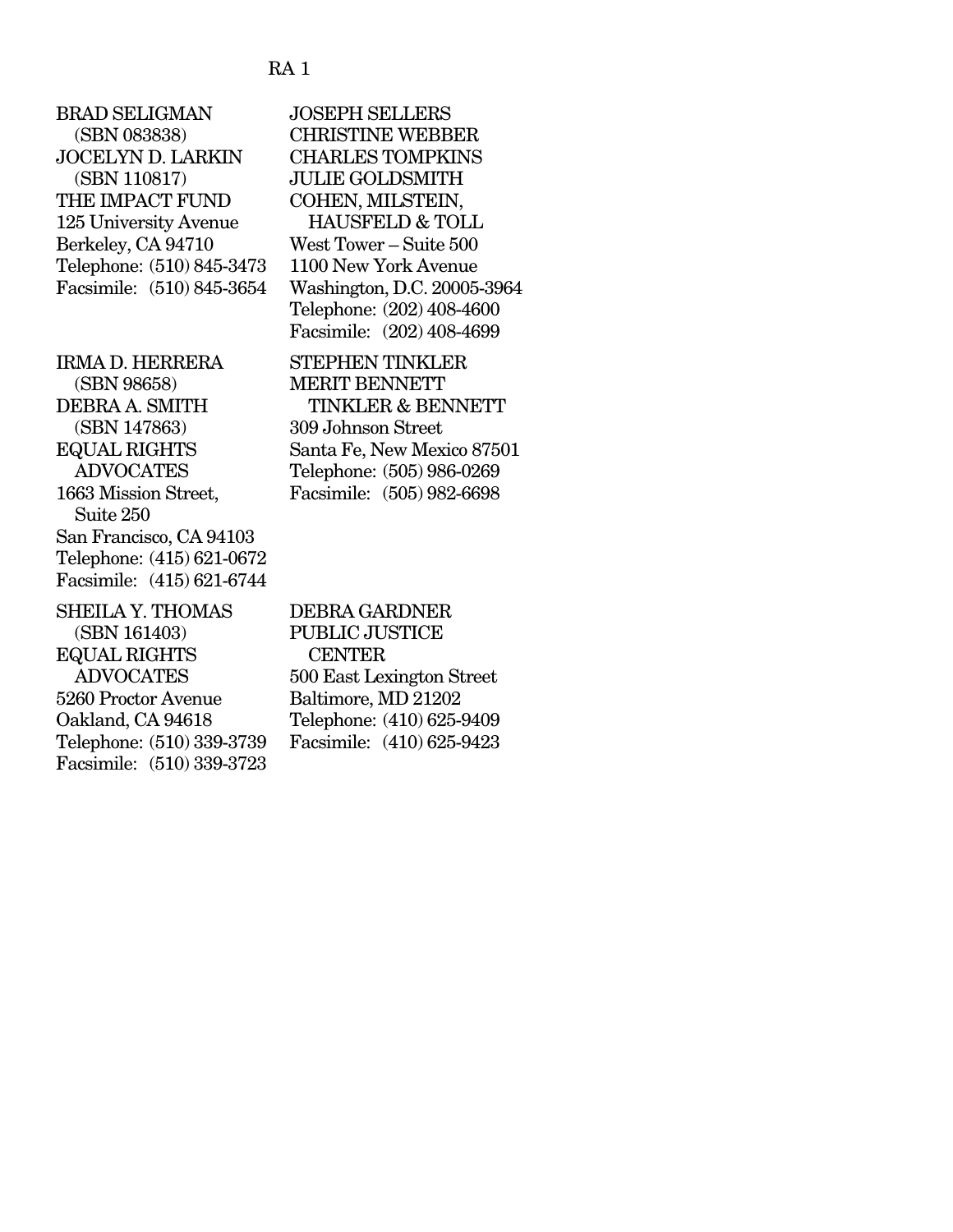# RA 2

| <b>STEVE STEMERMAN</b>    | <b>SHAUNA MARSHALL</b>    |
|---------------------------|---------------------------|
| (SBN 067690)              | (SBN 90641)               |
| <b>ELIZABETH LAWRENCE</b> | <b>HASTINGS COLLEGE</b>   |
| (SBN 111781)              | OF THE LAW                |
| DAVIS, COWELL & BOWE      | 200 McAllister Street     |
| 595 Market Street,        | San Francisco, CA 94102   |
| Suite 1400                | Telephone: (415) 565-4685 |
| San Francisco, CA 94105   | Facsimile: (415) 565-4854 |
| Telephone: (415) 597-7200 |                           |
| Facsimile: (415) 597-7201 |                           |

Attorneys for Plaintiffs

# UNITED STATES DISTRICT COURT

# NORTHERN DISTRICT OF CALIFORNIA

| <b>BETTY DUKES, PATRICIA</b><br>SURGESON, CLEO PAGE,<br>CHRISTINE KWAPNOSKI,                                                    | Case No. C-01-2252 MJJ<br><b>DECLARATION</b>                                                                                             |  |  |
|---------------------------------------------------------------------------------------------------------------------------------|------------------------------------------------------------------------------------------------------------------------------------------|--|--|
| DEBORAH GUNTER,<br><b>KAREN WILLIAMSON</b><br>AND EDITH ARANA, on<br>behalf of themselves and all<br>others similarly situated, | OF DR. RICHARD<br><b>DROGIN IN SUPPORT</b><br>OF PLAINTIFFS'<br><b>REPLY BRIEF IN</b><br><b>SUPPORT OF CLASS</b><br><b>CERTIFICATION</b> |  |  |
| Plaintiff,                                                                                                                      | (Filed Jul. 3, 2003)                                                                                                                     |  |  |
| VS.<br>WAL-MART STORES, INC.,<br>Defendant                                                                                      | <b>July 25, 2003</b><br>Date:<br>10:00 a.m.<br>Time:<br>Courtroom: 11                                                                    |  |  |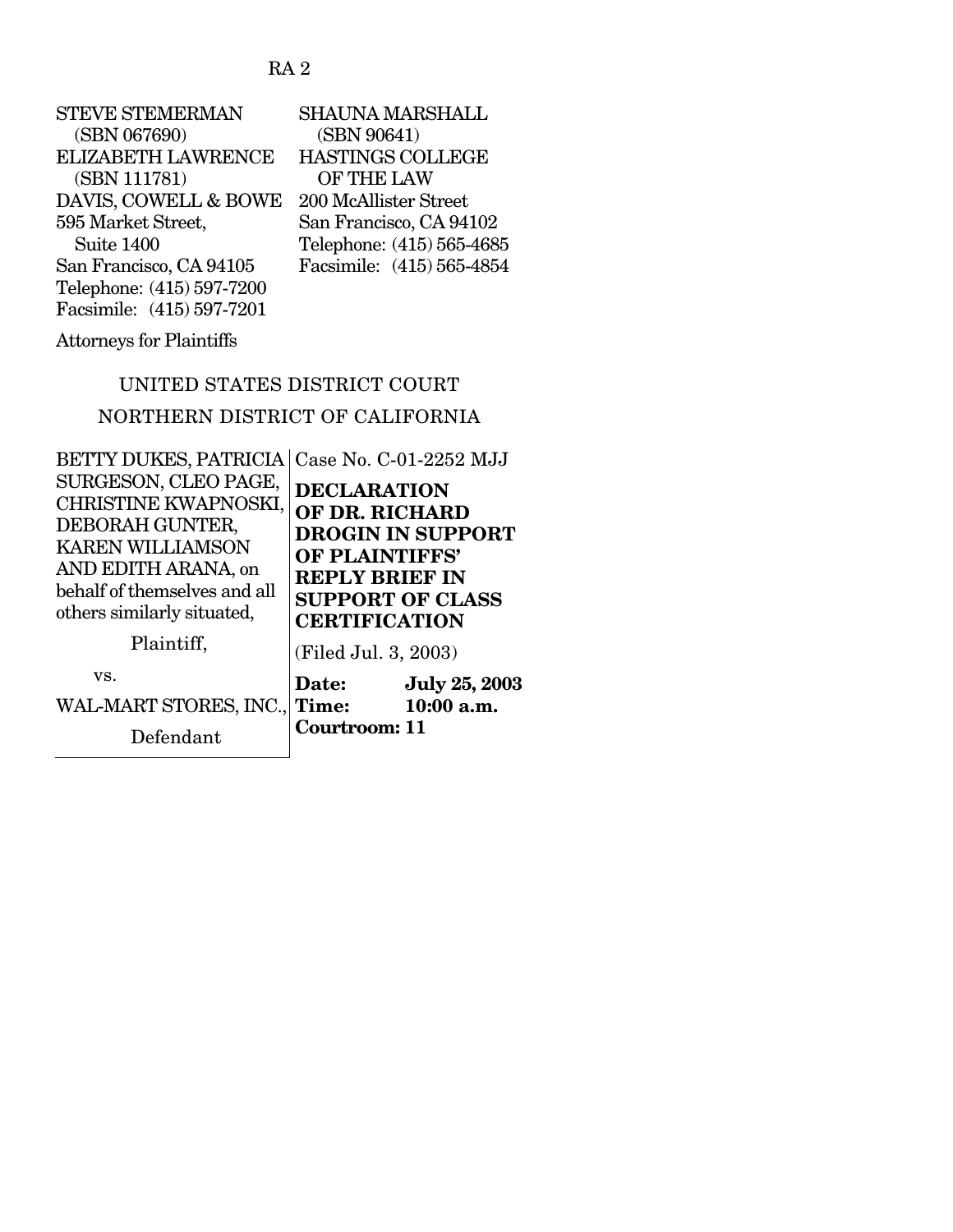I, Dr. Richard Drogin declare:

 I make this declaration of my own personal knowledge and could testify thereto if called as a witness.

#### **A. INTRODUCTION**

 1. I have been retained by Plaintiffs' counsel to analyze statistical questions raised in the *Dukes v. Wal-Mart Stores, Inc.* litigation. The purpose of my study was to obtain descriptive summaries of computer data, and prepare various statistical analyses relevant to the issues in the case. I have previously submitted a report in this litigation, dated February 3, 2003. Subsequently, defendant's expert Dr. Joan Haworth submitted a report dated April 1, 2003 giving her opinion and results regarding her review of my February 3 report. On April 18, 2003 she provided an amended report and revised analyses. Then, on April 21, 2003, at her deposition, she provided additional backup materials for her revised analyses. I attended that deposition. Subsequently, she filed a declaration in Opposition to Class Certification. The declaration below gives my rebuttal to Dr. Haworth's report and deposition testimony. Except for the addition of citations to Dr. Haworth's declaration in Opposition to Class Certification, the attachment of cited documents, and the correction of typos, this declaration is identical to the rebuttal report I wrote dated May 6, 2003.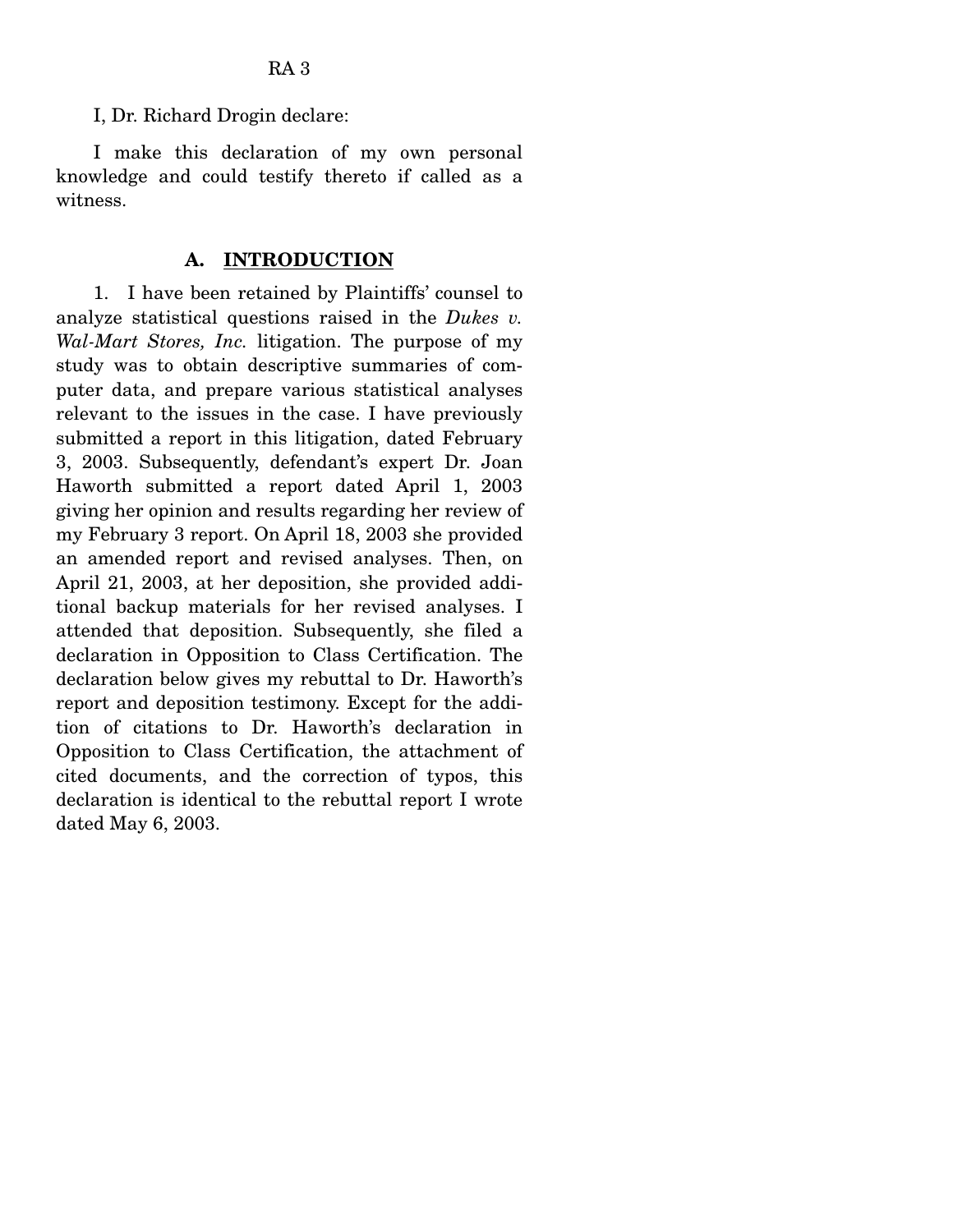2. Dr. Haworth's report covers several issues regarding plaintiff 's expert reports. My rebuttal will address those areas where she has presented her opinions regarding issues covered in my February 3 report. In this declaration I will explain the flaws in her conclusions regarding the promotion process and compensation system at Wal-Mart. Unless otherwise noted, all references given below to her report will refer to the original report dated April 1, 2003 and corresponding references in her Declaration. She has testified at her deposition that there are no substantive differences between her April 1, 2003 report and the revised report of April 18, 2003. Her declaration adds additional analyses and material, which I have not analyzed. Some of the tables in her Declaration also cover a shorter time frame than those utilized in her report, and thus the numbers do not always correspond to those in her report. My rebuttal report, and this declaration, do not address these changed numbers.

### **B. SUMMARY OF FINDINGS**

3. Dr. Haworth's analysis and conclusions are defective because she:

- a. Relies on incomplete and "nearly useless" job posting data in her analysis of promotions to hourly jobs;
- b. Fails to note that job posting selections contribute to gender segregation by department;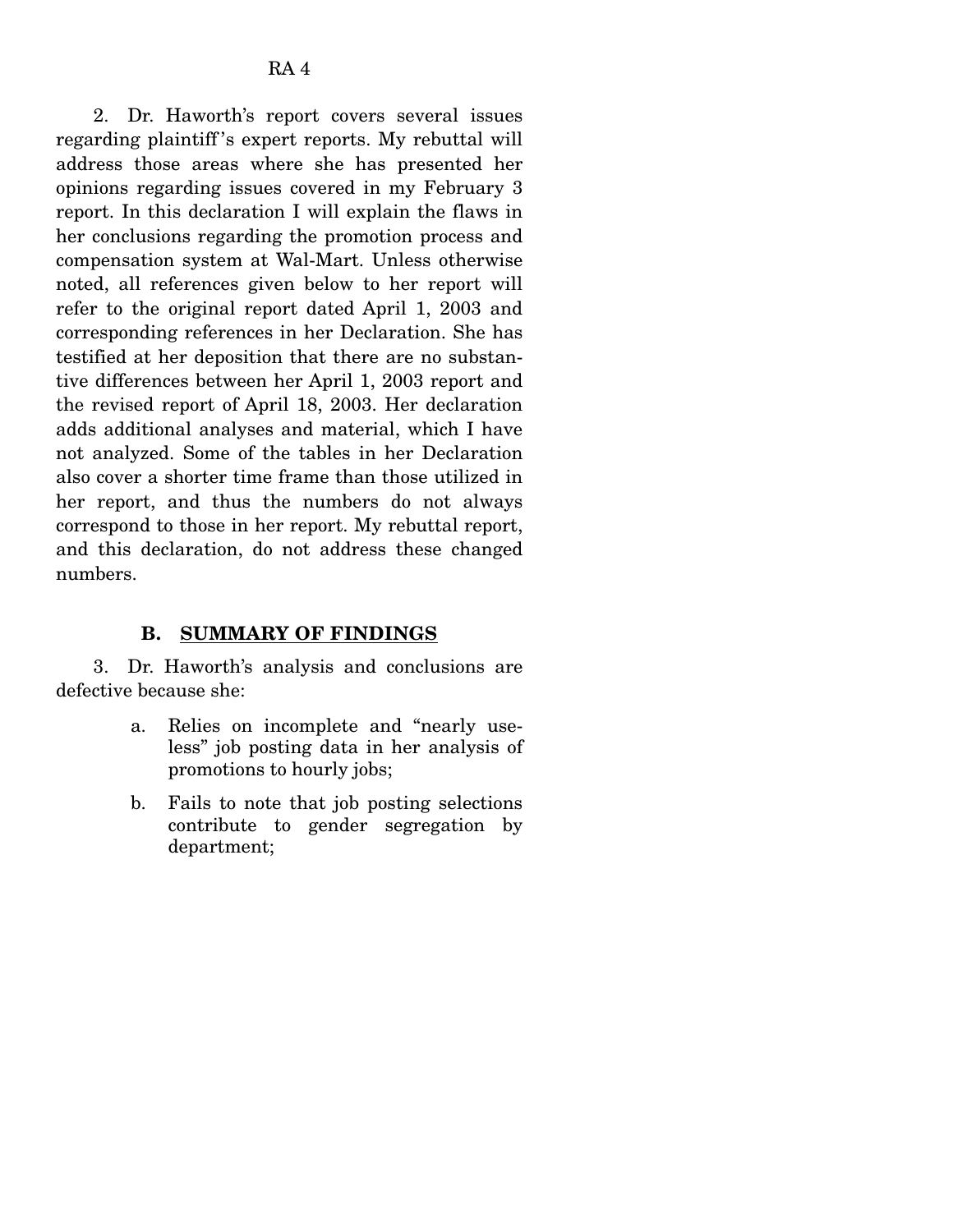- c. Fails to note that the average percentage of women in the appropriate pool of most qualified applicants determined from the MIT program is nearly identical to the average percentage of women in the availability pool I used in my promotion analysis presented in my February 2003 report, thus corroborating my earlier analysis of promotions into MIT;
- d. Relies on Management Career Selection data that is incomplete and biased, thereby ignoring all promotions to salaried jobs except Store Manager;
- e. Inappropriately disaggregates hourly employees into 7500 separate subunits to perform her regression analysis of hourly pay rates because she:
	- Ignores documented company policy for setting pay rates in her decision to analyze stores separately;
	- Incorrectly applies statistical methodology in deciding to analyze stores separately;
	- Arbitrarily subdivided stores further into smaller grocery/non-grocery and specialty subunits, which is unsupported by any written company policy;
- f. Relies on a Store Manager Survey to justify her regression model, despite admitting that the survey methodology violates accepted scientific standards, and was conducted by defense counsel contrary to her recommendations;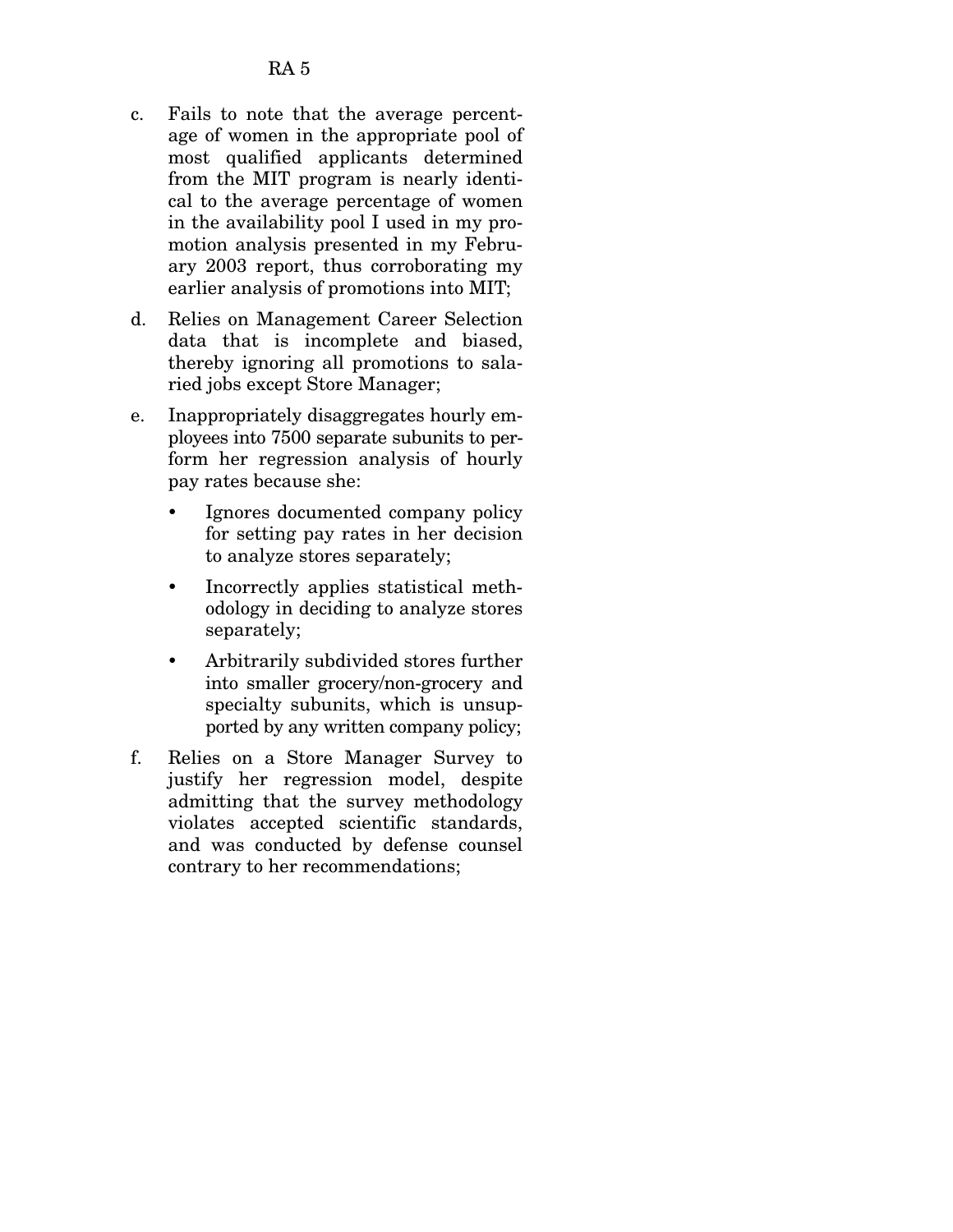- g. Erroneously excludes from her hourly pay rate analyses persons who were Department Heads;
- h. Arbitrarily and inexplicably excludes from her hourly pay rate regressions persons who were ever demoted and persons who ever had been salaried;
- i. Includes tainted variables in her compensation regression analyses despite her testimony in other litigations stating that this should not be done;
- j. Includes variables in her compensation regressions without justification or explanation;
- k. Fails to report statistically significant aggregated results of her subunit regressions even though she has testified in other litigations that such aggregation is appropriate to determine if there is an overall disparity;
- l. Fails to report compensation regressions for salaried employees other than Store Manager even though these are included in her backup materials.

# **C. PROMOTIONS**

 4. Dr. Haworth criticized my promotion analyses, and presented various analyses of her own derived from the Job Posting System, Management Training Posting, and Management Career Selection System. Each of these is addressed below.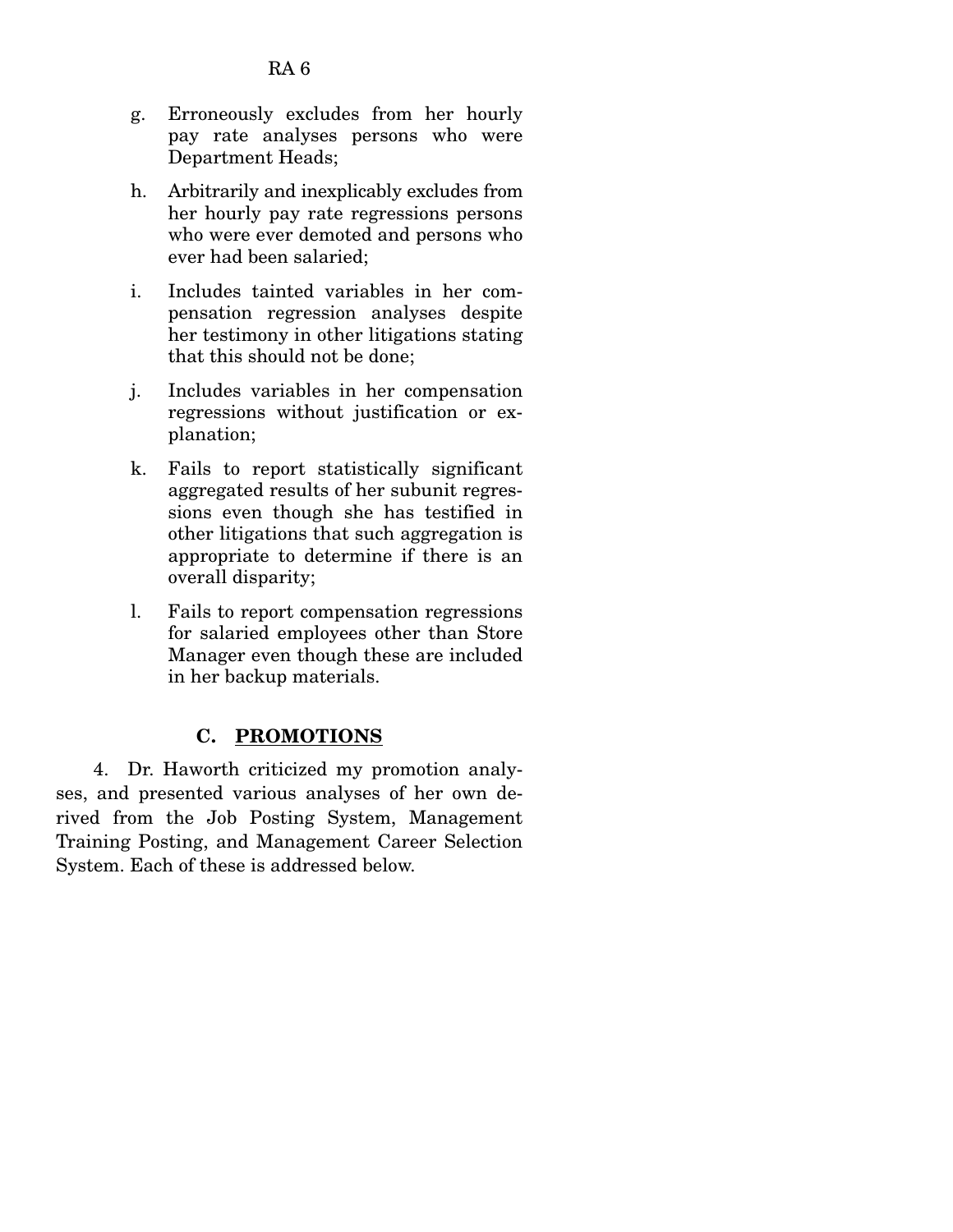#### **Job Posting Data – Nearly Useless**

 5. Dr. Haworth presents a lengthy discussion of the job posting system at Wal-Mart and does several analyses concluding that "[w]hen all of the job postings for all the stores in all districts and all regions are all aggregated there are 3,266 more female job offers than expected in a gender-neutral process when controlling for department and job code."1 Dr. Haworth's analysis and conclusion are misleading, and not probative, because the job posting data upon which she relies is incomplete and is not utilized systematically.

 6. For example, for promotions into Support Manager, a job where it is possible to determine the completeness of the job posting data relative to actual promotions recorded in the PeopleSoft job history data, the job posting data includes posting and acceptances in only 20% of the total number of actual promotions found in the PeopleSoft data.<sup>2</sup> With such a large percent of vacancies filled outside the job posting system, and no policy or explanation regarding when the system was utilized or by-passed, no meaningful analysis of promotions can be conducted from this dataset.

<sup>1</sup> See middle of page 24 of her report; Declaration at 47:17-19.

<sup>2</sup> See Table 19, pages 28-29 of Drogin, February 2003 report. Lateral moves are not counted in the PeopleSoft promotions in this study.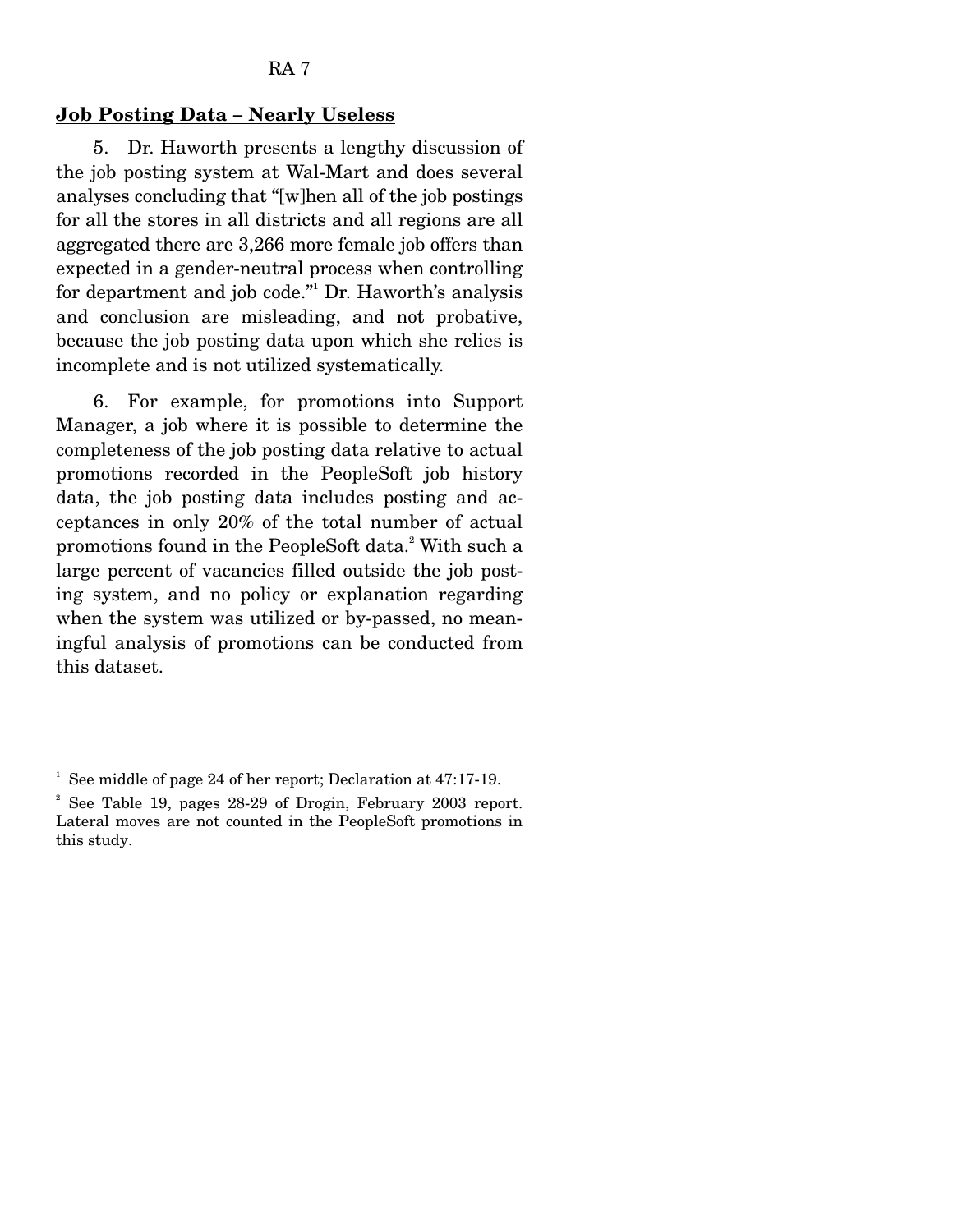7. Dr. Haworth relied on the job posting data, but made no attempt to evaluate or study the completeness of the job posting data.<sup>3</sup> At her deposition, when asked whether she had done any " ... analysis for any position in the job posting data versus Global PeopleSoft", she answered, "I don't recall doing such."<sup>4</sup> Further, when asked "So you don't know what proportion of positions that were filled in the Global PeopleSoft were filled by posting for any hourly job?" she answered " ... I do not know what proportion of the moves into support manager, whether demotions, promotions or laterals, were therefore covered by the posting."

 8. In fact, it can only be concluded that the job posting data is "nearly useless" according to Dr. Haworth's published statements in the Employee Relations Law Journal. Dr. Haworth's failure to note the high degree of incompleteness of the job posting data, the apparent lack of any system governing when the job posting was used, and her failure to present any study of these obvious problems directly contradict the first caveat she espoused in an article

<sup>3</sup> Dr. Haworth was aware there was or might be a problem with the job posting data, since she had read my report, which indicated the job posting data was incomplete, and also attended my deposition at which I described the problem.

<sup>4</sup> Haworth deposition page 101, line 14.

<sup>&</sup>lt;sup>5</sup> Haworth deposition, page 101, lines 15-24.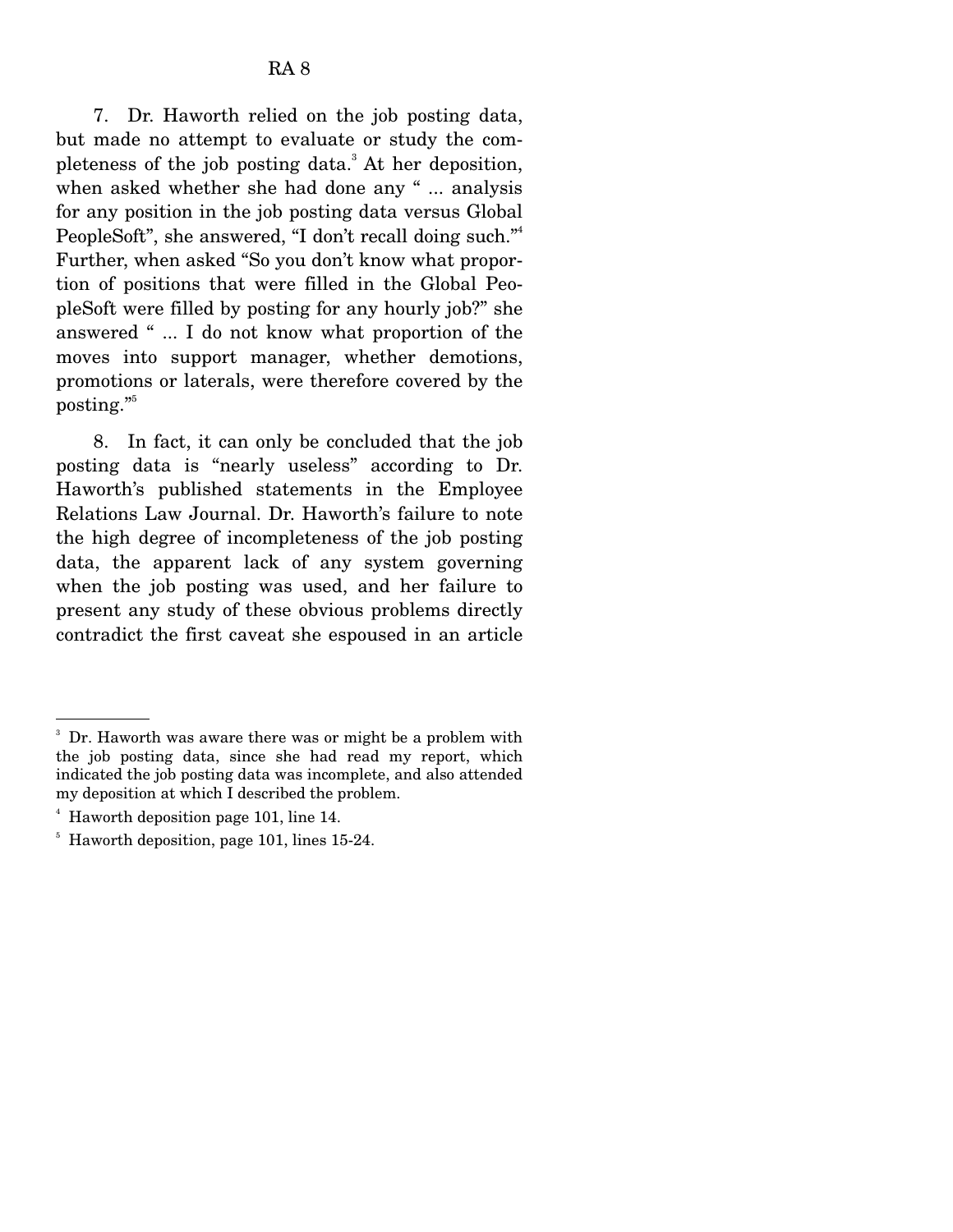co-authored with her husband published in the Employee Relations Law Journal:6

"The information collected from applicants must be sufficient to allow a proper analysis of the selection process in a race- and genderneutral environment. To this end, there are two general caveats. First, information that is collected but never verified or checked for accuracy is nearly useless."

# **Job Posting Selections Contribute to Gender Segregation by Department**

 9. Ignoring the defects with job posting data described above, Dr. Haworth fails to note, or present any explanation of, obvious gender segregation patterns indicated by her job posting promotion analysis. For example, her analysis shows that female bidders for Department Head jobs receive significantly more promotions in the departments with the highest percent female than would be expected based on their application rate, and significantly fewer promotions in departments with highest percent men. Tables 1a and 1b below list the ten departments with the

<sup>6</sup> The article appears in Volume 12, pages 352-369 of the Employee Relations law Journal, and has been designated in this litigation as Bates WMHO1234046-WMHO1234063. Quote appears on WMHO1234058, attached as Ex. 1.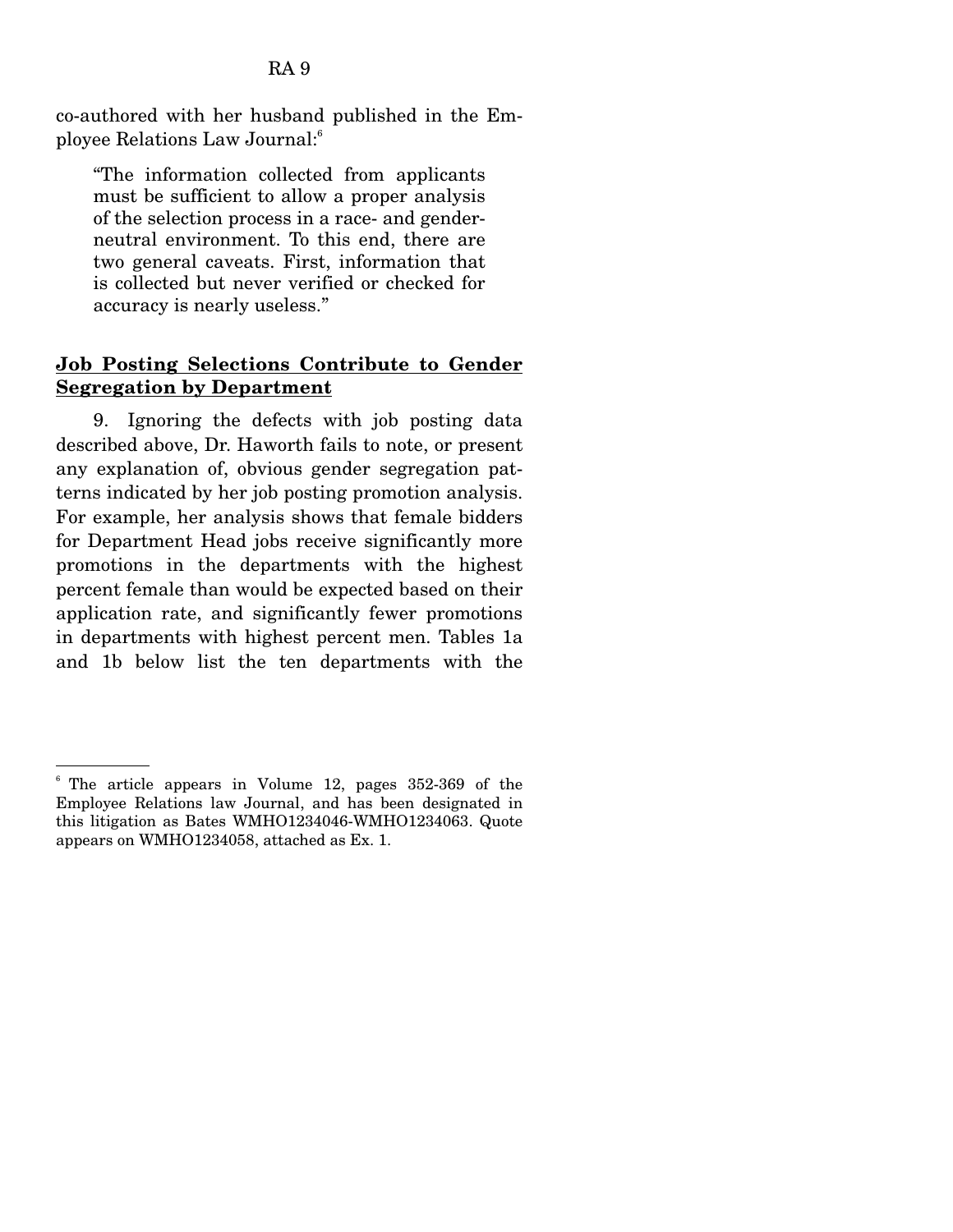RA 10

highest percent women, and the lowest percent women $^7$  as of year-end 2001.

# Table 1a

## **Dr. Haworth Job Posting Analysis for 10 Departments with Highest Percent Women**

| <b>Target Department</b> | $\%$ Wom | Diff.  | Z-Value |
|--------------------------|----------|--------|---------|
| 34 Ladies Sportswear     | 99.2     | 35.10  | 5.20    |
| 27 Hosiery               | 99.1     | 66.30  | 6.90    |
| 19 Piece Goods           | 99.1     | 61.50  | 7.40    |
| 46 Health & Beauty       | 98.7     | 56.40  | 6.70    |
| 26 Infants & Toddlers    | 98.6     | 79.90  | 6.60    |
| 32 Jewelry               | 97.3     | 58.30  | 6.20    |
| 910 Back Office          | 94.2     | 203.20 | 9.30    |
| 23 Men's Wear            | 92.5     | 92.80  | 6.90    |
| 20 Domestic Goods        | 92.4     | 20.90  | 1.90    |
| 40 Pharmacy              | 88.8     | 54.20  | 5.00    |
| Total                    |          | 728.60 | 19.41   |
|                          |          |        |         |

 $\frac{7}{6}$  '% Women' is the % women among active employees at yearend 2001, restricted to departments with at least 5000 employees, shown in Table 14 of my February 2003 report, 'Diff' and 'Z-Value' are taken from Dr. Haworth's table on page 22-23 of her report. See Declaration at 43-44.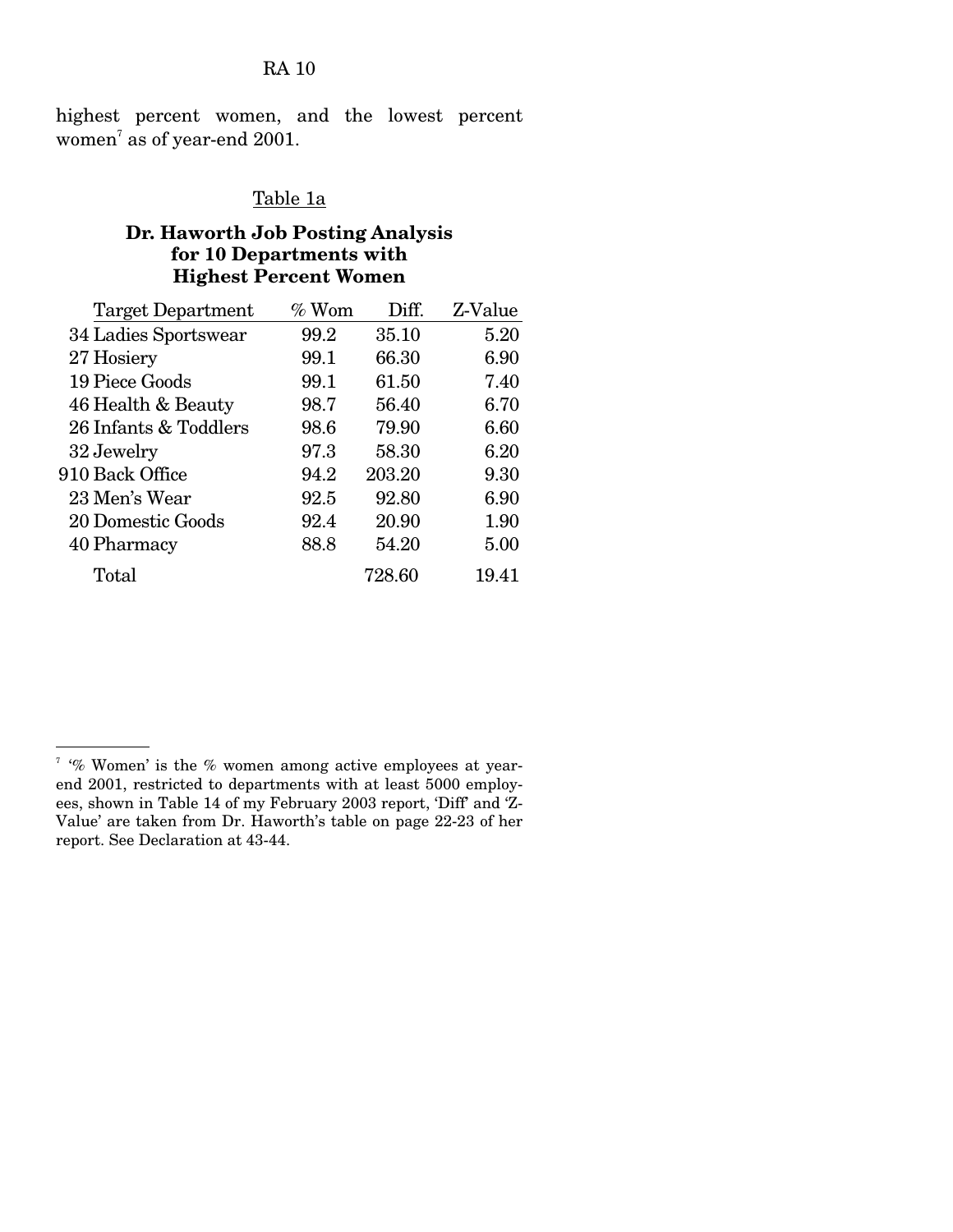# RA 11

#### Table 1b

### **Dr. Haworth Job Posting Analysis for 10 Departments with Lowest Percent Women**

| <b>Target Department</b> | $%$ Wom | Diff.     | Z-Value |
|--------------------------|---------|-----------|---------|
| 16 Horticulture          | 39.3    | 8.30      | 0.40    |
| 8 Pets and Supplies      | 37.6    | $-77.00$  | $-3.10$ |
| 284 Div 28 Receiving     | 30.7    | 7.50      | 1.40    |
| 9 Sporting Goods         | 30.2    | 14.20     | 0.70    |
| 4 Paper Goods            | 29.5    | $-33.40$  | $-1.30$ |
| 11 Hardware              | 27.7    | $-26.90$  | $-1.20$ |
| 90 Dairy Products        | 25.9    | $-30.20$  | $-2.70$ |
| 93 Meat                  | 21.9    | $-4.10$   | $-0.70$ |
| 94 Produce               | 9.4     | $-10.70$  | $-1.90$ |
| 37 TBO Service           | 6.7     | $-170.70$ | $-3.60$ |
| Total                    |         | 170.00    | $-3.18$ |

 10. Tables 1a and 1b show that women received 728.6 more offers for Department Head jobs in highly female departments than expected, and 170 fewer offers than expected in highly male departments, based on their percent among applicants. These disparities are statistically significant: For the overpromotion of women into Department Head in highly female departments with Z-value of 19.41, there is only 1 chance in 10 to the 70th power that a disparity this large would occur under random selection. For the under-promotion of women into Department Head in departments with the lowest percent female the Z-value of -3.18 indicates there is less than 1 chance in 700 that a disparity this large would occur under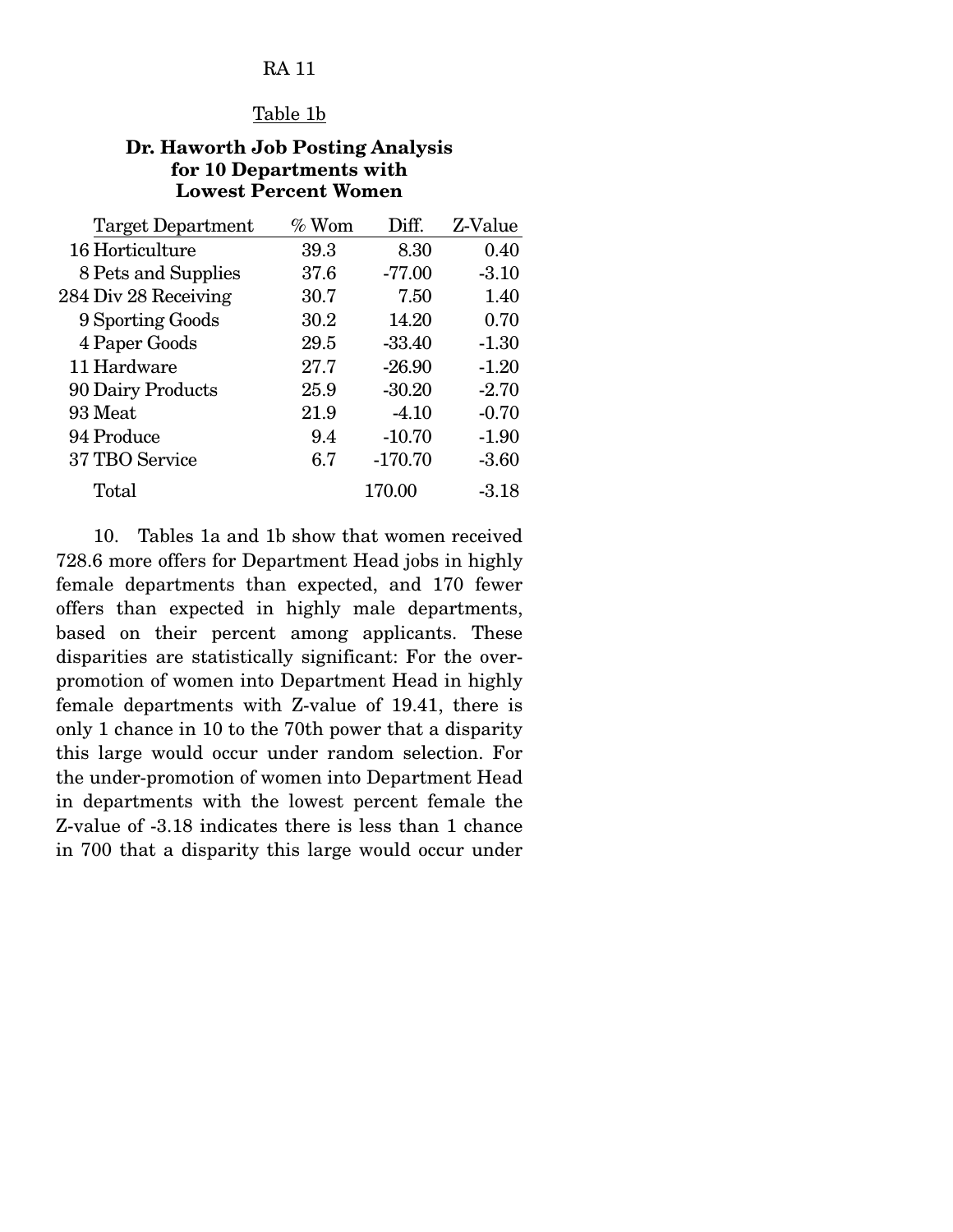random selection.<sup>8</sup> For both of these analyses, the expected number is based on the percent of women among applicants who applied for the positions, as determined from the job posting data. Thus, Dr. Haworth's job posting analysis demonstrates that gender segregation by department is perpetuated, in part, through the job posting system.

# **2003 Assistant Manager Training Program Corroborates Plaintiff 's Analysis**

 11. Prior to January 2003 Wal-Mart had no system for hourly employees to express interest or apply for any entry level salary management positions. In January 2003 Wal-Mart introduced for the first time a system for accepting applications for their new Assistant Manager Trainee Program (also referred to as the Management-In-Training Program, or, simply, MIT Program). During a one week period Wal-Mart received about 30,000 applications through

<sup>8</sup> Dr. Haworth's table on page 22 of her report shows that women received 62.6 fewer promotions into Department Head jobs in the Home Furnishing Department, resulting in a Z-value for this disparity of -3.35. The Home Furnishing Department had only 23% women among its employees at year-end 2001, but was not included in Table lb above, because the number of employees in this department was below the 5000 level that I used for selecting departments. If Home Furnishings had been included in Table lb, then the disparity, and pattern of under-promotion of women in predominately male departments would be more pronounced. Her declaration uses similar, although somewhat changed numbers, reflecting a shorter time frame. Declaration at 43-44.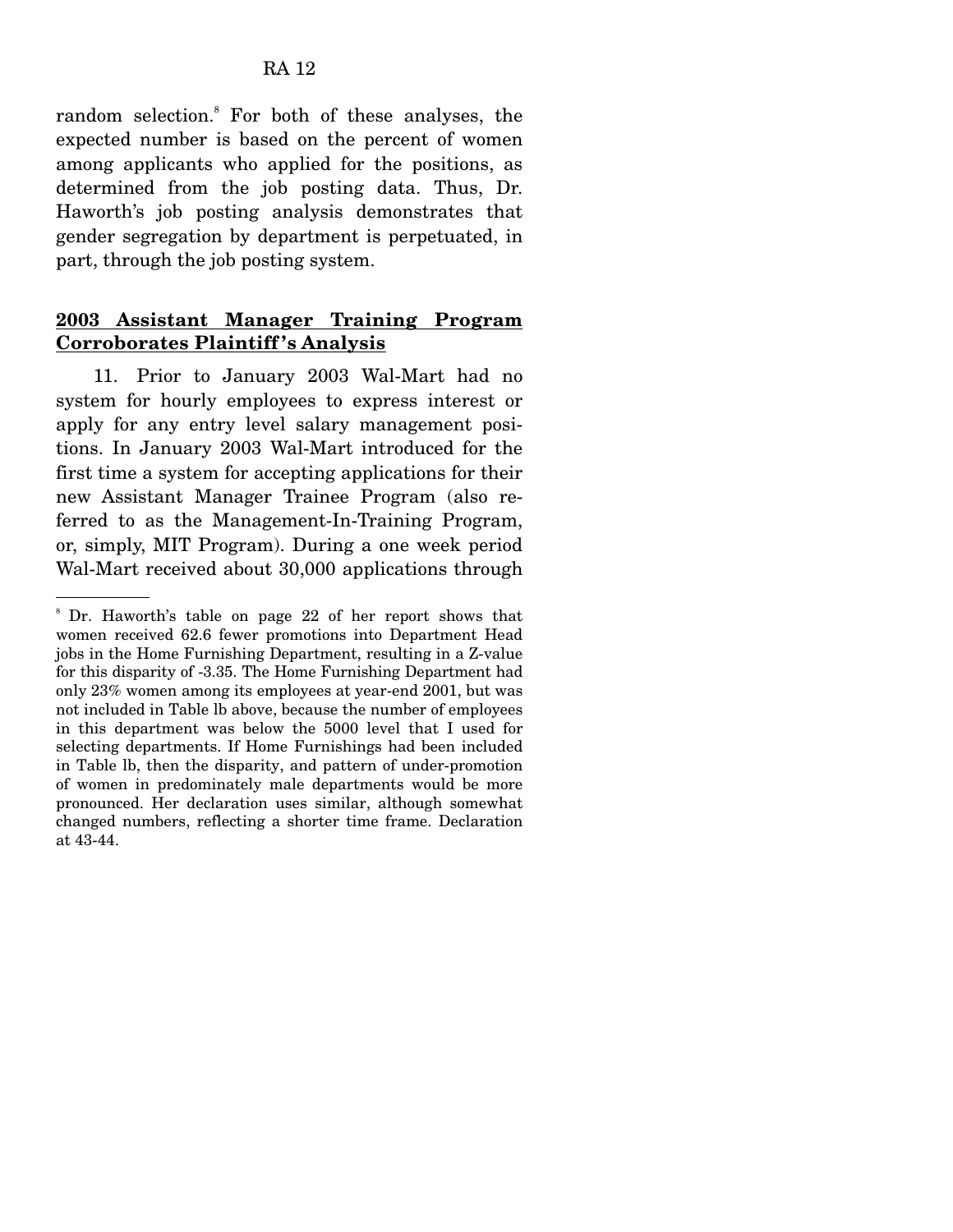this system, and about 1400 selections were made during March.

 12. Dr. Haworth presents an analysis of the data from this MIT Program, and reports that "The percentage of females who voluntarily expressed interest in 2003 in promotion to management levels  $(44%)$  is similar to the  $41%$  women were among those who were promoted in the Assistant Manager Trainee positions in the five years prior to the inception of this program."9 Her statement ("44% is similar to 41%") suggests that the 2003 MIT program indicates the selection of female hourly employees to positions as MIT during 1998-2002 was consistent with their interest and qualifications for such positions.<sup>10</sup> In fact, the MIT data she presents shows the exact opposite, and corroborates the analysis of promotions into MIT positions that I presented in my report.

 13. Assume, as Dr. Haworth does, that the January 2003 MIT program was fair and unbiased with respect to gender<sup>11</sup>. Under this assumption, the

<sup>9</sup> Page 25 of Haworth report. Declaration at 51:7-10.

 $10<sup>10</sup>$  She also suggests the bid rate for Support Manager positions in the job posting data is consistent with the actual promotions into MIT positions, on page 25 of her report. However, in her deposition testimony, page 116, lines 6-10, she admitted that this comparison is not meaningful. Her Declaration does not include this suggestion.

At her deposition, page 122, line 24 through page 123, line 16 Dr. Haworth indicated her opinion that the MIT selections were the "most qualified" applicants among those "interested and (Continued on following page)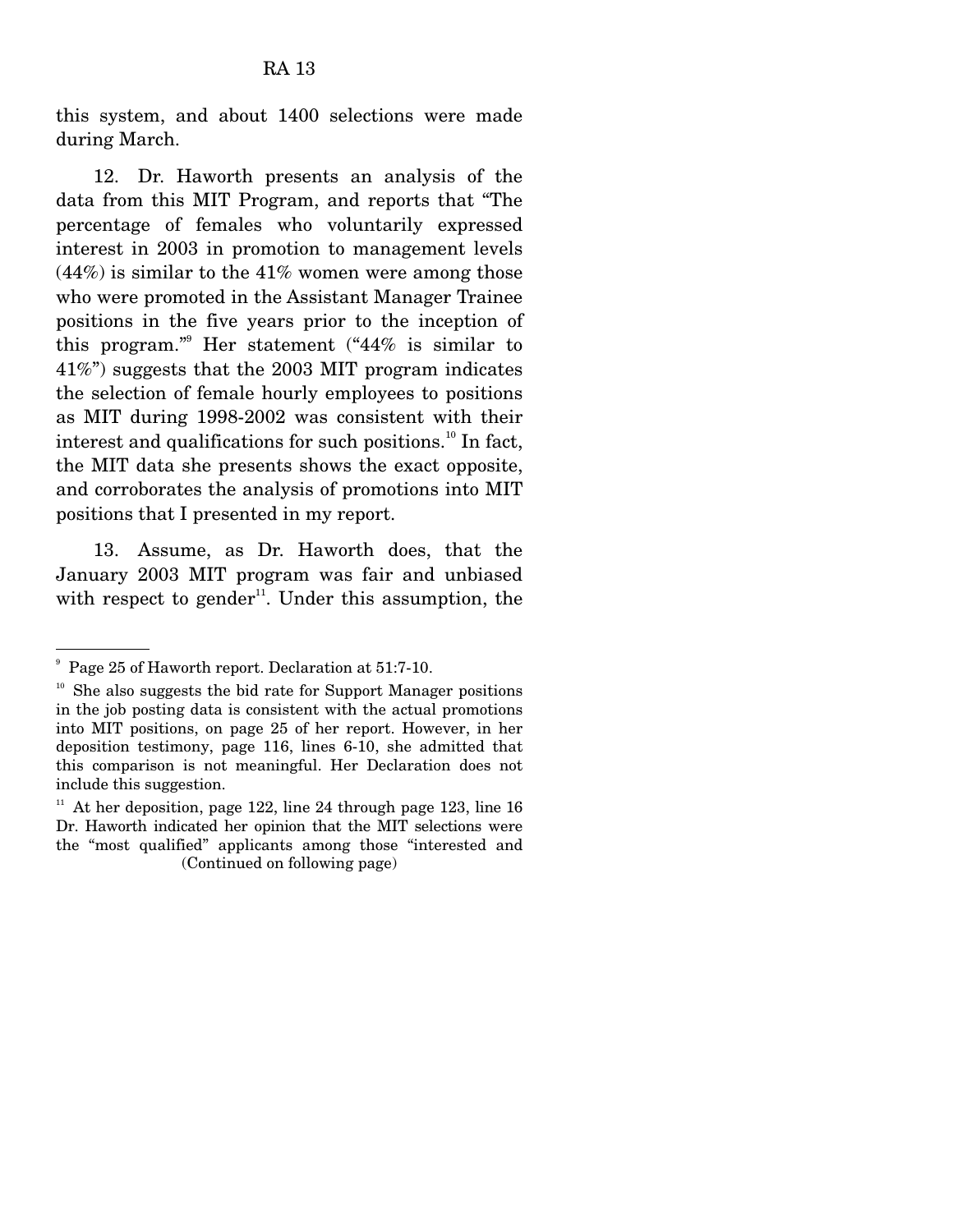data from the MIT program might be used to obtain the correct unbiased percentage of women among the most qualified hourly employees who want to enter salary management positions. Dr. Haworth incorrectly suggests the fair availability percentage would be 44%, i.e. the percentage of women among all those applying in the MIT program. However, the correct percentage of females among the "true, unbiased" availability pool would be those interested and available, and also most qualified. There may be many men and women who submitted applications in the 2003 MIT program who expressed interest in promotion, but for some reason are not among the most qualified. The group of people who are interested, available, *and* most qualified would be determined by the percentage of females among those actually selected from the process, since presumably (as Dr. Haworth believes<sup>12</sup>) Wal-Mart has selected the best, most qualified applicants. The percentage of women selected in the MIT program was 59.8%. Thus, based on Dr. Haworth's assumptions, the most accurate availability figure of women who are interested in MIT positions among those most qualified would be 59.8%.

 14. In my February 2003 report I presented an analysis of promotions into MIT positions during

available", and she had "no information" that affirmative action was being used to select women.

 $12$  Page 122 line 24 through page 123 line 6 of Haworth deposition.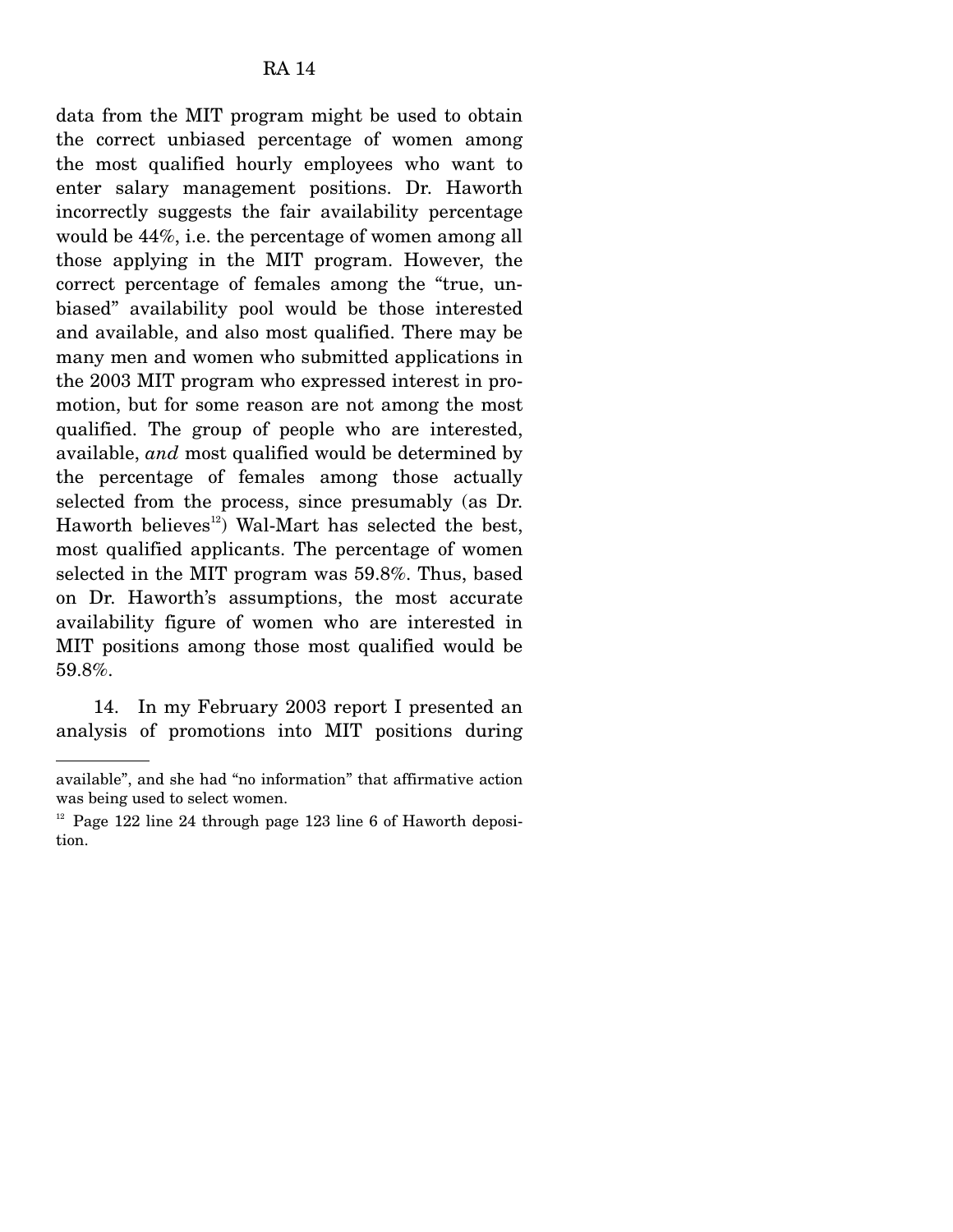1997-2002. I determined the percentage women in the pool of those available for promotion to be 59.6%, as shown in Table 23 of my report. My determination of this percentage was based on the percent of women in the historical feeder pools for the MIT positions.13 The 59.6% availability figure I derived in my promotion analysis is nearly identical to the 59.8% availability figure derived from the January 2003 MIT Program selections, as described in the previous paragraph. Based upon my analysis, I found that there was a shortfall of about 3000 females promoted to MIT positions during 1997-2002. Since the 59.8% and 59.6% availability figures are so close, the results of the recent 2003 MIT Program corroborates the female availability for promotions into MIT positions I used to compute this shortfall in female promotions to MIT positions.

 15. Moreover, Dr. Haworth has reported that  $40.8\%$ <sup>14</sup> of applicants for MIT positions from Sam's Club employees were women, while only  $31.4\%$ <sup>15</sup> of those promoted to MIT positions at Sam's during 1996 through first quarter 2002 were women. At her deposition, she was asked if the MIT bid rate of 40.8%

 $13$  In my report, and at my deposition I explained that insufficient information was available at that time to evaluate the fairness of the January 2003 MIT postings.

 $14$  Page 30 of Dr. Haworth's redlined report. Declaration at  $53:21$ 

<sup>&</sup>lt;sup>15</sup> Page 89 of Dr. Haworth's redlined report. Declaration at 165:6. My computations show only 25.4% of MIT promotions were women during 1997-1st quarter 2002.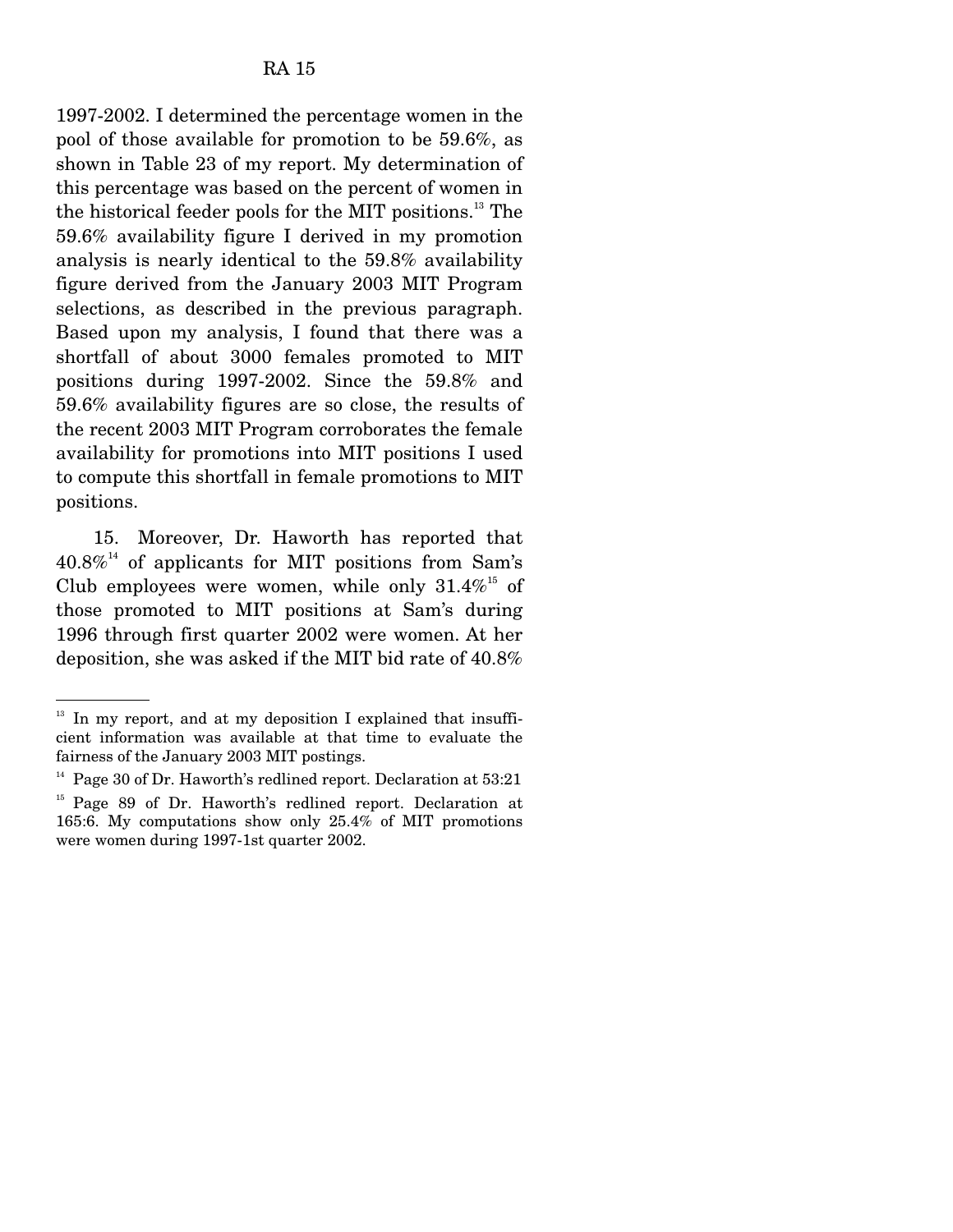was compared to the selections during the period 1996-2002, whether the disparity would be statistically significant.<sup>16</sup> She first answered "I don't know"<sup>17</sup>. When asked again, she said "I don't know, but one would calculate it."18 Finally, when asked a third time she answered "If you aggregated them all, I think they would be more than two standard deviations."19 Thus, according to Dr. Haworth's own deposition testimony, there is a statistically significant female shortfall in actual promotions to MIT positions during 1996-2002 at Sam's Club, compared to female availability based on applicants for the MIT program from Sam's in January 2003.

## **Management Career Selection Incomplete**

 16. The MCS system is used by Wal-Mart to fill some openings in salary management jobs. Dr. Haworth concludes from her analysis of MCS data that there are no statistically significant selection decisions adverse to women across all the postings for each salaried job. This conclusion is misleading, because the MCS system cannot be considered as an unbiased, fair bidding system as described below, and covers only a small number of salary store management decisions.

 $19$  Page 152, lines 1-2

 $16$  Haworth deposition, page 151 lines 7-11.

 $17$  Page 151, line 12

 $18$  Page 151, line 21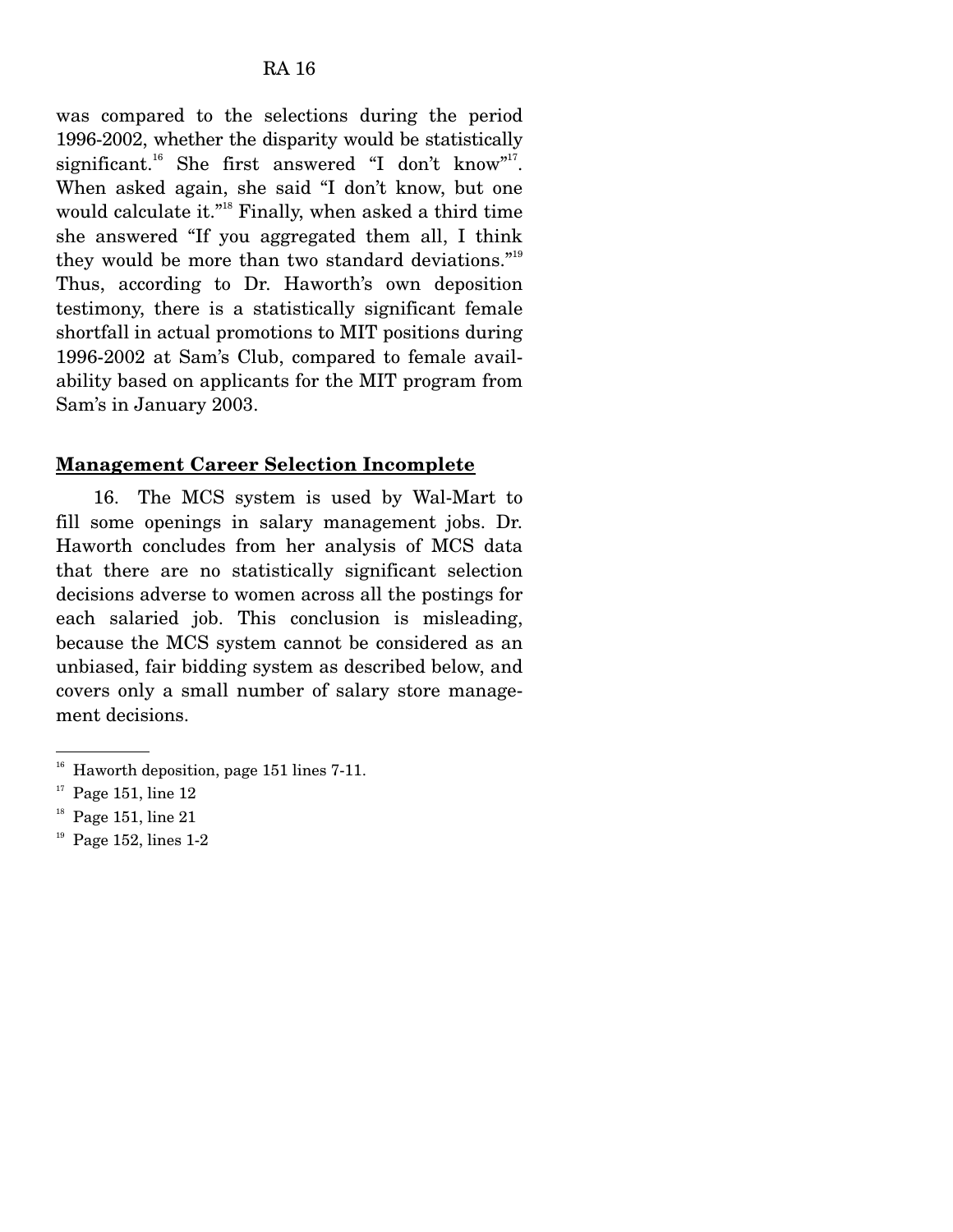17. The MCS system is rarely used to fill management positions below Store Manager. As Dr. Haworth reports (page 35 of her report, Declaration at 66:4-6), the MCS system was used to fill only 2% of Co-Manager positions, and less than 1% of Assistant Manager Positions. At her deposition, Dr. Haworth testified $2^{\circ}$  that she could not say whether or not the small number promotions into Co-Manager or Assistant Manager positions found in the MCS data were a representative sample from those interested in these positions. Accordingly, no meaningful analysis of promotions into Co-Manager or Assistant Manager can rely on the MCS system. The only store a salary management position for which the MCS system appears to have been used on any kind of regular basis is the Store Manager job.

 18. The MCS appears to be used most of the time for filling Store Manager openings, but still the number of moves found in the MCS is about 400 fewer than the number found in the PeopleSoft data, according to Dr. Haworth's calculations. (Report at 35; Declaration at 66:5). Dr. Haworth gives no explanation why there would 400 Store Manager openings filled outside of the MCS system. In Addition, as explained in my February 2003 report, the MCS system cannot be considered an unbiased bidding system due to the requirement that prior approval is necessary before an employee can bid. Moreover,

 $20$  Page 310, lines 11-16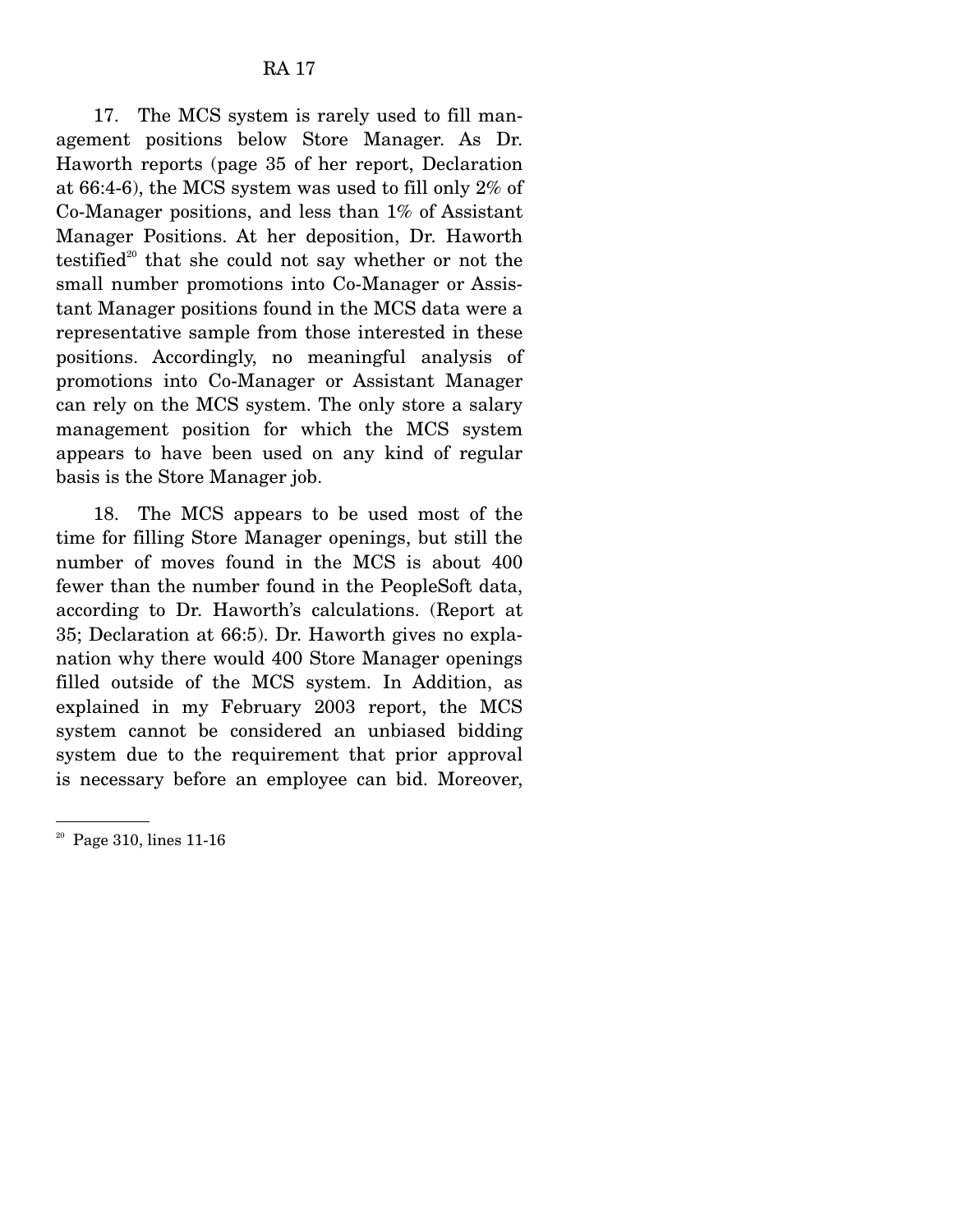Dr. Haworth fails to point out the fact that women promoted into Store Manager positions are disproportionately assigned to smaller stores than men, and hence earn less money. $21$ 

### **D. COMPENSATION**

 19. In my February 2003 report I presented several analyses of compensation of all hourly and salaried store management employees, based upon the statistical technique known as *linear regression.*  Dr. Haworth presented an analysis of compensation for hourly employees, and for salaried store management employees restricted to Store Managers. She did not present any compensation analysis for Co-Managers and Assistant Managers in her report, or any other salaried employees, though she did perform them. $22$ 

<sup>21</sup> I examined whether women were disproportionately assigned to smaller stores. Promotions into Store Manager were divided up according to whether the target store was large or small, where 'large' stores were those with size 60,000 square feet or more. For each year, and for Sam's and non-Sam's stores, I determined the shortfall of women promoted into large stores compared to what is expected from their proportion among promotees. The overall Z-value for this analysis is -3.97, indicating a statistically significant pattern where women were moved into smaller stores.

 $22$  She admitted in her deposition that she had performed such analyses, see page 320, lines 14-18, and page 322 lines 14-18. Her backup materials indicate the results she found showed a pattern adverse to women.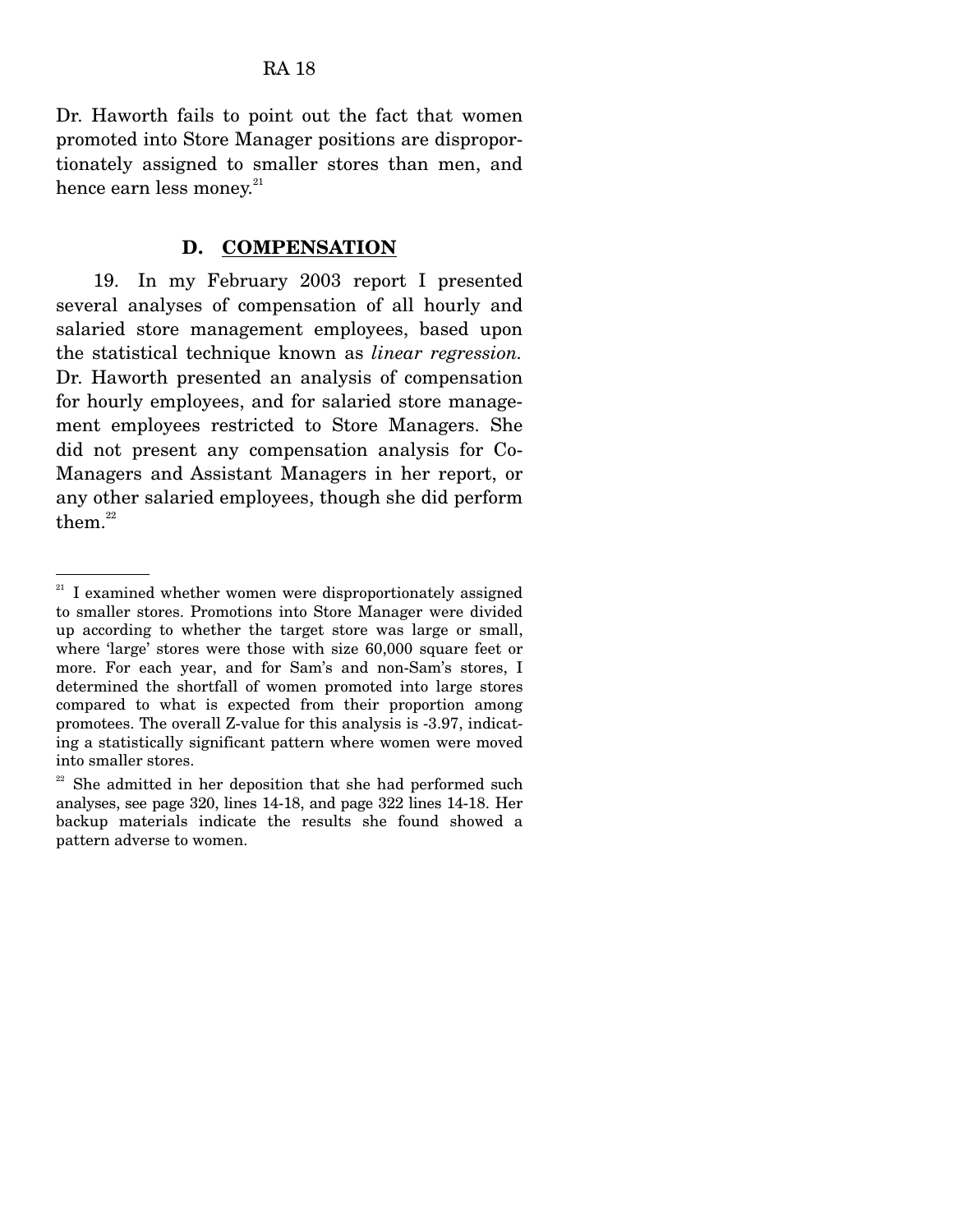20. Dr. Haworth also used linear regression analysis to do her compensation studies, but used a different model than I did. She claims that her studies "properly model the decision process"<sup>23</sup>. She cites deposition testimony, the Store Manager Survey, and certain statistical tests as the basis for her conclusions.

#### **Compensation for Hourly Employees**

 21. Dr. Haworth incorrectly decided it is necessary to divide the hourly employees into about  $7500^{24}$ separate subunits and do separate regressions for each subunit. Moreover, she improperly includes certain explanatory variables in her regressions that are either tainted, or not considered by Wal-Mart in setting pay rates. Accordingly, her analysis is inaccurate and unreliable. The following paragraphs describe the defects in her analysis in more detail.

 22. She ended up with such a large number of separate regressions by first dividing employees by store, then further dividing them by whether they held grocery or non-grocery jobs, then further dividing the non-grocery jobs into the six specialty

<sup>23</sup> Haworth report, page 104. Declaration at 132:19.

<sup>&</sup>lt;sup>24</sup> The total number of sub-units for which she attempted regressions is 7691, based on her supplemental results contained on the CD she turned over at her deposition. Also, see page 172 lines 15 through page 173 line 9 of her deposition.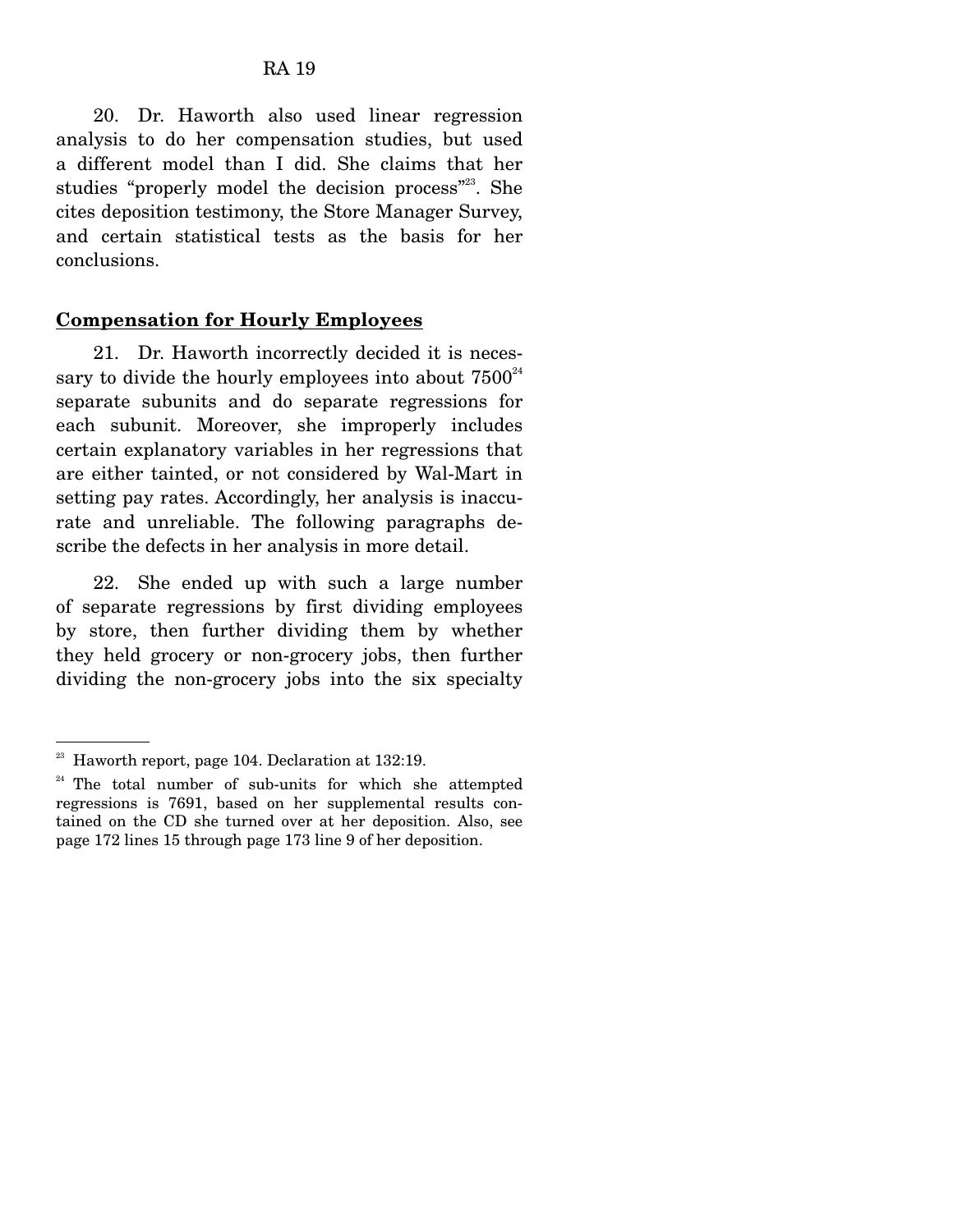$divisions<sup>25</sup>$  and the remaining non-grocery jobs. In many stores, her analysis separates employees into eight subunits within a store<sup>26</sup>. There is no basis in Wal-Mart policy, or statistical justification for the extreme disaggregation of the data used by Dr. Haworth. The consequence of her disaggregation is to reduce the number of employees analyzed in each regression to a small group, sometimes as low as 20-30 employees.27 In many cases there are so few employees in a subunit that the regression for this group could not be run.

#### **Overly Disaggregated Analysis, Stores**

 23. Dr. Haworth ignores established, documented company wide policy controlling much of the compensation process, and contradicting her methodology. She cites Store Manager discretion<sup>28</sup> in setting pay rates as an important reason for her decision to do separate store regressions. In fact, Store Managers are constrained in the amount of discretion they have in setting pay rates. Wal-Mart's company wide Field Associate Compensation Guidelines indicate several

 $25$  Haworth deposition, page 196, lines 10-25.

<sup>&</sup>lt;sup>26</sup> For example, in SuperCenter stores, Dr. Haworth would separate employees into grocery, non-grocery, and 6 specialty division jobs.

<sup>27</sup> Haworth deposition, page 188-191.

<sup>&</sup>lt;sup>28</sup> See page 41 of her report. Declaration at  $92:16-93:2$ . On page 47, she says, "Because pay rates for hourly employees at Walmart and SC etc. are generally established by Store Mgrs etc."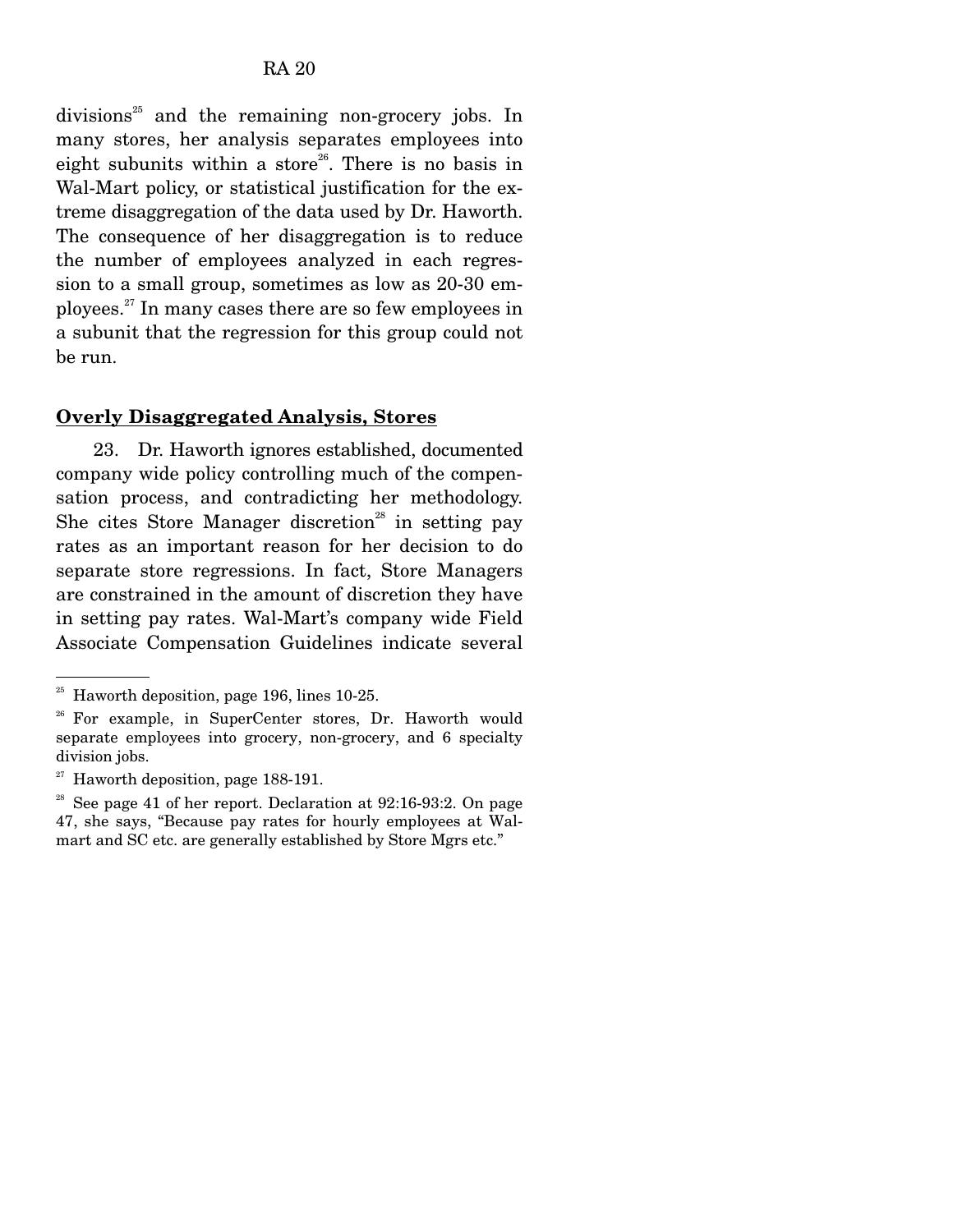aspects of salary setting and job assignment which require approval at the District and/or Regional Manager level. The Compensation Guidelines state that "the Store Manager needs to have the flexibility to address ... differences<sup>"29</sup> among employees in setting pay rates. However, these Guidelines list several ways in which the Store Manager is constrained in their discretion:

- a. "Exceptions to these guidelines will be reported every pay period in the Payroll Exception Report, which will roll up to the Distinct Manager and Regional Vice President."<sup>30</sup>
- b. "The People Group and your Regional People manager will act as consultants to ensure consistency in the program's administration and to provide compensation standards for hiring, evaluating and awarding pay increases."<sup>31</sup>
- c. "A facility's pay structure is based on local competitive pay rates of comparable jobs, and established in conjunction with the District Manager, Regional Vice President, and Regional People Manager."<sup>32</sup>

<sup>29</sup> Field Associate Compensation Guidelines, WMHO000676. The Guidelines are attached as Ex. 2

<sup>30</sup> Field Associate Compensation Guidelines, WMHO000676.

<sup>&</sup>lt;sup>31</sup> Field Associate Compensation Guidelines, WMHO000676.

<sup>32</sup> Field Associate Compensation Guidelines, WMHO000677.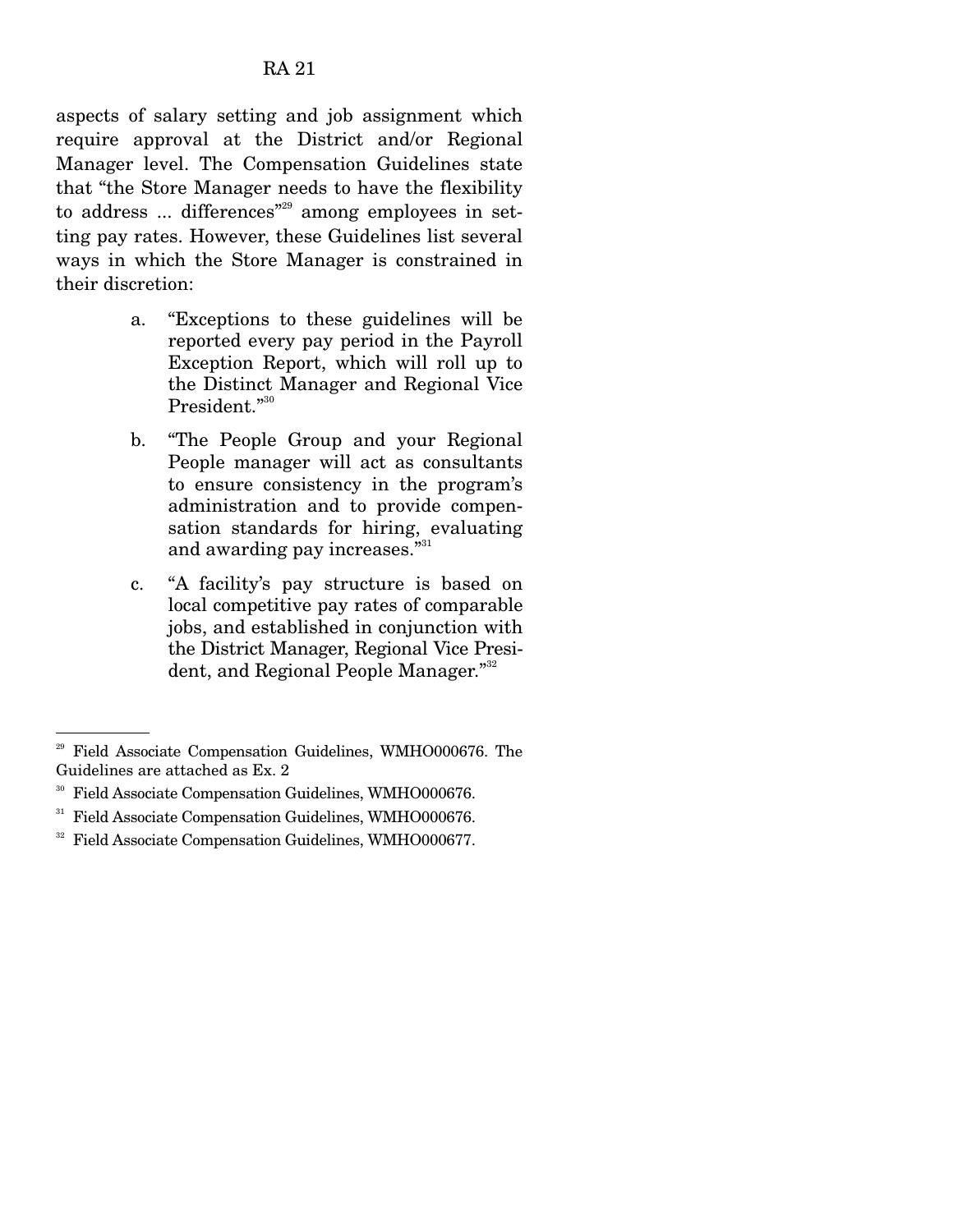- d. In setting the starting rate for new hires, "... any increase above 6% of the Starting Rate requires District Manager or Specialty Group Regional Manager approval."<sup>33</sup>
- e. " ... all associates' pay levels should be reviewed and any pay inequities caused by the Start Rate adjustments should be identified and discussed with your District Manager."<sup>34</sup>
- f. A national pay structure specifies a \$0.25 per hour gap between Start Rates in consecutive pay classes (i.e. pay class 1 to 2, pay class 2 to 3, etc.)<sup>35</sup>

 24. Moreover, store management employees frequently change stores, districts and even regions.<sup>36</sup> These personnel decisions made by Wal-Mart reflect control exerted above the Store Manager level, further indicating that stores are not isolated from each other. By doing separate regressions for every store

<sup>&</sup>lt;sup>33</sup> Field Associate Compensation Guidelines, WMHO000678. I found that during the period May 1999 through April 2000 (the one year period following the effective date of these Guidelines) approximately 90% of the stores had at least one instance where there was a new hire paid at least 6% above the *s*tarting rate in that store for the pay class into which the employee was hired. Moreover, I found that approximately 40% of all hires were initially paid at least 6% above the starting rate in that store for the pay class into which the employee was hired.

<sup>34</sup> Field Associate Compensation Guidelines, WMHO000687.

<sup>35</sup> WMHO205186

<sup>36</sup> See Table 16 and 17 of Drogin February 2003 report.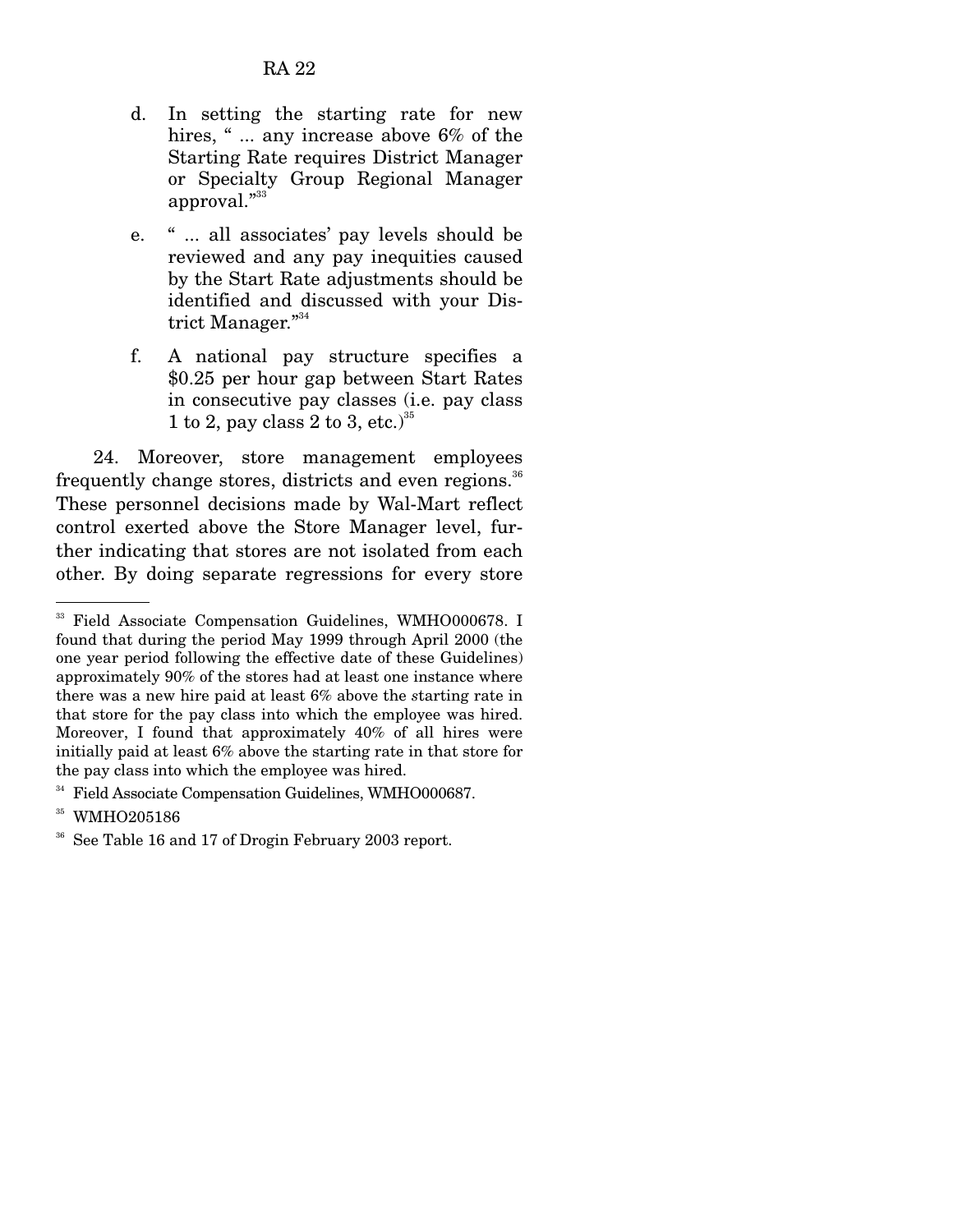subunit, Dr. Haworth fails to capture the effect of District, Regional, and company wide control over the compensation process.

### **Overly Disaggregated Analysis, Subunits within Store**

 25. Dr. Haworth claims each store contains too broad of a group of employees for making meaningful comparisons. So, she divides each store into as many as eight subunits for separate analysis (i.e. grocery, non-grocery, and the six specialty divisions. Her disaggregating of each store into sub-groups is not justified by any written Wal-Mart policy, nor did she conduct any statistical analyses to justify her assertions that the subunits she defines within a store have different "pay structures".<sup>37</sup>

 26. Dr. Haworth admitted at her deposition that Wal-Mart guidelines do not mention department as a factor to consider in setting pay rates.<sup>38</sup> Wal-Mart's Field Associate Compensation Guidelines indicate how starting pay rates, and increases thereafter, are to be set for hourly jobs, and make no distinction between department or divisions. Thus, according to company wide Wal-Mart policy expressed in its Field Associate Compensation Guidelines, there is no

 $37$  The Chow tests she incorrectly claims justify her disaggregation of employees by store, were never applied to tests for differences between subunits within stores.

<sup>38</sup> Page 81, line 14 through page 82, line 8, and pages 201-203 of Haworth deposition.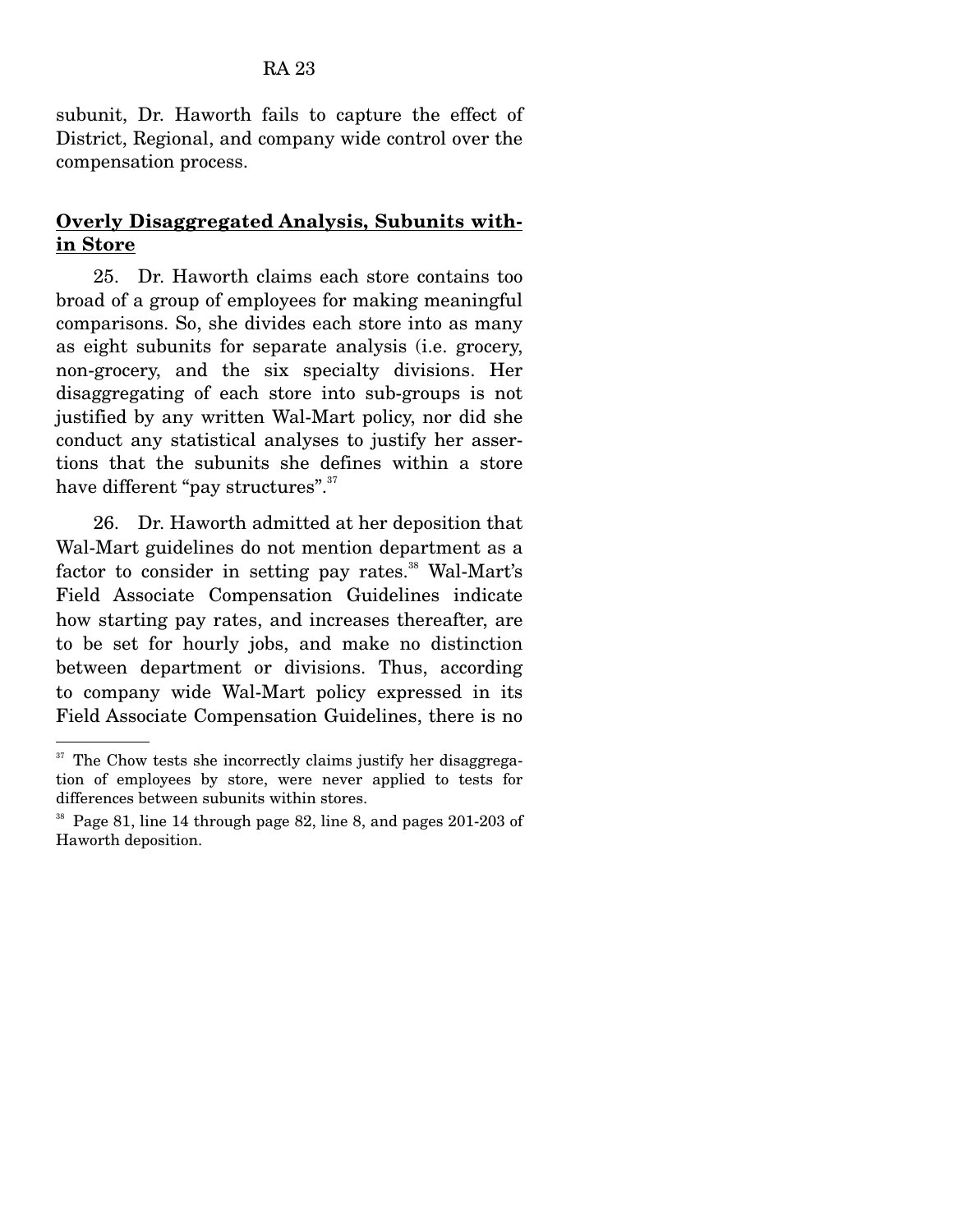separate "pay structure" for grocery, non-grocery, and each of the six specialty divisions.

 27. There is a great deal of movement between departments<sup>39</sup> in a store, indicating that Dr. Haworth's departmental subunits in a store do not have isolated decision making structures. Dr. Haworth testified at her deposition that it is ultimately the Store Manager's decision to reassign employees between departments.<sup>40</sup>

 28. Dr. Haworth's disaggregating of stores into subunits within the store, and doing separate analysis for each sub-group, makes it impossible to identify important gender patterns that may occur in a store. For example, if men and women are disproportionately assigned to different departments, which are in separate sub-groups in Dr. Haworth's analysis, then the pay rates for these men and women would never be included in the same regression, and therefore never compared.

#### **Store Manager Survey Improper and Unreliable**

 29. Dr. Haworth relies extensively on the manager survey<sup>41</sup> to justify her method of disaggregating

<sup>39</sup> Haworth report, page 16, Declaration at 48:5-7.

<sup>40</sup> Haworth deposition, page 95, lines 14-17.

 $41$  See Haworth report at the top of page 42, and page 45, Declaration at 93:4-99:4, "The above description of the decisionmaking process makes it clear that there are multiple compensation structures and decision-making processes for hourly (Continued on following page)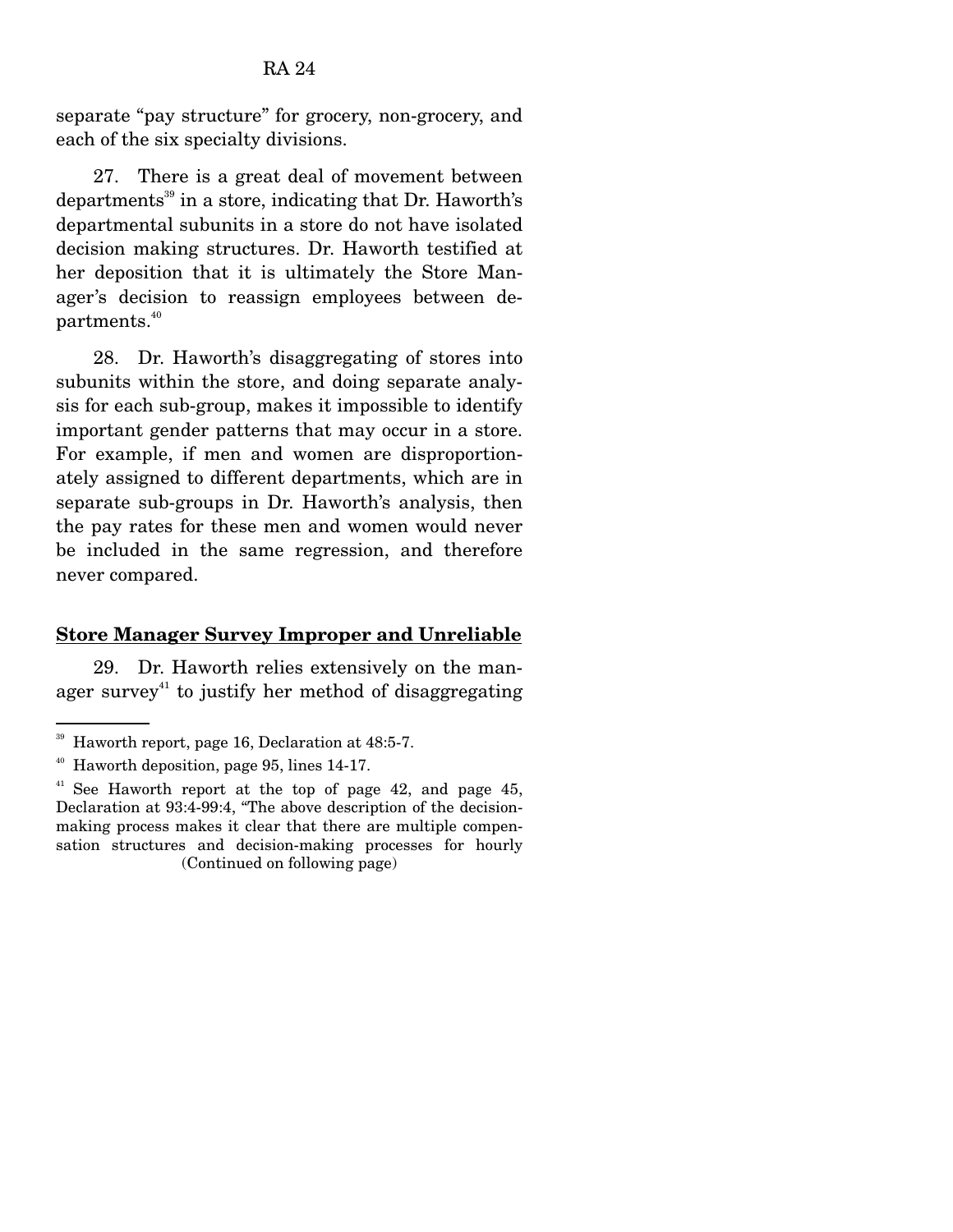employees and variable selection in regression model, despite admitting that the methodology of the survey violates accepted scientific standards, and was conducted in a manner contrary to her recommendations. Moreover, she acknowledged that having attorneys conduct the survey is considered to be biased and unreliable by courts and the scientific community. At her deposition she was asked, "Do you consider this survey as designed and as implemented to be a scientifically acceptable survey?" $42$  She answered: "I don't know enough about the survey, and I'm also not a survey expert. I don't know enough about the survey and the way it was administered to be able to reach a judgment on whether it's a scientifically sound survey."43 However, Dr. Haworth and her staff were deeply involved in the design of the survey and made recommendations on how it should be implemented.44 She knew the survey was conducted by attorneys in this litigation,<sup>45</sup> although she advised the lawyers for Wal-Mart that having the attorneys conduct surveys was not a good idea,<sup> $46$ </sup> "[b]ecause

employees of Div 1 etc." Also, page 40: (Declaration at 85:20-  $86:2$ ) " ... we must account for the factors used by decision makers at Wal-Mart to set salary levels and we must account for the different compensation decision-making processes found throughout the company."

<sup>42</sup> Haworth deposition, page 288, lines 9-13.

<sup>&</sup>lt;sup>43</sup> Haworth deposition, page 288, lines 21-25.

<sup>&</sup>lt;sup>44</sup> Haworth deposition, pages 267-274.

<sup>&</sup>lt;sup>45</sup> Haworth deposition, page 251, lines 7-25.

 $46$  Haworth deposition page 254, lines 3-7.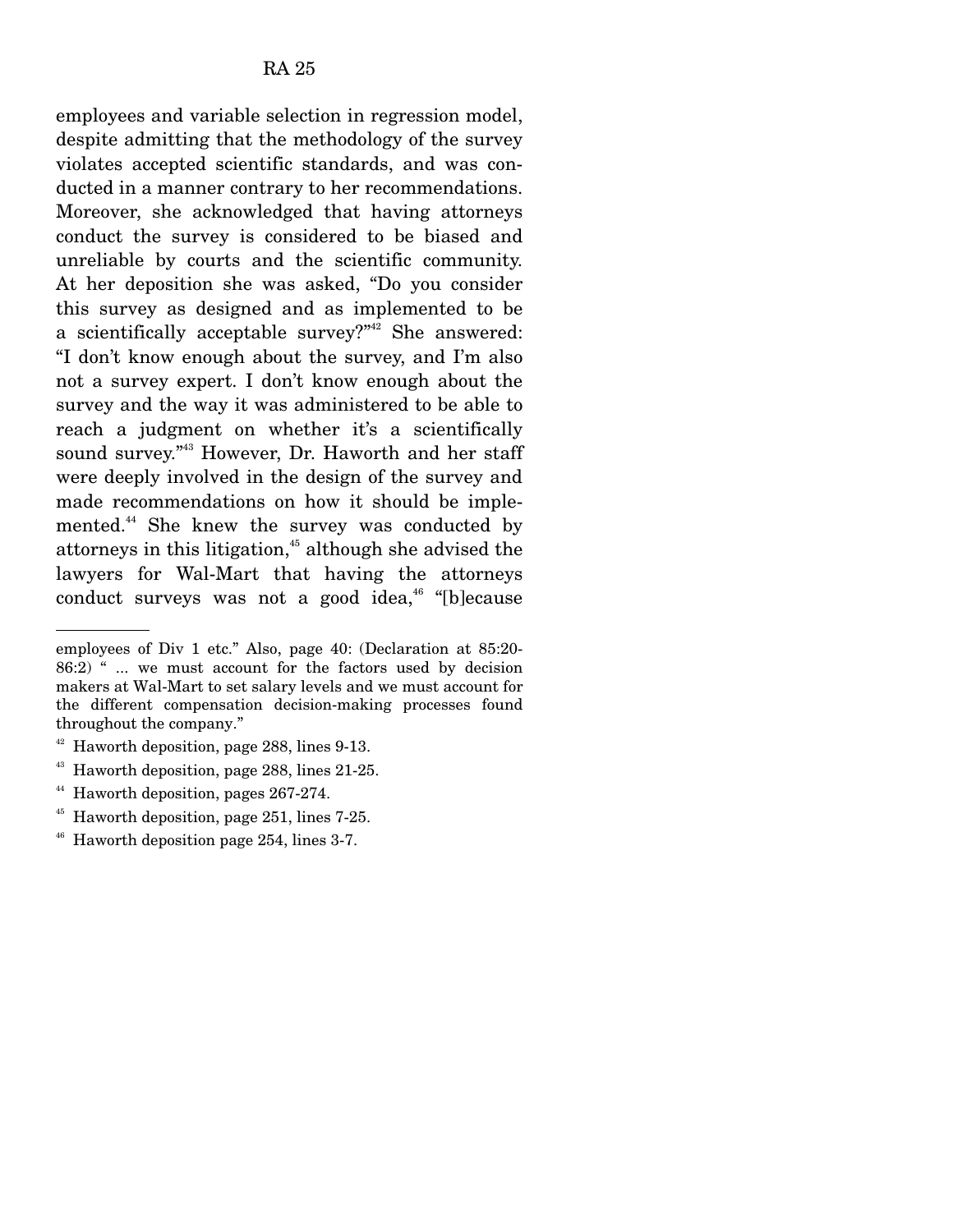typically it's difficult for an attorney to collect information in a neutral environment so that they truly get a neutral set of information back."47

 30. Dr. Haworth testified at her deposition that she was aware that the survey violated important principles in survey design listed in the "Reference Manual on Scientific Evidence"48, which she admitted is an authoritative treatise on scientific evidence in her deposition<sup>49</sup>, and cites in her report.<sup>50</sup>

 31. In explaining how she developed her regression models, and determined which variables to include in those models, Dr. Haworth states:

"Second, we need to gain an understanding of the factors that the decision-makers rely upon when determining the pay rates for hourly employees. With the answers to these questions, the researcher is able to construct a statistical model that reflects the actual decision-making process as closely as possi $ble.^{"51}$ 

<sup>47</sup> Haworth deposition, page 254, lines 14-17.

<sup>48</sup> Reference Manual on Scientific Evidence, 2nd ed, West Group, 2000, page 237-238, and Haworth deposition page 291, lines 1- 16.

<sup>49</sup> Haworth deposition, page 290, lines 20-21.

<sup>50</sup> Haworth report, page 109, footnote 241. This citation is not included in her Declaration.

 $51$  Haworth report, page 41, Declaration at 92:12-15..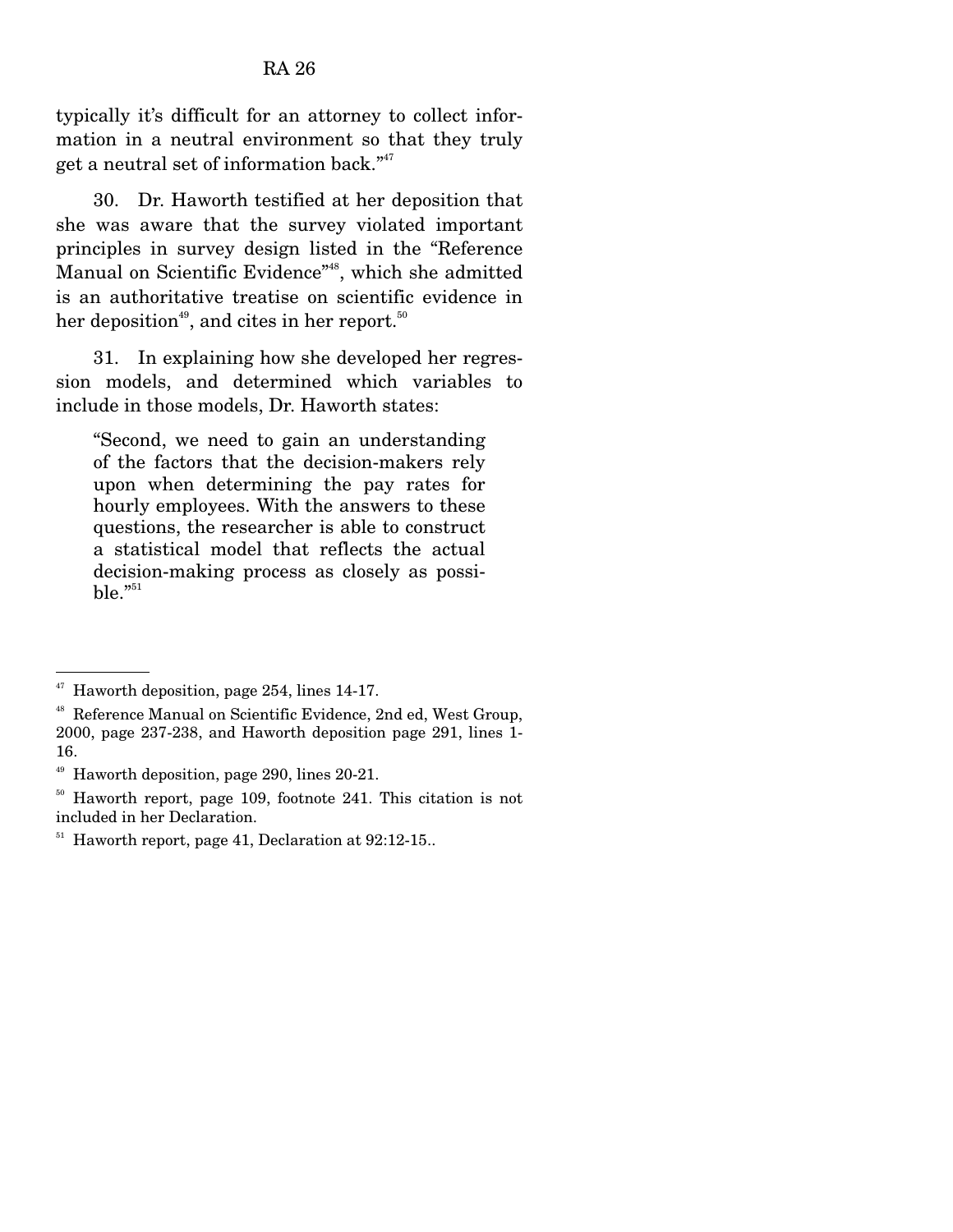She claims to rely on the store manager survey "to gain an understanding of the factors that the decision-makers rely upon when determining the pay rates for hourly employees." However, Dr. Haworth fails to point out the most important single factor, cited by more store managers than any other factor as playing a role in determining starting hourly pay. The most frequently cited factor was: "The minimum pay established for the job classification by Wal-Mart's pay guidelines."<sup>52</sup> This same factor was also cited most often as being relied upon by store managers in setting promotional pay increases. Thus, company wide pay guidelines were found to be the most important factor that store managers rely upon in setting pay rates and pay increases. This fact is never pointed out in Dr. Haworth's report<sup>53</sup>, and

 $52$  Haworth report, Appendix C-7, (appendix C-16 to her Declaration) and Haworth deposition page 276, lines 9-17. The second most frequently cited factor that Store Managers said they took into account in determining starting pay rates was the "Starting rate in the department in the store at the time the offer is made." This factor is 'nonsensical' because there is no starting pay for a department. The Field Compensation Guidelines indicate there is a starting pay rate for each pay class, regardless of the department. Dr. Haworth agreed that there is no starting pay for a department at her deposition (see page 202 line 10 to page 203 line 3, and page 295 line 19 through page 296 line 8).

<sup>&</sup>lt;sup>53</sup> On pages 42-44 of her report, (Declaration 93-98) Dr. Haworth lists the factors included in the manager survey, but does not give the percentages of managers who said they relied on each factor, and she could not give any rationale for how the factors were ordered on the 3 page list, as stated on page 275 of her deposition. The most important factor, "The minimum pay (Continued on following page)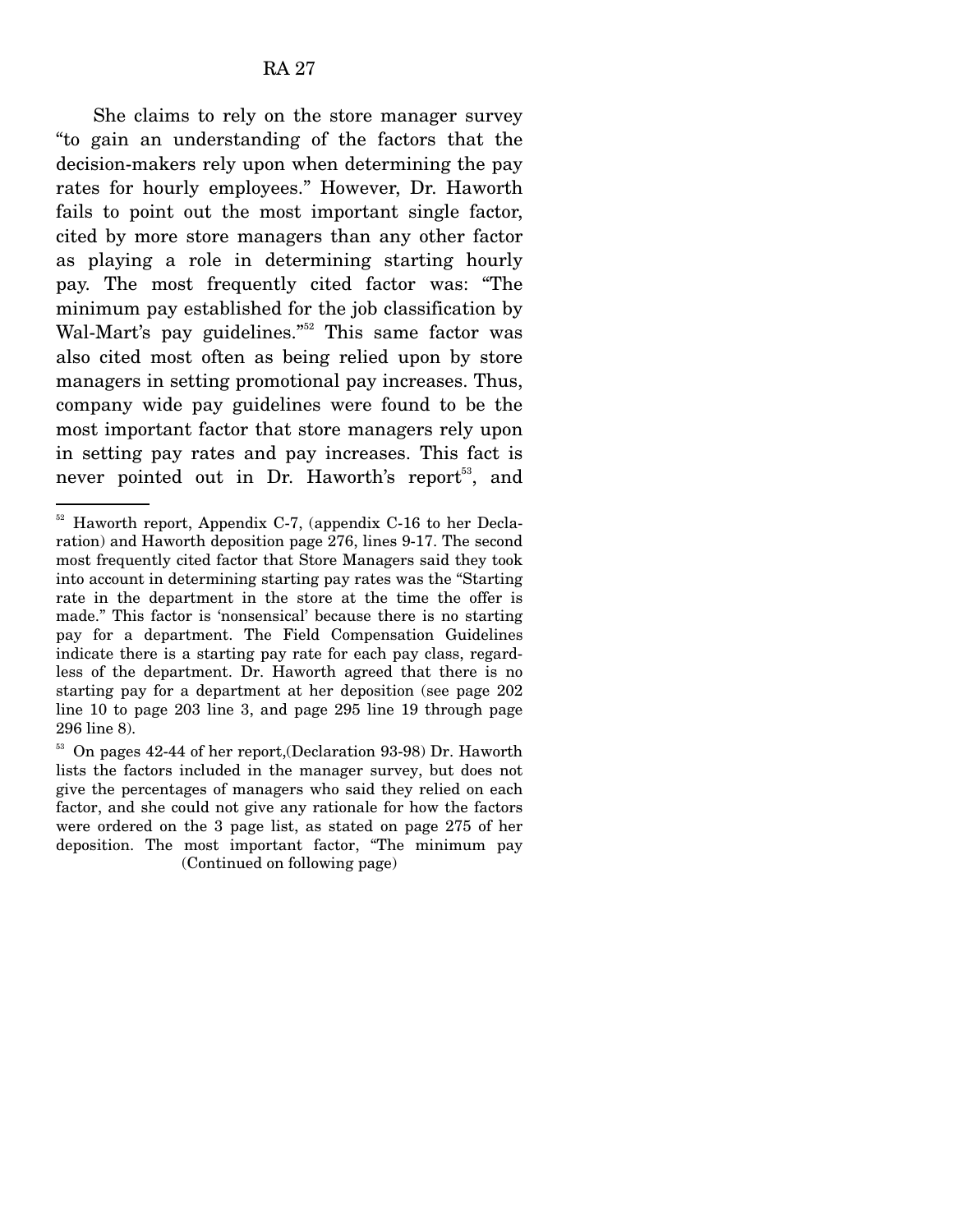indeed, contradicts her interpretation that all store subunits operate with different pay structures and decision making processes. Although the store manager survey suffers from serious defects as described in the previous paragraphs, Dr. Haworth's misinterpretation of the results of this survey undermine the justification she gives for her highly disaggregated models.

#### **Improperly Excludes Hourly Department Heads**

 32. Dr. Haworth has inexplicably excluded all employees holding hourly Department  $Head<sup>54</sup>$  positions from her compensation regressions for hourly employees. Department Heads are among the highest paid hourly employees at Wal-Mart. Dr. Haworth's exclusion of approximately 60,000 hourly employees from her analysis appears to be an error. She never mentioned this exclusion in her report or at her deposition, she never criticized my compensation analysis for including these hourly employees, and there is no reason Department Heads should be excluded. This apparent error in her analysis was discovered through examination of her backup materials that included her computer programs and the raw data files used as input for those programs. //

established for the job classification by Wal-Mart's pay guidelines" is listed last on page 44 of her report, and in her Declaration at 98.

 $54$  Department Heads are designated by job code = 101.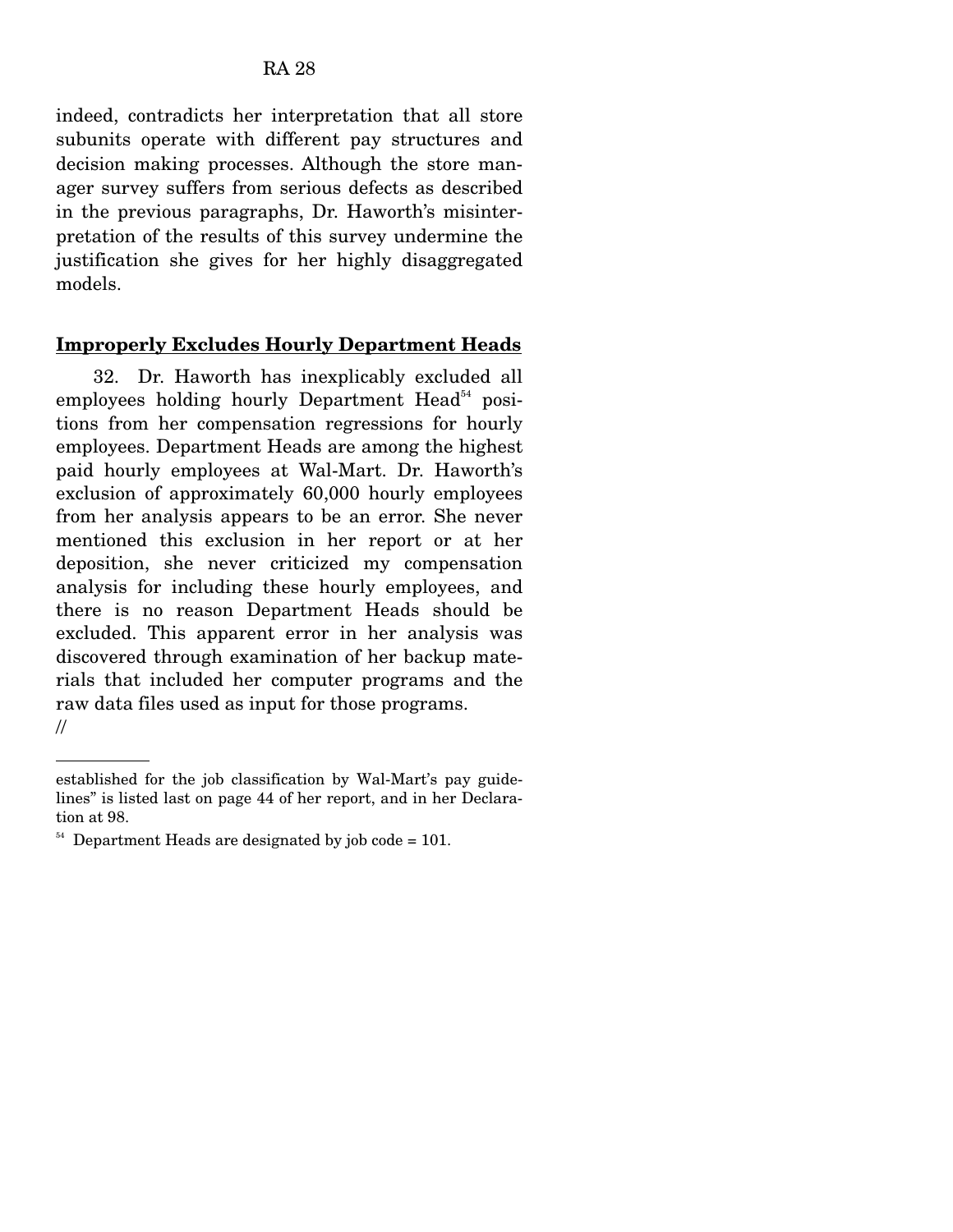33. Dr. Haworth constructed a variable 'mgrsalever', among others, for identifying employees she wished to exclude from her compensation regressions for hourly employees.<sup>55</sup> The programs used to run her hourly regression analyses include a statement which excludes any employee for whom the variable mgrsalever =1. Since Department Heads are identified by job code  $= 101$ , and every employee with job  $code = 101$  has the value mgrsalever=1 in her raw data files, it follows that every employee with job code = 101 is excluded by her programs. It appears that her variable mgrsalever was designed to restrict her regressions to employees who "had never been salaried employees during their employment at Wal-Mart" specified at lines 4-5 of page 47 of her report. See Declaration at 101:17-18. For example, there are a small number of employees as of October 2001 (the date Dr. Haworth used for measuring pay rates in her analysis) who were currently in hourly jobs, but who were previously in salary positions such as Store Manager, Co-Manager, or Assistant Manager. Inexplicably, Dr. Haworth sought to exclude such employees, and set the variable mgrsalever =1 for these former salaried employees. Unlike Department Heads, other employees holding hourly supervisor jobs such as Support Manager (1050), CSM (510) and Lead (910) all have mgrsalever =0, and are included in Dr.

These programs are contained on a CD provided at her April 21, 2003 deposition.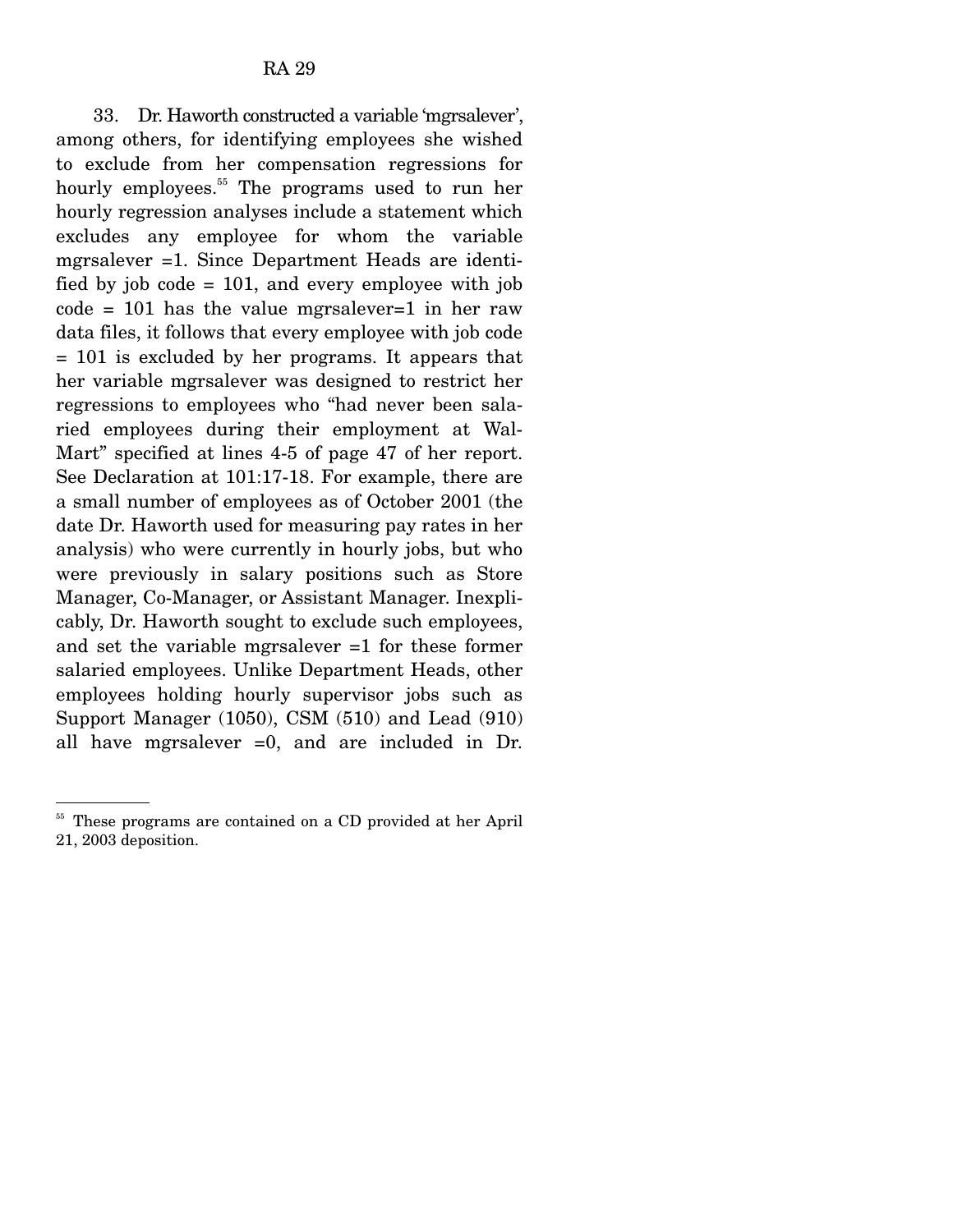Haworth's regressions of hourly employees (unless excluded for some other reason).

 34. If Dr. Haworth intended to include Department Heads in her hourly regressions, but excluded them, then her results are incorrect. On the other hand, if she intended to exclude them, her analysis is not probative. There are an average of about 30 Department Heads per store, and they account for approximately 13% of the hourly employees. As I pointed out in my February report<sup> $56$ </sup>, women earned about \$1800 less than men during 2001, among fulltime Department Heads working over 45 weeks. Accordingly, presenting an analysis of compensation for hourly employees excluding Department Heads without giving any explanation is practically useless. After my rebuttal report was served and my second deposition taken, Dr. Haworth, in her Declaration at 101 n. 134, asserts that she has performed "alternative" regressions that purport to correct this error. I have not been provided any back-up material from which I could assess this assertion.

## **Arbitrarily Excludes Many Employees from Regressions**

 35. Aside from Dr. Haworth's exclusion of Department Heads, she also excludes employees from her analysis based upon her use of arbitrary and unexplained restrictions. For example, she has excluded

<sup>56</sup> Drogin report, Table 10.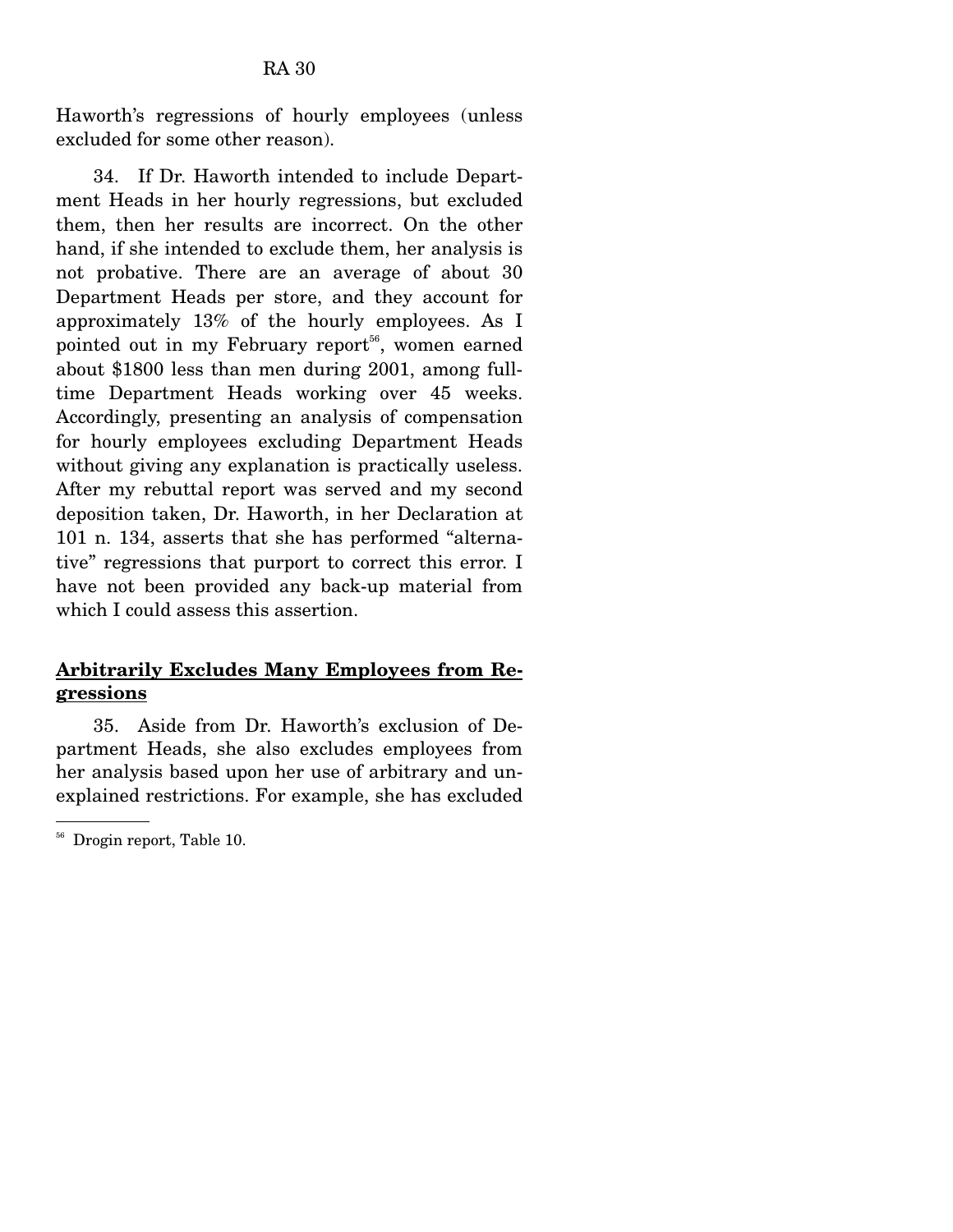employees from her analysis of hourly employee pay rates if they have ever been demoted while working at Wal-Mart, or had ever been salaried employees during their employment at Wal-Mart.

#### **Improperly Includes Tainted Variables**

 36. Dr. Haworth includes several tainted variables in her compensation analysis that have the effect of masking gender disparities in pay rates. Dr. Haworth has written in a law review article $57$  that it is inappropriate to include variables in a model when the values of the variable itself may be influenced by employer discrimination. However, she has included several such variables in her models.

> a. The gender distribution among departments is far from being a random distribution.<sup>58</sup> This uneven distribution originates at time of hire $59$  as a result of Wal-Marts' uneven gender assignment to initial department. The initial hire

<sup>57</sup> Notre Dame Lawyer, vol 54:633, on page 656. Ex. 3. Also, see the article "Advanced Statistical Techniques – Compensation Analysis", page 8,  $2<sup>nd</sup>$  paragraph from bottom. This page is designated as WMHO1234022 in this litigation. Ex. 4

<sup>58</sup> For example, see Table 14 on page 21 of my February report.

<sup>&</sup>lt;sup>59</sup> I analyzed the assignment of new hires to departments, and found that women were disproportionately assigned at hire into the 10 departments with the highest percent female, and found the disparity to be highly significant  $(Z=125.59)$ . This analysis was conducted on all hires at Wal-Mart, using the department at the time of hire, store, year of hire, starting status (pt or ft).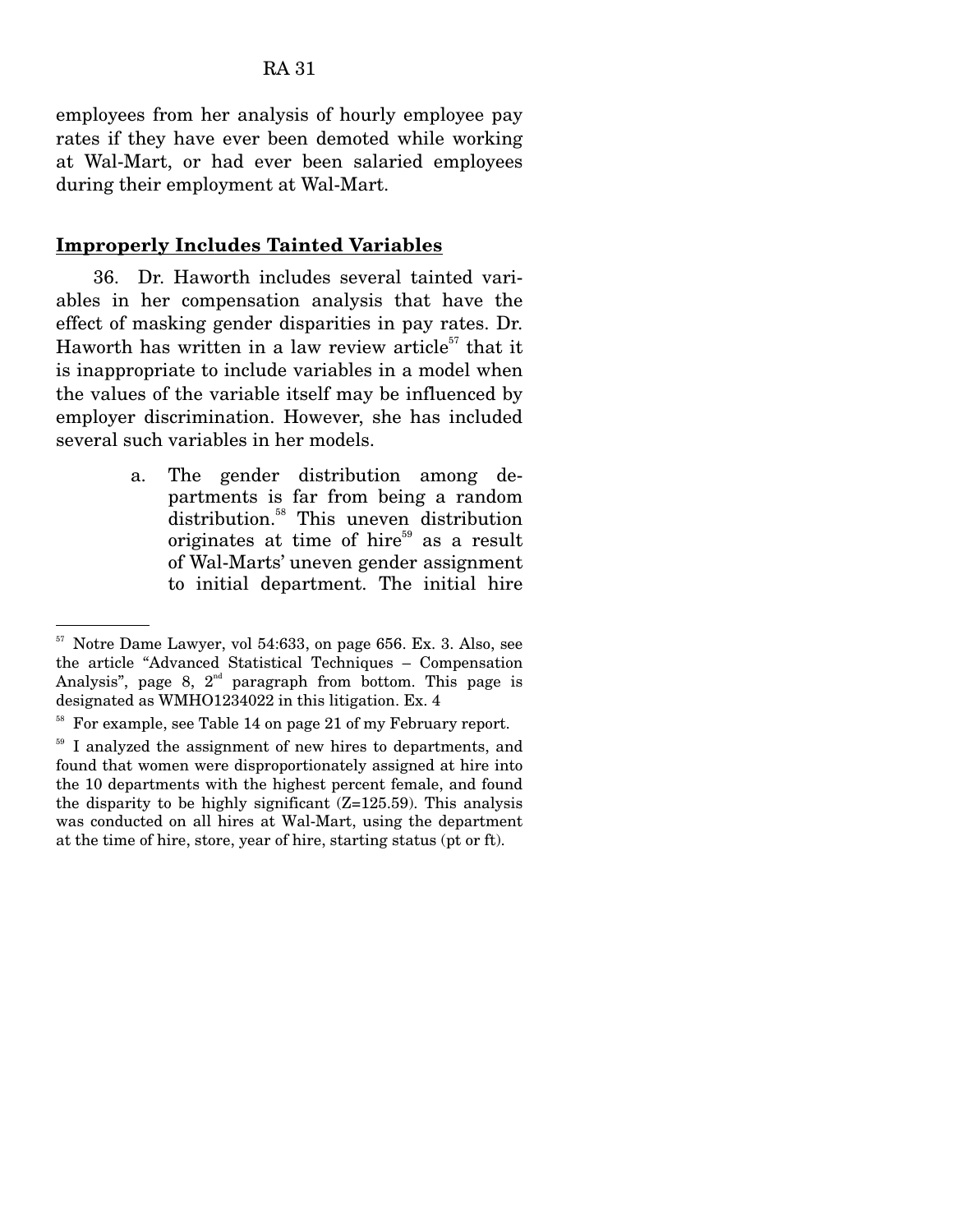separation by gender is re-enforced by the job posting system, where women are significantly less likely to be promoted into the highly male departments, and significantly more likely to be promoted into the highly female departments $60$ .

- b. Starting pay rate is another tainted variable Dr. Haworth includes in her analysis. Table 15 on page 23 of my February 2003 report indicates that women are paid less than men at time of hire. That table shows women hired in 1996 were paid between 20 and 40 cents less per hour than men hired in the same job, on the average, for the jobs with the most hires. I have performed a more refined analysis of gender differences in starting pay rate, using Dr. Haworth's data file provided with her backup materials. My analysis shows that initial pay rates for women are less than men's, and this difference is statistically significant.<sup>61</sup>
- c. Dr. Haworth includes among her explanatory factors the variable "whether or not someone has ever worked in a

 $60$  See Tables 1a and 1b above.

 $61$  I compared the starting pay rates of men and women hired into hourly jobs, in the same store, in the same year, in the same starting pay group, and having the same first status (pt/ft), based on Dr. Haworth's raw data file of hourly employees active or on leave as of October 2001. The disparity for this comparison has a Z-value of -71.63, indicating a high degree of statistical significance for the shortfall in female starting pay rates.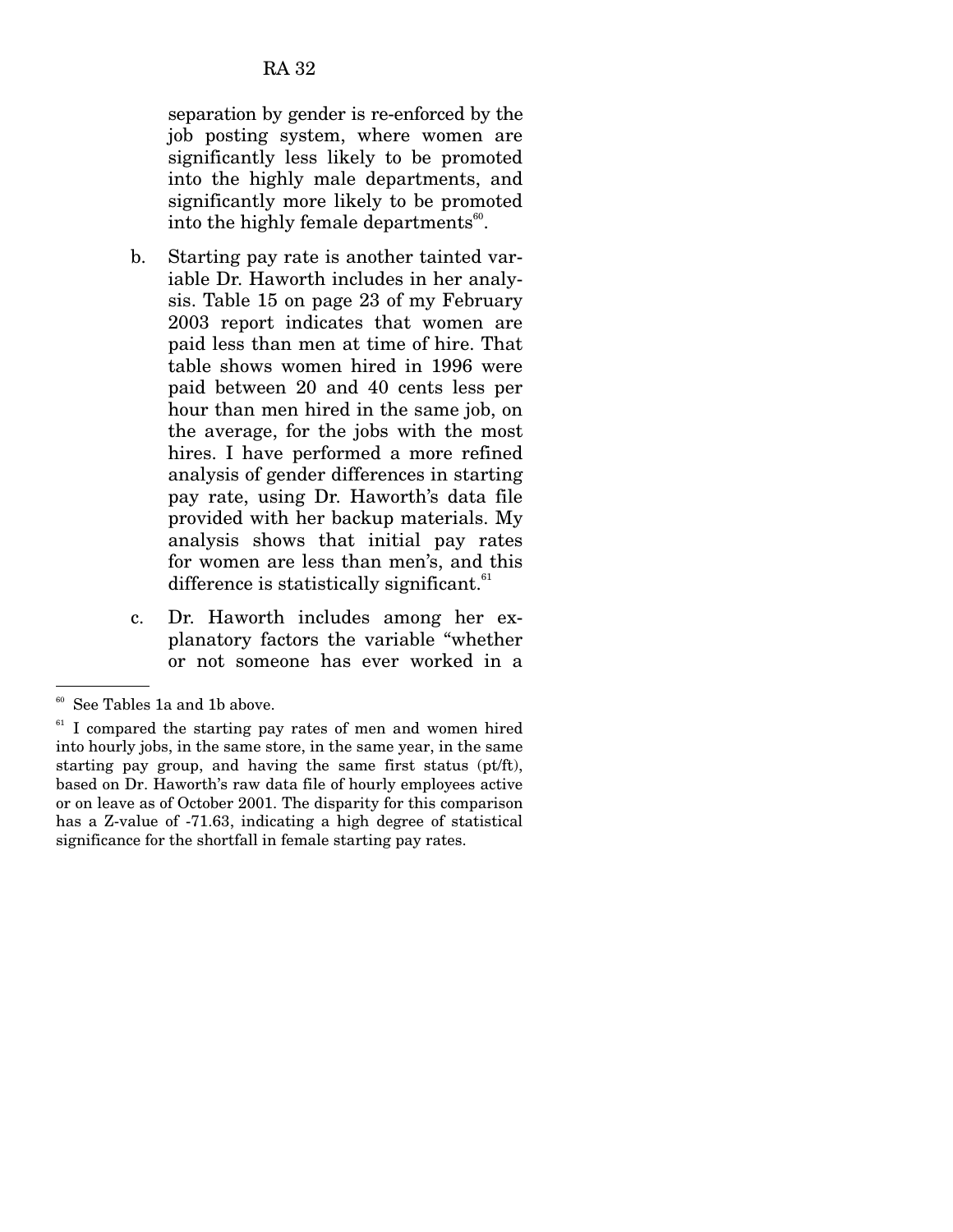grocery division". Again, this variable reflects uneven assignment of males to grocery departments, compared to women. $62$ 

d. Dr. Haworth includes the variable "whether someone was promoted in the past year" in her regressions, but gives no explanation or justification for including this variable. In fact, this is another improperly included tainted variable, since the promotion discrimination is an important issue in the case and my February 2003 report presents several results indicating that the promotion decisions at Wal-Mart have significant adverse impact on women.

## **Variables Included in Regressions Without Justification or Explanation**

37. Aside from the tainted variables, there are several other variables that Dr. Haworth included in her regression model for which no explanation or justification is presented. These include:

> Whether or not someone has changed stores at any time during their career;

 $62$  I compared the percent of men to the percent of women who have ever held a grocery job among those included in Dr. Haworth's raw data file of hourly employees active or on leave as of October 2001. The analysis controls for year of hire, and first store, and results in a Z-value of -71.36, indicating a high degree of statistical significance for the pattern that the percent of women who were "ever grocery" is less than the percent for men, based on Dr. Haworth's raw data.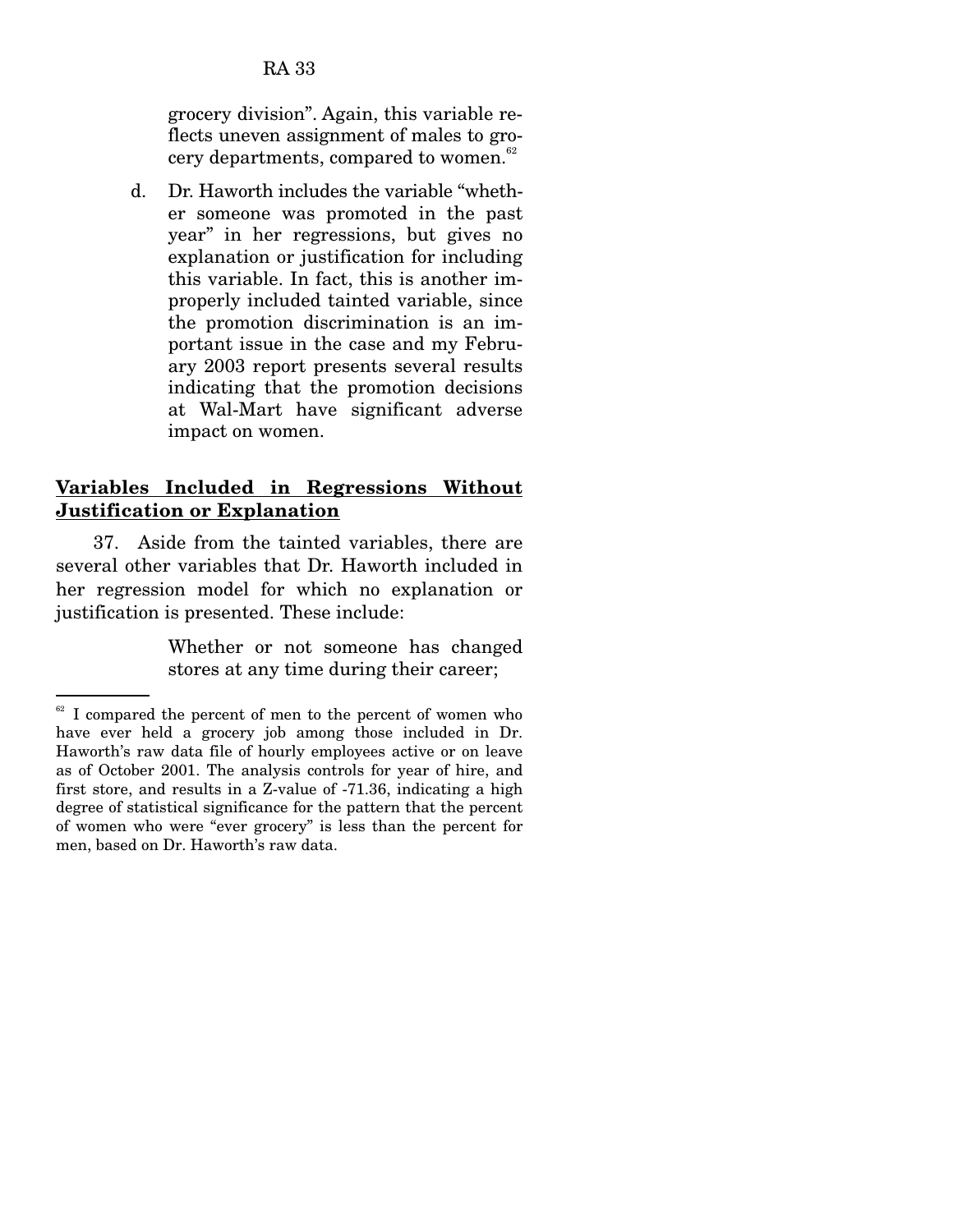Whether or not someone was hired as part-time or full-time;

Whether or not someone's job code is one of the Sales Associate job codes $^{63}$ ;

Interaction term between Sales Associate and department;

Whether or not someone ever received a premium for working night shifts;

Whether or not someone had ever held secondary job responsibilities;

First pay group;

Division.

## **Incorrect Application of Chow Test**

38. Dr. Haworth incorrectly applies statistical theory to perform her analysis. She refers to a statistical procedure known as the "Chow Test" to justify her decision to do separate regressions for every subunit of every store. $64$  The test is named after its author, Gregory C. Chow. His original article is attached as Ex. 4. In fact, the statistical theory on

<sup>&</sup>lt;sup>63</sup> It should be noted that indicators for each Job code are already included as separate variables.

 $64$  Page 47 of Haworth report, "A statistical test called a 'Chow' test allows us to determine whether there are statistically significant differences between stores with respect to their compensation structures. If the structural differences between stores are statistically significant, then there is also a statistical justification for conducting a separate regression analysis for each store."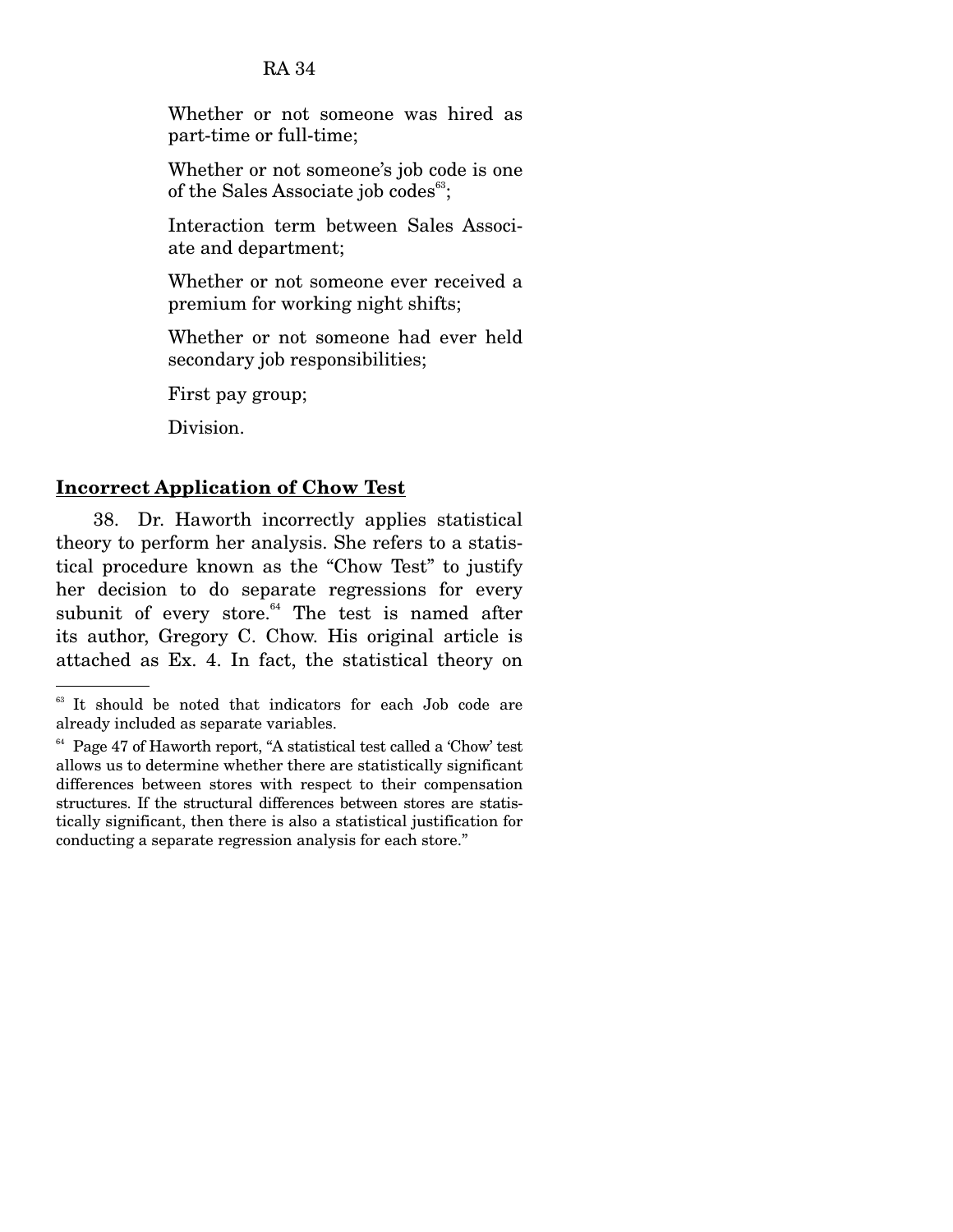which the Chow Test is based does not justify her conclusion that separate regressions must be run for every store sub-component.

- a. The statistically significant results from the Chow Test would indicate only that there might be at least one variable that is different in two or more stores. It does not imply that every variable in every store has a different relationship to pay rate. In fact, the method she employed tells her nothing about which stores or which factors might be different.<sup>65</sup> Dr. Haworth's regression implementation is equivalent to assuming that every factor in every store has a different relationship to pay rate. It could be, based on her variables, that only one store is different from other stores.
- b. Dr. Haworth did not perform any Chow Tests for studying whether her store sub groupings into each of the specialty divisions are appropriate.<sup>66</sup> At her deposition she claimed to have done Chow tests

<sup>65</sup> Haworth deposition, page 182, lines 15-22.

<sup>&</sup>lt;sup>66</sup> At her deposition she could not recall doing any Chow test for testing whether her models differed in any way among specialty departments, and was not certain whether she had done Chow tests, which would have led her to separate grocery and nongrocery. See page 180 lines 25 – page 181 line 4, and page 179 lines 8-19. After her deposition, I was provided with a new disk of data that purported to include grocery/non-grocery chow tests. The date of the output for this analysis indicates that it was done after her deposition.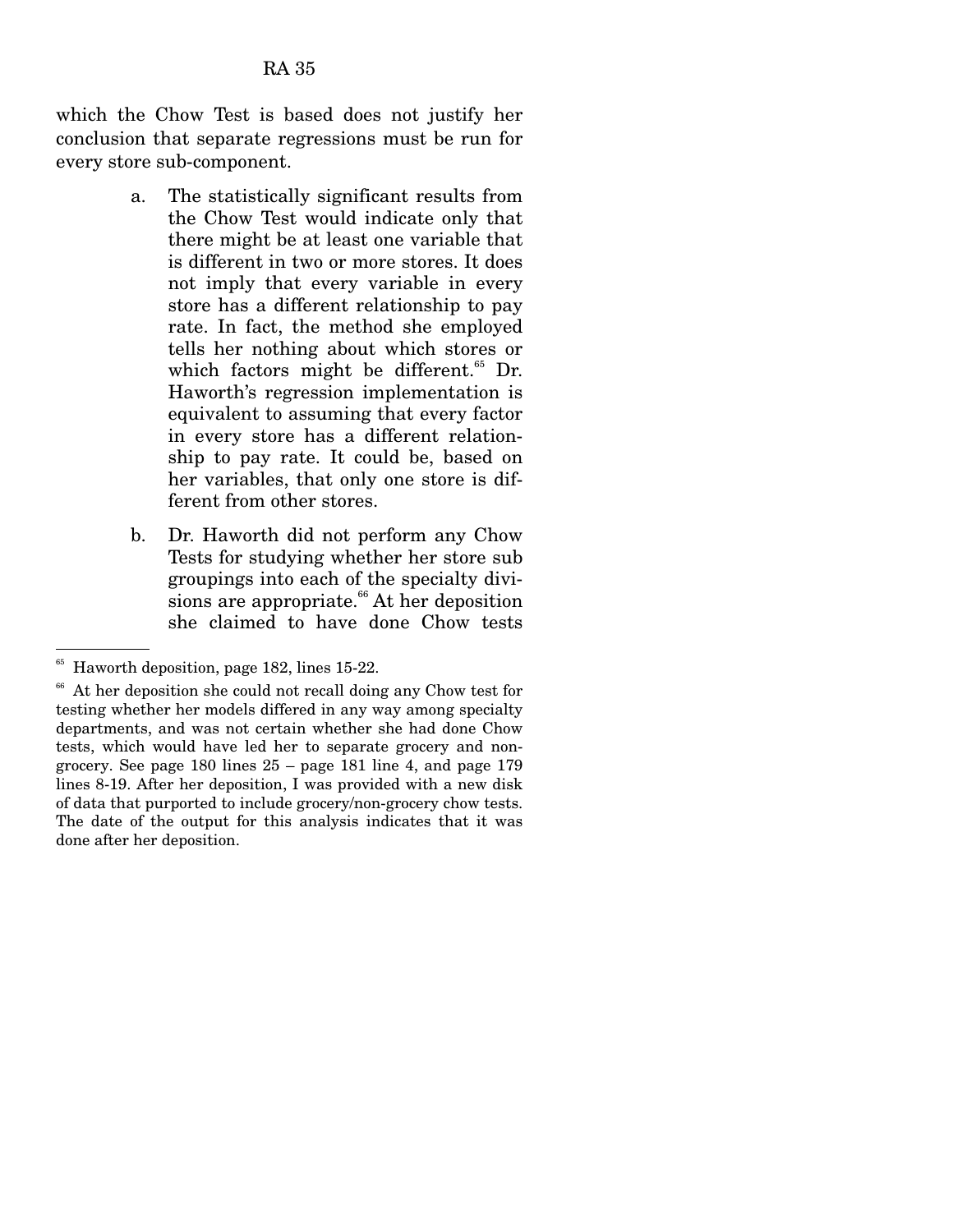comparing grocery and non-grocery subgroups, but these are not mentioned in her report, and they were not included in her backup materials.

#### **Fails to Re-Aggregate to Compute Overall Results**

39. As explained above, Dr. Haworth separates employees into approximately 7500 subunits, does a separate regression for each subunit, but never reports any measure of disparity resulting from reaggregating her subunits. This is contrary to principles she has espoused in other cases $e^{67}$  and articles $e^{68}$ , where she suggests computing an overall measure of disparity and its statistical significance when an analysis is done separately on independent subunits, as she has done with her regressions in this case. At her deposition, when asked " ... did you ever aggregate all the individual results to see if overall there was a statistically significant pattern against

 $^{67}$  For example, see "Affidavit of Joan Haworth", sworn on June 14, 1994, in Thomas v. Christopher, on page 3. Ex. 6 Also, see her report "Statistical and Economic Characteristics of Ingles Markets and Workforce " dated April 12, 1998, on page 8, and designated as WMHO1227076 in this litigation. Ex. 7.

See page 8 of Dr. Haworth's article "Economics and Statistics" in the Employment Environment", designated as WMHO1234043 in this litigation. Ex. 8.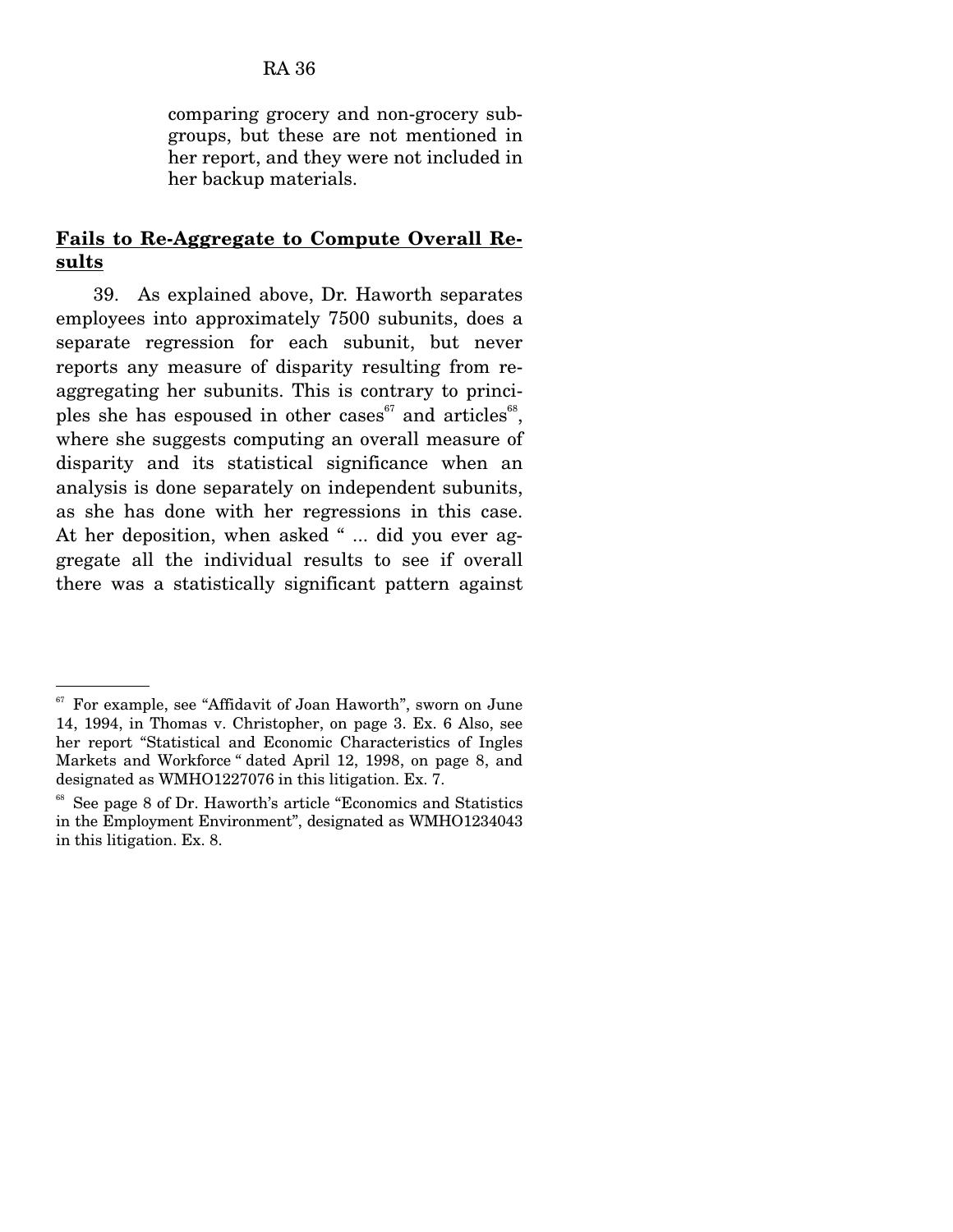women?", she responded "I don't know how to do that – other than to show you the patterns that are here. $169$ 

 40. In fact, it is a straightforward statistical exercise to obtain an overall measure of disparity and corresponding measure of statistical significance by properly reaggregating the results computed separately from each of the sub-groups Dr. Haworth has created. Since the subunits include disjoint groups of employees, it's possible to get a (weighted) average of the gender coefficients across the sub-groups. The calculation of the average<sup>70</sup> gender coefficient across Dr. Haworth's sub-groups results in an average pay shortfall of \$0.12 per hour for hourly employees. The t-value for this disparity is -7.22 indicating a statistically significant result, which would occur with less than 1 chance in 10 to the  $11<sup>th</sup>$  power by random fluctuation.

 41. Thus, the reaggregated results computed from Dr. Haworth's unjustified extreme disaggregating of hourly employees, and using her tainted and

 $69$  Haworth deposition, page 231, lines 19-24.

 $70$  The average gender coefficient is computed by taking the weighted average of the gender coefficients Dr. Haworth found in her individual sub-groups weighted by the number of women in the sub-group. This corresponds to the average dollars per hour women are paid less than men, after controlling for store, all the independent variables Dr. Haworth uses, and also all possible interactions between store and her independent variables. The calculation is made from the backup data files provided by Dr. Haworth, using her results for the model, which do not include starting pay rate as a variable.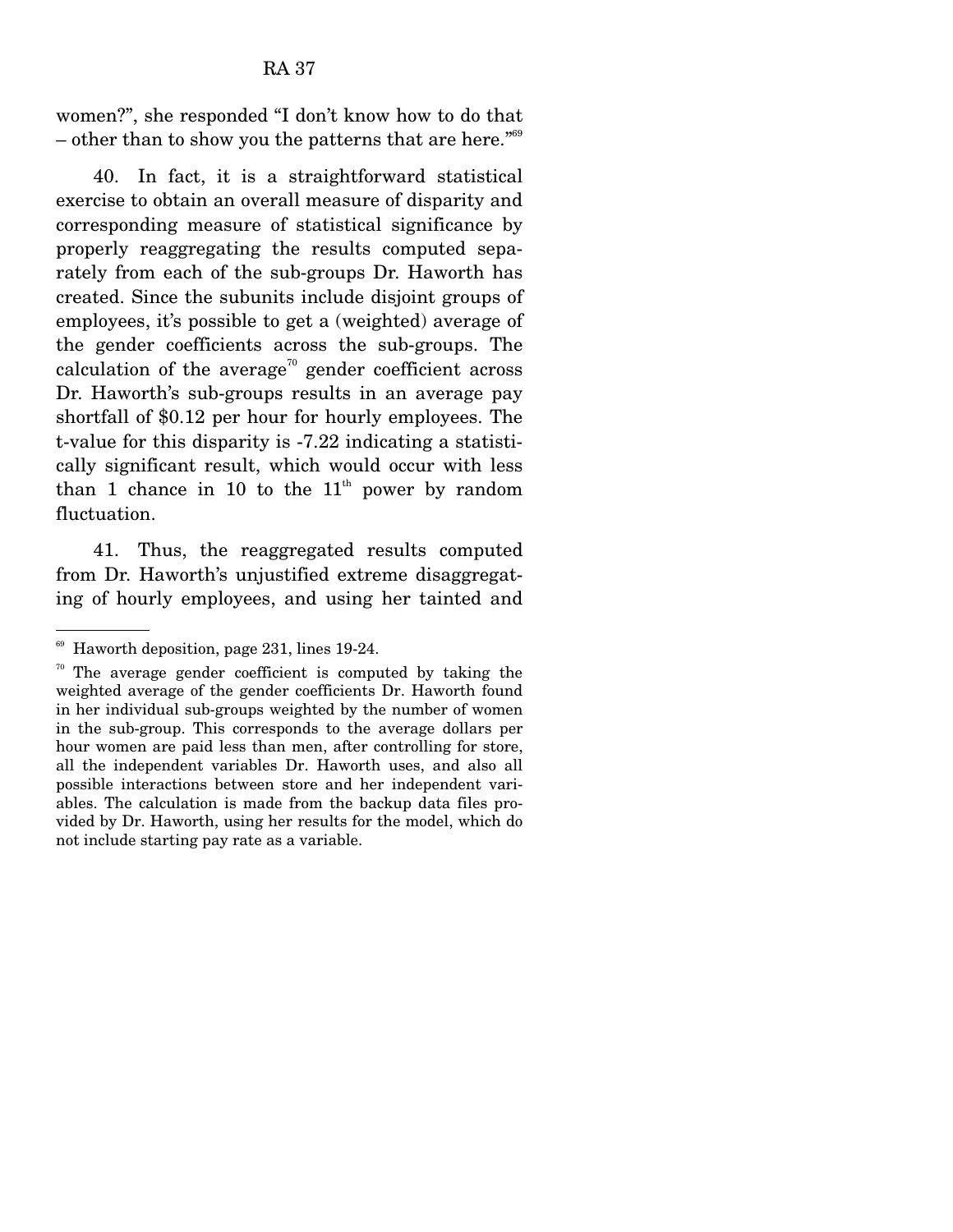unexplained variables, still shows a statistically significant difference in average pay rate for men and women of about \$0.12 per hour. This result is consistent with Dr. Haworth's admission at her deposition that in each set of subunits in Wal-Mart Division 1, Sam's Club, and SuperCenter grocery and nongrocery a majority of the subunits showed pay rate differences adverse to women, both for all regressions, and restricted to those that resulted in statistically significant gender coefficients.<sup>71</sup>

## **Effects of Her Methodology**

 42. Dr. Haworth's extreme disaggregating of the employees makes her analysis unable to detect possible important gender differences. There are two types of situations where Dr. Haworth's method will overlook or minimize important disparities.

> a. There are many cases where men and women holding the same job are separated by their department, as well as other categorical factors Dr. Haworth includes in her models. Where men tend to be placed in departments with higher pay, then differences in pay between men and women in the same job would be attributed to the department variable, not the gender variable. The more variables that are included in the model, the more this situation will occur.

<sup>71</sup> Haworth deposition, page 229 lines 10 through page 231 line 5.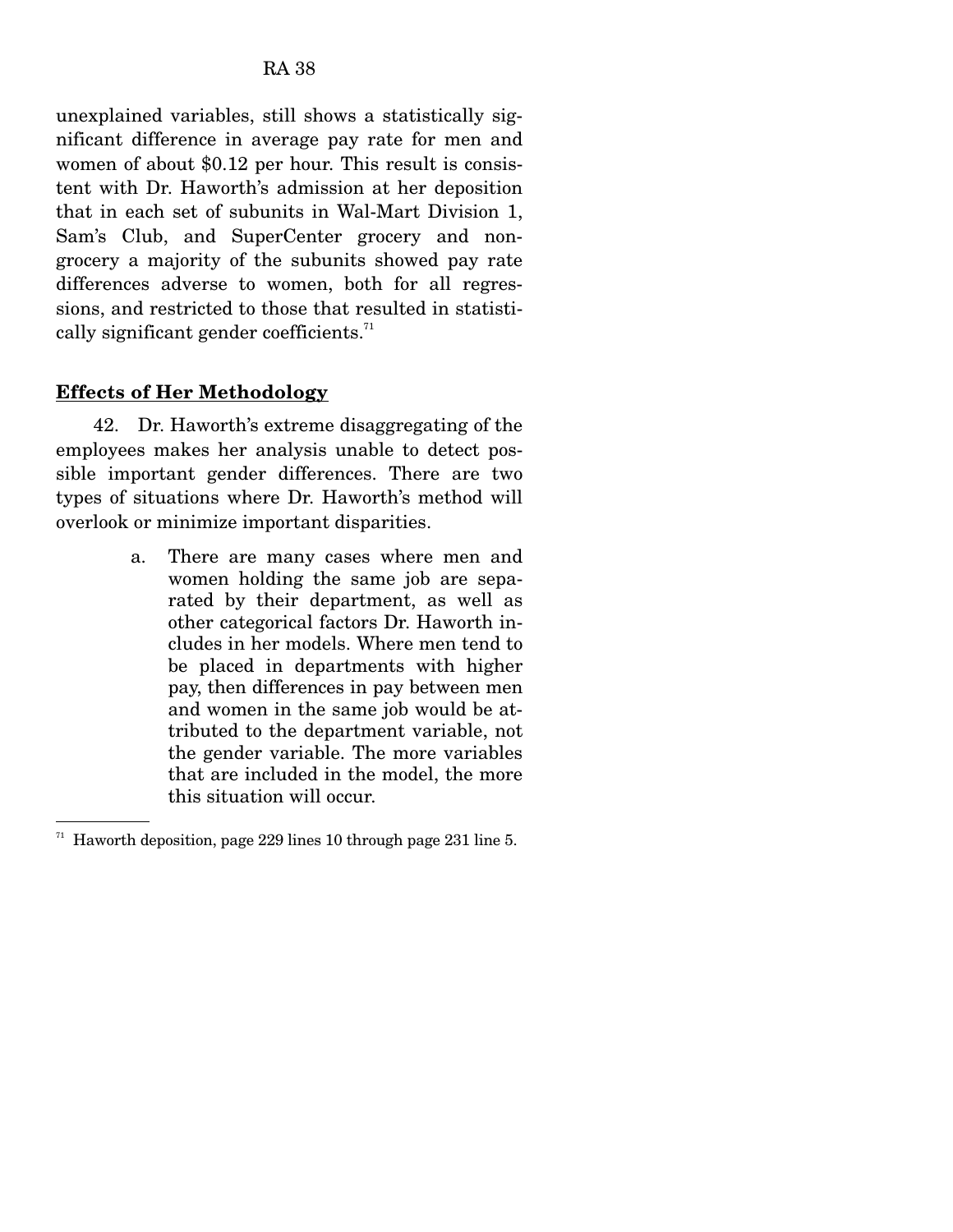b. By doing separate regressions for each store subunit, Dr. Haworth will never detect the situation where men are paid more in one store subunit than women in another store subunit, even though they have identical values for her explanatory factors. Her models would attribute gender pay differences to different "pay structures" in different store subunits, even though no such differences exist.

## **E. COMPENSATION FOR SALARIED EMPLOYEES**

 43. In her report, Dr. Haworth presented an analysis of total compensation for Store Managers of Wal-Mart Discount and SuperCenters, and a separate analysis of Managers of Sam's Clubs. She did not present any compensation analysis for Co-Managers and Assistant Managers.

 44. Dr. Haworth compensation analysis for Store Managers is defective, because she includes tainted variables that mask the gender differences in earnings. As was noted earlier in this report, my analysis of promotions into Store Manager show that promoted women are disproportionately assigned to smaller stores. Therefore, in analyzing Store Manager compensation, "Square footage of the store", and "Number of employees at that store" are tainted variables, which mask compensation shortfalls of female Store Managers. Dr. Haworth also includes the variable "Store profit per square foot" without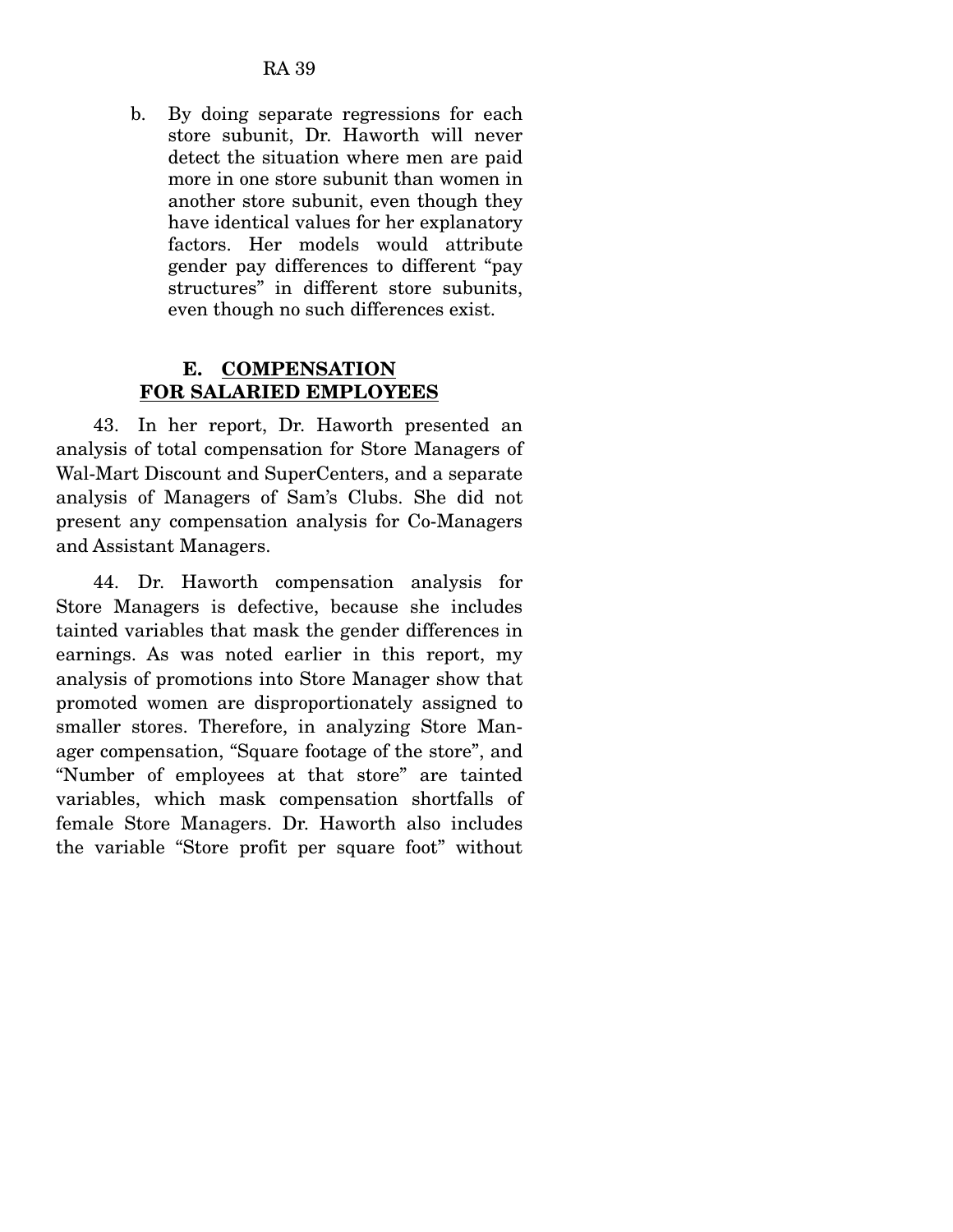explanation or any justification why this would be a relevant and gender neutral factor.

 I declare under penalty of perjury that the foregoing is true and correct.

Date: July 1, 2003 /s/ Richard Drogin Richard Drogin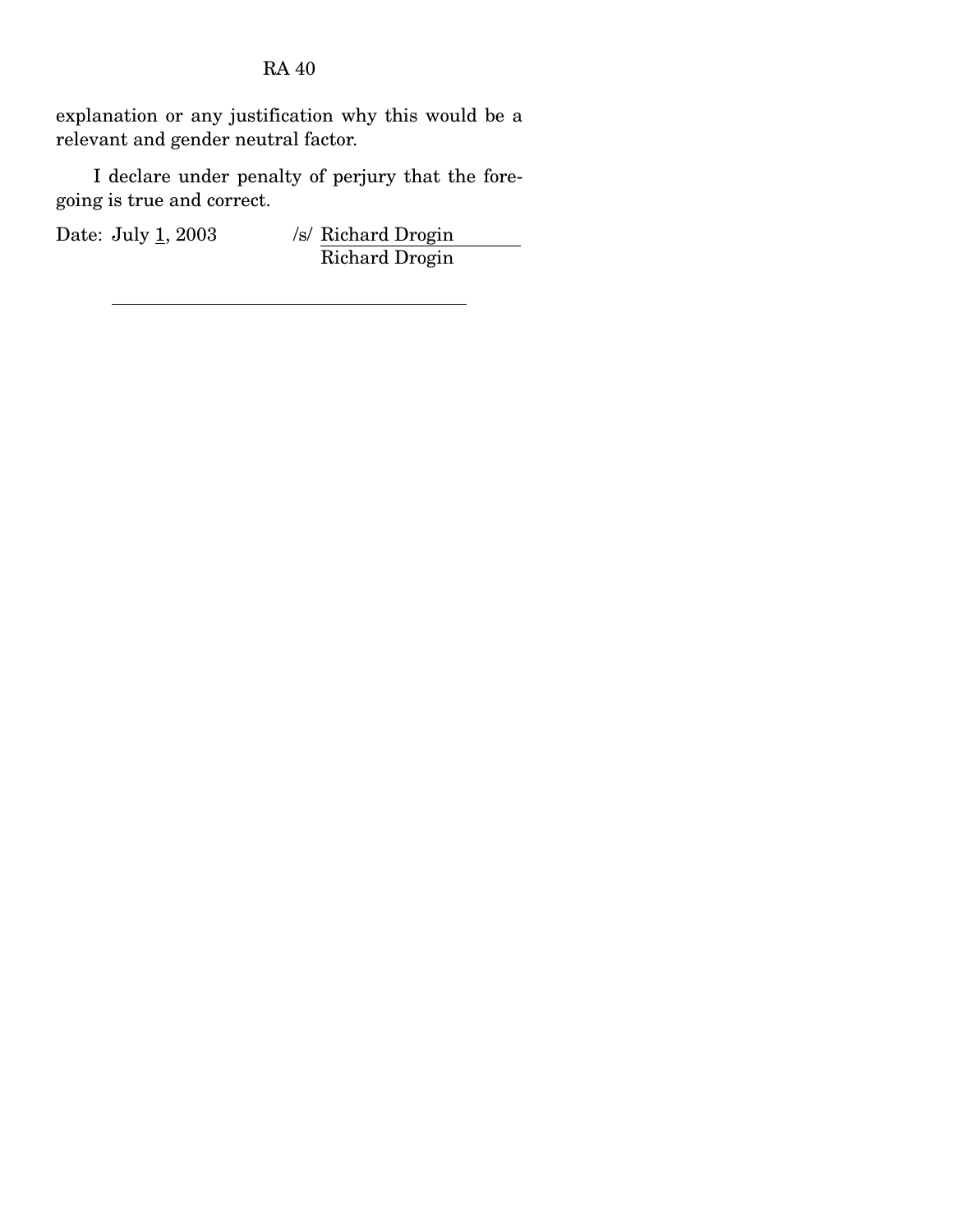**From**: Charlyn Jarrells Porter **Sent**: Thursday, June 27, 2002 7:45 PM **To**: Oneil Clark; Kevin Harper **Subject**: Urgent Project Oneil, Kevin

I need to get someone working immediately on a project of how does an hourly associate know how to get promoted into the management training program. We do not have a poster, brochure, nothing that I am aware of. We may even need to put it on pipeline and capture those that express interest. This will need to be done jointly with People and Training. Let me know your thoughts.

I also want the three of us to discuss using some RPMs as project coordinators as they await an opportunity to go be a district manager. We don't want to increase headcount in training long term. By using RPMs, Kevin can interview and select new RPMs and still have some flexibility on when they come in and leave. I think this will serve all interests. Let's discuss or since I am going on vacation next week, if the two of you want to get together and discuss that will be great. Thanks.

*Charlyn Jarrells Porter*  **Senior Vice President People/Labor Relations Wal-Mart Stores, Inc. Telephone: (479) 273-4456 Fax: (479) 277-0901** 

**WAL-MART CONFIDENTIAL**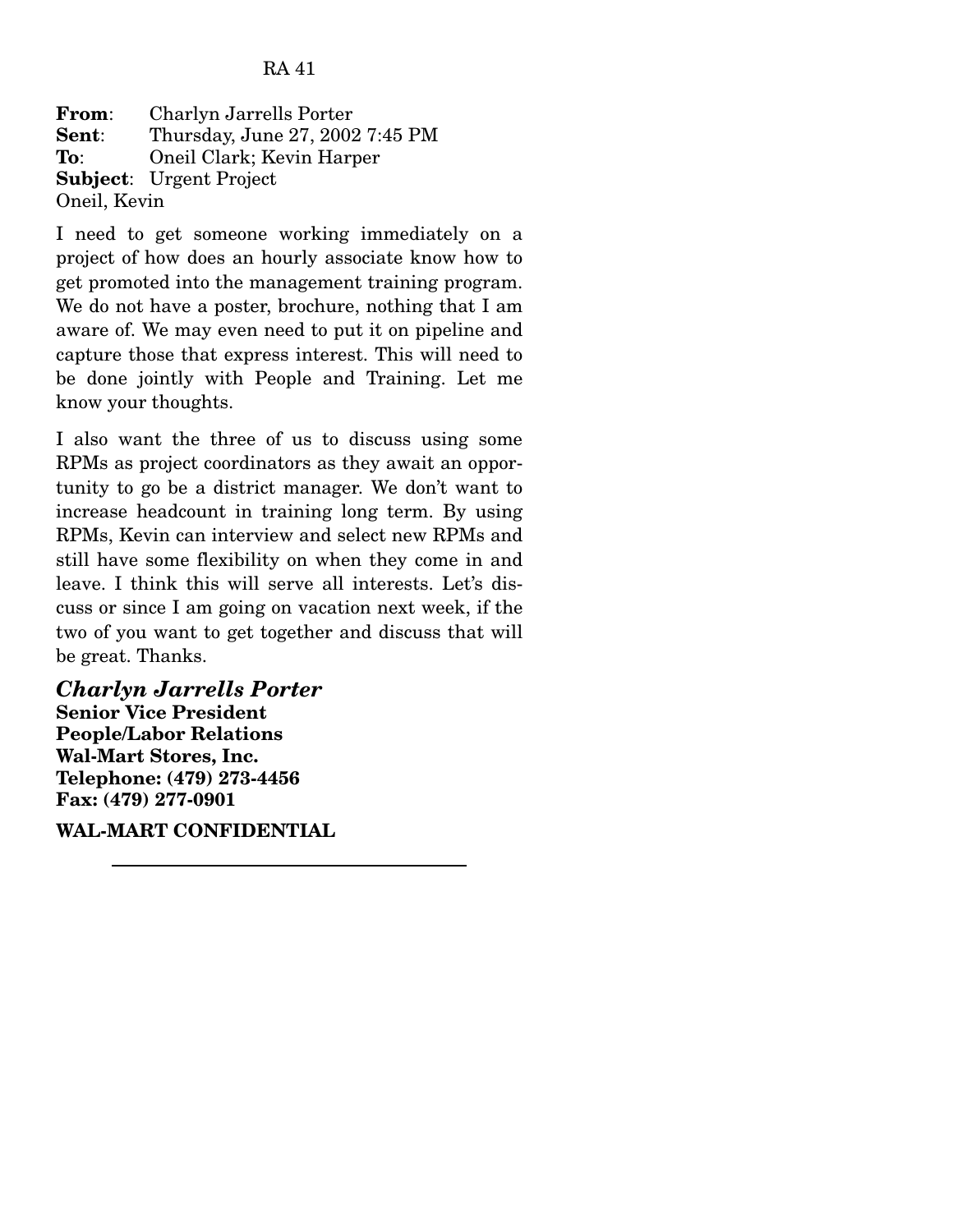#### **Sharon M Bilgischer**

| From:                    | Sharon M Bilgischer                    |
|--------------------------|----------------------------------------|
| Sent:                    | Monday, July 20, 1998 6:12 PM          |
| To:                      | Andy Wilson; Maxie Carpenter; Scott    |
|                          | Northcutt; John Bell; Michael Merrill; |
|                          | Kevin R Harper                         |
| $\mathbf{C}\mathbf{c}$ : | Cole Peterson; Dennis Anderson; Bryan  |
|                          | Miller; Paul Beard                     |
| Subject:                 | <b>WI Diversity Questions</b>          |

Below are questions that this week's Walton Institute participants asked as part of a diversity discussion:

- Q1 We have a large Hispanic customer base. How do we get more Hispanic people to apply?
- A. At a corporate level we participate in annual job fairs sponsored by LULAC & USHCC. We also contribute to the NHSF & Maxie Carpenter sits on the Board of UTPA and leads the college recruitment team for that campus.

 – At a local level, unit managers can partner with Hispanic organizations in your community, post job openings on community bulletin boards in Spanish & English, advertise hiring opportunities in local Hispanic publications & on Hispanic radio stations.

- Q2 How are we addressing our aging workforce as it relates to heavy work as it exist in our clubs?
- A. On an individual basis at this time with an understanding that it will become a growing issue. – Partners should be placed in positions based on their ability meet job matrix requirements. Exceptions should be handled on an individual basis of reasonable accommodations.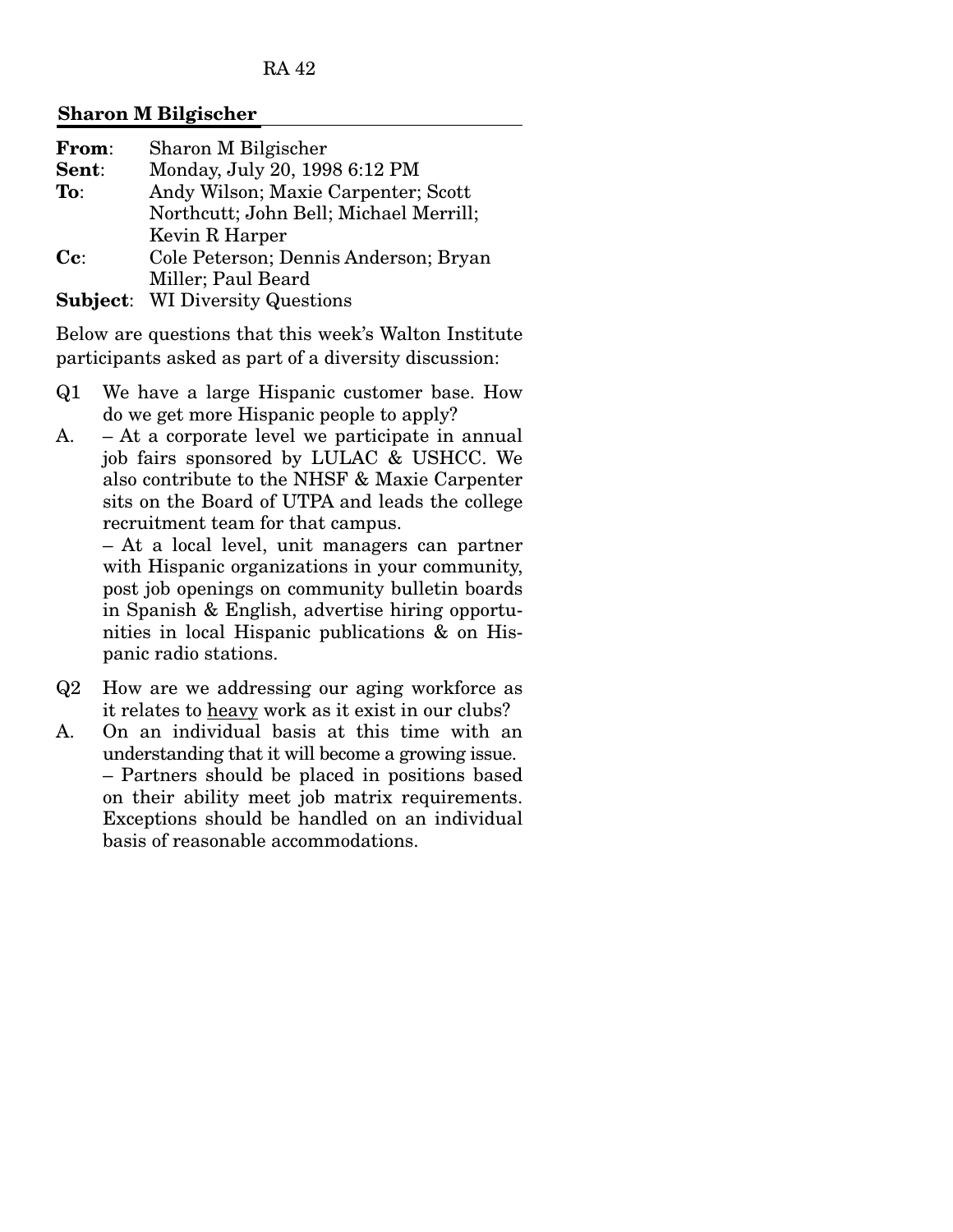– The need for adjustments to job matrix requirements should be addressed through RPMs as issues arise.

- Q3 How do we find a balance between getting the diversity we need & still finding the best person for the job?
- A. Recruitment & development planning. – Expand the pool of candidates from which hiring & promotions are selected to better reflect/represent the customers that we serve.

 – Ensure developmental opportunities for all associates based on individual qualifications vs stereo types and assumption.

- Q4 How do we draw the line between hiring for diversity and hiring the best person for the job?
- A. There is no line to draw. Our direction has always been & continues to be that we hire the most qualified person for the job. We enhance the quality of our workforce by expanding the pool from which we select to ensure we have identified the best person for the job.
- Q5 How does W-M (diversity) compare to other topnotch companies, i.e. General Electric?
- A. It varies by level in comparison to very general studies reported by various corporate responsibility watch groups:
	- total population very good/excellent
	- entry level mgmt good
	- middle/upper mgmt needs improvement
	- board members very good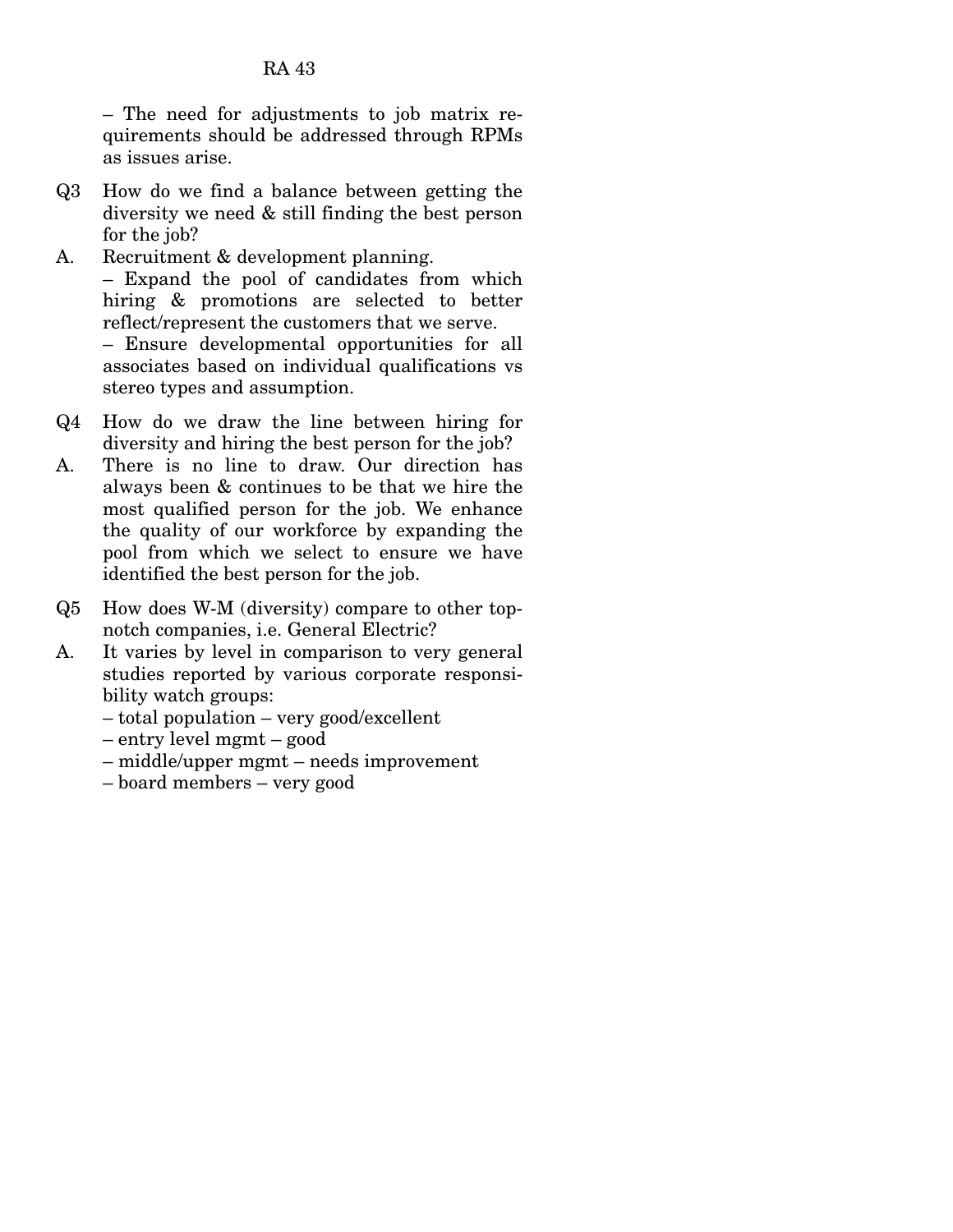- Q5 Why are there no women at the front table at the (Saturday) morning meeting?
- A. Historically men have been more aggressive in achieving those levels of responsibility which require a high level of experience. We are experiencing an evolutionary process that must take place in order to achieve orderly and lasting change of representation at the officer level.
- Q6 Has our percentage of minorities & women in middle & upper mgmt increased/decreased over the past 5 years?
- A. It has gradually increased.
- Q7 We would like to know the percentage of females (& minorities) in the following positions:

|    |                            |        |     |          |            | Private |
|----|----------------------------|--------|-----|----------|------------|---------|
| A. |                            | Div 01 | -SC | SAM's    | <b>DCs</b> | Fleet   |
|    | Unit Mgr. 17.8/9.6 7.8/5.9 |        |     | 8.7/8.5  |            |         |
|    | DM/DO 9.3/8.9 2.0/4.1      |        |     | 9.4/10.9 |            |         |
|    | Regional $4.0/8.0$ 0/0     |        |     | 20/0     |            |         |
|    | <b>GM</b>                  |        |     |          | 3.8/       |         |
|    |                            |        |     |          | 8.8        |         |
|    | Ops Mgr                    |        |     |          | 13.3/      | 18.8/   |
|    |                            |        |     |          | 12.7       | 16.5    |
|    | Dispatch Mgr (combined GM) |        |     |          |            | 3.6/0   |

- Q8 Why & when will there be more diversity in senior mgmt?
- A. Given the fact that there is a limited pool of experienced minorities and women to draw from at middle mgmt, based on our history, in addition to the decreasing number at positions available at the upper levels this has led to a slow but steady process.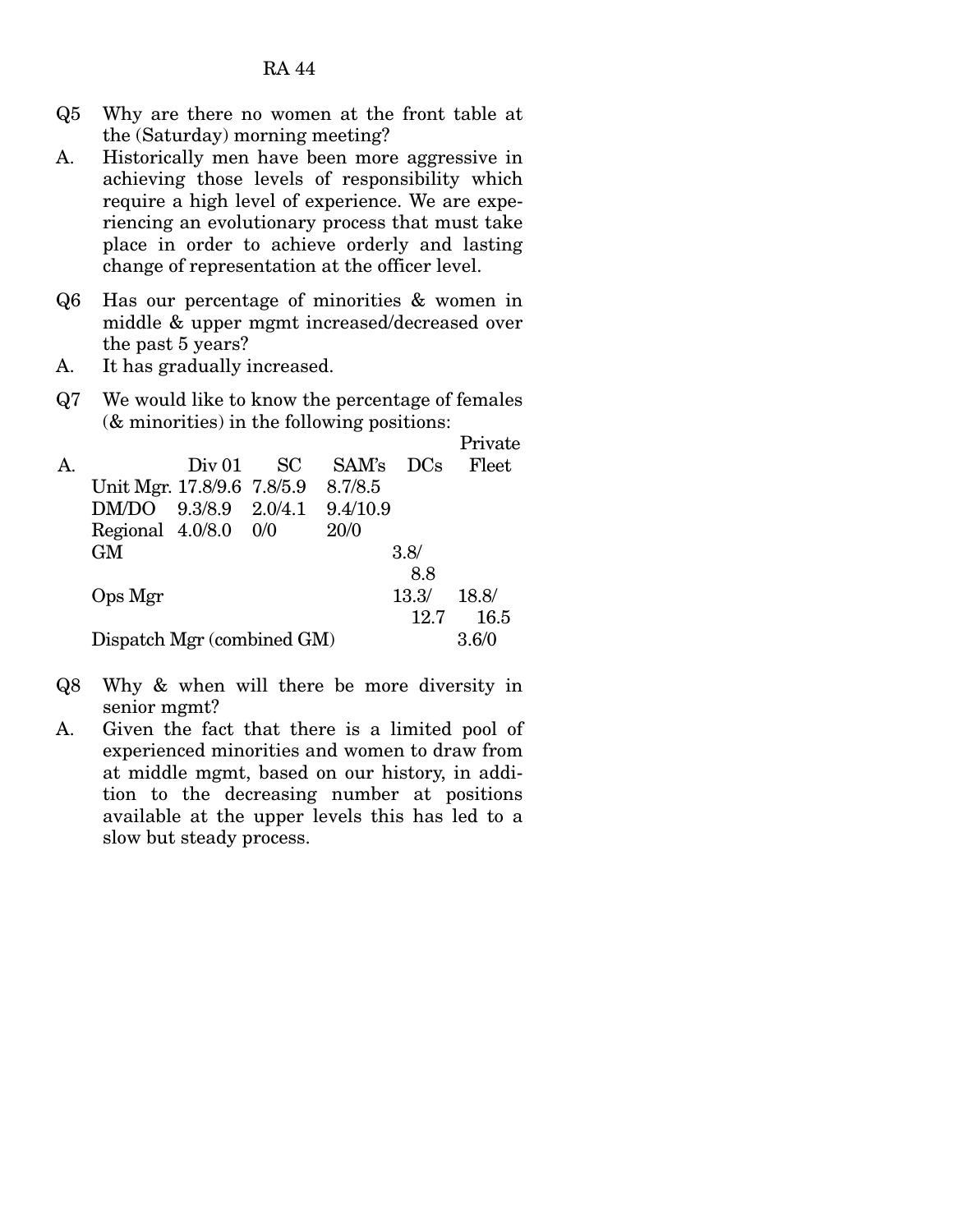- Q9 Why is there no follow-up to ensure stores maintain demographic representation?
- A. There is ever increasing follow-up & accountability to this issue at the divisional & regional levels that should reach the unit level in the near future.
- Q10 Has any research been done concerning the feasibility of a daycare system for associates & their children to try to reduce call-ins & turnover at store level? W-M does not necessarily have to provide the space or people, but could possibly help fund the program using an outside service.
- A. A least two studies have been done in the past. It has been determined that it isn't feasible. We recently participated in a survey with 5 other major retailers. Two of them reported daycare provisions for their corporate personnel only. We are one of three companies that offer discounted services to field personnel.
- Q11 What other activities or business outside of retail will W-M venture into?
- A. Quoting David Glass, "We are in the business of buying & selling merchandise." So we are not likely to diversify our business interest outside of retailing. We have entered an agreement to lease space to Carmike from which we receive a percent of profit from the business they manage in what might otherwise be dark store losses.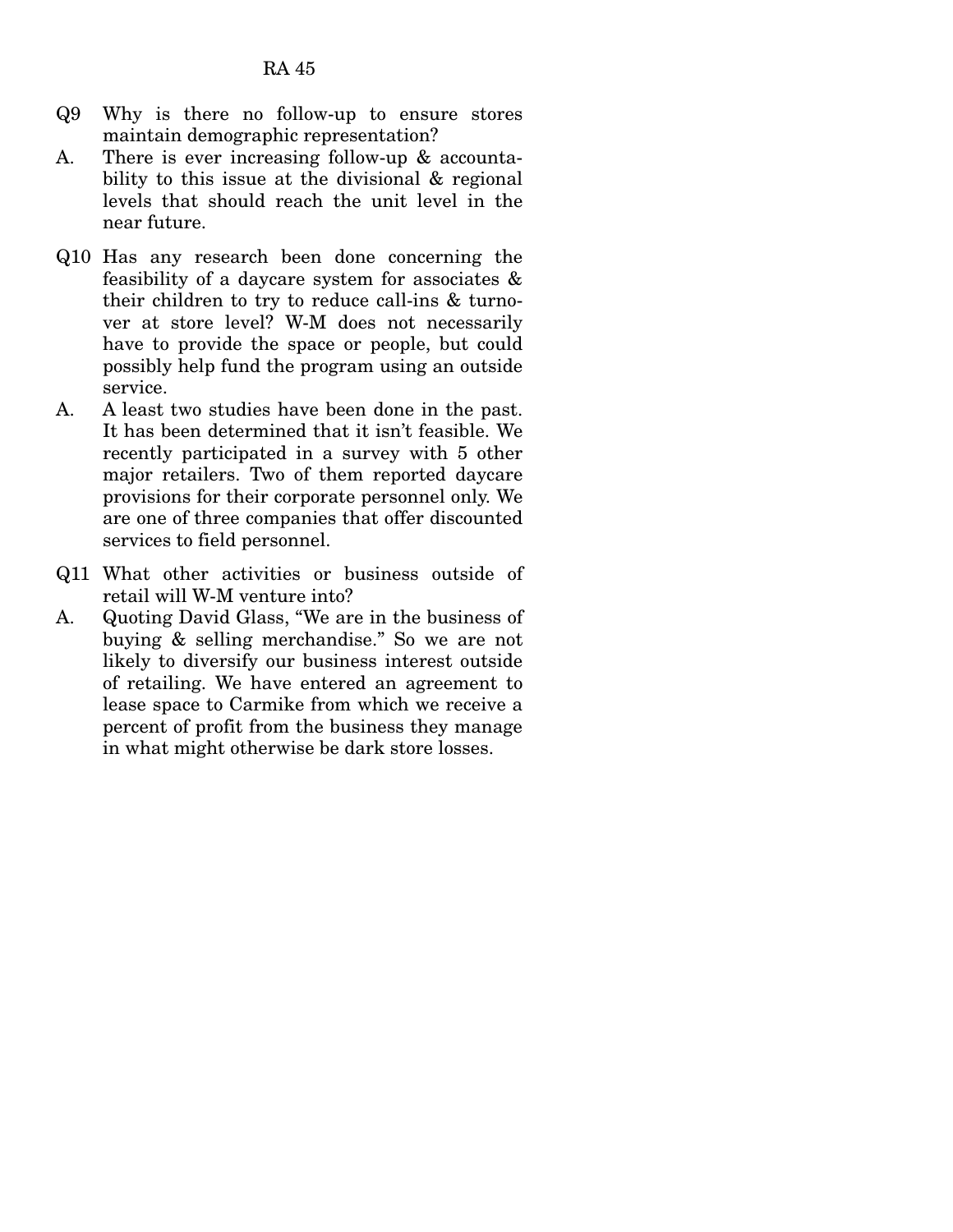- Q12 What is being done on the front end (of expatriate assignments) to ensure cultural training & global awareness?
- A. To be answered by a representative from international.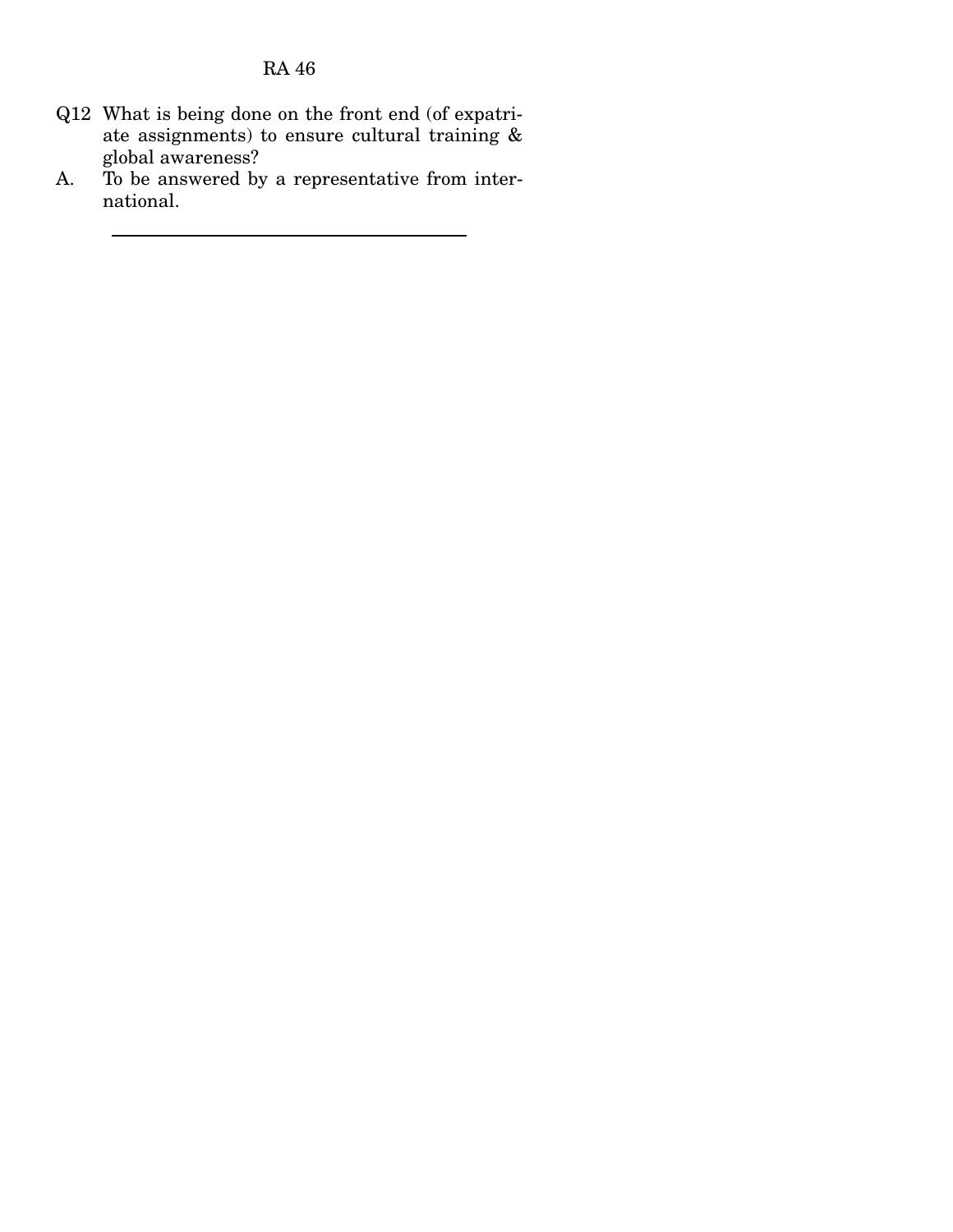## WAL**\*MART** *PEOPLE GROUP*

------------------------------------------------------------------------------------------------------------------------------------------------------------------------------------

[IMAGE] *WAL-MART STORES, INC CORPORATE OFFICES 702 S.W. 8TH ST. BENTONVILLE, AR 72716-9034* 

To:

Date:

From: Sharon Bilgischer

Re: Women in Leadership

The mission of Women in Leadership (WIL) is to successfully achieve company goals while promoting the career development of women at all levels within Wal-Mart Stores, Inc. The following information provides a brief history of the group, our current objectives and a membership directory.

------------------------------------------------------------------------------------------------------------------------------------------------------------------------------------

The charter members of the Women in Leadership Group are:

Carol Bemis Terry Bertschy Debbie Davis Campbell Claudia Gardner Sandy Glover Marie Hughes Dana King Lorie Meyer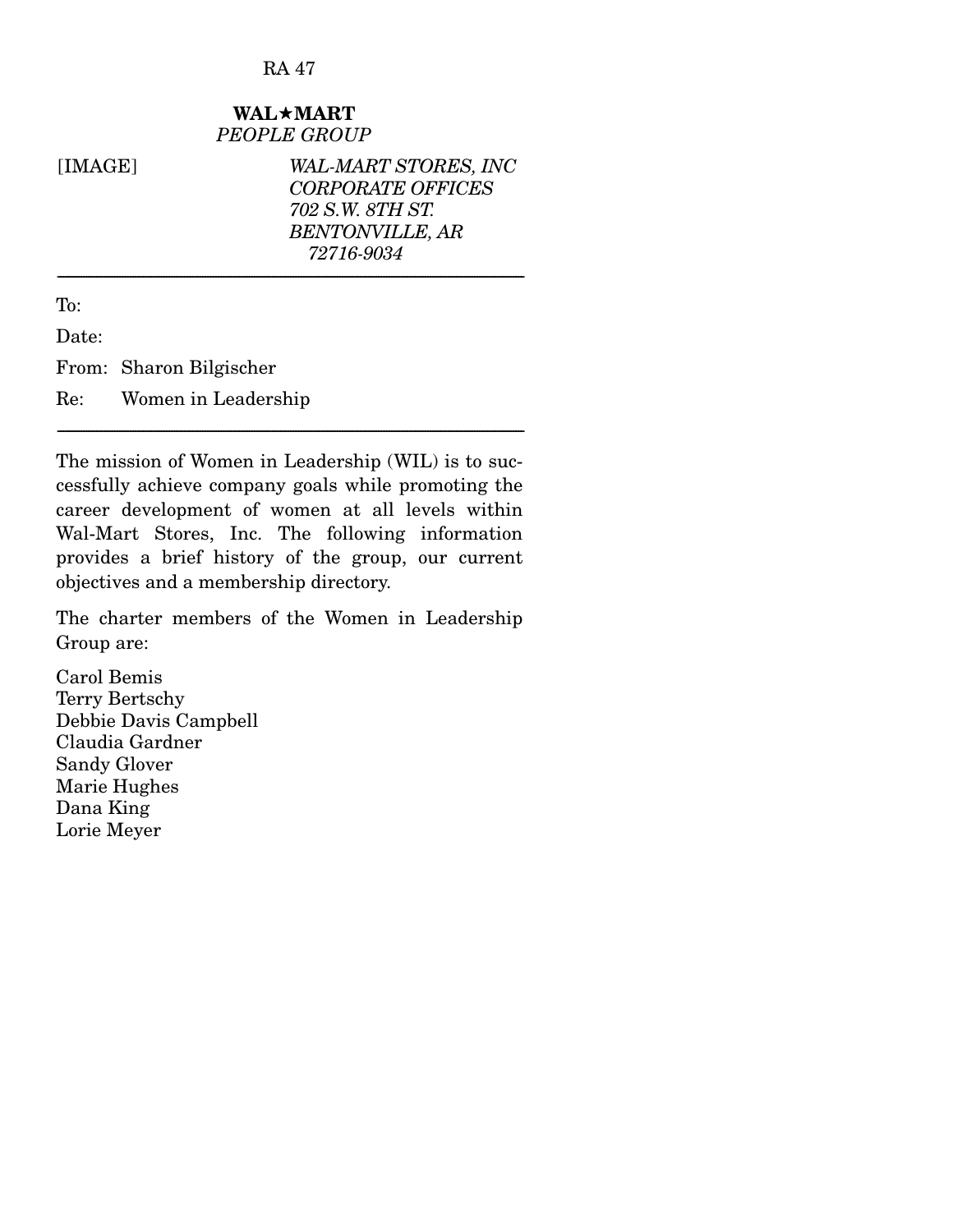In the Fall of 1992, when the group began, they identified the following issues, recommendations and responsibilities:

## **PROFESSIONAL**

- Lack of awareness and sensitivity to issues that affect women's image
- Perception of compensation and differences (salary, stock options) between men and women
- Absence of career development, personal development or career counseling
- Fast-Track Programs lack women
- Career decisions are made for associates based on gender
- Personal upbringing and past experiences determine how women are perceived and treated in the workplace

– Aggressive women intimidate men

– Men are interviewed as replacements, women are viewed as support

– Opportunities are not offered to women, if there is risk of failure

– Stereotypes limit the opportunities offered to women

• Men's informal network overlooks women

– It is not appropriate for men and women to have lunch together

– It is not appropriate for men and women to travel together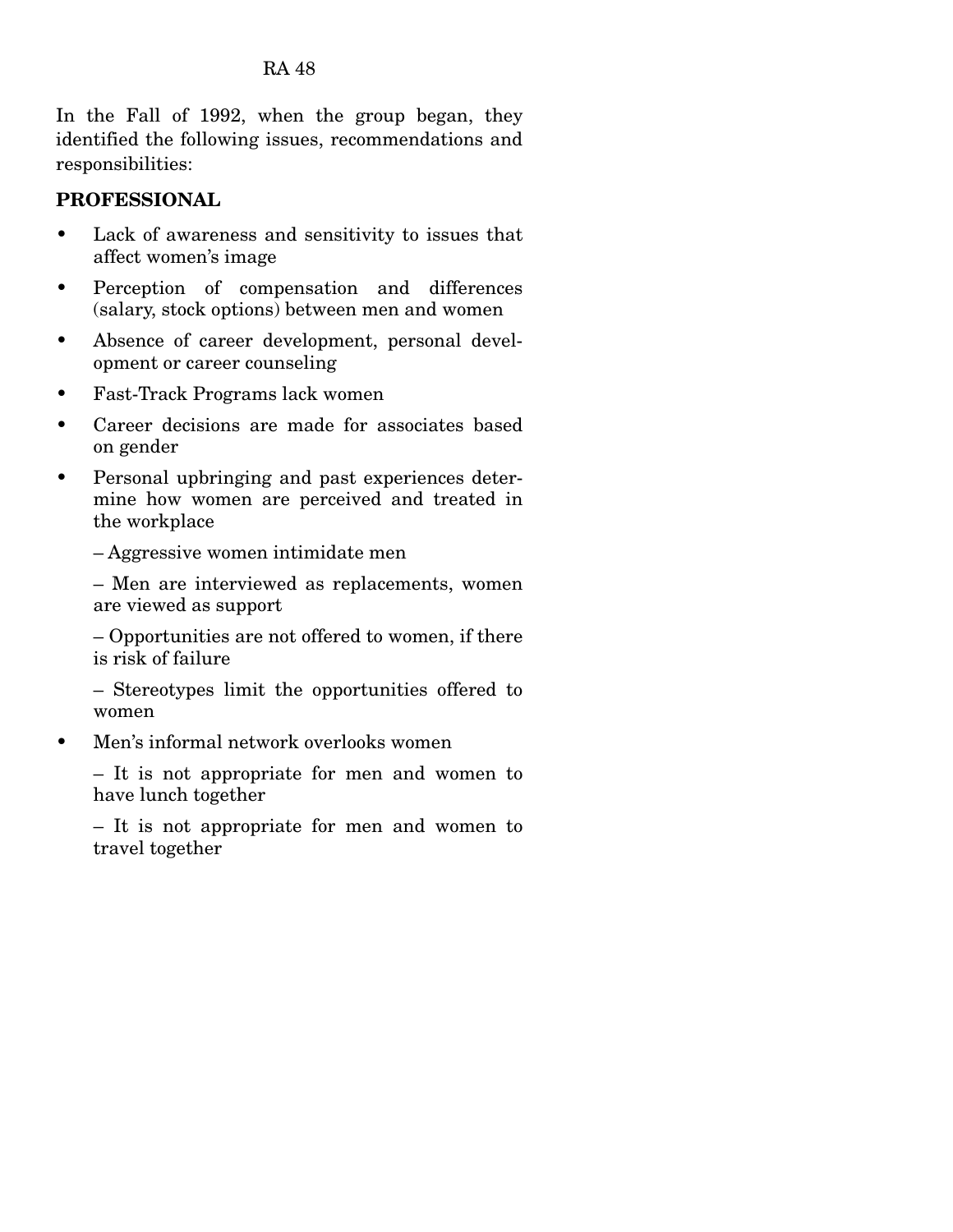- No female senior management brought in from the outside
- Current senior management not reflective of workforce

## **FAMILY**:

- Career decisions are made for associates based on family situations
- Performance is judged by time spent in office, instead of productivity
- Regularly scheduled meetings are set to begin before 7:30 AM without regard for impact on dual career families
- Not enough flexibility in work schedule

## **RECOMMENDATIONS**:

- Assess the depth of the problem through the use of an outside facilitator
- Increase AWARENESS to provide an environment that supports equality

– Provide Awareness training with attendance by all management levels

– Review salaries and stock option offerings for inequities, address problems

• Train and Develop

– Provide career counseling, career development and personal development training

– Perform associate development planning sessions annually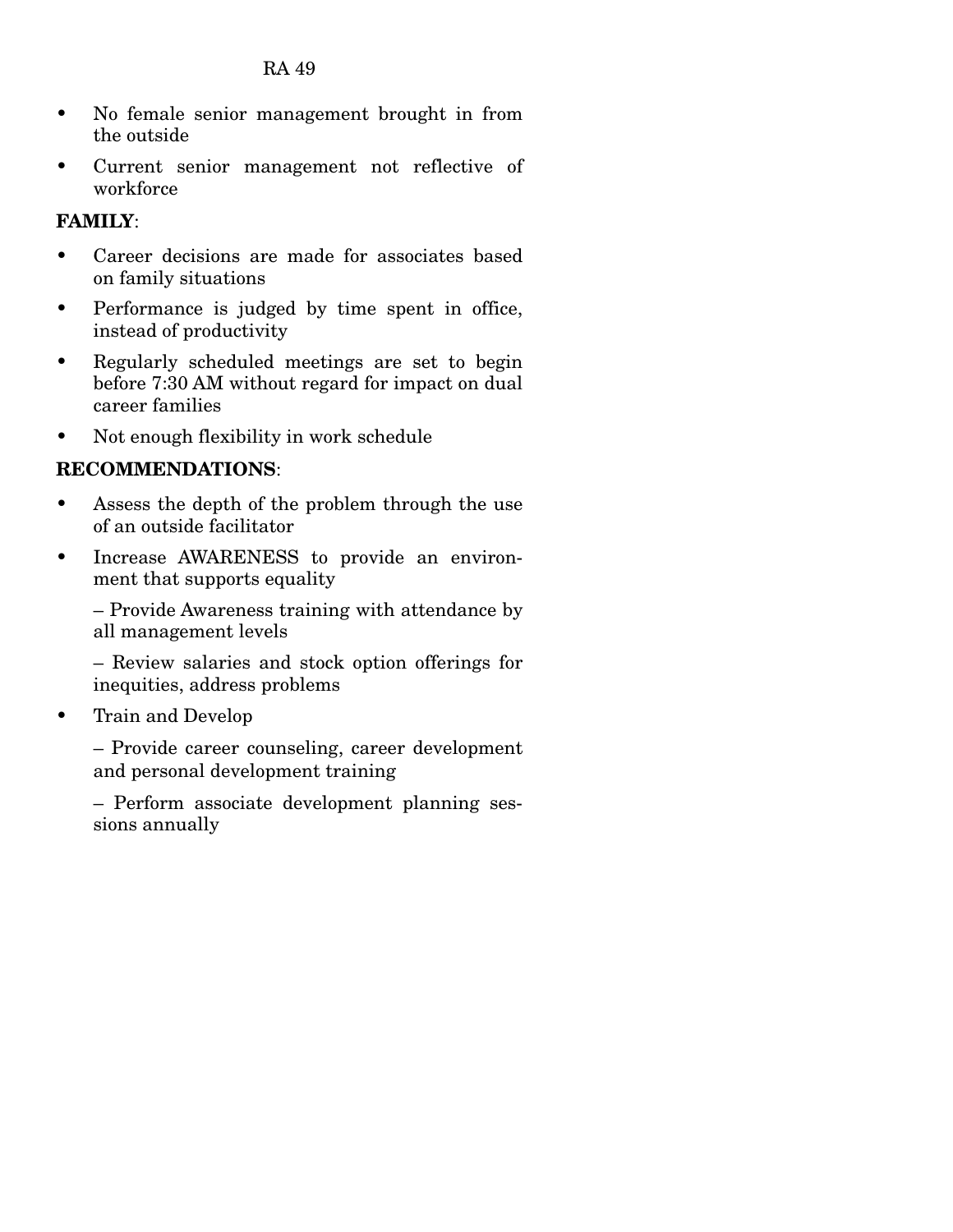– Begin a formal mentoring program for females with executives

– Accelerate growth of high potential females through a fast-track program

– Institute effective development programs to grow first and middle managers into areas of responsibility

– Provide training on negotiation skills

– Provide training on women and men working as colleagues

• Promote

– Market high potential females across divisions

– Advertise the company's success in developing females

– Post job opportunities in the home office

## **WOMEN'S RESPONSIBILITIES:**

- Be aware of the image being presented in meetings
- Create awareness of career goals by speaking out
- Hold sessions among women from various areas to educate each other on attributes and traits needed to get ahead
- Support each other through networking
- Stand up for your beliefs
- Prepare a career plan
- Practice self-promotion
- Adopt an Executive
- Be a mentor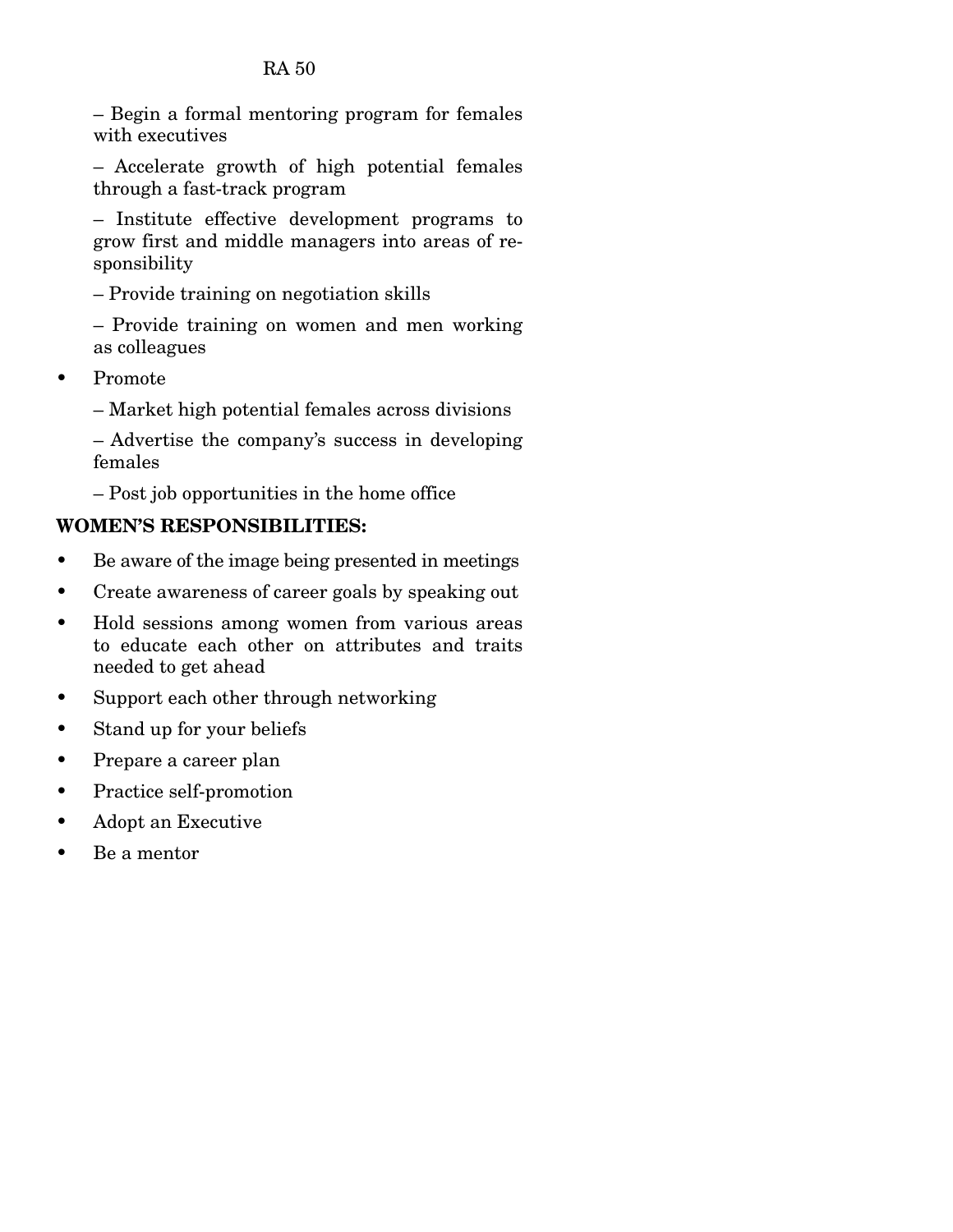- Project a professional image
- Be equal, but different
- Utilize information technology to demonstrate that flexibility works

One objective of the group continues to be identifying barriers that keep women from achieving their full potential, then taking actions or making recommendations to remove those barriers,

If you are committed to **ACTIVELY PARTICIPATE** in the development and advancement of yourself and other women at Wal-Mart, then we need you. *Our group meets the first Thursday of every month at 4:00 PM in the People Conference Room.* Please feel welcome to join us, then if you decide you want to become a member, provide me with your e-mail address and telephone number. If you are not able to attend a meeting, you may contact another member for details of that meeting.

A copy of our current objectives and a directory of members is attached.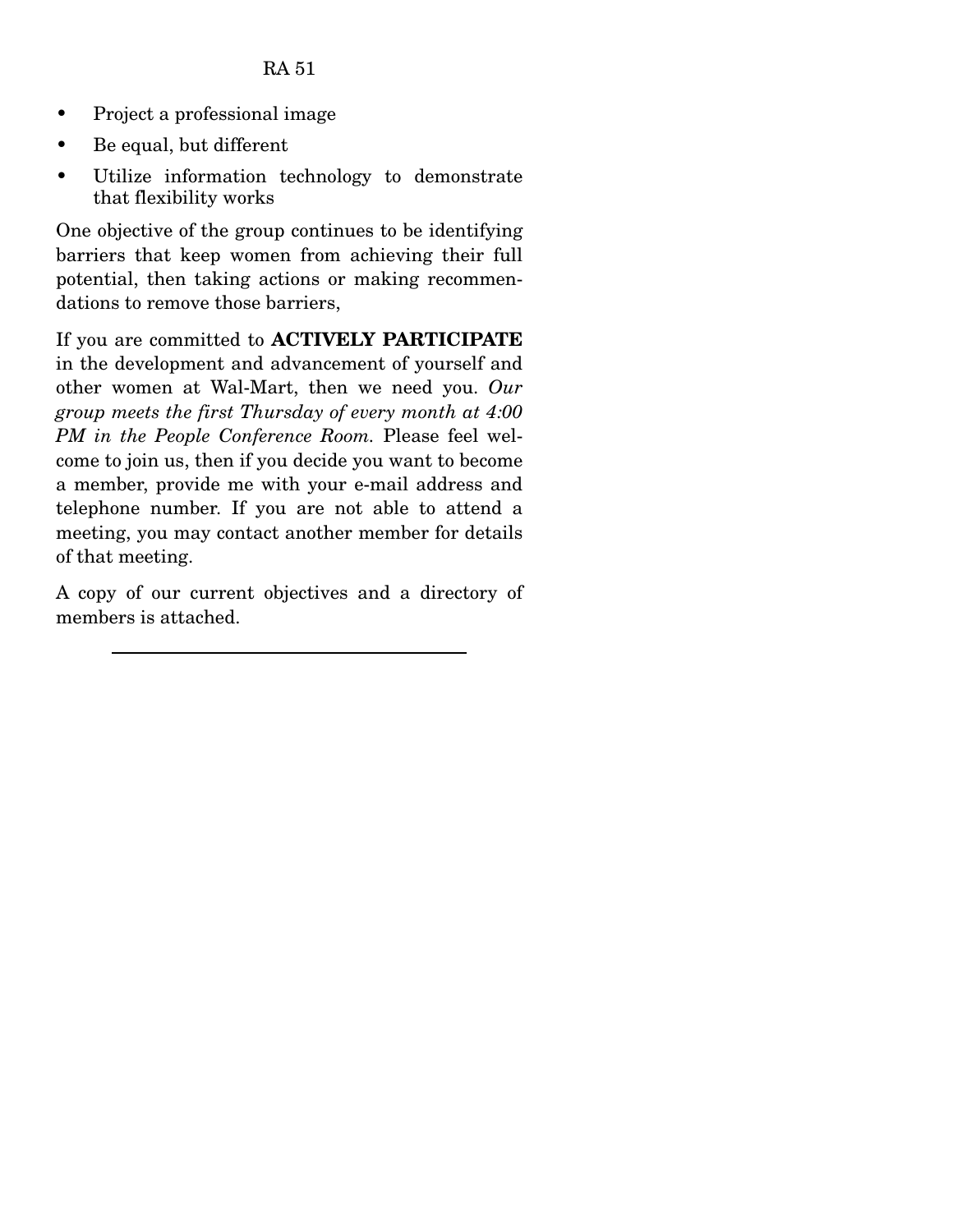#### **Diversity Management® Inc.**

Management Development for Measurable Results

To: Wal-Mart Field Trainers

From: Chuck Shelton and Claudia White

Date: November 24th

Topic: Follow-up to October 26th diversity training

We appreciated the opportunity to train with you last month. As promised, we are following up with:

- 1) Your Project Success Input (page 1)
- 2) Updated "Diversity Challenges in Wal-Mart Stores" (page 5)
- 3) A draft document of Wal-Mart's 'Reasons for Diversity', focusing on developing and promoting qualified candidates, (page 11) and
- 4) A DMI bookmark to encourage you.

Analysis of the diversity surveys you completed will come later. Thanks again for your participation, and please contact us if we can help when a diversity problem or opportunity arises in your work.

------------------------------------------------------------------------------------------------------------------------------------------------------------------------------------

1) Project Success Input

The Diversity Project was reviewed with the field trainers, and they were asked to write their answer to two questions:

- > What will it take for this Diversity Project to succeed?
- > What will make it hard for this Project to succeed?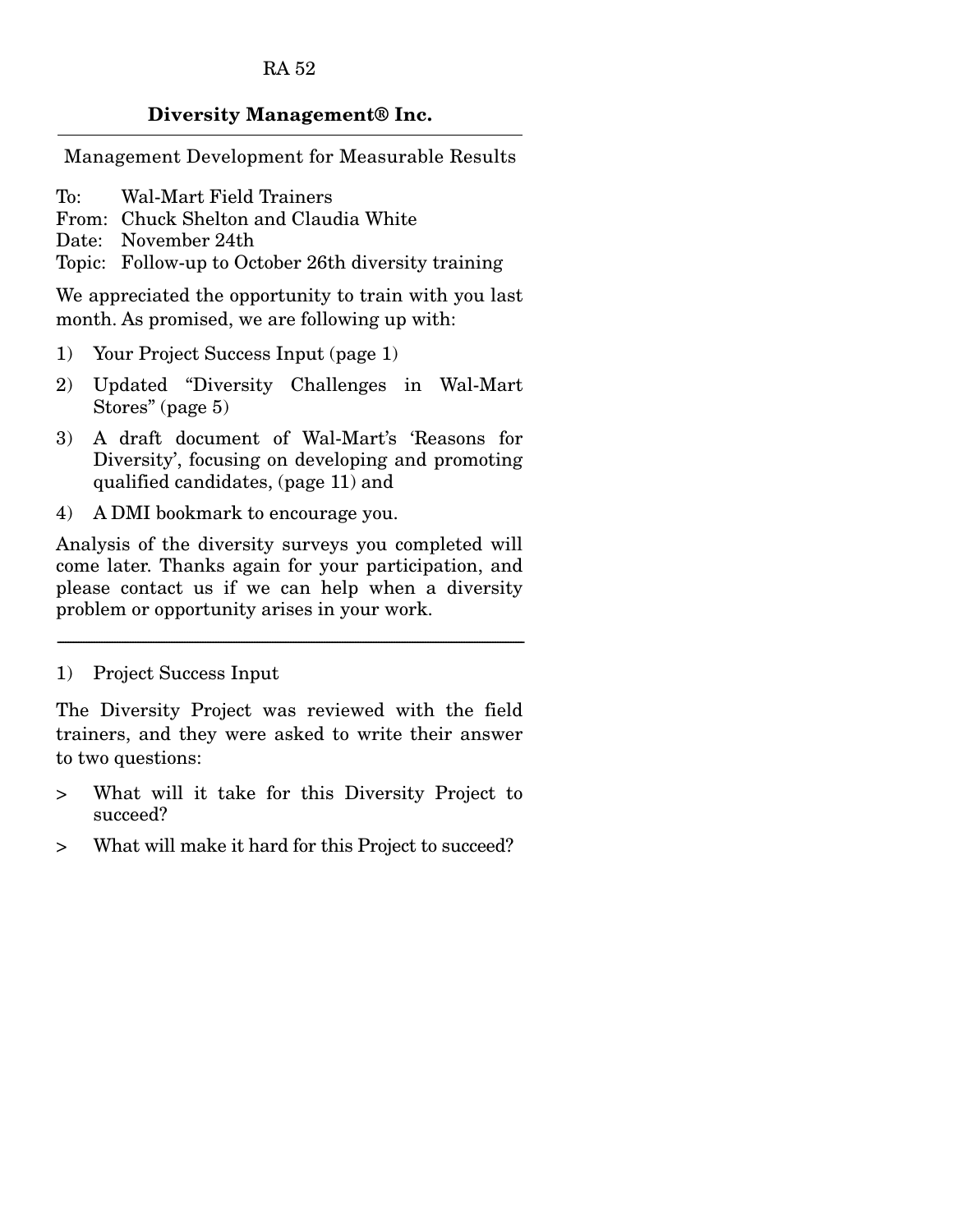SUMMARY – What will it take for this Diversity Project to succeed?

| # of Responses | Input                                     |
|----------------|-------------------------------------------|
| 21             | Buy-In and demonstrated commitment        |
|                | among levels in the organization          |
|                | (the most, 7, indicated executive com-    |
|                | mitment is key)                           |
| 15             | Open minds and honesty                    |
| 8              | A clear answer to: What is diversity?     |
|                | Why is it important to the company?       |
|                | What does it have to do with my           |
|                | work?                                     |
| 7              | Diversity education and training for all  |
| 3              | Hiring and promoting the most quali-      |
|                | fied people                               |
| 3              | Telling diversity stories from inside the |
|                | company, and include diverse people       |
|                | in this Project                           |

RESPONSES – What will it take for this Diversity Project to succeed?

Open minds

The project must start with the executive level and move down from there

The project needs support at all levels

Upper management must extend an open mind to all opinions and ideas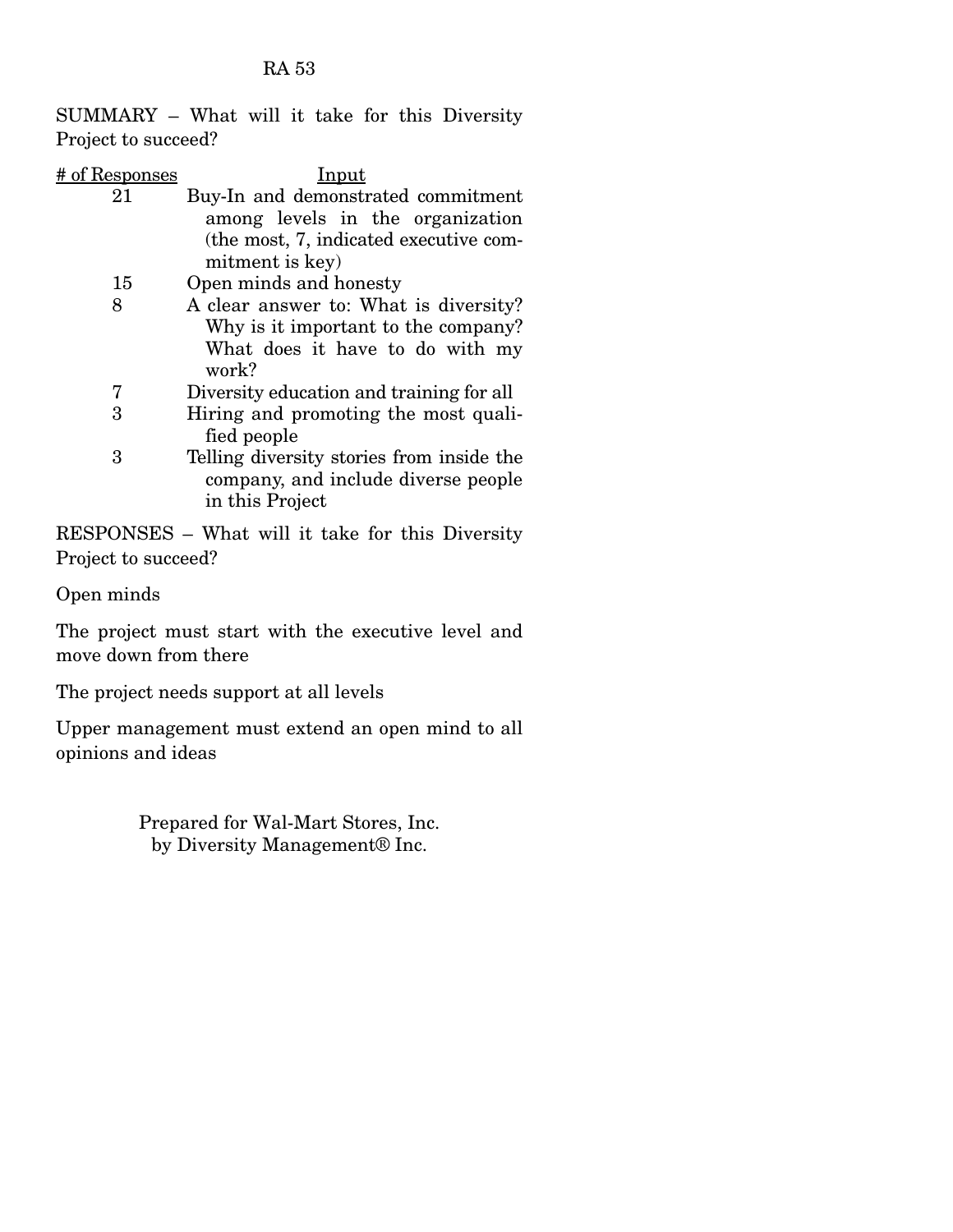Everyone must have a fuller understanding of what is involved with diversity\*

Open minds among all associates

All associates being trained on diversity and its importance

Everyone in stores and in the company to know they are not threatened by diversity but it makes us stronger. This has to come with explanations from Operations.

We will need to have the total support of all upper management within the company

It should be successful because of Wal-Mart's 3 beliefs, and it is already so diverse

A solid buy-in from the rank and file

Must change the view of diversity as another name for affirmative action

We have to honest with each other and ourselves

Support of executive committee, divisional and regional level managers

Education for all levels of management as to what's in it for them financially to embrace diversity

Training (learning) of assistant managers, fresh managers and specialty managers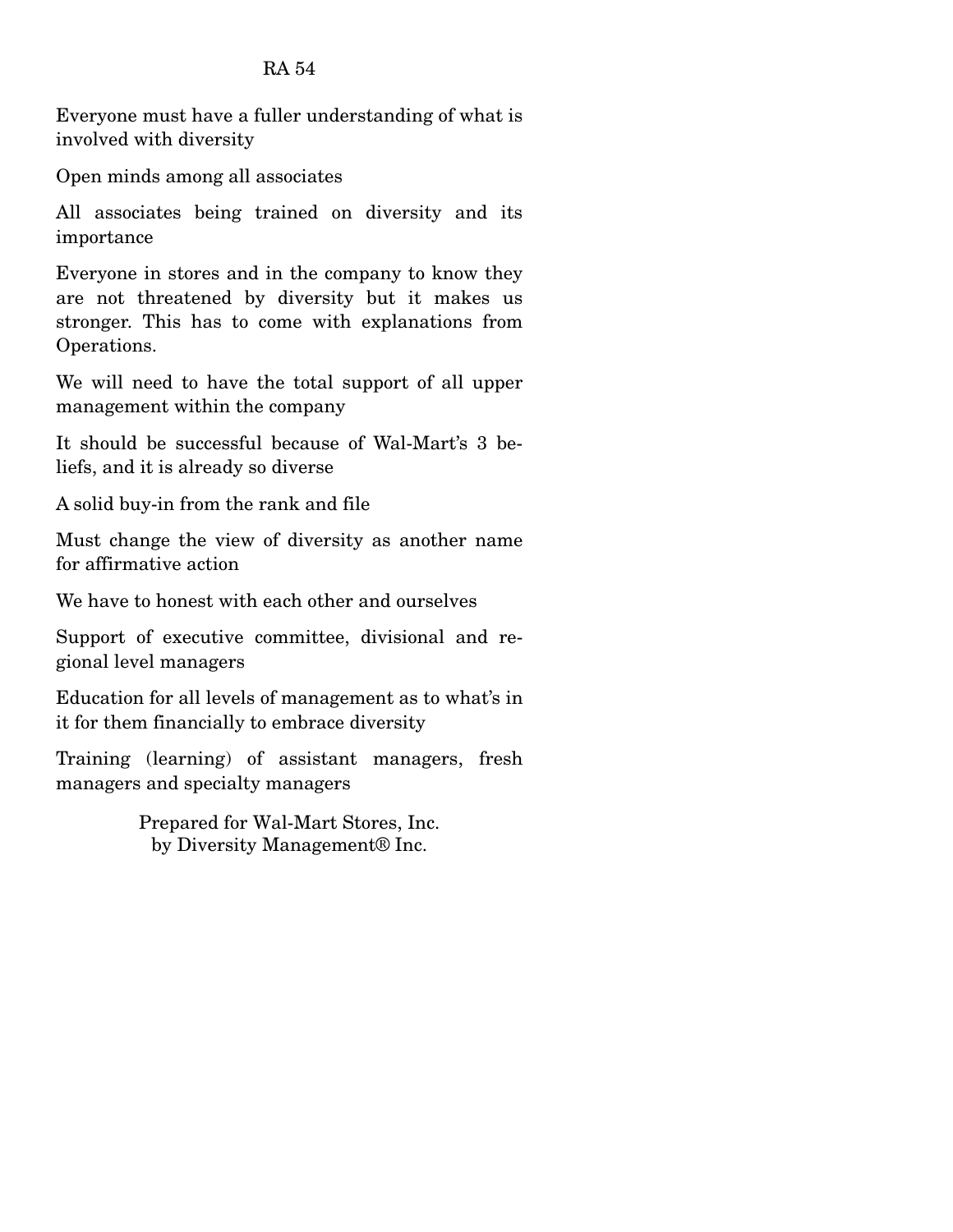Management with open minds\*

Teamwork

Everyone with the same agenda, common goal

Senior management awareness and buy-in, demonstrated when they continue to talk about diversity during every opportunity/meeting

The ability to pry open some minds

A diversity survey that would assess open-mindedness

Everyone keeping an open mind

Everyone needs to understand what diversity is exactly if they don't already

Identifying diversity within our company

Proper education on what diversity is. Diversity is not just what you see but who the person is.

It will have to have more recognition by everyone. We must accept differences first.

Must start at the top and work its way right through the stores

Management staff inside the stores should have diversity that matches the customer and associate base

Buy-in; quit calling it what it is not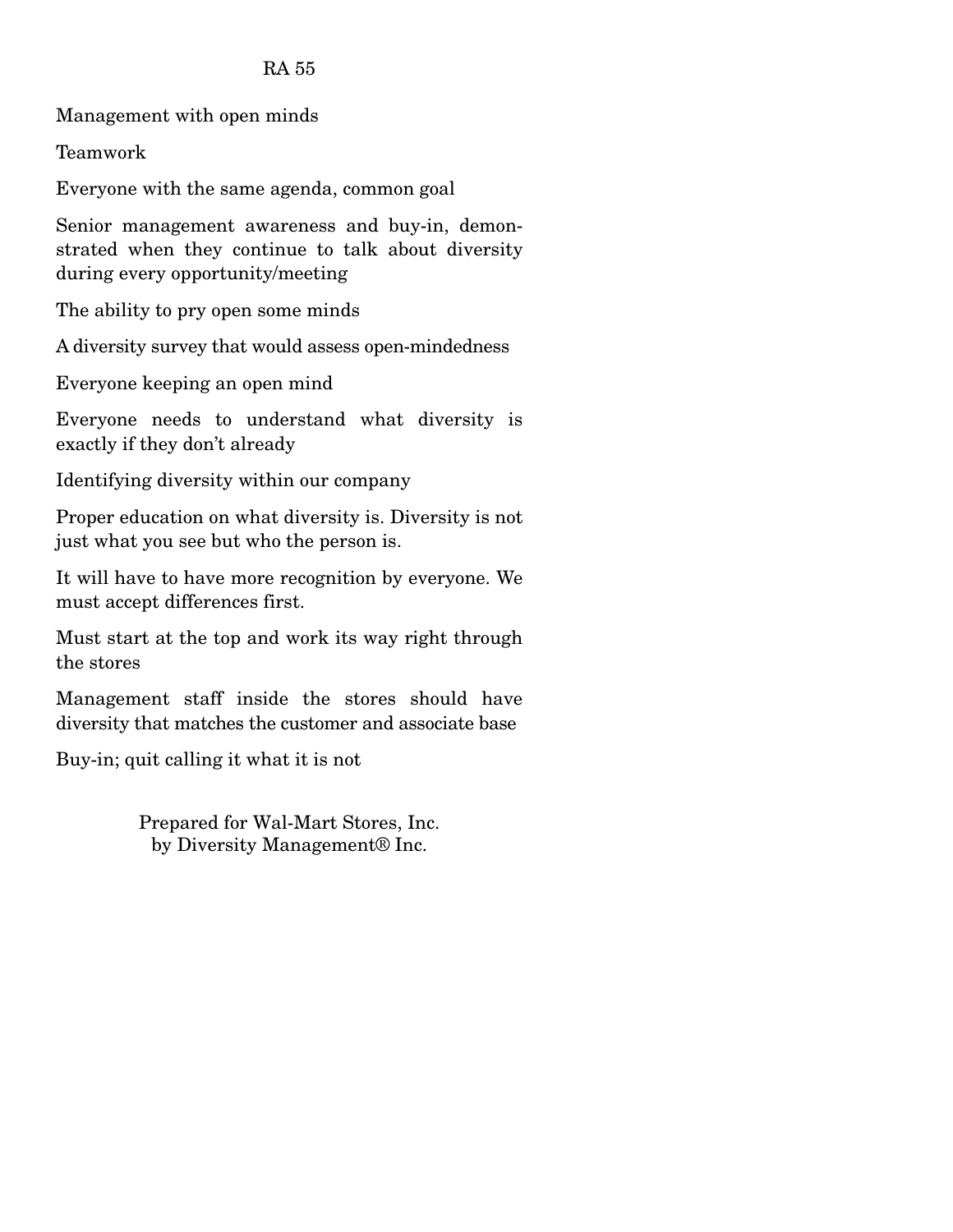Change the mindset that diversity does not mean we have to hire mass quantity of minorities

Hire the most qualified people

More open-mindedness among all

Greater effort to select the best person for the job with diversity a secondary consideration, and more willingness to admit our failures in this aspect

It will take time, commitment and an open mindset among managers

Needs strong support from Operations

Education is essential

Support from RPMs and Operations

Training the management associates to understand it

Realize we aren't trying to change personal beliefs, but state our company, expectation and goal

Buy-in from all aspects of the company; it's great to have this for executives, but we really need to push this information down. Total company buy-in is a necessity.

Educate management and district managers what diversity is and what it is not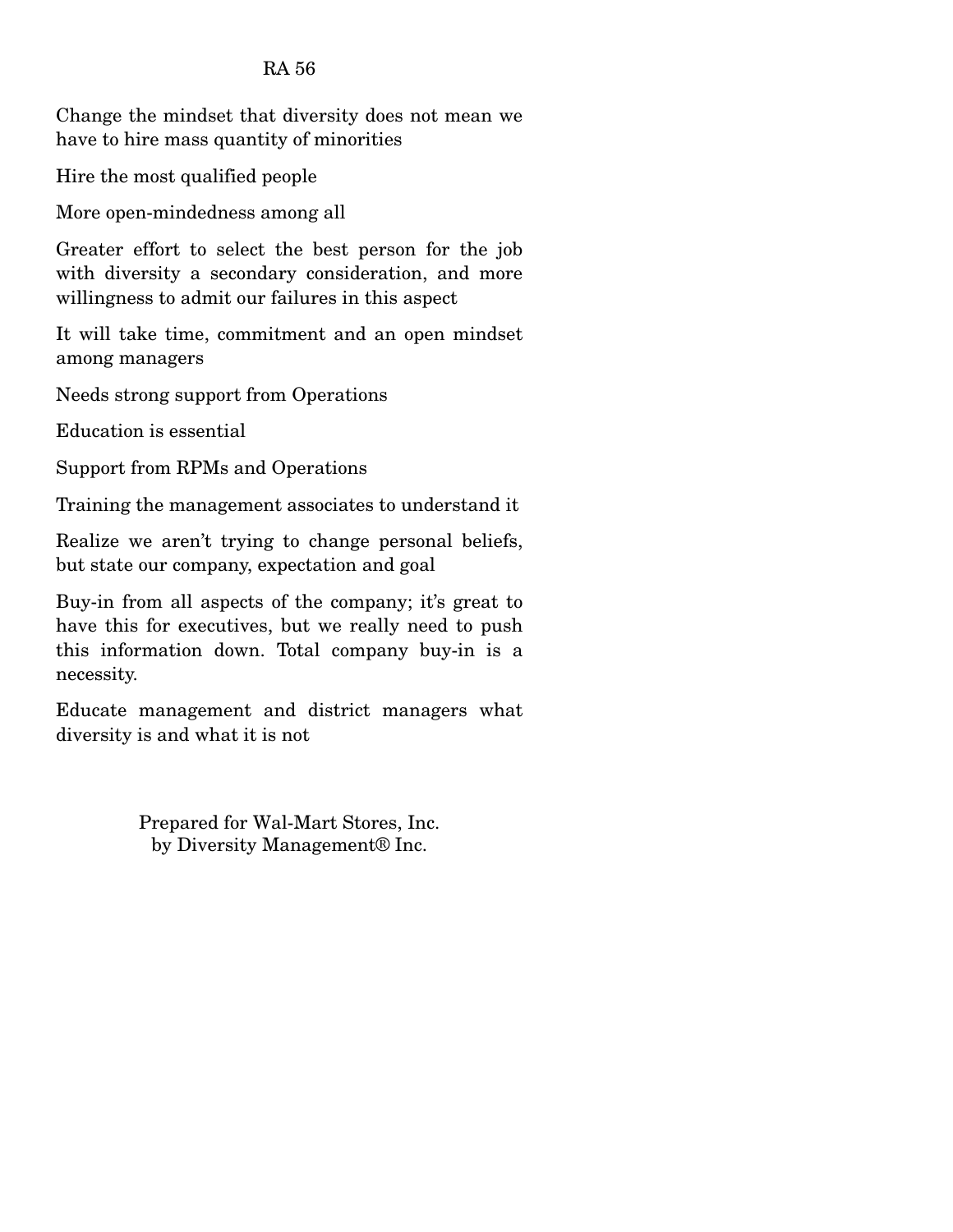Management must actually believe it is not who you know and quotas

Open minds of all who participate

A clear definition of what it is

Bringing in diverse groups of people at same time

Getting this information on diversity up the chain to include not only field management but also our top executives on down to our DMs, Store Managers, Assistant Managers, etc.

The commitment of all involved. Some managers take meetings like this only as window dressing. They have to willing to learn.

SUMMARY – What will make it hard for this Project to succeed?

## # of Responses Input

- 10 The lack of a clear answer to: What is diversity? Why is diversity important to the company? What does it have to do with my work?
- 7 A lack of commitment and action
- 7 Closed minds
- 5 Perceptions of threat or fear related to:
	- $\rightarrow$  diversity unfairly limits promotion opportunities for whites
	- $\rightarrow$  concerns in the rural population
	- $\rightarrow$  sexual orientation issues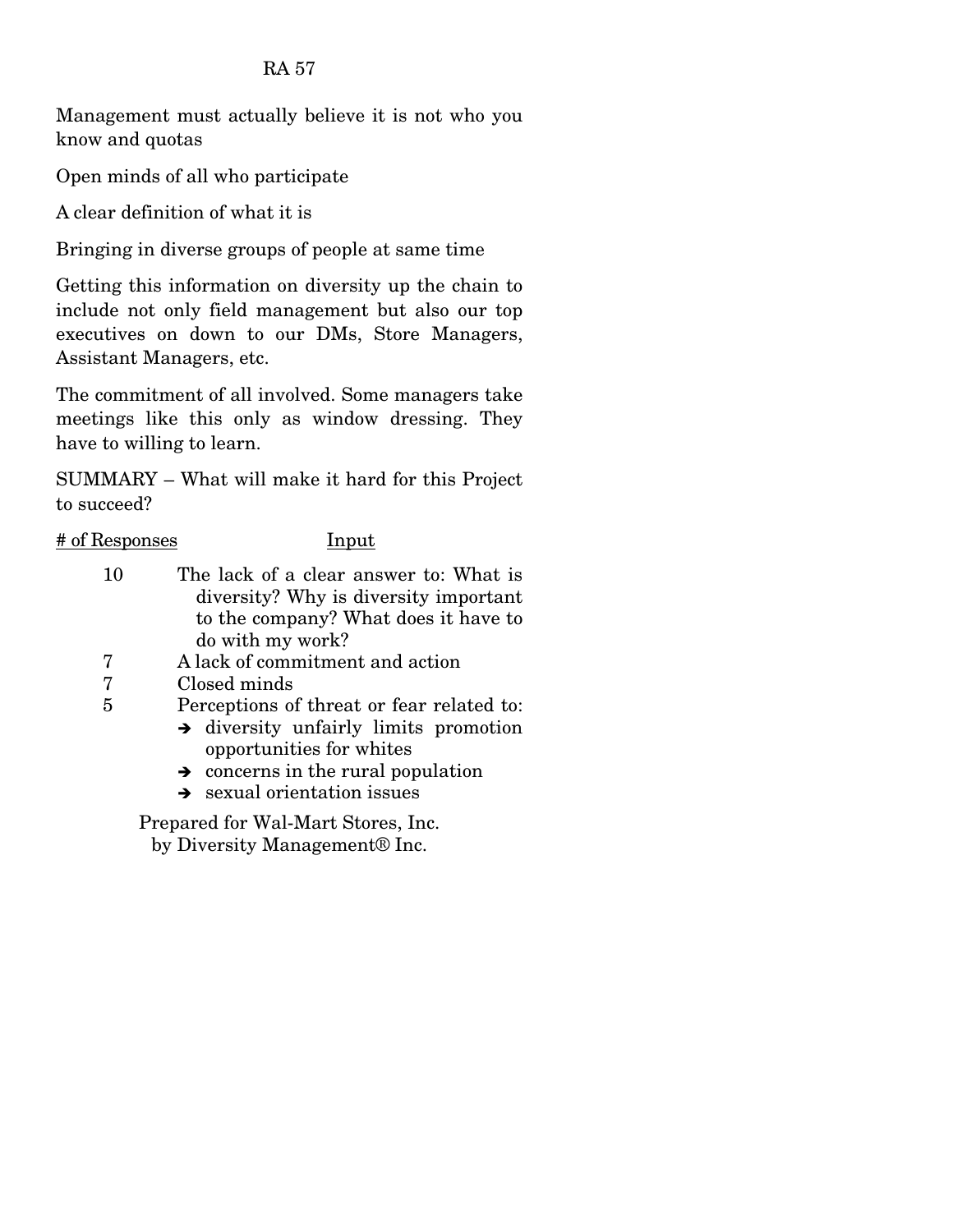| Upper management is all white male, and  |
|------------------------------------------|
| some of them are not open to diversity   |
| Good ol' boys and old ways of thinking   |
| So many associates to reach              |
| Time constraints facing field managers   |
| Getting to the people who need diversity |
| training the most                        |
|                                          |

RESPONSES – What will make it hard for this Project to succeed?

The good ol' boy philosophy is still strong in the company

Upper management is not diverse

Lack of knowledge and education about diversity

People who are not open-minded or do not want to try to fully understand

Poor communication tools from Operations to the stores

The typical white assistant store manager does and will feel that diversity means they will have a harder time being promoted

How convinced we are in our own beliefs and how used we are to being the information holder and giver

Existing homogeneity of executives

Overcoming fears that exist in rural areas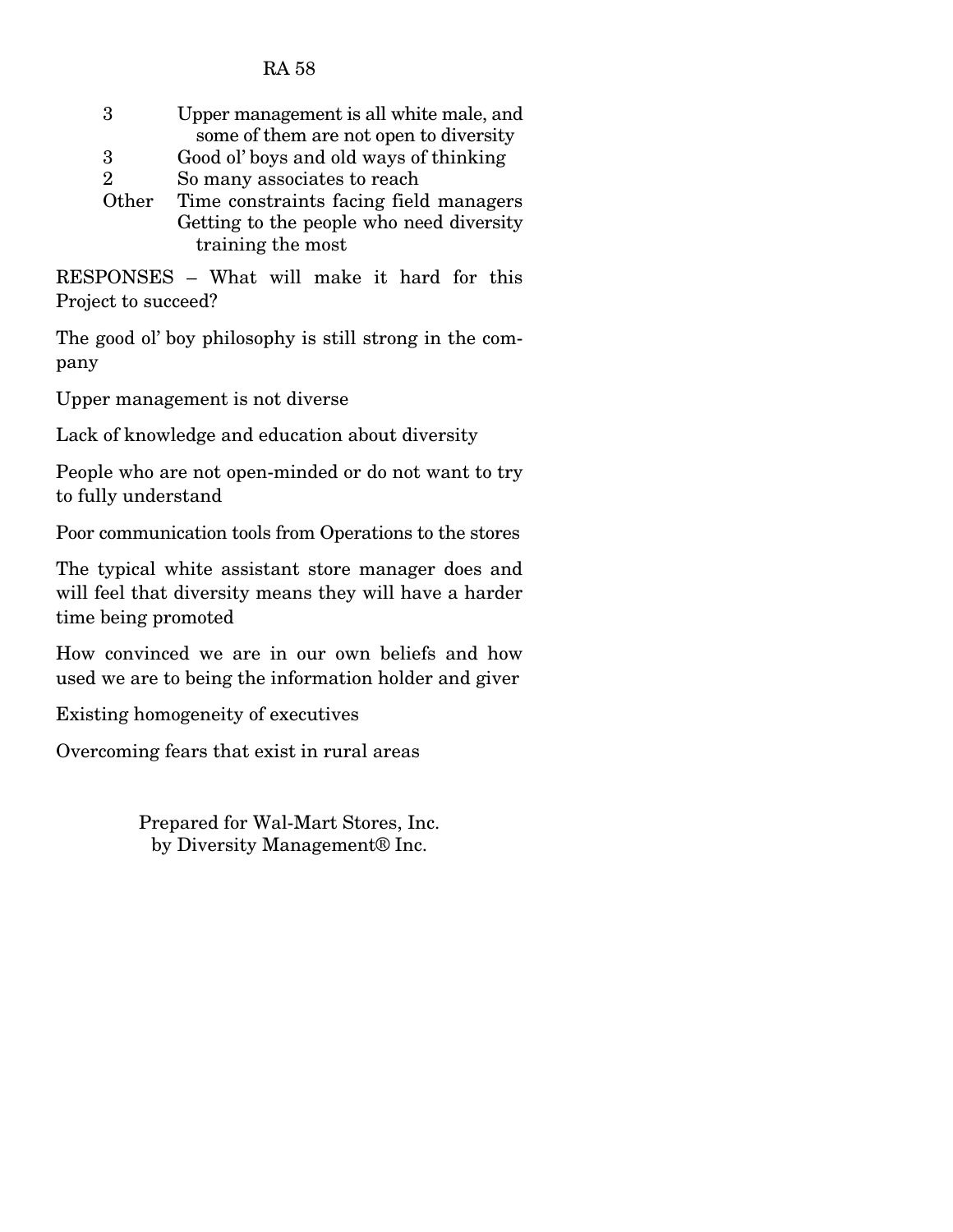The difficulty of managers to understand and manage issues around sexual orientation\*

Everyone with different agenda and goals

The vast number of associates we need to reach

Close-minded management teams

Old ways of thinking, and the lack of knowledge as to what makes up diversity

A few of the people with the most closed minds are at the top of the corporate ladder. Even though there are only a few, this is where the greatest impact will happen.

If everyone does not take hold of the project and take it seriously

New associates that may view diversity as "race and gender" only

Those who only look at the outward appearance of a person and think that is the only form of diversity and have to meet a "quota"

If everyone is not accepting diversity as the way it should be

Look at our top executives: almost all are white men

The way diversity is viewed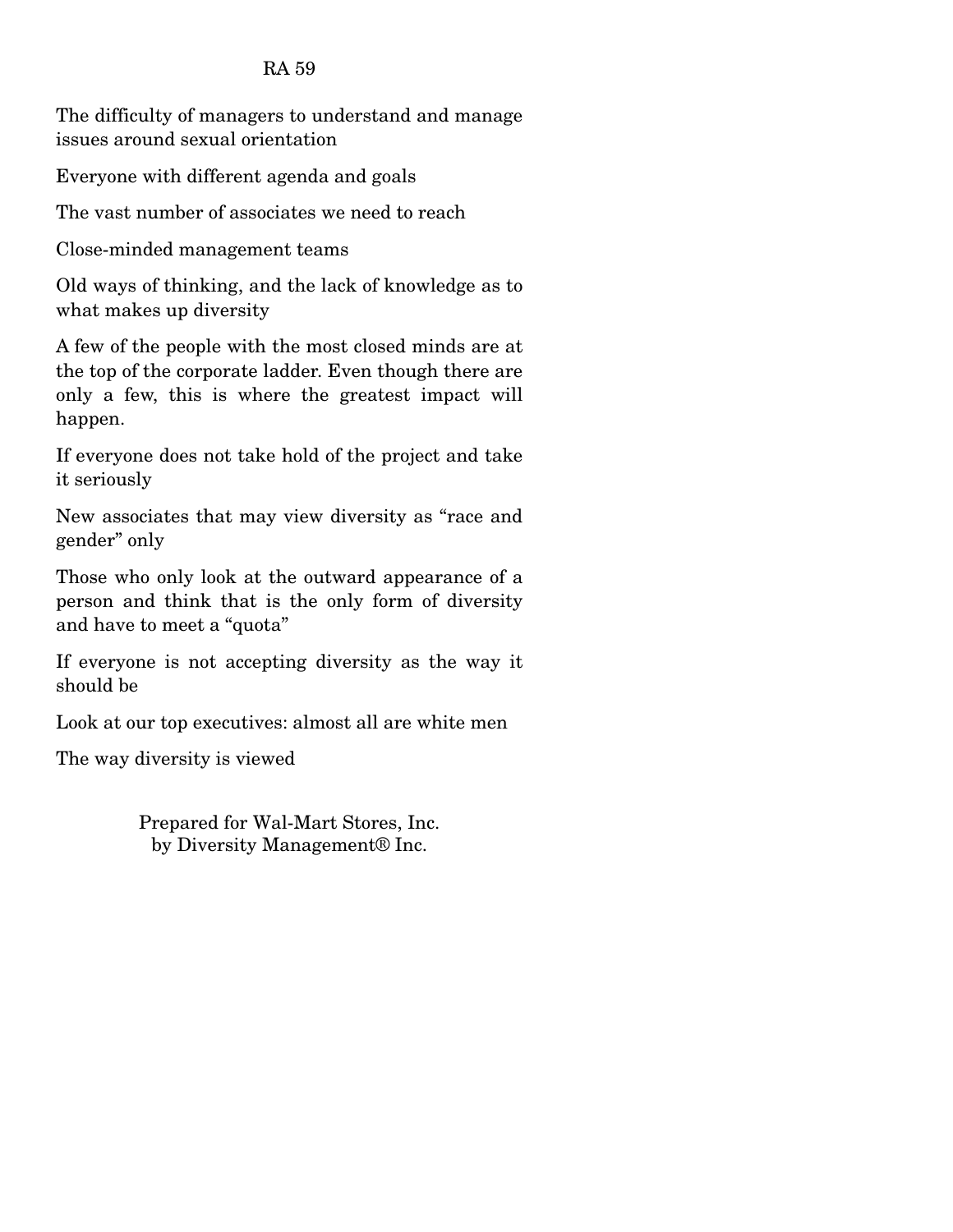Lack of faith or effort from the field: DMs and managers\*

Placement/Promotion based only on the fact that "we need a female DM or we need an African-American DM", rather than them being qualified for the position

It will take time and new levels of comfort and knowledge

Time constraints in the field, where management tends to be too busy

Lack of education and desire

Closed-mindedness, lack of commitment, inaction

Good ol' boys, closed minds

No real buy-in from Operations

Overcome the belief that no problems/issues regarding diversity exist

If this is just a whim it will not succeed. If we only have a small focus group, the rest of the company won't see the benefits.

Not knowing what diversity is beforehand, and negative connotations of diversity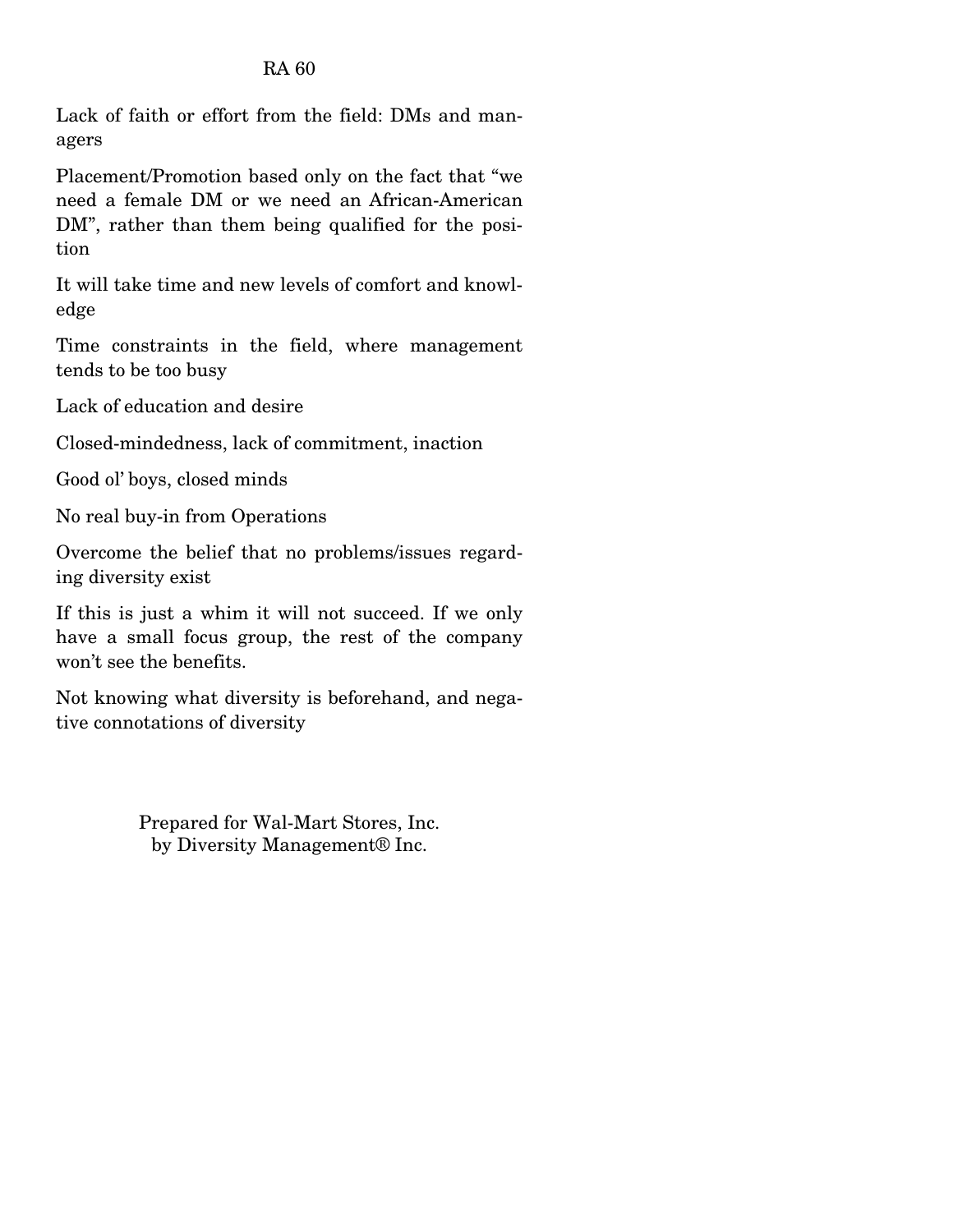Getting to the people in the company that most need this training\*

Hard to roll out a program like this in a timely manner to the vast number of people who need it

# 2) 63 Diversity Challenges in Wal-Mart Stores

All of the following challenges have been provided by Wal-Mart associates; the factual basis or generalizability of these instances has not been verified. In some of these situations human differences are directly involved, and in other diversity is just one variable.

## **Associates**

*Recruit Associates –* 

How to find good associates in under-employed minority neighborhoods and in a tight labor market

Use a temp service, job fair, and ad in an ethnicspecific newspaper to attract prospects

Help associates involved with hiring to recognize and work effectively with diversity issues (e.g. cultural differences during job interviews, avoiding discrimination when deciding on the 'fit' of a candidate)

Recruiting may take unexpected directions: in a Mississippi store with mostly black associates and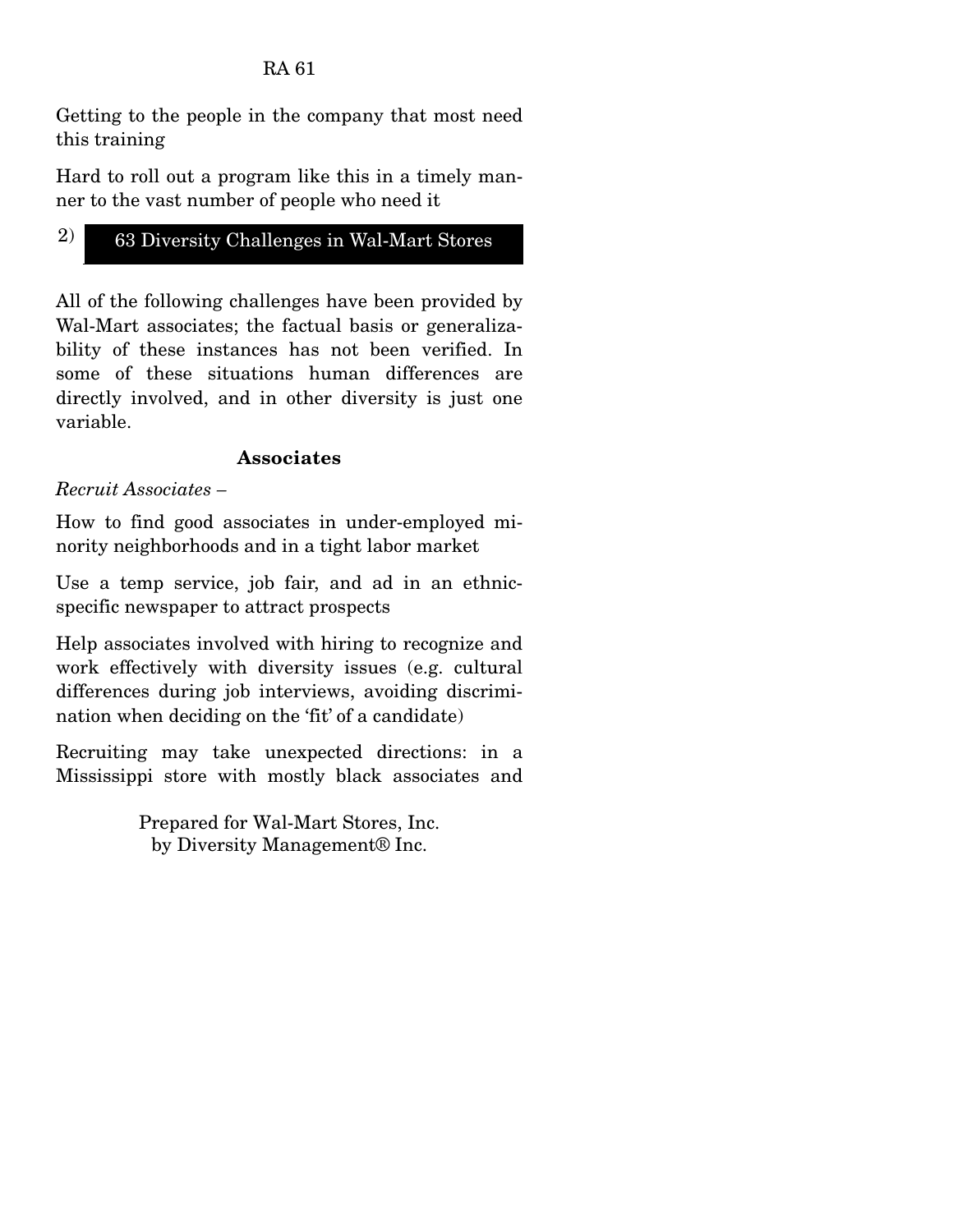customers, the personnel manager focused on hiring white and Hispanic men for positions in the front end

## *Retain Associates –* \*

If new associates drop out during orientation, find out why (there may be diversity-related concerns, like wondering if the store will be a safe place to be black) and improve both recruiting and orientation messages

Conduct exit interviews with associates, inquiring as to whether any dimension of diversity (race, gender, disability, age, sexual orientation, etc.) is part of their decision to leave

Calculate the cost of turnover: how many people have you hired? How many still work at Wal-Mart (usually less than 50%)? Multiply the loss by \$1,500.

## *Develop Associates –*

Help associates develop diversity-related insights and skills as part of their job training plan so that they learn how to handle their own diversity challenges

Learn to recognize and reward associates as individuals, taking their cultures into due account

Understand why associates who are alike congregate in the store (e.g. African-Americans gathering at a lunchroom table, Latinos speaking Spanish when they are together), and how to handle it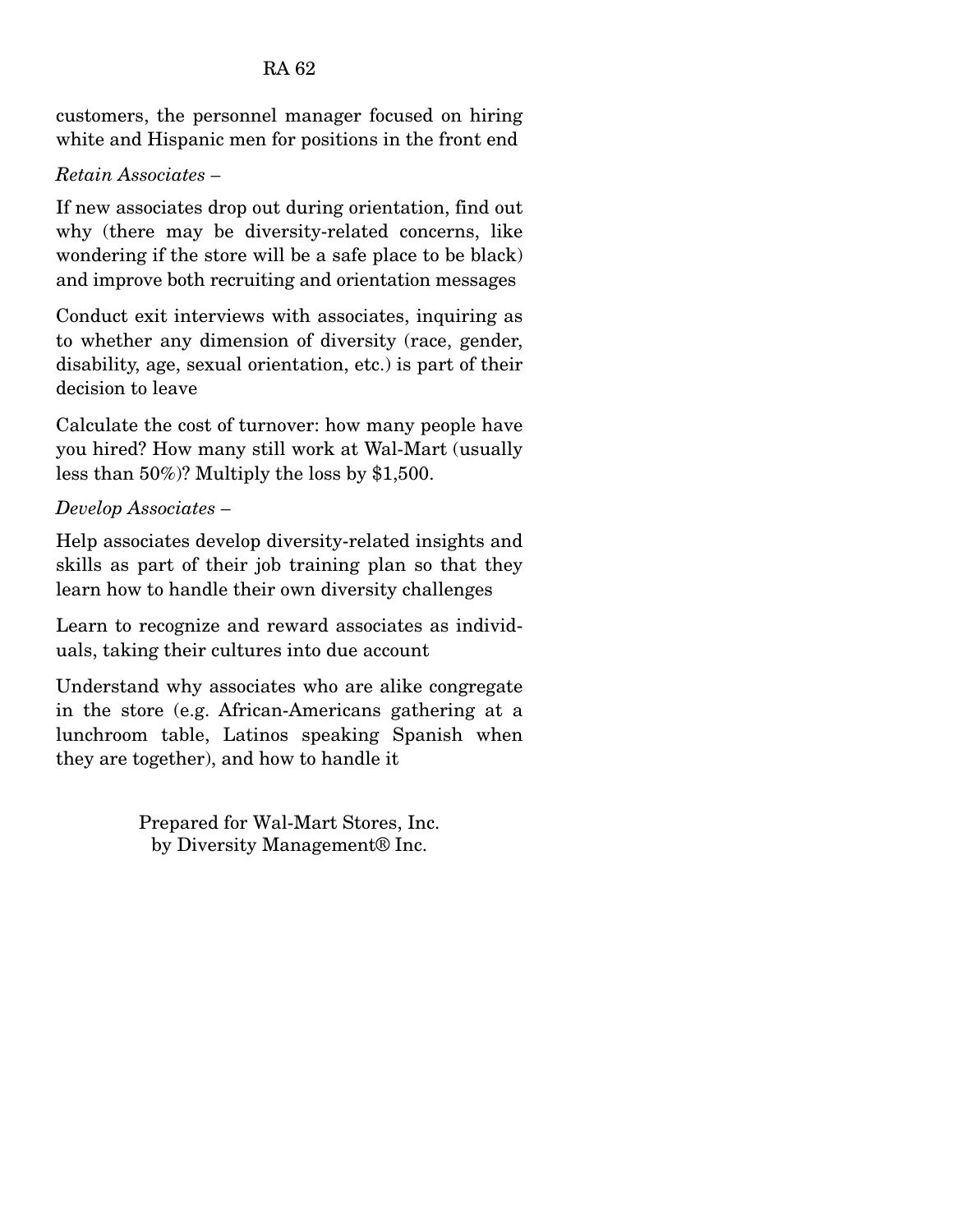Some leaders feel more isolated and at-risk when there are few role models for them (e.g, being the only young female store manager with a baby in an entire region)\*

## *Promote Associates –*

Conduct performance reviews that address facts and perceptions around diversity challenges and goals. Examples:

One female assistant manager said: "For three years running my store manager never told me I wasn't doing a good job, and each year he said that I should be ready for the move up to store manager in 6-12 months. He doesn't seem able to tell me how to improve my performance, so I'm wondering if my promotion won't happen simply because I'm a woman, which I can't improve upon!"

Several African-Americans report overhearing a white manager say "we can't let too many darkies get ahead here"

Fact or perception that advancement is not sought by diverse associates: e.g. when women are unwilling to seek advancement because they see how a female store manager or DM is treated

Fact or perception that less-qualified women are being promoted over more-qualified men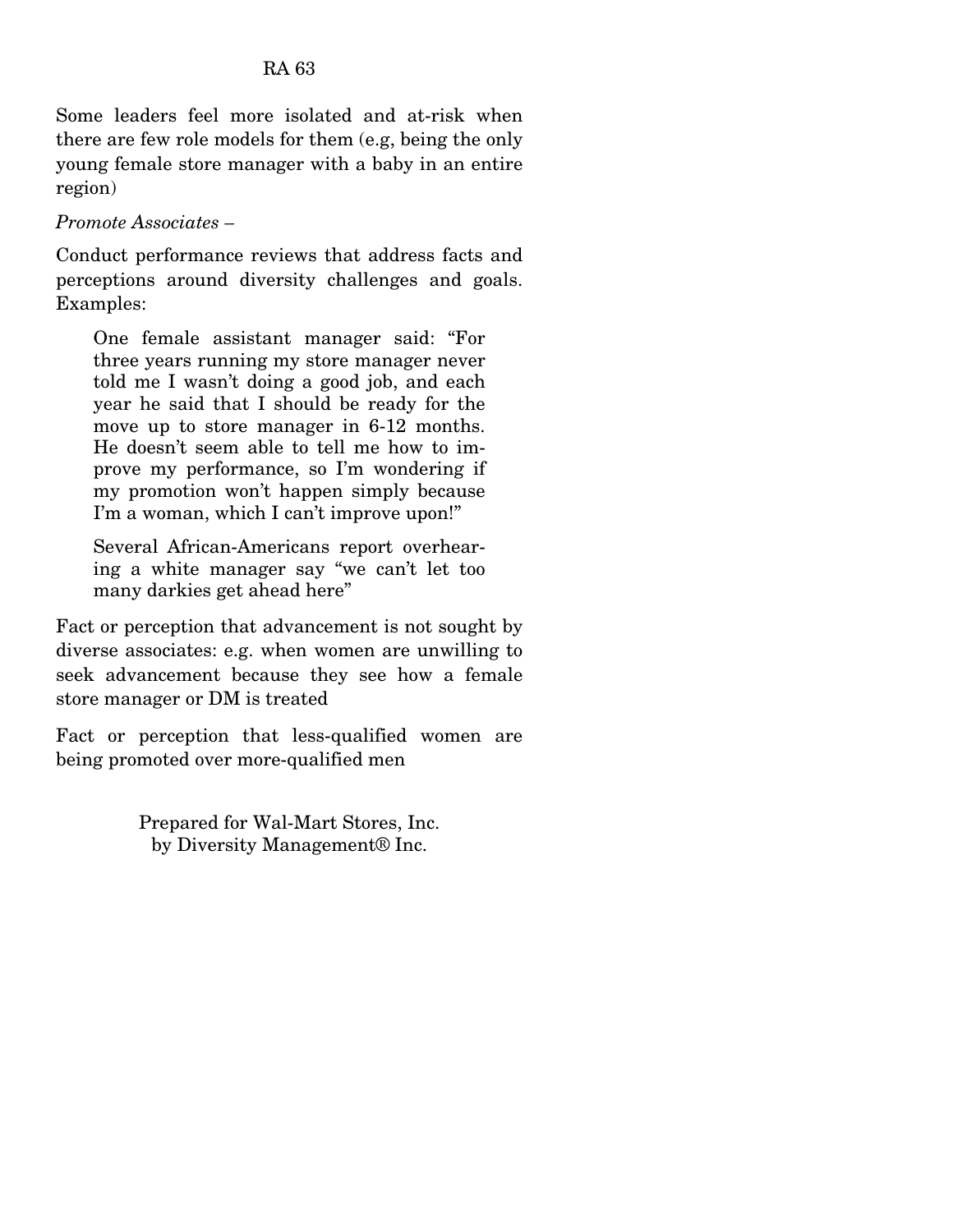Some DMs and Store Managers (e.g. women) have an extra opportunity as a role model to encourage others (e.g. women associates) to pursue advancement\*

Issues around notification of openings:

When positions are not posted, or only certain people hear about them or are encouraged to apply, or positions are filled prior to posting, then this hampers aspiration for and pursuit of advancement

On the other hand, it has been reported that the new practice of posting openings on the Pipeline is encouraging candidates to explore promotions when they might not have the nerve to tell their store manager about their interest face-to-face

How to encourage people of color and white women to move up: CBL and on-the-job training, enabling them to decide to become a management trainee and to manage their career so they move to department managers, assistant manager, etc.

The glass ceiling is perceived by many women and people of color at the assistant manager level. Many feel like they have to work harder than white men to advance. One stated: "I knew I would never be promoted to store manager under my DM, because I was a woman and everyone knew he didn't think women